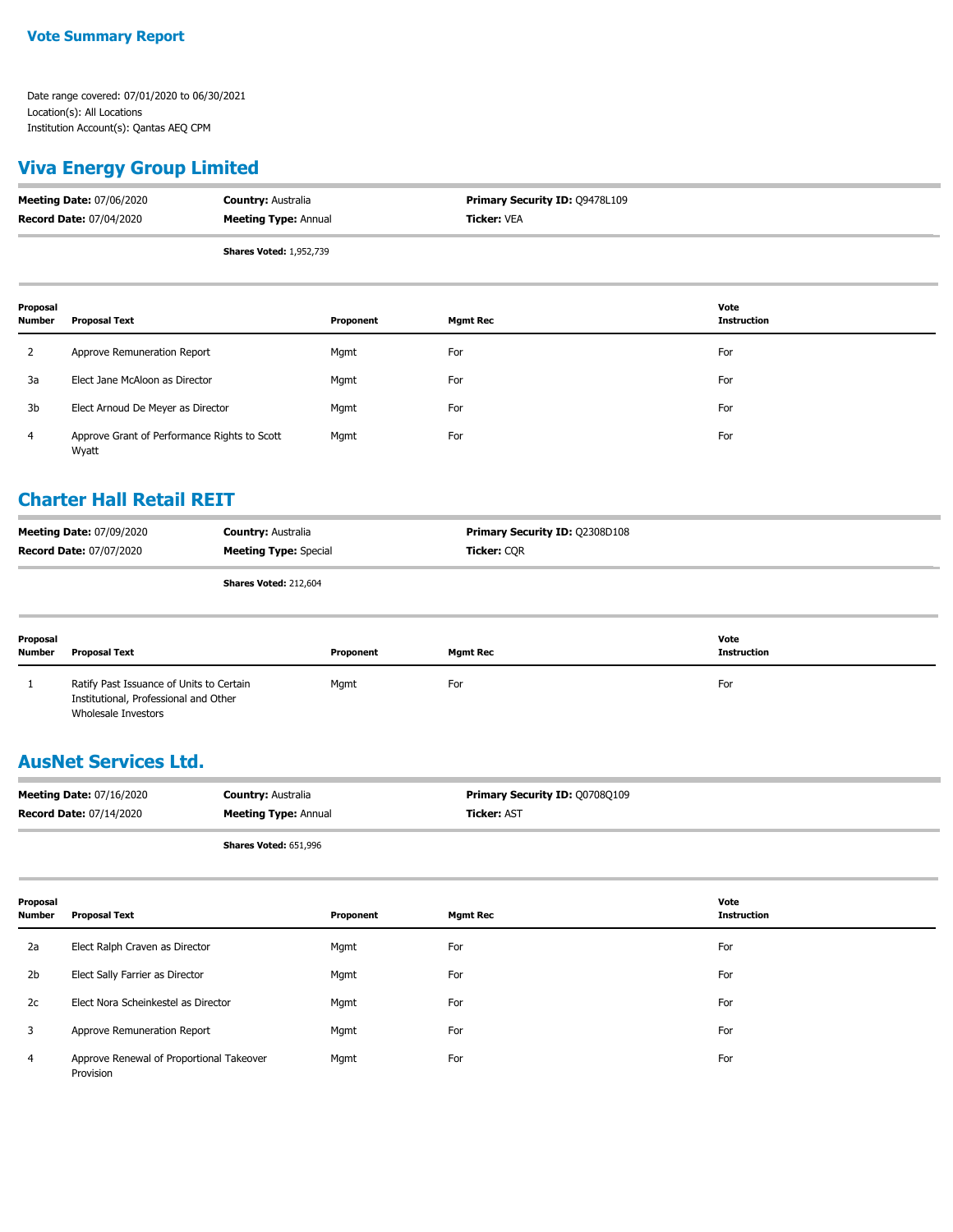## **AusNet Services Ltd.**

| Proposal<br><b>Number</b> | <b>Proposal Text</b>                                                        | Proponent | <b>Mgmt Rec</b> | Vote<br><b>Instruction</b> |
|---------------------------|-----------------------------------------------------------------------------|-----------|-----------------|----------------------------|
| 5                         | Approve Grant of Performance Rights and<br>Deferred Rights to Tony Narvaez  | Mgmt      | For             | For                        |
| 6                         | Approve the Issuance of Up to 10 Percent of<br>the Company's Issued Capital | Mgmt      | For             | For                        |
|                           | Approve Issuance of Shares Under the<br>Dividend Reinvestment Plan          | Mgmt      | For             | For                        |
| 8                         | Approve Issuance of Shares Under the<br><b>Employee Incentive Scheme</b>    | Mgmt      | For             | For                        |

#### **ALS Limited**

| <b>Meeting Date: 07/29/2020</b> | <b>Country: Australia</b>   | <b>Primary Security ID: Q0266A116</b> |
|---------------------------------|-----------------------------|---------------------------------------|
| <b>Record Date: 07/27/2020</b>  | <b>Meeting Type: Annual</b> | <b>Ticker: ALO</b>                    |
|                                 |                             |                                       |

**Shares Voted:** 866,176

| Proposal<br><b>Number</b> | <b>Proposal Text</b>                                    | Proponent | <b>Mgmt Rec</b> | Vote<br><b>Instruction</b> |
|---------------------------|---------------------------------------------------------|-----------|-----------------|----------------------------|
| 1                         | Elect John Mulcahy as Director                          | Mgmt      | For             | For                        |
| 2                         | Elect Leslie Desjardins as Director                     | Mgmt      | For             | For                        |
| 3                         | Approve Remuneration Report                             | Mgmt      | For             | For                        |
| 4                         | Approve Grant of Performance Rights to Raj<br>Naran     | Mgmt      | For             | For                        |
| 5                         | Approve the Amendments to the Company's<br>Constitution | Mgmt      | For             | For                        |
| 6                         | Appoint Ernst & Young as Auditor of the<br>Company      | Mgmt      | For             | For                        |

## **Macquarie Group Limited**

| <b>Meeting Date: 07/30/2020</b> | <b>Country: Australia</b>    | <b>Primary Security ID: Q57085286</b> |
|---------------------------------|------------------------------|---------------------------------------|
| <b>Record Date: 07/28/2020</b>  | <b>Meeting Type: Annual</b>  | <b>Ticker: MOG</b>                    |
|                                 | <b>Shares Voted: 295.605</b> |                                       |

| Proposal<br><b>Number</b> | <b>Proposal Text</b>                       | Proponent | <b>Mgmt Rec</b> | Vote<br>Instruction |
|---------------------------|--------------------------------------------|-----------|-----------------|---------------------|
| 2a                        | Elect Diane J Grady as Director            | Mgmt      | For             | For                 |
| 2b                        | Elect Nicola M Wakefield Evans as Director | Mgmt      | For             | For                 |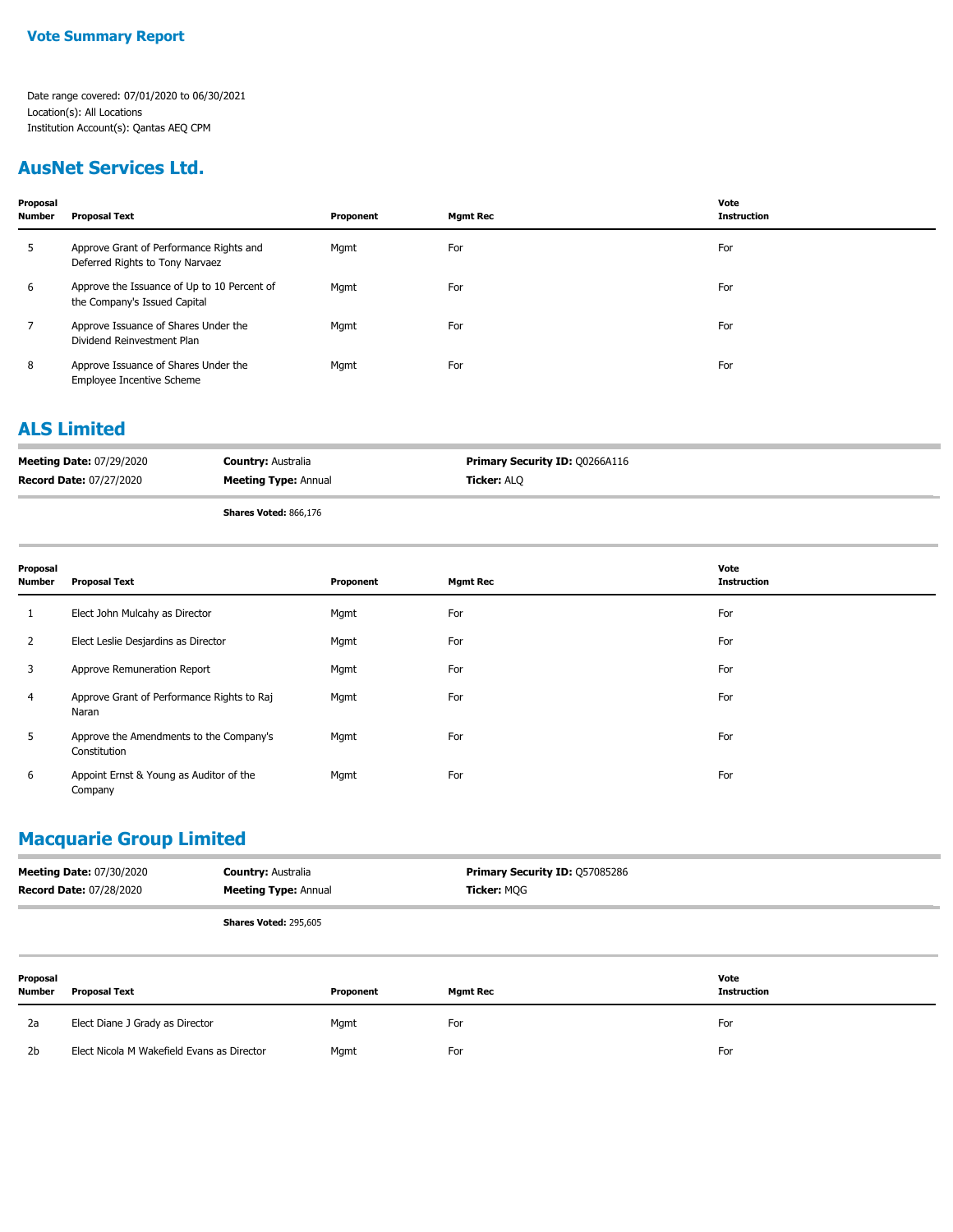## **Macquarie Group Limited**

| Proposal<br><b>Number</b> | <b>Proposal Text</b>                                                                                      | Proponent | <b>Mgmt Rec</b> | Vote<br><b>Instruction</b> |
|---------------------------|-----------------------------------------------------------------------------------------------------------|-----------|-----------------|----------------------------|
| 3                         | Elect Stephen Mayne as Director                                                                           | <b>SH</b> | Against         | Against                    |
| 4                         | Approve Remuneration Report                                                                               | Mgmt      | For             | For                        |
| 5                         | Approve Participation of Shemara<br>Wikramanayake in the Macquarie Group<br>Employee Retained Equity Plan | Mgmt      | For             | For                        |
| 6                         | Approve Agreement to Issue MGL Ordinary<br>Shares on Exchange of Macquarie Bank<br>Capital Notes 2        | Mgmt      | For             | For                        |

## **Xero Limited**

| <b>Meeting Date: 08/13/2020</b> | <b>Country: New Zealand</b> | <b>Primary Security ID: 098665104</b> |
|---------------------------------|-----------------------------|---------------------------------------|
| <b>Record Date: 08/11/2020</b>  | <b>Meeting Type: Annual</b> | <b>Ticker:</b> XRO                    |
|                                 | Change Maked: 161,004       |                                       |

**Shares Voted:** 161,984

| Proposal<br>Number | <b>Proposal Text</b>                                   | Proponent | <b>Mgmt Rec</b> | Vote<br><b>Instruction</b> |
|--------------------|--------------------------------------------------------|-----------|-----------------|----------------------------|
|                    | Authorize Board to Fix Remuneration of the<br>Auditors | Mgmt      | For             | For                        |
|                    | Elect Lee Hatton as Director                           | Mgmt      | For             | For                        |
| 3                  | Elect Rod Drury as Director                            | Mgmt      | For             | For                        |
| 4                  | Elect Mark Cross as Director                           | Mgmt      | For             | For                        |

## **Metcash Limited**

| <b>Meeting Date: 08/26/2020</b> | <b>Country: Australia</b>   | <b>Primary Security ID: 06014C106</b> |
|---------------------------------|-----------------------------|---------------------------------------|
| <b>Record Date: 08/24/2020</b>  | <b>Meeting Type: Annual</b> | <b>Ticker: MTS</b>                    |
|                                 |                             |                                       |

**Shares Voted:** 2,125,509

| Proposal<br>Number | <b>Proposal Text</b>             | Proponent | <b>Mgmt Rec</b> | Vote<br>Instruction |
|--------------------|----------------------------------|-----------|-----------------|---------------------|
| 2a                 | Elect Robert Murray as Director  | Mgmt      | For             | For                 |
| 2 <sub>b</sub>     | Elect Tonianne Dwyer as Director | Mgmt      | For             | For                 |
|                    | Approve Remuneration Report      | Mgmt      | For             | For                 |
|                    | Adopt New Constitution           | Mgmt      | For             | For                 |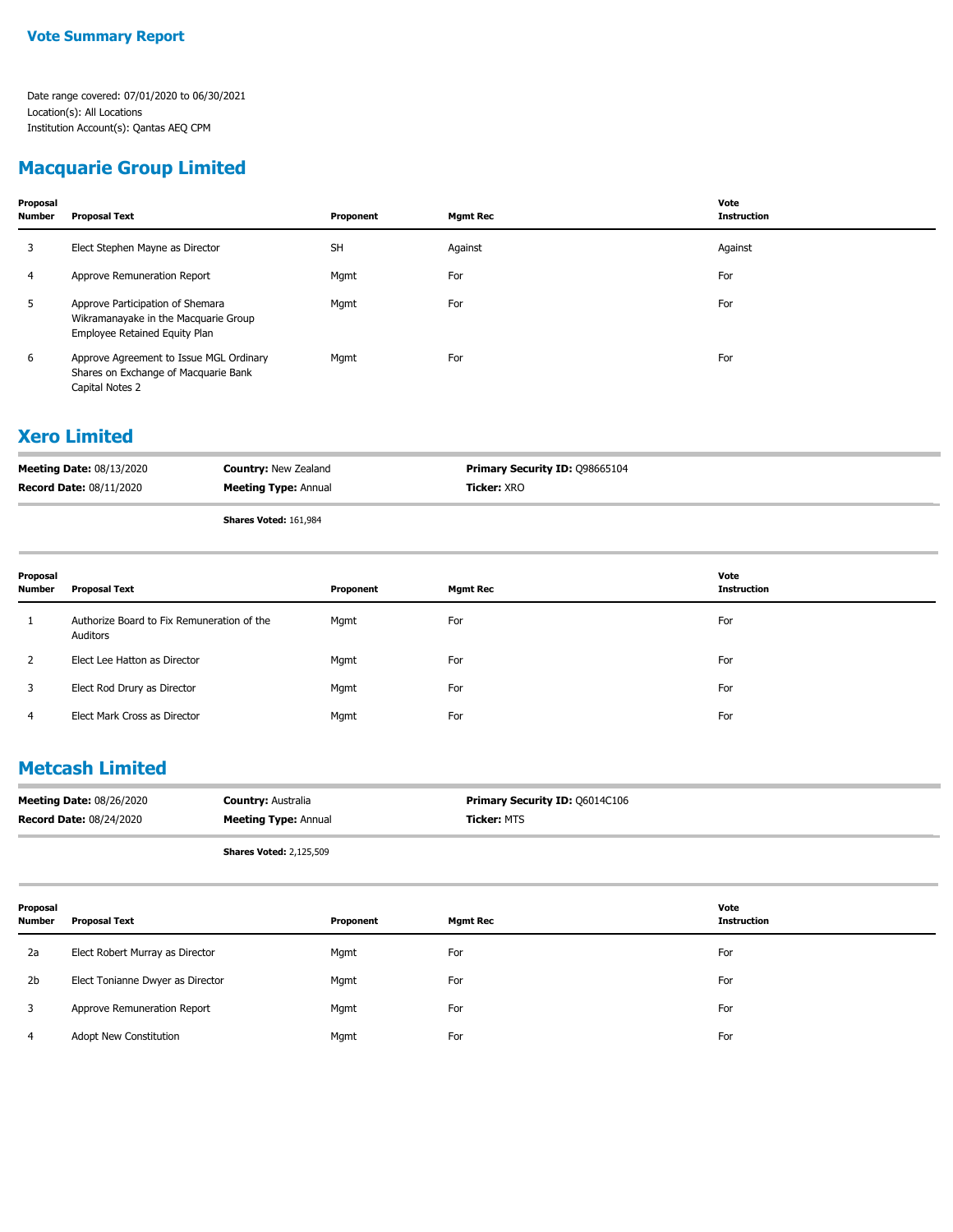## **Collins Foods Limited**

| <b>Meeting Date: 08/27/2020</b> | <b>Country: Australia</b>   | <b>Primary Security ID: 026412108</b> |
|---------------------------------|-----------------------------|---------------------------------------|
| <b>Record Date: 08/25/2020</b>  | <b>Meeting Type: Annual</b> | <b>Ticker:</b> CKF                    |
|                                 | <b>Shares Voted: 62,804</b> |                                       |

| Proposal<br><b>Number</b> | <b>Proposal Text</b>                                                       | Proponent | <b>Mgmt Rec</b> | Vote<br><b>Instruction</b> |
|---------------------------|----------------------------------------------------------------------------|-----------|-----------------|----------------------------|
|                           | Elect Christine Holman as Director                                         | Mgmt      | For             | For                        |
| 3                         | Elect Russell Tate as Director                                             | Mgmt      | For             | For                        |
| 4                         | Approve Remuneration Report                                                | Mgmt      | For             | For                        |
| 5                         | Approve Collins Foods Limited Executive and<br>Employee Incentive Plan     | Mgmt      | For             | For                        |
| 6                         | Approve Renewal of Proportional Takeover<br>Provisions in the Constitution | Mgmt      | For             | For                        |

## **ASX Limited**

| <b>Meeting Date: 09/30/2020</b> | <b>Country: Australia</b>   | <b>Primary Security ID: 00604U105</b> |
|---------------------------------|-----------------------------|---------------------------------------|
| <b>Record Date: 09/29/2020</b>  | <b>Meeting Type: Annual</b> | <b>Ticker: ASX</b>                    |

**Shares Voted:** 98,822

| Proposal<br><b>Number</b> | <b>Proposal Text</b>                                             | Proponent | <b>Mgmt Rec</b> | Vote<br>Instruction |
|---------------------------|------------------------------------------------------------------|-----------|-----------------|---------------------|
| 3a                        | Elect Damian Roche as Director                                   | Mgmt      | For             | For                 |
| 3b                        | Elect Rob Woods as Director                                      | Mgmt      | For             | For                 |
| 4                         | Approve Remuneration Report                                      | Mgmt      | For             | For                 |
| 5                         | Approve Grant of Performance Rights to<br><b>Dominic Stevens</b> | Mgmt      | For             | For                 |

## **Viva Energy Group Limited**

| <b>Meeting Date: 09/30/2020</b><br><b>Record Date: 09/28/2020</b> |                                           | <b>Country: Australia</b><br><b>Meeting Type: Special</b> |           | Primary Security ID: Q9478L109<br><b>Ticker: VEA</b> |                            |
|-------------------------------------------------------------------|-------------------------------------------|-----------------------------------------------------------|-----------|------------------------------------------------------|----------------------------|
|                                                                   |                                           | <b>Shares Voted: 2,057,361</b>                            |           |                                                      |                            |
| Proposal<br><b>Number</b>                                         | <b>Proposal Text</b>                      |                                                           | Proponent | <b>Mgmt Rec</b>                                      | Vote<br><b>Instruction</b> |
|                                                                   | Approve Return of Capital to Shareholders |                                                           | Mgmt      | For                                                  | For                        |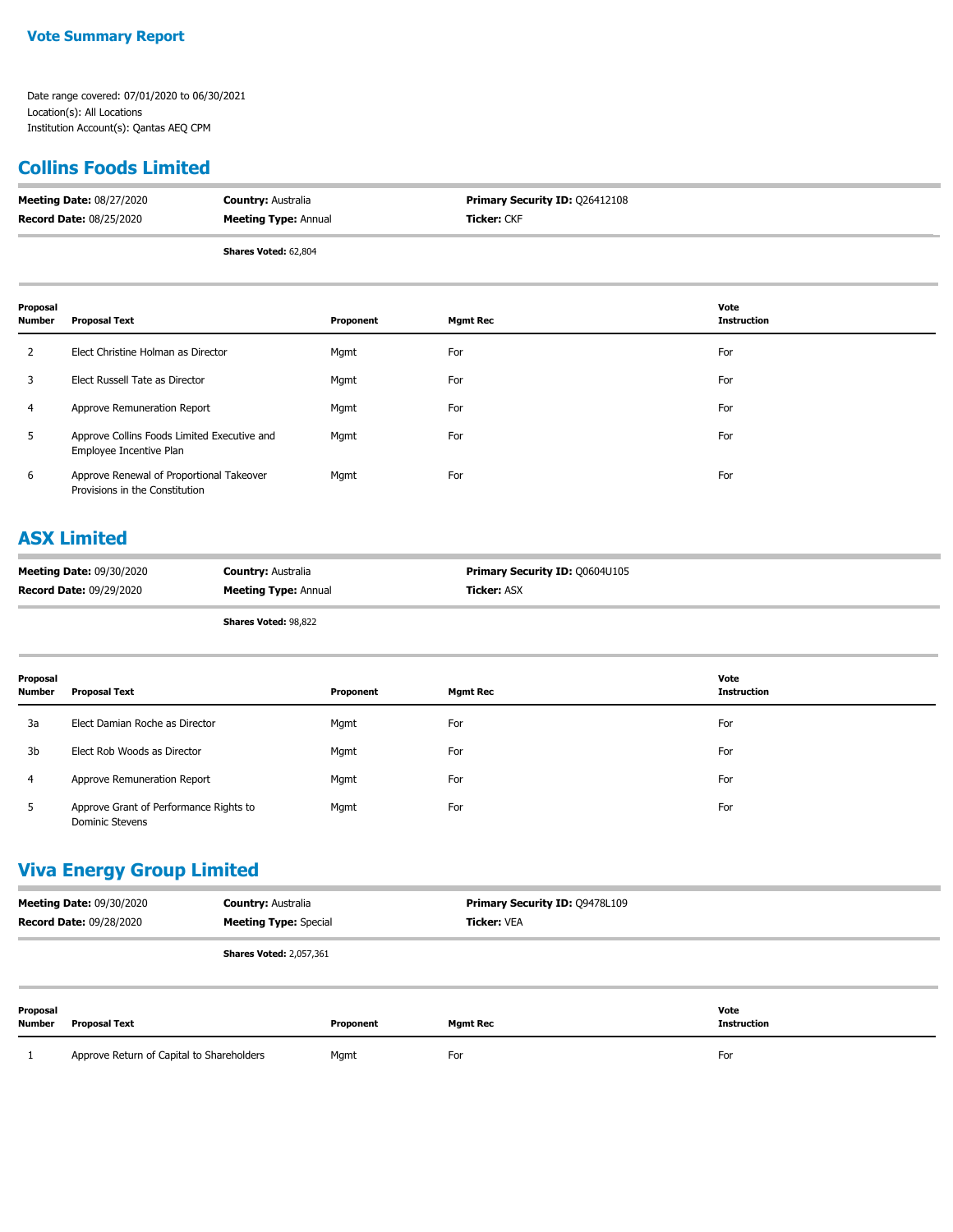## **Viva Energy Group Limited**

| Proposal<br><b>Number</b> | Proposal Text                   | Proponent | <b>Mgmt Rec</b> | Vote<br><b>Instruction</b> |
|---------------------------|---------------------------------|-----------|-----------------|----------------------------|
|                           | Approve Consolidation of Shares | Mgmt      | For             | For                        |

## **Saracen Mineral Holdings Limited**

| <b>Meeting Date: 10/06/2020</b> | <b>Country: Australia</b>   | <b>Primary Security ID: 08309T109</b> |
|---------------------------------|-----------------------------|---------------------------------------|
| <b>Record Date: 10/04/2020</b>  | <b>Meeting Type: Annual</b> | <b>Ticker: SAR</b>                    |
|                                 |                             |                                       |

**Shares Voted:** 1,394,458

| Proposal<br>Number | <b>Proposal Text</b>                                           | Proponent | <b>Mgmt Rec</b> | Vote<br><b>Instruction</b> |
|--------------------|----------------------------------------------------------------|-----------|-----------------|----------------------------|
| Τ.                 | Elect Sally Langer as Director                                 | Mgmt      | For             | For                        |
| $\mathbf{2}$       | Elect Roric Smith as Director                                  | Mgmt      | For             | For                        |
| 3                  | Elect Samantha Tough as Director                               | Mgmt      | For             | For                        |
| 4                  | Approve Remuneration Report                                    | Mgmt      | For             | For                        |
| 5                  | Approve Long Term Incentive Plan                               | Mgmt      | None            | For                        |
| 6                  | Approve Issuance of Performance Rights to<br>Raleigh Finlayson | Mgmt      | For             | For                        |
| 7                  | Approve Issuance of Share Rights to Sally<br>Langer            | Mgmt      | For             | For                        |
| 8                  | Approve Termination Benefits                                   | Mgmt      | For             | For                        |

## **AGL Energy Limited**

| <b>Meeting Date: 10/07/2020</b> | <b>Country: Australia</b>   | <b>Primary Security ID: 001630195</b> |
|---------------------------------|-----------------------------|---------------------------------------|
| <b>Record Date: 10/05/2020</b>  | <b>Meeting Type: Annual</b> | <b>Ticker: AGL</b>                    |
|                                 |                             |                                       |

**Shares Voted:** 260,412

| Proposal<br><b>Number</b> | Proposal Text                                                                                    | Proponent | <b>Mgmt Rec</b> | Vote<br><b>Instruction</b> |
|---------------------------|--------------------------------------------------------------------------------------------------|-----------|-----------------|----------------------------|
|                           | Approve Remuneration Report                                                                      | Mgmt      | For             | For                        |
| 3a                        | Elect Peter Botten as Director                                                                   | Mgmt      | For             | For                        |
| 3b                        | Elect Mark Bloom as Director                                                                     | Mgmt      | For             | For                        |
| 4                         | Approve Grant of Performance Rights under<br>the AGL Long Term Incentive Plan to Brett<br>Redman | Mgmt      | For             | For                        |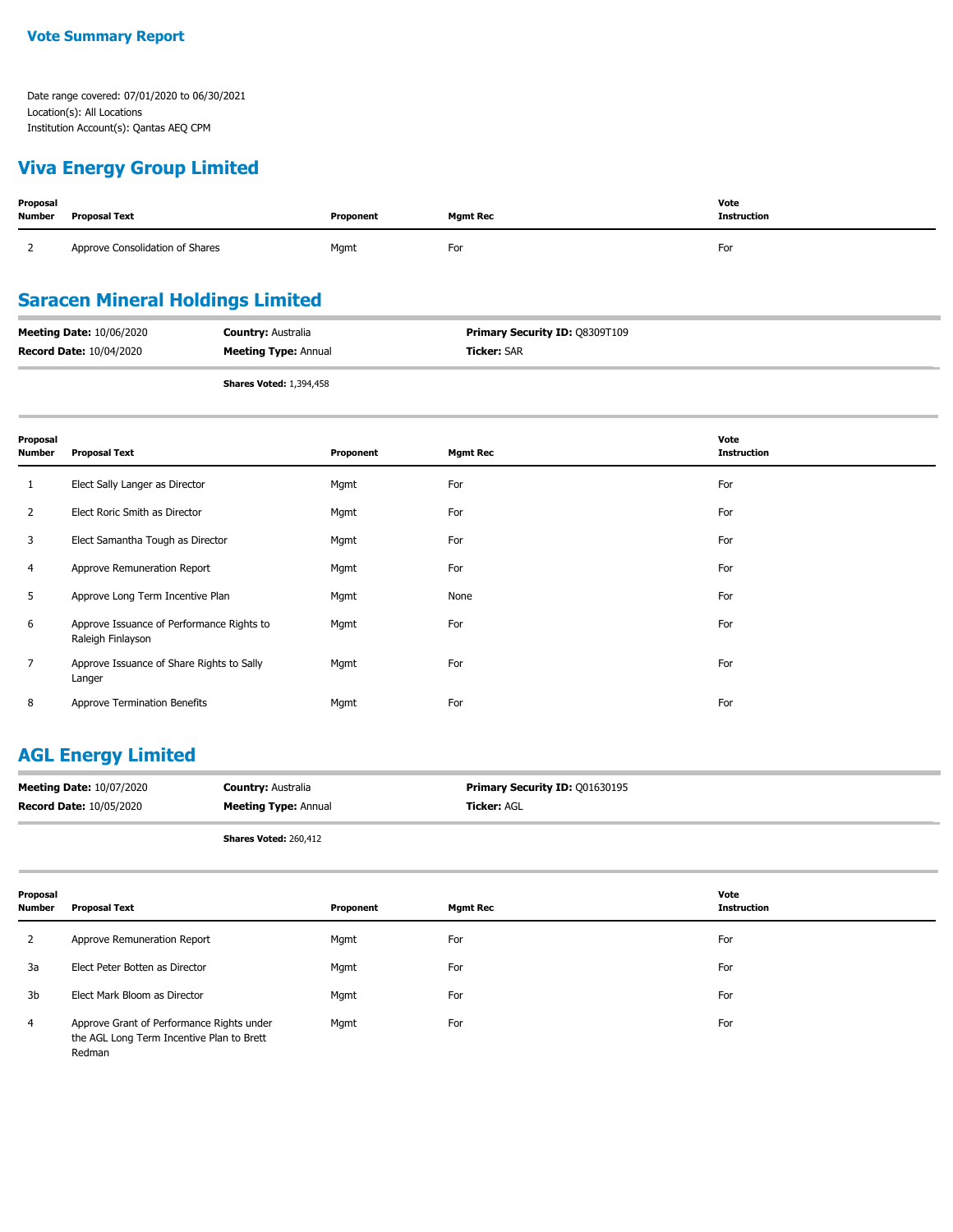## **AGL Energy Limited**

| Proposal<br>Number | <b>Proposal Text</b>                                           | Proponent | <b>Mgmt Rec</b> | Vote<br><b>Instruction</b> |
|--------------------|----------------------------------------------------------------|-----------|-----------------|----------------------------|
| 5                  | Approve Termination Benefits for Eligible<br>Senior Executives | Mgmt      | For             | For                        |
| 6                  | Approve Reinsertion of Proportional Takeover<br>Provisions     | Mgmt      | For             | For                        |
| 7a                 | Approve the Amendments to the Company's<br>Constitution        | <b>SH</b> | Against         | Against                    |
| 7b                 | Approve Coal Closure Dates                                     | <b>SH</b> | Against         | Against                    |

## **Brambles Limited**

| <b>Meeting Date: 10/08/2020</b> | <b>Country: Australia</b>    | <b>Primary Security ID: Q6634U106</b> |
|---------------------------------|------------------------------|---------------------------------------|
| <b>Record Date: 10/06/2020</b>  | <b>Meeting Type: Annual</b>  | <b>Ticker: BXB</b>                    |
|                                 | <b>Shares Voted: 945,244</b> |                                       |

| Proposal<br><b>Number</b> | <b>Proposal Text</b>                                                       | Proponent | <b>Mgmt Rec</b> | Vote<br><b>Instruction</b> |
|---------------------------|----------------------------------------------------------------------------|-----------|-----------------|----------------------------|
| 2                         | Approve Remuneration Report                                                | Mgmt      | For             | For                        |
| 3                         | Elect John Patrick Mullen as Director                                      | Mgmt      | For             | For                        |
| 4                         | Elect Nora Lia Scheinkestel as Director                                    | Mgmt      | For             | For                        |
| 5                         | Elect Kenneth Stanley McCall as Director                                   | Mgmt      | For             | For                        |
| 6                         | Elect Tahira Hassan as Director                                            | Mgmt      | For             | For                        |
| 7                         | Elect Nessa O'Sullivan as Director                                         | Mgmt      | For             | For                        |
| 8                         | Approve Brambles Limited MyShare Plan                                      | Mgmt      | For             | For                        |
| 9                         | Approve Participation of Graham Chipchase in<br>the Performance Share Plan | Mgmt      | For             | For                        |
| 10                        | Approve Participation of Nessa O'Sullivan in<br>the Performance Share Plan | Mgmt      | For             | For                        |
| 11                        | Approve Participation of Nessa O'Sullivan in<br>the MyShare Plan           | Mgmt      | For             | For                        |
| 12                        | Approve Extension of On-Market Share<br>Buy-Backs                          | Mgmt      | For             | For                        |

# **Transurban Group Ltd.**

| <b>Meeting Date: 10/08/2020</b> | <b>Country: Australia</b>   | <b>Primary Security ID: 09194A106</b> |
|---------------------------------|-----------------------------|---------------------------------------|
| <b>Record Date: 10/06/2020</b>  | <b>Meeting Type:</b> Annual | <b>Ticker: TCL</b>                    |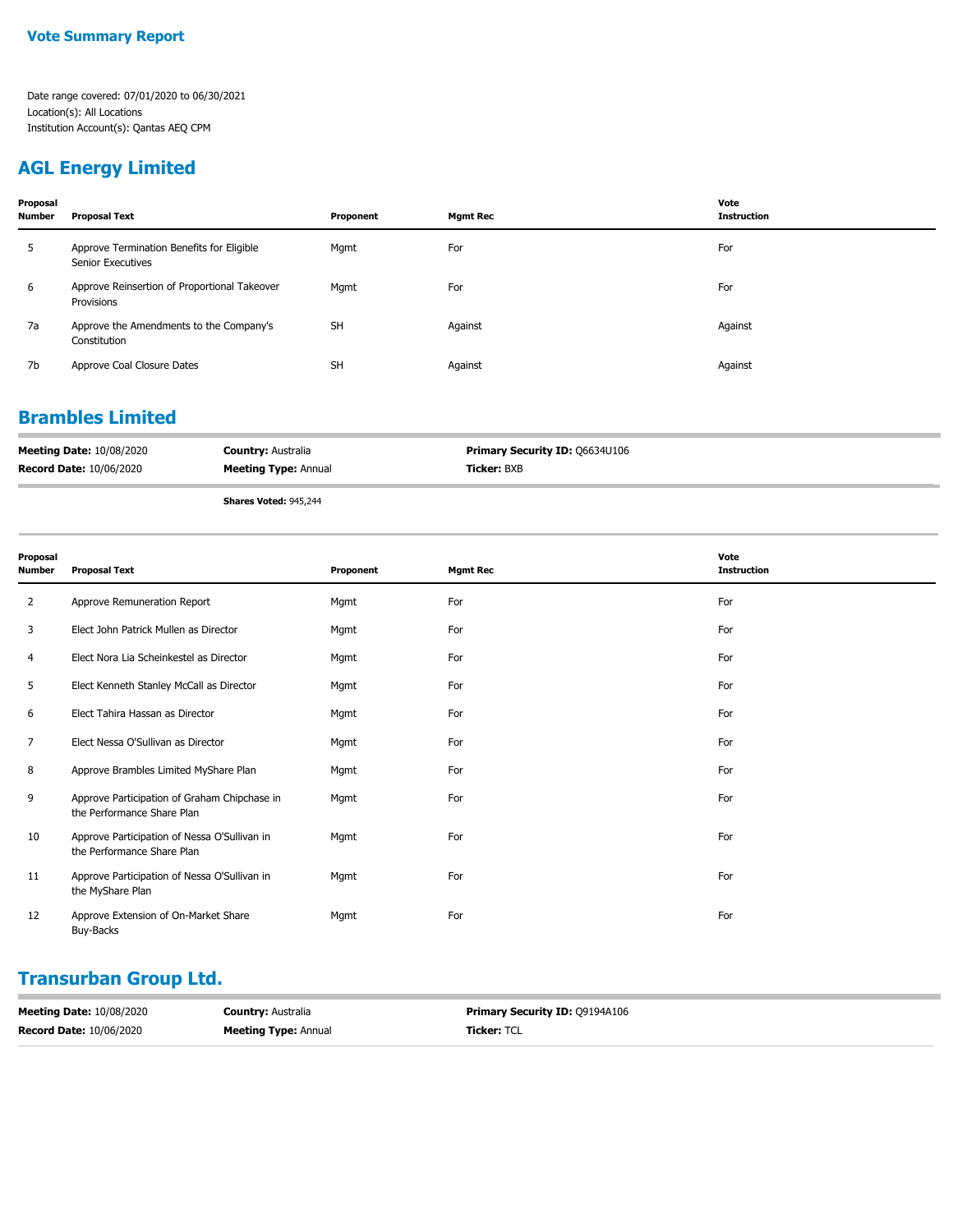## **Transurban Group Ltd.**

**Shares Voted:** 1,560,067

| Proposal       |                                                                                                                 |           |                 | Vote               |
|----------------|-----------------------------------------------------------------------------------------------------------------|-----------|-----------------|--------------------|
| <b>Number</b>  | <b>Proposal Text</b>                                                                                            | Proponent | <b>Mgmt Rec</b> | <b>Instruction</b> |
|                | Resolutions for Transurban Holdings Limited<br>and Transurban International Limited                             | Mgmt      |                 |                    |
| 2a             | Elect Terence Bowen as Director                                                                                 | Mgmt      | For             | For                |
| 2 <sub>b</sub> | Elect Neil Chatfield as Director                                                                                | Mgmt      | For             | For                |
| 2c             | Elect Jane Wilson as Director                                                                                   | Mgmt      | For             | For                |
| 3              | Approve Remuneration Report                                                                                     | Mgmt      | For             | For                |
|                | Resolution for Transurban Holdings Limited,<br>Transurban International Limited and<br>Transurban Holding Trust | Mgmt      |                 |                    |
| 4              | Approve Grant of Performance Awards to<br>Scott Charlton                                                        | Mgmt      | For             | For                |

## **Commonwealth Bank of Australia**

| <b>Meeting Date: 10/13/2020</b> | <b>Country: Australia</b>      | <b>Primary Security ID: 026915100</b> |
|---------------------------------|--------------------------------|---------------------------------------|
| <b>Record Date: 10/11/2020</b>  | <b>Meeting Type: Annual</b>    | Ticker: CBA                           |
|                                 | <b>Shares Voted: 1,123,471</b> |                                       |

| Proposal<br><b>Number</b> | <b>Proposal Text</b>                                                            | Proponent | <b>Mgmt Rec</b> | Vote<br><b>Instruction</b> |
|---------------------------|---------------------------------------------------------------------------------|-----------|-----------------|----------------------------|
| 2a                        | Elect Rob Whitfield as Director                                                 | Mgmt      | For             | For                        |
| 2 <sub>b</sub>            | Elect Simon Moutter as Director                                                 | Mgmt      | For             | For                        |
| 3                         | Approve Remuneration Report                                                     | Mgmt      | For             | For                        |
| 4                         | Approve Grant of Restricted Share Units and<br>Performance Rights to Matt Comyn | Mgmt      | For             | For                        |
| 5                         | Approve the Amendments to the Company's<br>Constitution                         | <b>SH</b> | Against         | Against                    |

## **Telstra Corporation Limited**

| <b>Meeting Date: 10/13/2020</b> | <b>Country:</b> Australia   | <b>Primary Security ID: 08975N105</b> |
|---------------------------------|-----------------------------|---------------------------------------|
| <b>Record Date: 10/11/2020</b>  | <b>Meeting Type: Annual</b> | <b>Ticker:</b> TLS                    |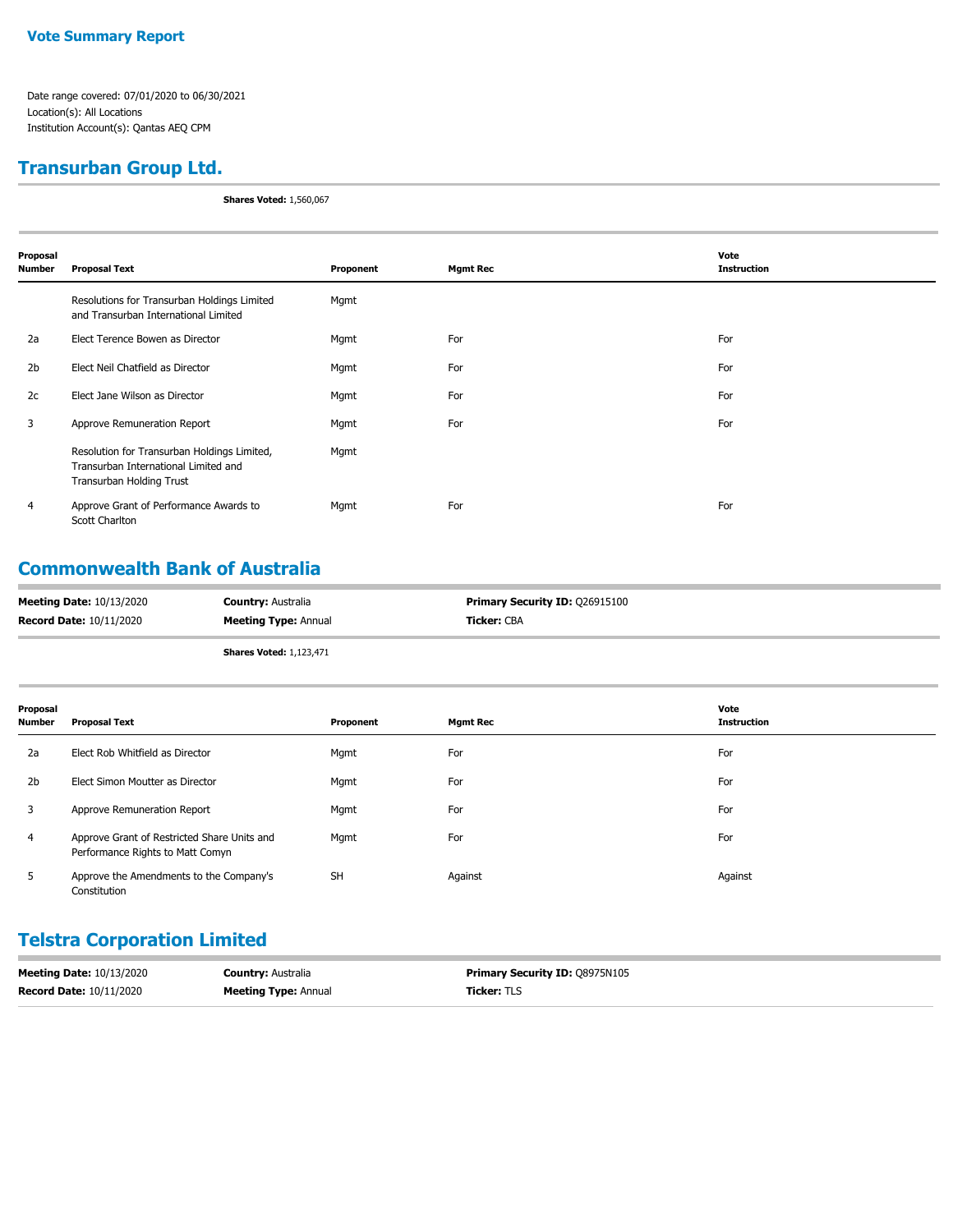## **Telstra Corporation Limited**

**Shares Voted:** 13,189,685

| Proposal<br>Number | <b>Proposal Text</b>                                  | Proponent | <b>Mgmt Rec</b> | Vote<br><b>Instruction</b> |
|--------------------|-------------------------------------------------------|-----------|-----------------|----------------------------|
| 3a                 | Elect Peter R Hearl as Director                       | Mgmt      | For             | For                        |
| 3b                 | Elect Bridget Loudon as Director                      | Mgmt      | For             | For                        |
| 3c                 | Elect John P Mullen as Director                       | Mgmt      | For             | For                        |
| 3d                 | Elect Elana Rubin as Director                         | Mgmt      | For             | For                        |
| 4                  | Adopt New Constitution                                | Mgmt      | For             | For                        |
| 5a                 | Approve Grant of Restricted Shares to Andrew<br>Penn  | Mgmt      | For             | For                        |
| 5b                 | Approve Grant of Performance Rights to<br>Andrew Penn | Mgmt      | For             | For                        |
| 6                  | Approve Remuneration Report                           | Mgmt      | For             | For                        |

## **Aurizon Holdings Limited**

| <b>Meeting Date: 10/14/2020</b> | <b>Country: Australia</b>      | <b>Primary Security ID: 006950104</b> |
|---------------------------------|--------------------------------|---------------------------------------|
| <b>Record Date: 10/12/2020</b>  | <b>Meeting Type: Annual</b>    | Ticker: AZJ                           |
|                                 | <b>Shares Voted: 1,564,959</b> |                                       |

| Proposal<br><b>Number</b> | <b>Proposal Text</b>                                     | Proponent | <b>Mgmt Rec</b> | Vote<br><b>Instruction</b> |
|---------------------------|----------------------------------------------------------|-----------|-----------------|----------------------------|
| 2a                        | Elect Sarah Ryan as Director                             | Mgmt      | For             | For                        |
| 2 <sub>b</sub>            | Elect Lyell Strambi as Director                          | Mgmt      | For             | For                        |
| 3                         | Approve Grant of Performance Rights to<br>Andrew Harding | Mgmt      | For             | For                        |
| 4                         | Approve Potential Termination Benefits                   | Mgmt      | For             | For                        |
|                           | Approve Remuneration Report                              | Mgmt      | For             | For                        |

## **BHP Group Limited**

| <b>Meeting Date: 10/14/2020</b> | <b>Country: Australia</b>   | <b>Primary Security ID: 01498M100</b> |
|---------------------------------|-----------------------------|---------------------------------------|
| <b>Record Date: 10/12/2020</b>  | <b>Meeting Type: Annual</b> | <b>Ticker: BHP</b>                    |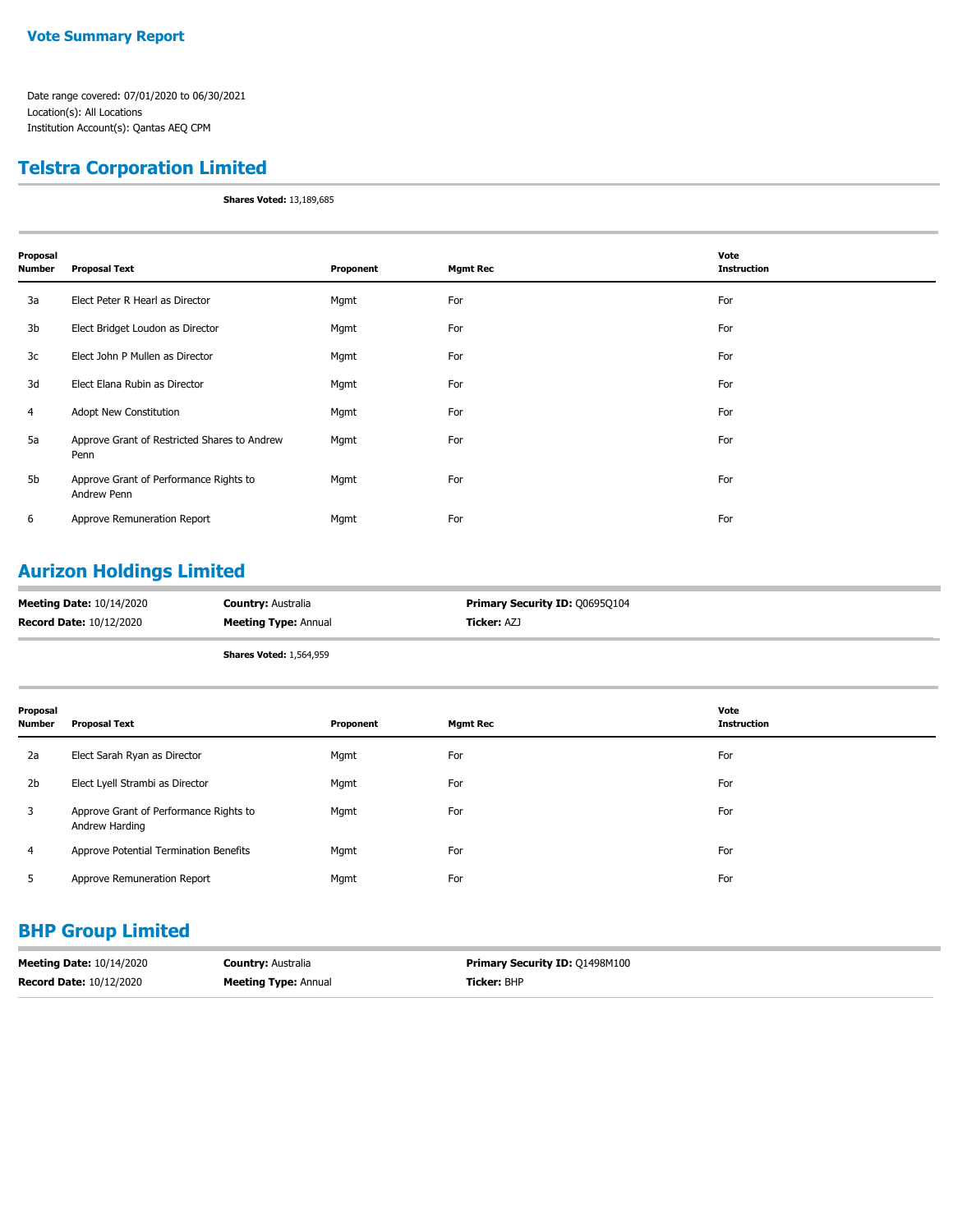# **BHP Group Limited**

**Shares Voted:** 2,667,043

| Proposal<br><b>Number</b> | <b>Proposal Text</b>                                                          | Proponent | <b>Mgmt Rec</b> | Vote<br><b>Instruction</b> |
|---------------------------|-------------------------------------------------------------------------------|-----------|-----------------|----------------------------|
| $\mathbf{1}$              | Accept Financial Statements and Statutory<br>Reports                          | Mgmt      | For             | For                        |
| 2                         | Appoint Ernst & Young as Auditor of the<br>Company                            | Mgmt      | For             | For                        |
| 3                         | Authorize the Risk and Audit Committee to Fix<br>Remuneration of the Auditors | Mgmt      | For             | For                        |
| $\overline{4}$            | Approve General Authority to Issue Shares in<br><b>BHP Group Plc</b>          | Mgmt      | For             | For                        |
| 5                         | Approve General Authority to Issue Shares in<br>BHP Group Plc for Cash        | Mgmt      | For             | For                        |
| 6                         | Approve the Repurchase of Shares in BHP<br>Group Plc                          | Mgmt      | For             | For                        |
| $\overline{7}$            | Approve Remuneration Report for UK Law<br>Purposes                            | Mgmt      | For             | For                        |
| 8                         | Approve Remuneration Report for Australian<br>Law Purposes                    | Mgmt      | For             | For                        |
| 9                         | Approve Grant of Awards to Mike Henry                                         | Mgmt      | For             | For                        |
| 10                        | Approve Leaving Entitlements                                                  | Mgmt      | For             | For                        |
| 11                        | Elect Xiaoqun Clever as Director                                              | Mgmt      | For             | For                        |
| 12                        | Elect Gary Goldberg as Director                                               | Mgmt      | For             | For                        |
| 13                        | Elect Mike Henry as Director                                                  | Mgmt      | For             | For                        |
| 14                        | Elect Christine O'Reilly as Director                                          | Mgmt      | For             | For                        |
| 15                        | Elect Dion Weisler as Director                                                | Mgmt      | For             | For                        |
| 16                        | Elect Terry Bowen as Director                                                 | Mgmt      | For             | For                        |
| 17                        | Elect Malcolm Broomhead as Director                                           | Mgmt      | For             | For                        |
| 18                        | Elect Ian Cockerill as Director                                               | Mgmt      | For             | For                        |
| 19                        | Elect Anita Frew as Director                                                  | Mgmt      | For             | For                        |
| 20                        | Elect Susan Kilsby as Director                                                | Mgmt      | For             | For                        |
| 21                        | Elect John Mogford as Director                                                | Mgmt      | For             | For                        |
| 22                        | Elect Ken MacKenzie as Director                                               | Mgmt      | For             | For                        |
| 23                        | Amend Constitution of BHP Group Limited                                       | SH        | Against         | Against                    |
| 24                        | Adopt Interim Cultural Heritage Protection<br>Measures                        | SH        | Against         | Against                    |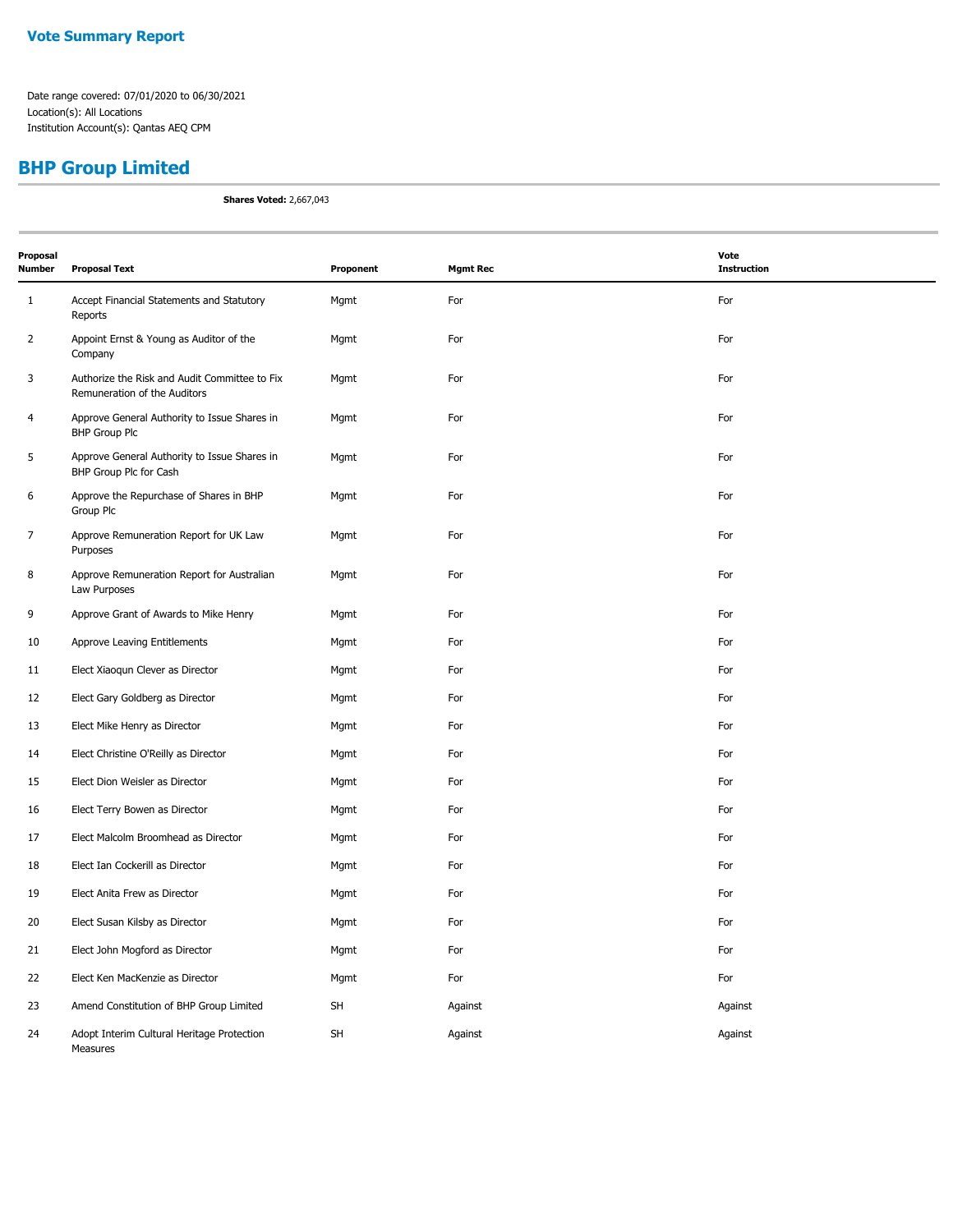## **BHP Group Limited**

| Proposal<br><b>Number</b> | <b>Proposal Text</b>                                                                                                                                  | Proponent | <b>Mamt Rec</b> | Vote<br><b>Instruction</b> |
|---------------------------|-------------------------------------------------------------------------------------------------------------------------------------------------------|-----------|-----------------|----------------------------|
| 25                        | Approve Suspension of Memberships of<br>Industry Associations where COVID-19<br>Related Advocacy is Inconsistent with Paris<br><b>Agreement Goals</b> | <b>SH</b> | Against         | Against                    |

# **Cleanaway Waste Management Limited**

| <b>Meeting Date: 10/14/2020</b> | <b>Country: Australia</b>   | <b>Primary Security ID: 02506H109</b> |
|---------------------------------|-----------------------------|---------------------------------------|
| <b>Record Date: 10/12/2020</b>  | <b>Meeting Type: Annual</b> | <b>Ticker: CWY</b>                    |
|                                 |                             |                                       |

**Shares Voted:** 3,043,527

| Proposal<br><b>Number</b> | <b>Proposal Text</b>                                                                                                    | Proponent | <b>Mgmt Rec</b> | Vote<br><b>Instruction</b> |
|---------------------------|-------------------------------------------------------------------------------------------------------------------------|-----------|-----------------|----------------------------|
| 2                         | Approve Remuneration Report                                                                                             | Mgmt      | For             | For                        |
| 3a                        | Elect Philippe Etienne as Director                                                                                      | Mgmt      | For             | For                        |
| 3b                        | Elect Terry Sinclair as Director                                                                                        | Mgmt      | For             | For                        |
| 3c                        | Elect Samantha Hogg as Director                                                                                         | Mgmt      | For             | For                        |
| 4a                        | *** Withdrawn Resolution *** Approve Grant<br>of Performance Rights to Vik Bansal Under<br>the Long-Term Incentive Plan | Mgmt      |                 |                            |
| 4b                        | *** Withdrawn Resolution *** Approve Grant<br>of Performance Rights to Vik Bansal Under<br>the Deferred Equity Plan     | Mgmt      |                 |                            |
| 5                         | Approve the Increase in Maximum Aggregate<br>Remuneration of Non-Executive Directors                                    | Mgmt      | For             | For                        |

### **CSL Limited**

|                           | <b>Meeting Date: 10/14/2020</b><br><b>Record Date: 10/12/2020</b> | <b>Country: Australia</b><br><b>Meeting Type: Annual</b> | Primary Security ID: Q3018U109<br>Ticker: CSL |                            |
|---------------------------|-------------------------------------------------------------------|----------------------------------------------------------|-----------------------------------------------|----------------------------|
|                           |                                                                   | Shares Voted: 330,876                                    |                                               |                            |
| Proposal<br><b>Number</b> | <b>Proposal Text</b>                                              | Proponent                                                | <b>Mgmt Rec</b>                               | Vote<br><b>Instruction</b> |
| 2a                        | Elect Bruce Brook as Director                                     | Mgmt                                                     | For                                           | For                        |
| 2 <sub>b</sub>            | Elect Carolyn Hewson as Director                                  | Mgmt                                                     | For                                           | For                        |
| 2c                        | Elect Pascal Soriot as Director                                   | Mgmt                                                     | For                                           | For                        |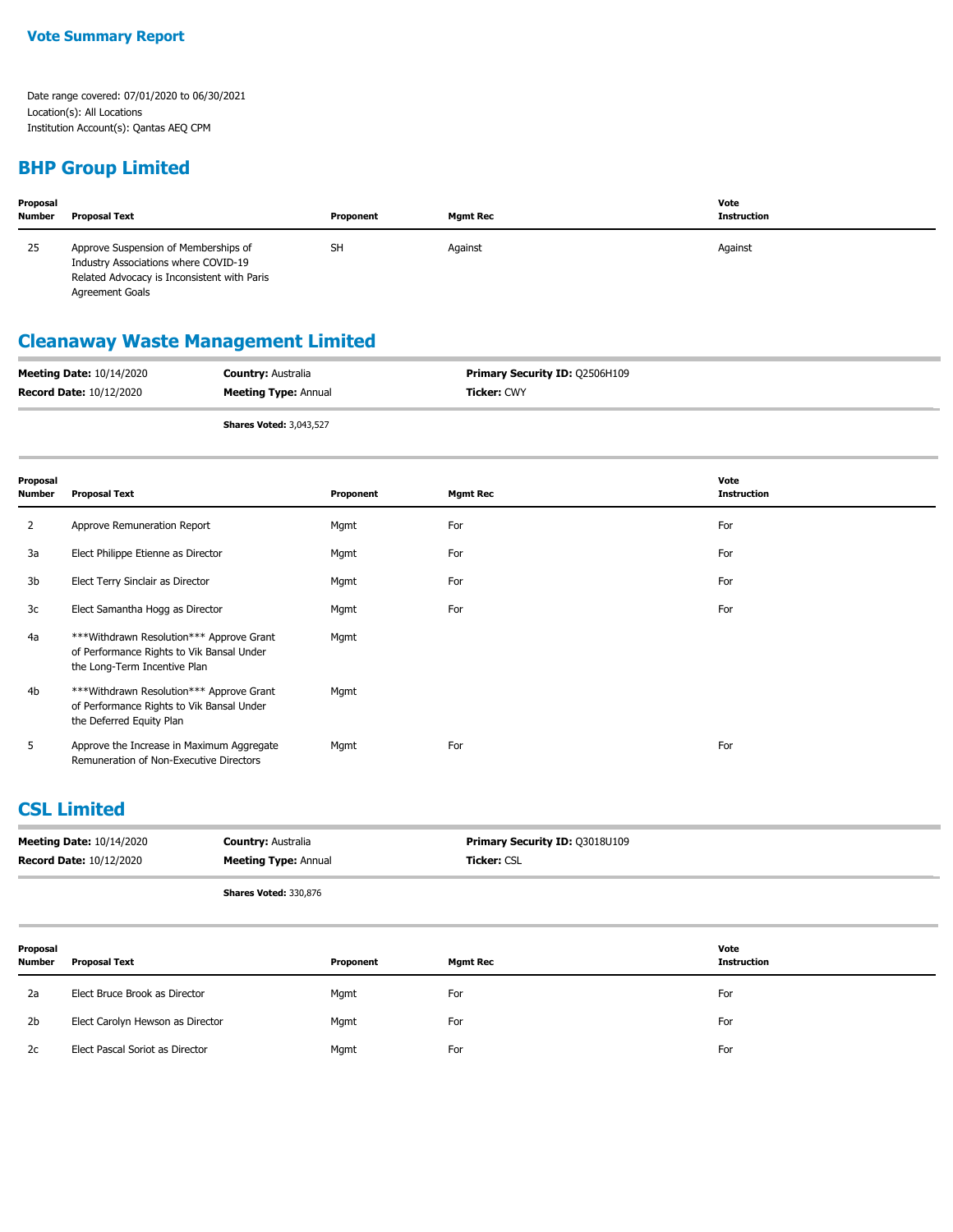#### **CSL Limited**

| Proposal<br><b>Number</b> | <b>Proposal Text</b>                                          | Proponent | Mamt Rec | Vote<br><b>Instruction</b> |
|---------------------------|---------------------------------------------------------------|-----------|----------|----------------------------|
|                           | Approve Remuneration Report                                   | Mgmt      | For      | For                        |
|                           | Approve Grant of Performance Share Units to<br>Paul Perreault | Mgmt      | For      | For                        |

## **Perpetual Limited**

| <b>Meeting Date: 10/15/2020</b> | <b>Country: Australia</b>   | Primary Security ID: 09239H108 |
|---------------------------------|-----------------------------|--------------------------------|
| <b>Record Date: 10/13/2020</b>  | <b>Meeting Type: Annual</b> | <b>Ticker: PPT</b>             |
|                                 | <b>Shares Voted: 9,113</b>  |                                |

| Proposal<br>Number | <b>Proposal Text</b>                                | Proponent | <b>Mgmt Rec</b> | Vote<br>Instruction |
|--------------------|-----------------------------------------------------|-----------|-----------------|---------------------|
|                    | Approve Remuneration Report                         | Mgmt      | For             | For                 |
|                    | Elect Tony D'Aloisio as Director                    | Mgmt      | For             | For                 |
|                    | Elect Fiona Trafford-Walker as Director             | Mgmt      | For             | For                 |
| 4                  | Approve Grant of Performance Rights to Rob<br>Adams | Mgmt      | For             | For                 |

## **Iluka Resources Limited**

| <b>Meeting Date: 10/16/2020</b><br><b>Country: Australia</b><br><b>Meeting Type: Special</b><br><b>Record Date: 10/14/2020</b> |                                                                         |                              | Primary Security ID: Q4875J104<br>Ticker: ILU |                 |                            |
|--------------------------------------------------------------------------------------------------------------------------------|-------------------------------------------------------------------------|------------------------------|-----------------------------------------------|-----------------|----------------------------|
|                                                                                                                                |                                                                         | <b>Shares Voted: 349,901</b> |                                               |                 |                            |
| Proposal<br><b>Number</b>                                                                                                      | <b>Proposal Text</b>                                                    |                              | Proponent                                     | <b>Mgmt Rec</b> | Vote<br><b>Instruction</b> |
|                                                                                                                                | Approve Equal Capital Reduction, In-Specie<br>Distribution and Demerger |                              | Mgmt                                          | For             | For                        |

## **SKYCITY Entertainment Group Limited**

| <b>Meeting Date: 10/16/2020</b> | <b>Country: New Zealand</b> | <b>Primary Security ID: 08513Z115</b> |
|---------------------------------|-----------------------------|---------------------------------------|
| <b>Record Date: 10/14/2020</b>  | <b>Meeting Type: Annual</b> | <b>Ticker:</b> SKC                    |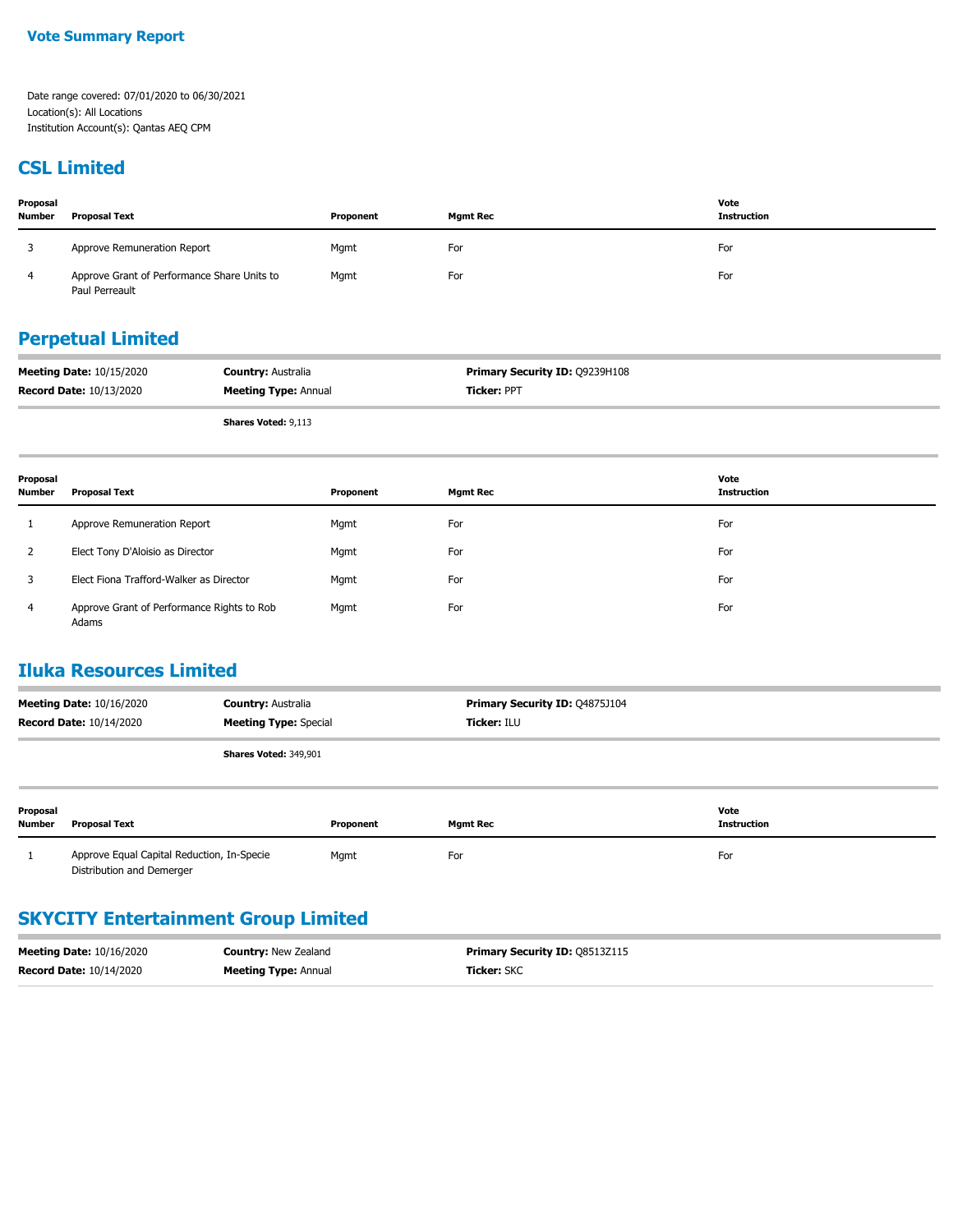## **SKYCITY Entertainment Group Limited**

**Shares Voted:** 835,244

| Proposal<br>Number | <b>Proposal Text</b>                                   | Proponent | <b>Mgmt Rec</b> | Vote<br><b>Instruction</b> |
|--------------------|--------------------------------------------------------|-----------|-----------------|----------------------------|
| $\mathbf{1}$       | Elect Rob Campbell as Director                         | Mgmt      | For             | For                        |
| $\overline{2}$     | Elect Sue Suckling as Director                         | Mgmt      | For             | For                        |
| 3                  | Elect Jennifer Owen as Director                        | Mgmt      | For             | For                        |
| 4                  | Elect Murray Jordan as Director                        | Mgmt      | For             | For                        |
| 5                  | Authorize Board to Fix Remuneration of the<br>Auditors | Mgmt      | For             | For                        |

## **Cochlear Limited**

| <b>Meeting Date: 10/20/2020</b> | <b>Country: Australia</b>   | <b>Primary Security ID: 025953102</b> |
|---------------------------------|-----------------------------|---------------------------------------|
| <b>Record Date: 10/18/2020</b>  | <b>Meeting Type: Annual</b> | <b>Ticker:</b> COH                    |
|                                 | <b>Shares Voted: 80,048</b> |                                       |

| <b>Shares voted: 60,046</b> |  |
|-----------------------------|--|
|                             |  |

| Proposal<br><b>Number</b> | <b>Proposal Text</b>                                                      | Proponent | <b>Mgmt Rec</b> | Vote<br><b>Instruction</b> |
|---------------------------|---------------------------------------------------------------------------|-----------|-----------------|----------------------------|
| 1.1                       | Approve Financial Statements and Reports of<br>the Directors and Auditors | Mgmt      | For             | For                        |
| 2.1                       | Approve Remuneration Report                                               | Mgmt      | For             | For                        |
| 3.1                       | Elect Andrew Denver as Director                                           | Mgmt      | For             | For                        |
| 3.2                       | Elect Bruce Robinson as Director                                          | Mgmt      | For             | For                        |
| 3.3                       | Elect Michael Daniell as Director                                         | Mgmt      | For             | For                        |
| 4.1                       | Elect Stephen Mayne as Director                                           | <b>SH</b> | Against         | Against                    |
| 5.1                       | Approve Grant of Securities to Dig Howitt                                 | Mgmt      | For             | For                        |
| 6.1                       | Adopt New Constitution                                                    | Mgmt      | For             | For                        |
| 7.1                       | Approve Proportional Takeover Provisions in<br>the Proposed Constitution  | Mgmt      | For             | For                        |

## **Mcmillan Shakespeare Limited**

| <b>Meeting Date: 10/20/2020</b> | <b>Country: Australia</b>   | <b>Primary Security ID: 058998107</b> |
|---------------------------------|-----------------------------|---------------------------------------|
| <b>Record Date: 10/18/2020</b>  | <b>Meeting Type: Annual</b> | <b>Ticker:</b> MMS                    |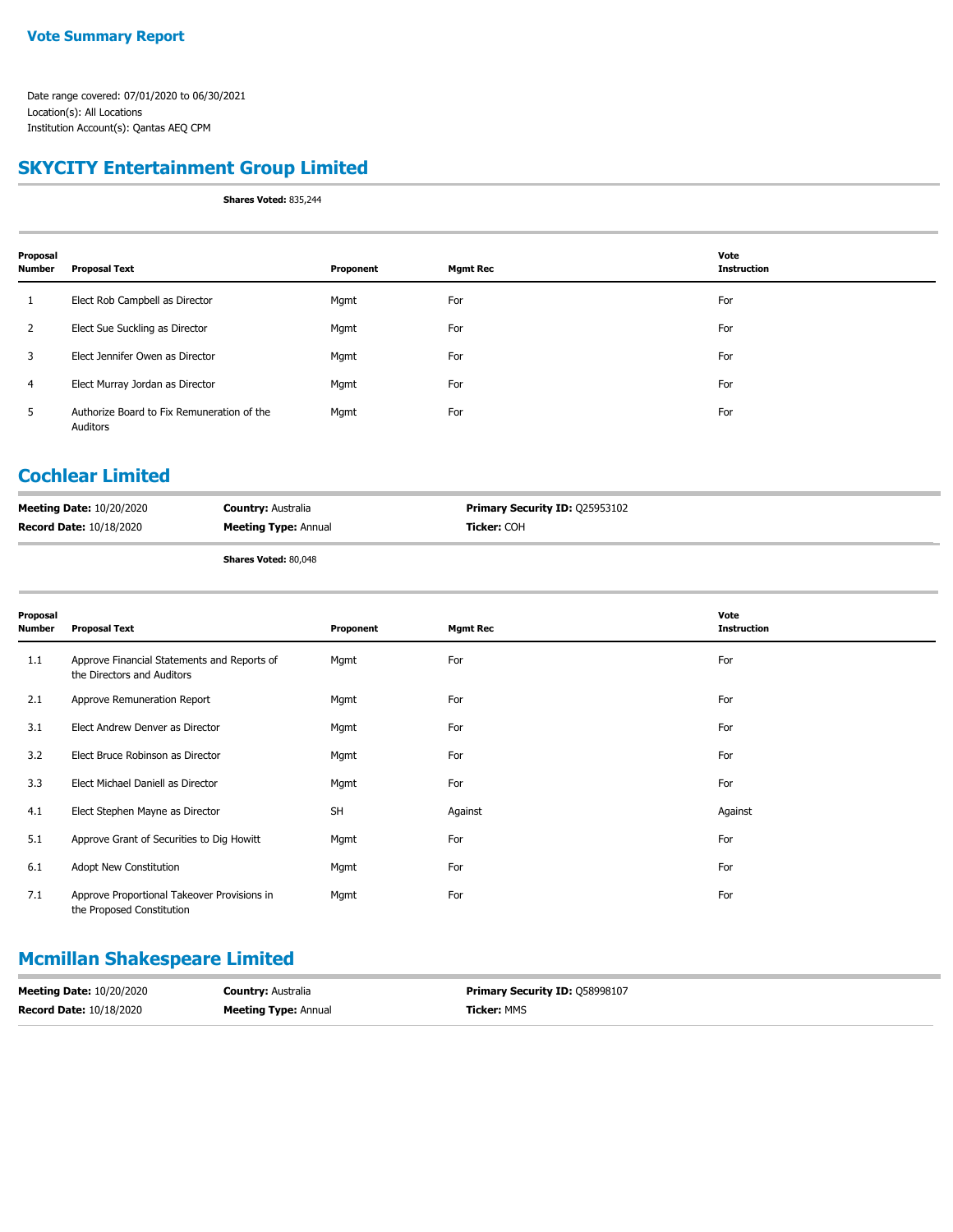## **Mcmillan Shakespeare Limited**

**Shares Voted:** 104,828

| Proposal<br><b>Number</b> | <b>Proposal Text</b>                                             | Proponent | <b>Mgmt Rec</b> | Vote<br><b>Instruction</b> |
|---------------------------|------------------------------------------------------------------|-----------|-----------------|----------------------------|
| $\mathbf{2}$              | Approve Remuneration Report                                      | Mgmt      | For             | For                        |
| 3                         | Elect John Bennetts as Director                                  | Mgmt      | For             | For                        |
| 4                         | Elect Helen Kurincic as Director                                 | Mgmt      | For             | For                        |
| 5                         | Elect Kathy Parsons as Director                                  | Mgmt      | For             | For                        |
| 6                         | Approve Issuance of Indeterminate Rights to<br>Michael Salisbury | Mgmt      | For             | For                        |
| $\overline{7}$            | Approve the Amendments to the Company's<br>Constitution          | Mgmt      | For             | For                        |

## **Origin Energy Limited**

| <b>Meeting Date: 10/20/2020</b> | <b>Country: Australia</b>    | <b>Primary Security ID: Q71610101</b> |
|---------------------------------|------------------------------|---------------------------------------|
| <b>Record Date: 10/18/2020</b>  | <b>Meeting Type: Annual</b>  | <b>Ticker: ORG</b>                    |
|                                 | <b>Shares Voted: 724,792</b> |                                       |

| Proposal<br>Number | <b>Proposal Text</b>                                                                     | Proponent | <b>Mgmt Rec</b> | Vote<br><b>Instruction</b> |
|--------------------|------------------------------------------------------------------------------------------|-----------|-----------------|----------------------------|
| 2                  | Elect Maxine Brenner as Director                                                         | Mgmt      | For             | For                        |
| 3                  | Approve Remuneration Report                                                              | Mgmt      | For             | For                        |
| $\overline{4}$     | ***Withdrawn Resolution*** Approve Grant<br>of Restricted Share Rights to Frank Calabria | Mgmt      |                 |                            |
| 5a                 | Approve the Amendments to the Company's<br>Constitution                                  | <b>SH</b> | Against         | Against                    |
| 5b                 | Approve Consent and Fracking                                                             | <b>SH</b> | Against         | Against                    |
| 5c                 | Approve Lobbying and COVID-19 Recovery                                                   | <b>SH</b> | Against         | Against                    |

#### **Stockland**

| <b>Meeting Date: 10/20/2020</b> | <b>Country:</b> Australia           | <b>Primary Security ID: 08773B105</b> |
|---------------------------------|-------------------------------------|---------------------------------------|
| <b>Record Date: 10/18/2020</b>  | <b>Meeting Type: Annual/Special</b> | <b>Ticker:</b> SGP                    |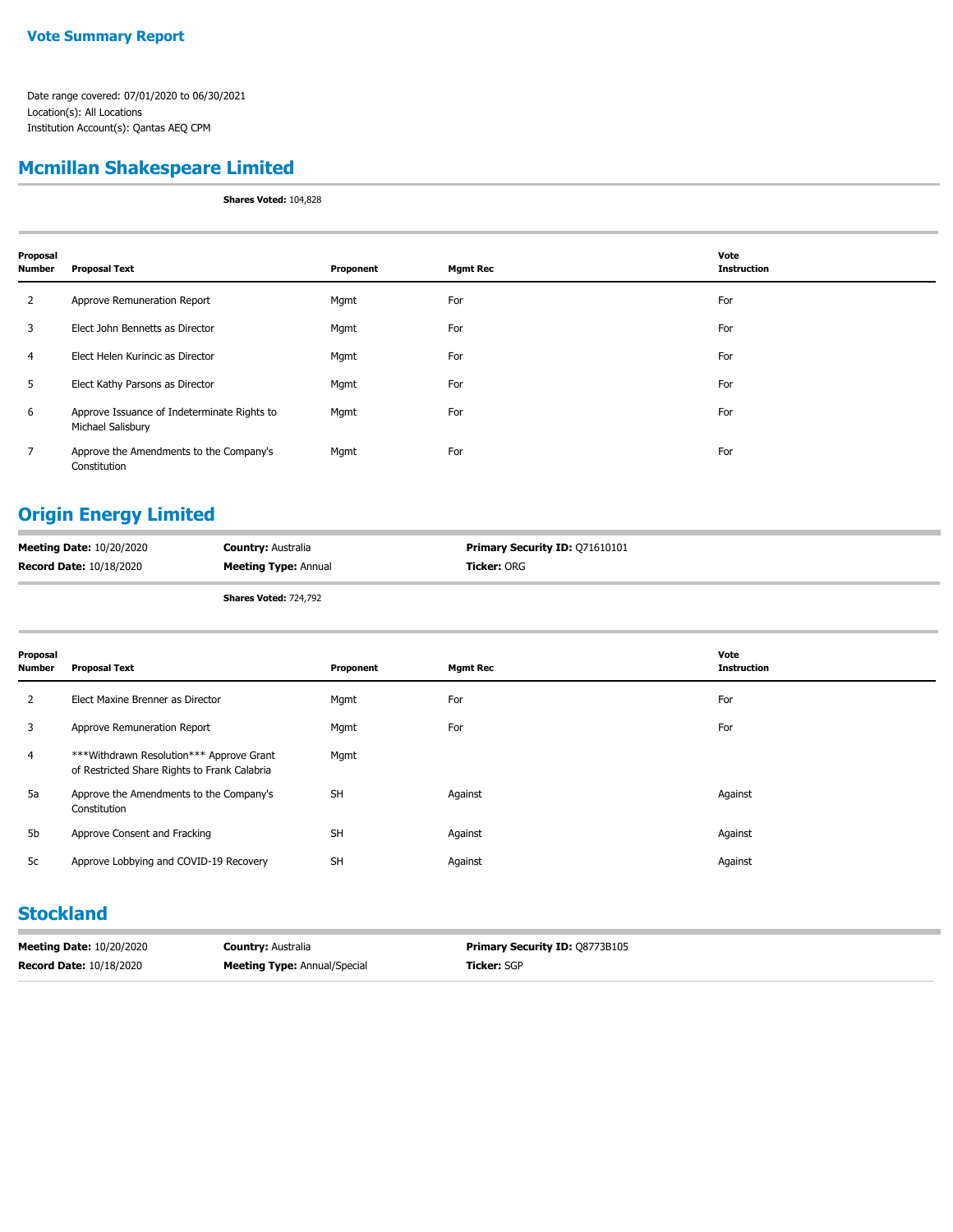#### **Vote Summary Report**

Date range covered: 07/01/2020 to 06/30/2021 Location(s): All Locations Institution Account(s): Qantas AEQ CPM

#### **Stockland**

**Shares Voted:** 1,147,113

| Proposal<br><b>Number</b> | <b>Proposal Text</b>                                 | Proponent | <b>Mgmt Rec</b> | Vote<br><b>Instruction</b> |
|---------------------------|------------------------------------------------------|-----------|-----------------|----------------------------|
| 2                         | Elect Kate McKenzie as Director                      | Mgmt      | For             | For                        |
| 3                         | Elect Tom Pockett as Director                        | Mgmt      | For             | For                        |
| $\overline{4}$            | Elect Andrew Stevens as Director                     | Mgmt      | For             | For                        |
| 5                         | Approve Remuneration Report                          | Mgmt      | For             | For                        |
| 6                         | Approve Renewal of Termination Benefits<br>Framework | Mgmt      | For             | For                        |

## **Tabcorp Holdings Limited**

| <b>Meeting Date: 10/20/2020</b> | <b>Country: Australia</b>      | <b>Primary Security ID: 08815D101</b> |
|---------------------------------|--------------------------------|---------------------------------------|
| <b>Record Date: 10/18/2020</b>  | <b>Meeting Type: Annual</b>    | <b>Ticker: TAH</b>                    |
|                                 | <b>Shares Voted: 5,930,885</b> |                                       |

| Proposal<br><b>Number</b> | <b>Proposal Text</b>                                         | Proponent | <b>Mgmt Rec</b> | Vote<br><b>Instruction</b> |
|---------------------------|--------------------------------------------------------------|-----------|-----------------|----------------------------|
| 2a                        | Elect Bruce Akhurst as Director                              | Mgmt      | For             | For                        |
| 2 <sub>b</sub>            | Elect Anne Brennan as Director                               | Mgmt      | For             | For                        |
| 2c                        | Elect David Gallop as Director                               | Mgmt      | For             | For                        |
| 3                         | Approve Remuneration Report                                  | Mgmt      | For             | For                        |
| 4                         | Approve Grant of Performance Rights to<br>David Attenborough | Mgmt      | For             | For                        |

## **Orora Limited**

| <b>Meeting Date: 10/21/2020</b> | <b>Country: Australia</b>    | <b>Primary Security ID: Q7142U117</b> |
|---------------------------------|------------------------------|---------------------------------------|
| <b>Record Date: 10/19/2020</b>  | <b>Meeting Type: Annual</b>  | <b>Ticker:</b> ORA                    |
|                                 | <b>Shares Voted: 170,926</b> |                                       |

| Proposal<br><b>Number</b> | <b>Proposal Text</b>                                          | Proponent | <b>Mgmt Rec</b> | Vote<br><b>Instruction</b> |
|---------------------------|---------------------------------------------------------------|-----------|-----------------|----------------------------|
|                           | Elect Abi Cleland as Director                                 | Mgmt      | For             | For                        |
| 3a                        | Approve Grant of Deferred Performance<br>Rights to Brian Lowe | Mgmt      | For             | For                        |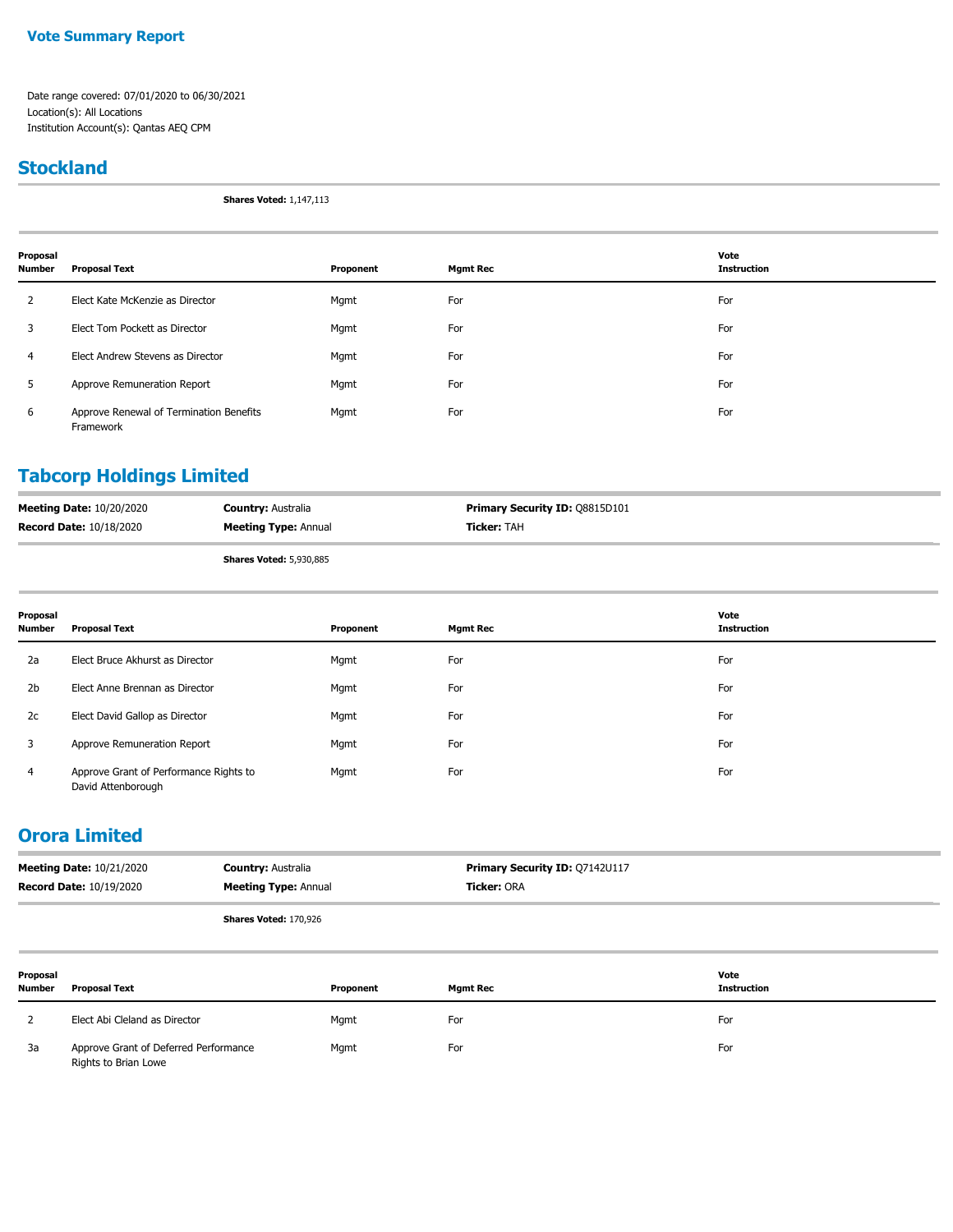## **Orora Limited**

| Proposal<br><b>Number</b> | Proposal Text                                           | Proponent | Mgmt Rec | Vote<br><b>Instruction</b> |
|---------------------------|---------------------------------------------------------|-----------|----------|----------------------------|
| 3b                        | Approve Grant of Performance Rights to Brian<br>Lowe    | Mgmt      | For      | For                        |
| 4                         | Approve Remuneration Report                             | Mgmt      | For      | For                        |
| 5.                        | Approve the Amendments to the Company's<br>Constitution | Mgmt      | For      | For                        |

## **Service Stream Limited**

| <b>Meeting Date: 10/21/2020</b> | <b>Country: Australia</b>   | <b>Primary Security ID: 08462H165</b> |
|---------------------------------|-----------------------------|---------------------------------------|
| <b>Record Date: 10/19/2020</b>  | <b>Meeting Type: Annual</b> | <b>Ticker: SSM</b>                    |

**Shares Voted:** 106,014

| Proposal<br><b>Number</b> | <b>Proposal Text</b>                                               | Proponent | <b>Mgmt Rec</b> | Vote<br>Instruction |
|---------------------------|--------------------------------------------------------------------|-----------|-----------------|---------------------|
|                           | Approve Remuneration Report                                        | Mgmt      | For             | Against             |
| 2                         | Elect Peter Dempsey as Director                                    | Mgmt      | For             | For                 |
| 3                         | Approve Grant of Performance Rights to Leigh<br>Geoffrey Mackender | Mgmt      | For             | Against             |

#### **APA Group**

| <b>Meeting Date: 10/22/2020</b> | <b>Country: Australia</b>    | <b>Primary Security ID: 00437B100</b> |
|---------------------------------|------------------------------|---------------------------------------|
| <b>Record Date: 10/20/2020</b>  | <b>Meeting Type: Annual</b>  | <b>Ticker: APA</b>                    |
|                                 | <b>Shares Voted: 562,187</b> |                                       |

| Proposal<br><b>Number</b> | <b>Proposal Text</b>                                                       | Proponent | <b>Mgmt Rec</b> | Vote<br><b>Instruction</b> |
|---------------------------|----------------------------------------------------------------------------|-----------|-----------------|----------------------------|
|                           | Approve Remuneration Report                                                | Mgmt      | For             | For                        |
| 2                         | Elect Peter Wasow as Director                                              | Mgmt      | For             | For                        |
| 3                         | Elect Shirley In't Veld as Director                                        | Mgmt      | For             | For                        |
| 4                         | Elect Rhoda Phillippo as Director                                          | Mgmt      | For             | For                        |
| 5                         | Approve Grant of Performance Rights to<br>Robert Wheals                    | Mgmt      | For             | For                        |
| 6                         | Approve the Amendments to the Constitution<br>of Australian Pipeline Trust | Mgmt      | For             | For                        |
| 7                         | Approve the Amendments to the Constitution<br>of APT Investment Trust      | Mgmt      | For             | For                        |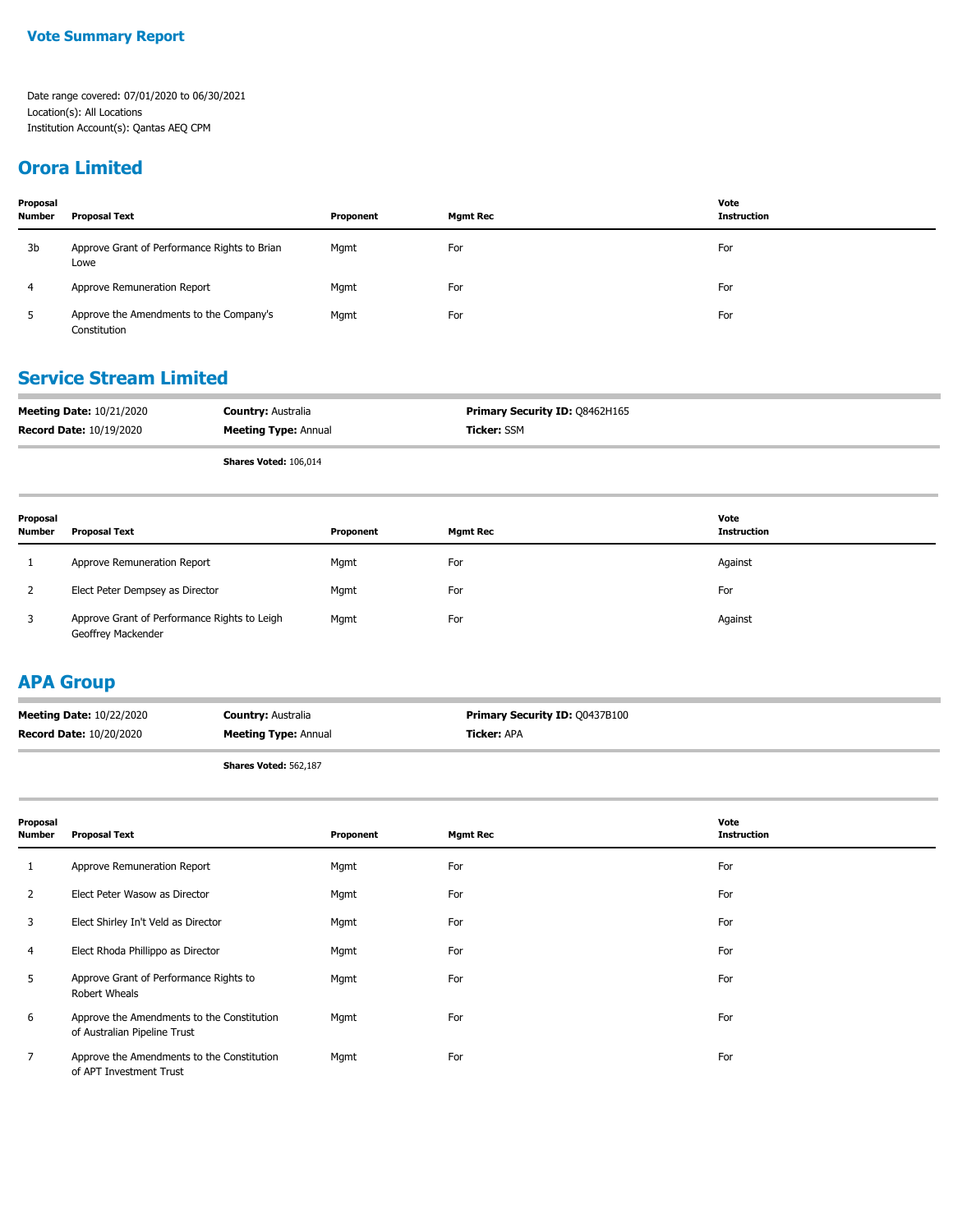#### **Vote Summary Report**

Date range covered: 07/01/2020 to 06/30/2021 Location(s): All Locations Institution Account(s): Qantas AEQ CPM

## **APA Group**

| Proposal<br>Number | <b>Proposal Text</b>              | Proponent | <b>Mgmt Rec</b> | Vote<br><b>Instruction</b> |
|--------------------|-----------------------------------|-----------|-----------------|----------------------------|
| 8                  | Elect Victoria Walker as Director | <b>SH</b> | Against         | Against                    |

## **Charter Hall Long WALE REIT**

| <b>Meeting Date: 10/22/2020</b> | <b>Country: Australia</b>   | <b>Primary Security ID: 02308E106</b> |
|---------------------------------|-----------------------------|---------------------------------------|
| <b>Record Date: 10/20/2020</b>  | <b>Meeting Type: Annual</b> | <b>Ticker:</b> CLW                    |
|                                 | <b>Shares Voted: 92,003</b> |                                       |

| Proposal<br><b>Number</b> | <b>Proposal Text</b>                                                                                          | Proponent | Mgmt Rec | Vote<br>Instruction |
|---------------------------|---------------------------------------------------------------------------------------------------------------|-----------|----------|---------------------|
|                           | Elect Glenn Fraser as Director                                                                                | Mgmt      | For      | Against             |
| 2                         | Ratify Past Issuance of Stapled Securities to<br>Institutional, Professional and Other<br>Wholesale Investors | Mgmt      | For      | For                 |

#### **Crown Resorts Limited**

| <b>Meeting Date: 10/22/2020</b> | <b>Country: Australia</b>    | <b>Primary Security ID: 03015N108</b> |
|---------------------------------|------------------------------|---------------------------------------|
| <b>Record Date: 10/20/2020</b>  | <b>Meeting Type: Annual</b>  | <b>Ticker: CWN</b>                    |
|                                 | <b>Shares Voted: 170,403</b> |                                       |

| Proposal<br><b>Number</b> | <b>Proposal Text</b>                   | Proponent | <b>Mgmt Rec</b> | Vote<br><b>Instruction</b> |
|---------------------------|----------------------------------------|-----------|-----------------|----------------------------|
| 2a                        | Elect Jane Halton as Director          | Mgmt      | For             | Against                    |
| 2 <sub>b</sub>            | Elect John Horvath as Director         | Mgmt      | For             | Against                    |
| 2c                        | Elect Guy Jalland as Director          | Mgmt      | For             | Against                    |
| 3                         | Elect Bryan Young as Director          | <b>SH</b> | Against         | Against                    |
| 4                         | Approve Remuneration Report            | Mgmt      | For             | For                        |
| 5                         | Appoint KPMG as Auditor of the Company | Mgmt      | For             | For                        |

#### **Magellan Financial Group Ltd.**

| <b>Meeting Date: 10/22/2020</b> | <b>Country: Australia</b>   | <b>Primary Security ID: 05713S107</b> |
|---------------------------------|-----------------------------|---------------------------------------|
| <b>Record Date: 10/20/2020</b>  | <b>Meeting Type: Annual</b> | <b>Ticker:</b> MFG                    |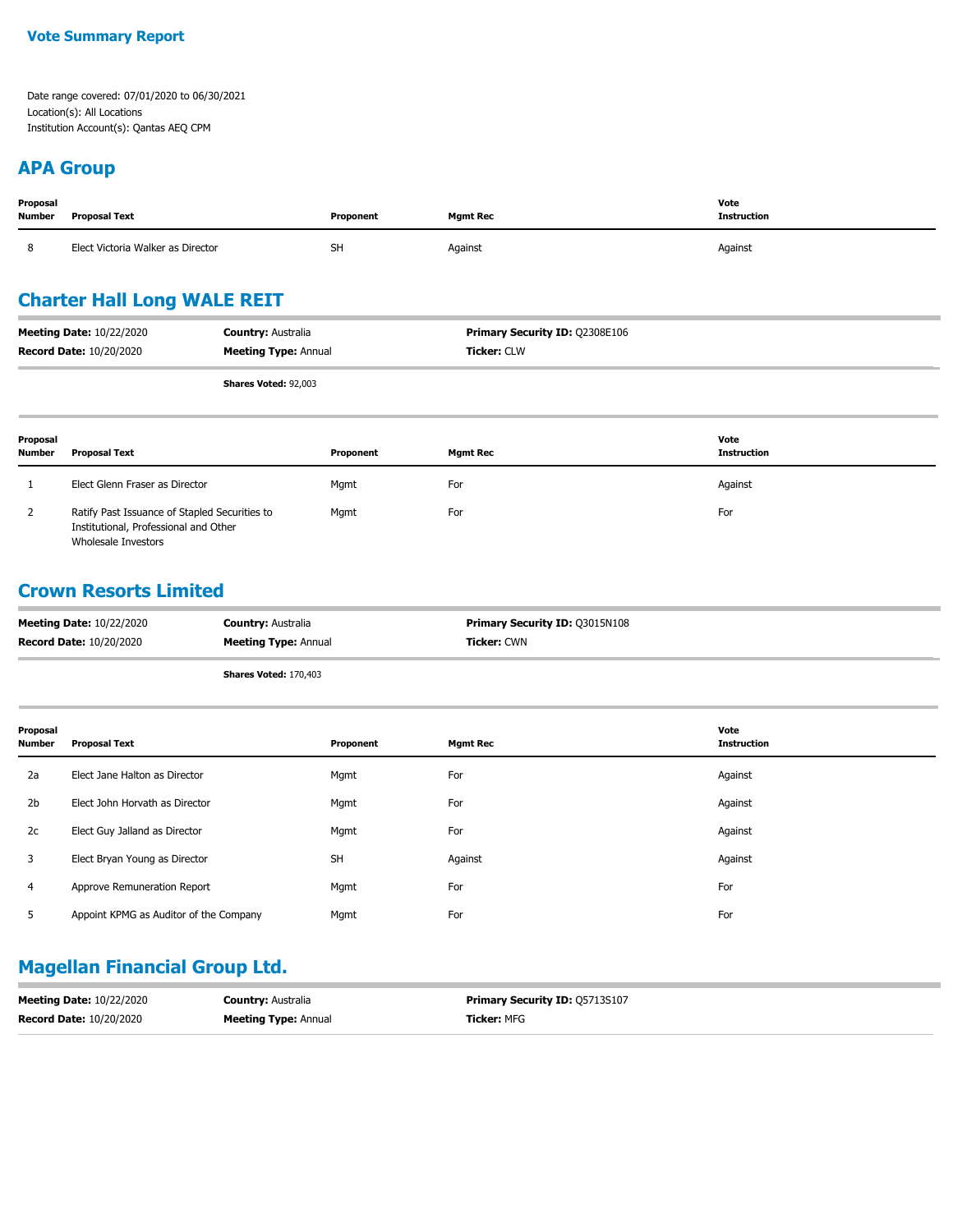## **Magellan Financial Group Ltd.**

**Shares Voted:** 85,191

| Proposal<br><b>Number</b> | <b>Proposal Text</b>            | Proponent | <b>Mgmt Rec</b> | Vote<br><b>Instruction</b> |
|---------------------------|---------------------------------|-----------|-----------------|----------------------------|
| 2                         | Approve Remuneration Report     | Mgmt      | For             | For                        |
| 3a                        | Elect John Eales as Director    | Mgmt      | For             | For                        |
| 3b                        | Elect Robert Fraser as Director | Mgmt      | For             | For                        |
| 3c                        | Elect Karen Phin as Director    | Mgmt      | For             | For                        |

## **Suncorp Group Limited**

| <b>Meeting Date: 10/22/2020</b> | <b>Country: Australia</b>      | <b>Primary Security ID: 088040110</b> |
|---------------------------------|--------------------------------|---------------------------------------|
| <b>Record Date: 10/20/2020</b>  | <b>Meeting Type: Annual</b>    | <b>Ticker:</b> SUN                    |
|                                 | <b>Shares Voted: 1,431,488</b> |                                       |

| Proposal<br><b>Number</b> | <b>Proposal Text</b>                                     | Proponent | <b>Mgmt Rec</b> | Vote<br>Instruction |
|---------------------------|----------------------------------------------------------|-----------|-----------------|---------------------|
|                           | Approve Remuneration Report                              | Mgmt      | For             | For                 |
| $\overline{2}$            | Approve Grant of Performance Rights to Steve<br>Johnston | Mgmt      | For             | For                 |
| 3a                        | Elect Elmer Funke Kupper as Director                     | Mgmt      | For             | For                 |
| 3b                        | Elect Simon Machell as Director                          | Mgmt      | For             | For                 |

## **The Star Entertainment Group Limited**

| <b>Meeting Date: 10/22/2020</b> | <b>Country: Australia</b>   | Primary Security ID: 08719T103 |
|---------------------------------|-----------------------------|--------------------------------|
| <b>Record Date: 10/20/2020</b>  | <b>Meeting Type: Annual</b> | <b>Ticker: SGR</b>             |
|                                 |                             |                                |

**Shares Voted:** 392,930

| Proposal<br>Number | <b>Proposal Text</b>                      | Proponent | <b>Mgmt Rec</b> | Vote<br><b>Instruction</b> |
|--------------------|-------------------------------------------|-----------|-----------------|----------------------------|
|                    | Elect John O'Neill as Director            | Mgmt      | For             | For                        |
|                    | Elect Katie Lahey as Director             | Mgmt      | For             | For                        |
| 4                  | Approve Remuneration Report               | Mgmt      | For             | Against                    |
|                    | Approve Issuance of Shares to Matt Bekier | Mgmt      | For             | Against                    |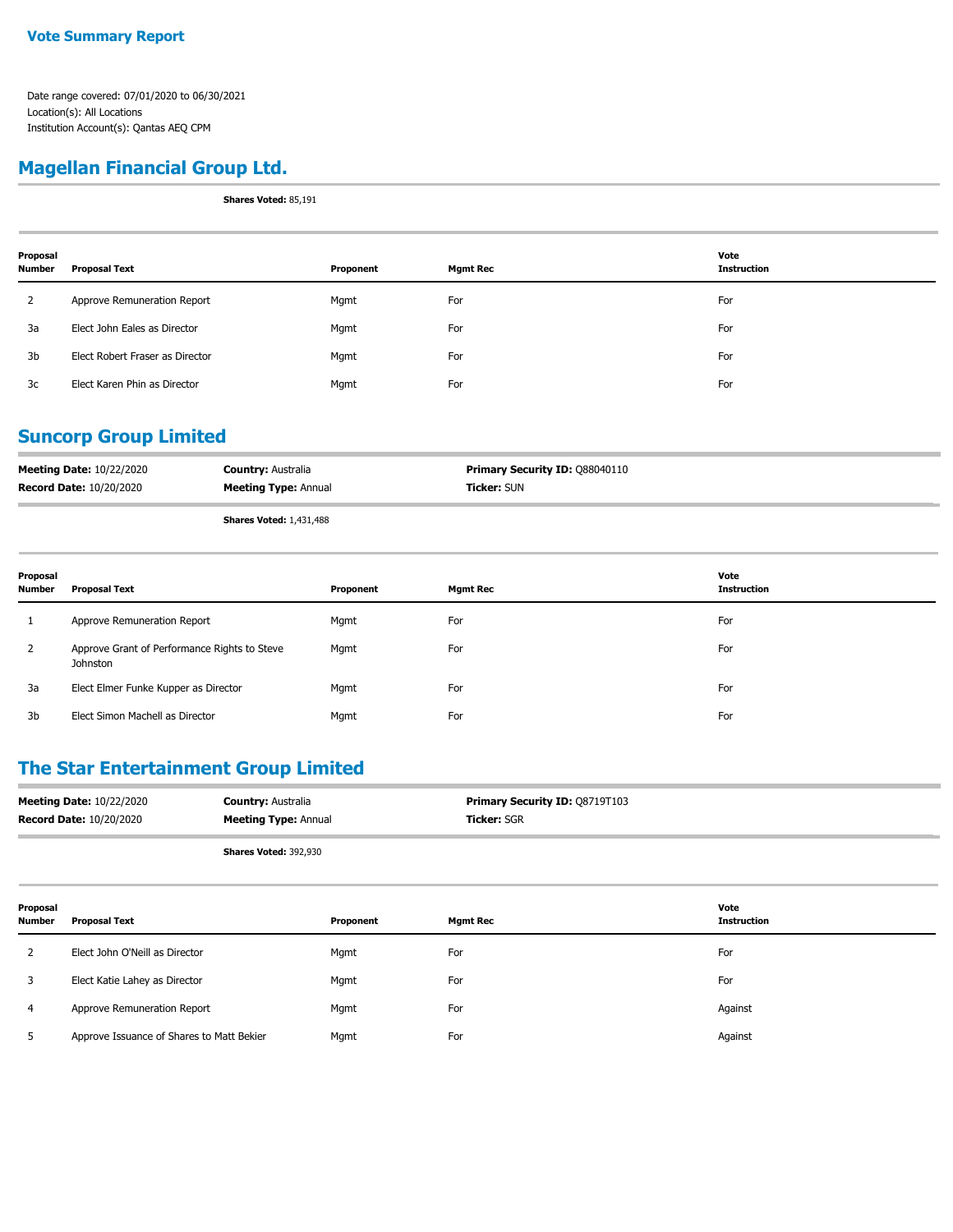## **The Star Entertainment Group Limited**

| Proposal<br><b>Number</b> | Proposal Text                                                              | Proponent | <b>Mgmt Rec</b> | Vote<br><b>Instruction</b> |
|---------------------------|----------------------------------------------------------------------------|-----------|-----------------|----------------------------|
| 6                         | Approve Grant of Performance Rights to Matt<br>Bekier                      | Mgmt      | For             | Against                    |
|                           | Approve the Amendments to the Company's<br>Constitution                    | Mgmt      | For             | For                        |
| 8                         | Approve Renewal of Proportional Takeover<br>Provisions in the Constitution | Mgmt      | For             | For                        |

#### **Dexus**

| <b>Meeting Date: 10/23/2020</b> | <b>Country: Australia</b>   | <b>Primary Security ID: 03190P134</b> |
|---------------------------------|-----------------------------|---------------------------------------|
| <b>Record Date: 10/21/2020</b>  | <b>Meeting Type: Annual</b> | <b>Ticker:</b> DXS                    |

**Shares Voted:** 487,843

| Proposal<br><b>Number</b> | <b>Proposal Text</b>                                       | Proponent | <b>Mgmt Rec</b> | Vote<br><b>Instruction</b> |
|---------------------------|------------------------------------------------------------|-----------|-----------------|----------------------------|
|                           | Approve Remuneration Report                                | Mgmt      | For             | Against                    |
| 2                         | Approve Grant of Performance Rights to<br>Darren Steinberg | Mgmt      | For             | Against                    |
| 3.1                       | Elect Patrick Allaway as Director                          | Mgmt      | For             | For                        |
| 3.2                       | Elect Richard Sheppard as Director                         | Mgmt      | For             | For                        |
| 3.3                       | Elect Peter St George as Director                          | Mgmt      | For             | For                        |

## **Insurance Australia Group Ltd.**

| <b>Meeting Date: 10/23/2020</b> | <b>Country: Australia</b>   | <b>Primary Security ID: 049361100</b> |
|---------------------------------|-----------------------------|---------------------------------------|
| <b>Record Date: 10/21/2020</b>  | <b>Meeting Type: Annual</b> | <b>Ticker: IAG</b>                    |
|                                 |                             |                                       |

**Shares Voted:** 1,811,120

| Proposal<br><b>Number</b> | <b>Proposal Text</b>                 | Proponent | <b>Mgmt Rec</b> | Vote<br><b>Instruction</b> |
|---------------------------|--------------------------------------|-----------|-----------------|----------------------------|
|                           | Approve Remuneration Report          | Mgmt      | For             | For                        |
| $\overline{2}$            | Elect Simon Allen as Director        | Mgmt      | For             | For                        |
| 3                         | Elect Duncan Boyle as Director       | Mgmt      | For             | For                        |
| 4                         | Elect Sheila McGregor as Director    | Mgmt      | For             | For                        |
| 5.                        | Elect Jonathan Nicholson as Director | Mgmt      | For             | For                        |
| 6                         | Adopt New Constitution               | Mgmt      | For             | For                        |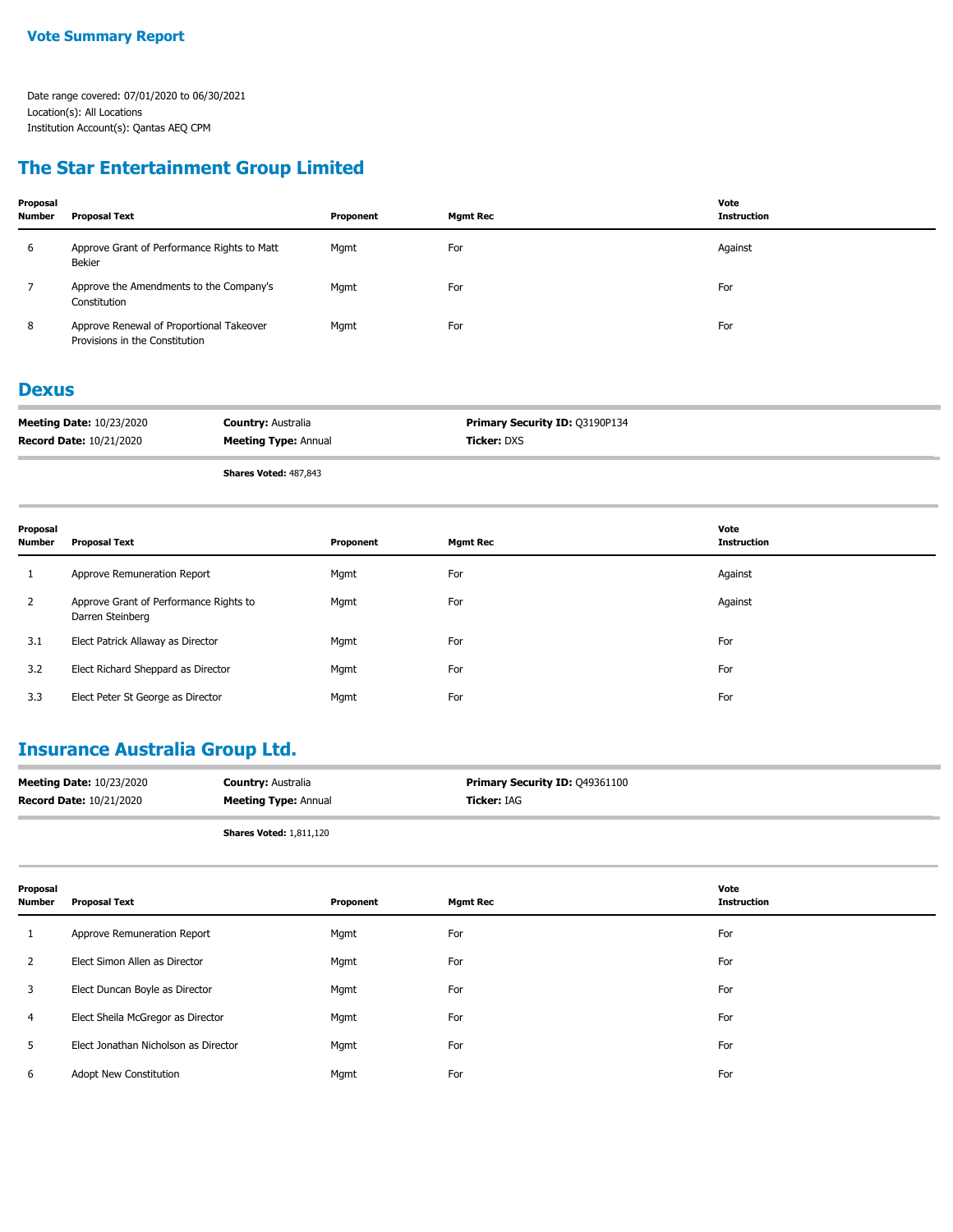## **Insurance Australia Group Ltd.**

| Proposal<br><b>Number</b> | <b>Proposal Text</b>                                                    | Proponent | <b>Mgmt Rec</b> | Vote<br><b>Instruction</b> |
|---------------------------|-------------------------------------------------------------------------|-----------|-----------------|----------------------------|
| 7                         | Approve Proportional Takeover Provisions                                | Mgmt      | For             | For                        |
| 8                         | Approve the Amendments to the Company's<br>Constitution                 | <b>SH</b> | Against         | Against                    |
| 9                         | Approve IAG World Heritage Policy                                       | <b>SH</b> | Against         | Against                    |
| 10                        | Approve Relationship with Industry<br>Associations                      | <b>SH</b> | Against         | Against                    |
| 11                        | Approve Issuance of Executive Performance<br>Rights to Nicholas Hawkins | Mgmt      | For             | For                        |

## **Qantas Airways Limited**

| <b>Meeting Date: 10/23/2020</b> | <b>Country: Australia</b>   | <b>Primary Security ID: 077974550</b> |
|---------------------------------|-----------------------------|---------------------------------------|
| <b>Record Date: 10/21/2020</b>  | <b>Meeting Type: Annual</b> | <b>Ticker: OAN</b>                    |
|                                 | Charge Veted: 2.214.422     |                                       |

**Shares Voted:** 3,314,432

| Proposal<br>Number | <b>Proposal Text</b>                                                          | Proponent | <b>Mgmt Rec</b> | Vote<br><b>Instruction</b> |
|--------------------|-------------------------------------------------------------------------------|-----------|-----------------|----------------------------|
| 2.1                | Elect Maxine Brenner as Director                                              | Mgmt      | For             | For                        |
| 2.2                | Elect Jacqueline Hey as Director                                              | Mgmt      | For             | For                        |
| 2.3                | Elect Michael L'Estrange as Director                                          | Mgmt      | For             | For                        |
| 3                  | Approve Participation of Alan Joyce in the<br>Long Term Incentive Plan        | Mgmt      | For             | For                        |
| 4                  | Approve Remuneration Report                                                   | Mgmt      | For             | For                        |
| 5                  | Ratify Past Issuance of Shares to Existing and<br>New Institutional Investors | Mgmt      | For             | For                        |

#### **Worley Limited**

| <b>Meeting Date: 10/23/2020</b> | <b>Country: Australia</b>   | <b>Primary Security ID: 09858A103</b> |
|---------------------------------|-----------------------------|---------------------------------------|
| <b>Record Date: 10/21/2020</b>  | <b>Meeting Type: Annual</b> | <b>Ticker:</b> WOR                    |
|                                 |                             |                                       |

**Shares Voted:** 166,619

| Proposal<br>Number | <b>Proposal Text</b>                 | Proponent | Mgmt Rec | Vote<br><b>Instruction</b> |
|--------------------|--------------------------------------|-----------|----------|----------------------------|
| 2a                 | Elect Christopher Haynes as Director | Mgmt      | For      | For                        |
| 2 <sub>b</sub>     | Elect Martin Parkinson as Director   | Mgmt      | For      | For                        |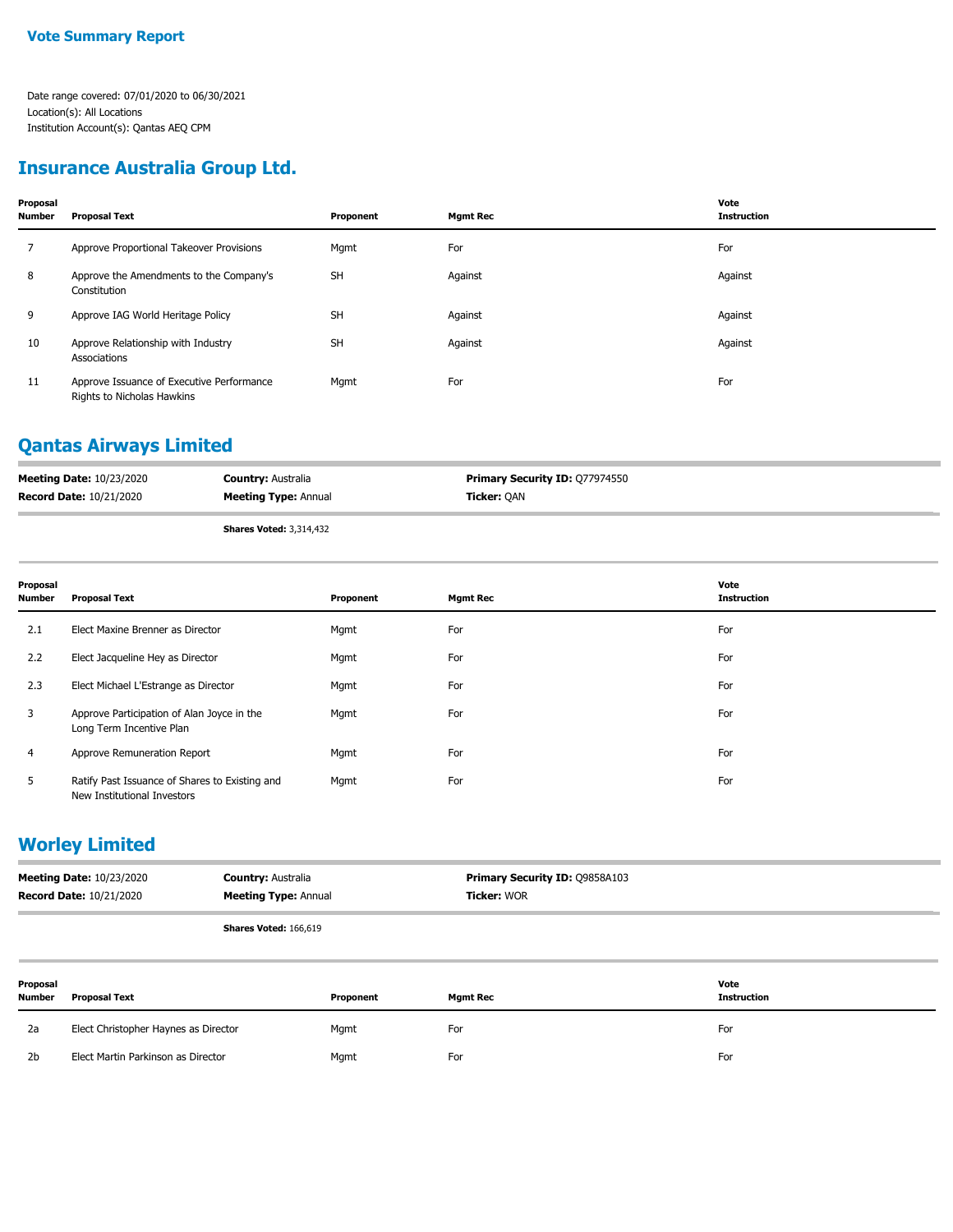## **Worley Limited**

| Proposal<br><b>Number</b> | <b>Proposal Text</b>                                                          | Proponent | Mamt Rec | Vote<br><b>Instruction</b> |
|---------------------------|-------------------------------------------------------------------------------|-----------|----------|----------------------------|
| 3                         | Approve Remuneration Report                                                   | Mgmt      | For      | For                        |
| 4                         | Approve Grant of Deferred Equity Rights to<br>Robert Christopher Ashton       | Mgmt      | For      | For                        |
| 5                         | Approve Grant of Long-Term Performance<br>Rights to Robert Christopher Ashton | Mgmt      | For      | For                        |
| 6                         | Approve the Spill Resolution                                                  | Mgmt      | Against  | Against                    |

## **Bega Cheese Limited**

| <b>Meeting Date: 10/27/2020</b> | <b>Country: Australia</b>   | Primary Security ID: 014034104 |
|---------------------------------|-----------------------------|--------------------------------|
| <b>Record Date: 10/25/2020</b>  | <b>Meeting Type: Annual</b> | <b>Ticker:</b> BGA             |
|                                 |                             |                                |

**Shares Voted:** 81,686

| Proposal<br><b>Number</b> | <b>Proposal Text</b>               | Proponent | <b>Mgmt Rec</b> | Vote<br><b>Instruction</b> |
|---------------------------|------------------------------------|-----------|-----------------|----------------------------|
|                           | Approve Remuneration Report        | Mgmt      | For             | For                        |
| 3a                        | Elect Terrence O'Brien as Director | Mgmt      | For             | For                        |
| 3b                        | Elect Peter Margin as Director     | Mgmt      | For             | For                        |

## **Bendigo and Adelaide Bank Limited**

| <b>Meeting Date: 10/27/2020</b> | <b>Country: Australia</b>   | <b>Primary Security ID: 01458B102</b> |
|---------------------------------|-----------------------------|---------------------------------------|
| <b>Record Date: 10/25/2020</b>  | <b>Meeting Type: Annual</b> | <b>Ticker:</b> BEN                    |
|                                 | $-1$                        |                                       |

**Shares Voted:** 357,073

| Proposal<br><b>Number</b> | <b>Proposal Text</b>                                                                 | Proponent | <b>Mgmt Rec</b> | Vote<br><b>Instruction</b> |
|---------------------------|--------------------------------------------------------------------------------------|-----------|-----------------|----------------------------|
| 2                         | Elect Jacqueline Hey as Director                                                     | Mgmt      | For             | For                        |
| 3                         | Elect Jim Hazel as Director                                                          | Mgmt      | For             | For                        |
| 4                         | Elect Anthony Fels as Director                                                       | <b>SH</b> | Against         | Against                    |
| 5                         | Approve Remuneration Report                                                          | Mgmt      | For             | For                        |
| 6                         | Approve Issuance of Shares to Marnie Baker<br>under the Loan Funded Share Plan       | Mgmt      | For             | For                        |
|                           | Approve Grant of Performance Rights to<br>Marnie Baker under the Omnibus Equity Plan | Mgmt      | For             | For                        |
| 8a                        | Approve First Capital Reduction Scheme                                               | Mgmt      | For             | For                        |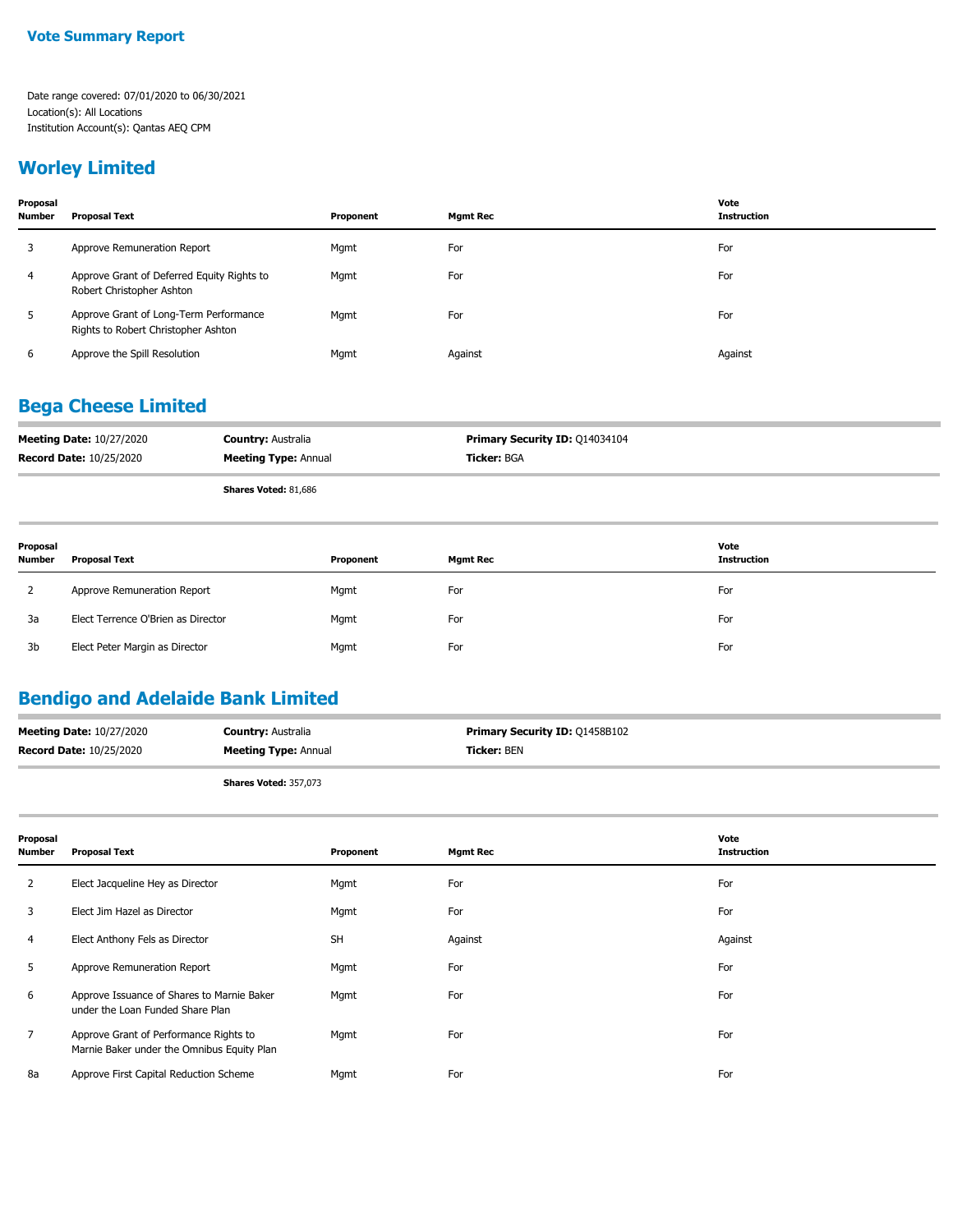## **Bendigo and Adelaide Bank Limited**

| Proposal<br><b>Number</b> | <b>Proposal Text</b>                                                                                                         | Proponent | Mamt Rec | Vote<br><b>Instruction</b> |
|---------------------------|------------------------------------------------------------------------------------------------------------------------------|-----------|----------|----------------------------|
| 8b                        | Approve Second Capital Reduction Scheme                                                                                      | Mgmt      | For      | For                        |
| 9                         | Ratify Past Issuance of Placement Shares to<br>Existing and New Domestic and International<br><b>Institutional Investors</b> | Mgmt      | For      | For                        |

## **Boral Limited**

| <b>Meeting Date: 10/27/2020</b> | <b>Country: Australia</b>   | <b>Primary Security ID: 016969109</b> |
|---------------------------------|-----------------------------|---------------------------------------|
| <b>Record Date: 10/25/2020</b>  | <b>Meeting Type: Annual</b> | <b>Ticker:</b> BLD                    |

**Shares Voted:** 494,383

| Proposal<br><b>Number</b> | <b>Proposal Text</b>                                             | Proponent | <b>Mgmt Rec</b> | Vote<br><b>Instruction</b> |
|---------------------------|------------------------------------------------------------------|-----------|-----------------|----------------------------|
| 2.1                       | Elect Kathryn Fagg as Director                                   | Mgmt      | For             | Against                    |
| 2.2                       | Elect Paul Rayner as Director                                    | Mgmt      | For             | Against                    |
| 2.3                       | Elect Rob Sindel as Director                                     | Mgmt      | For             | For                        |
| 2.4                       | Elect Deborah O'Toole as Director                                | Mgmt      | For             | For                        |
| 2.5                       | Elect Ryan Stokes as Director                                    | Mgmt      | For             | Against                    |
| 2.6                       | ***Withdrawn Resolution*** Elect Richard<br>Richards as Director | Mgmt      |                 |                            |
| 3                         | Approve Remuneration Report                                      | Mgmt      | For             | For                        |
| 4                         | Approve Grant of LTI Rights to Zlatko<br>Todorcevski             | Mgmt      | For             | For                        |
| 5                         | Approve Grant of Fixed Equity Rights to<br>Zlatko Todorcevski    | Mgmt      | For             | For                        |

## **Link Administration Holdings Limited**

|                    | <b>Meeting Date: 10/27/2020</b><br><b>Record Date: 10/25/2020</b> | <b>Country: Australia</b><br><b>Meeting Type: Annual</b> | <b>Primary Security ID: Q5S646100</b><br><b>Ticker: LNK</b> |                            |
|--------------------|-------------------------------------------------------------------|----------------------------------------------------------|-------------------------------------------------------------|----------------------------|
|                    |                                                                   | Shares Voted: 410,629                                    |                                                             |                            |
| Proposal<br>Number | Proposal Text                                                     | Proponent                                                | Mgmt Rec                                                    | Vote<br><b>Instruction</b> |

| Elect Peeyush Gupta as Director | Mgmt | For | For |
|---------------------------------|------|-----|-----|
| Elect Sally Pitkin as Director  | Mgmt | For | For |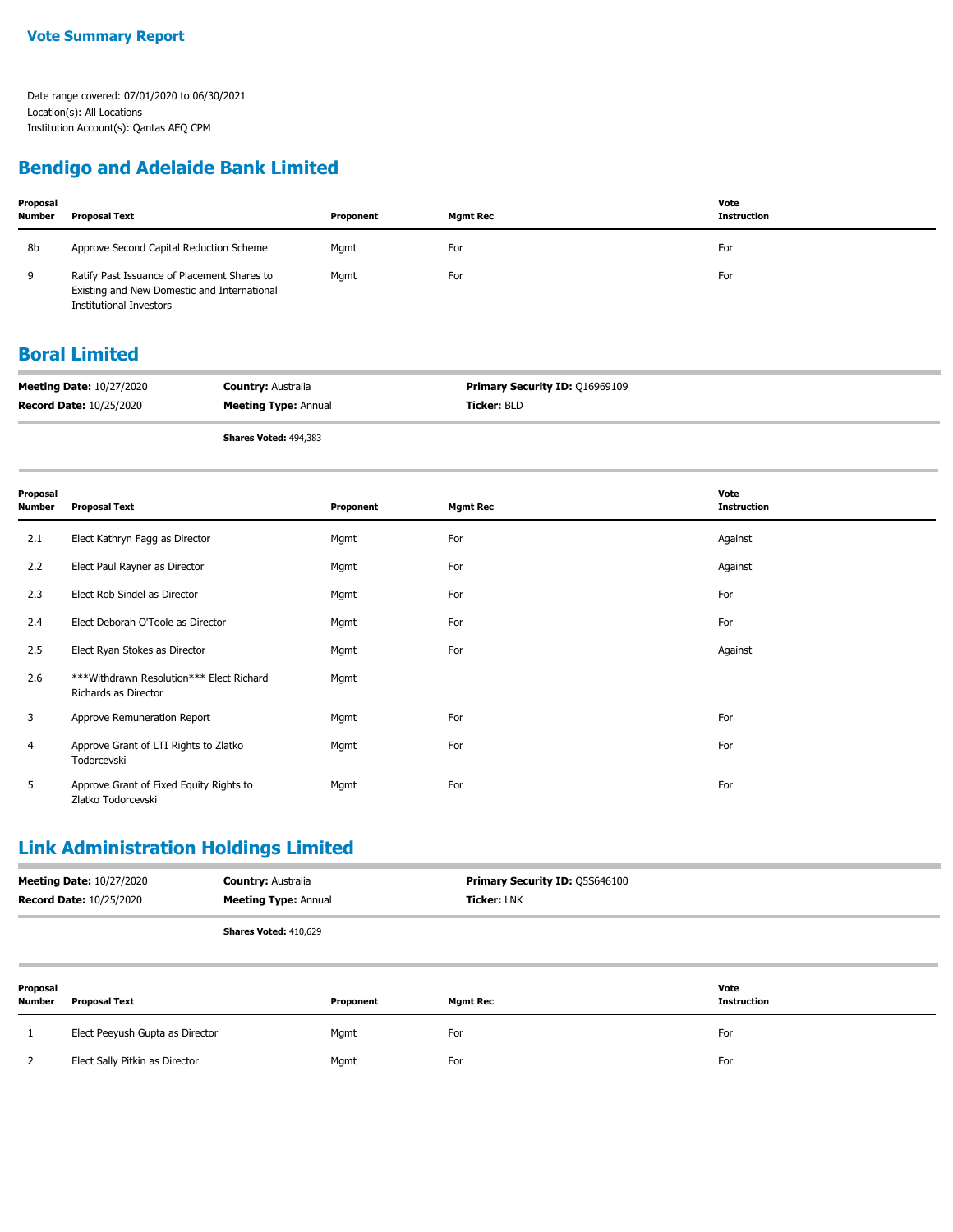## **Link Administration Holdings Limited**

| Proposal<br>Number | Proposal Text                                                   | Proponent | <b>Mgmt Rec</b> | Vote<br><b>Instruction</b> |
|--------------------|-----------------------------------------------------------------|-----------|-----------------|----------------------------|
| 3                  | Approve Remuneration Report                                     | Mgmt      | For             | For                        |
| 4                  | Approve Link Group Omnibus Equity Plan                          | Mgmt      | For             | For                        |
| 5                  | Approve Issuance of Performance Share<br>Rights to Vivek Bhatia | Mgmt      | For             | For                        |
| 6                  | Approve the Amendments to the Company's<br>Constitution         | Mgmt      | For             | For                        |

### **Codan Limited**

| <b>Meeting Date: 10/28/2020</b> | <b>Country: Australia</b>   | <b>Primary Security ID: Q2595M100</b> |
|---------------------------------|-----------------------------|---------------------------------------|
| <b>Record Date: 10/26/2020</b>  | <b>Meeting Type: Annual</b> | <b>Ticker: CDA</b>                    |
|                                 |                             |                                       |

**Shares Voted:** 120,720

| Proposal<br><b>Number</b> | <b>Proposal Text</b>                                    | Proponent | <b>Mgmt Rec</b> | Vote<br><b>Instruction</b> |
|---------------------------|---------------------------------------------------------|-----------|-----------------|----------------------------|
|                           | Approve Remuneration Report                             | Mgmt      | For             | For                        |
| 2                         | Elect Graeme Barclay as Director                        | Mgmt      | For             | For                        |
| 3                         | Approve Grant of Performance Rights to<br>Donald McGurk | Mgmt      | For             | For                        |

### **St. Barbara Limited**

| <b>Meeting Date: 10/28/2020</b> | <b>Country: Australia</b>   | <b>Primary Security ID: 087440173</b> |
|---------------------------------|-----------------------------|---------------------------------------|
| <b>Record Date: 10/26/2020</b>  | <b>Meeting Type: Annual</b> | <b>Ticker: SBM</b>                    |
|                                 |                             |                                       |

**Shares Voted:** 204,104

| Proposal<br>Number | <b>Proposal Text</b>                                           | Proponent | <b>Mgmt Rec</b> | Vote<br><b>Instruction</b> |
|--------------------|----------------------------------------------------------------|-----------|-----------------|----------------------------|
|                    | Approve Remuneration Report                                    | Mgmt      | For             | For                        |
|                    | Elect Tim Netscher as Director                                 | Mgmt      | For             | For                        |
| 3                  | Approve Issuance of FY20 Performance<br>Rights to Craig Jetson | Mgmt      | For             | For                        |
| 4                  | Approve Issuance of FY21 Performance<br>Rights to Craig Jetson | Mgmt      | For             | For                        |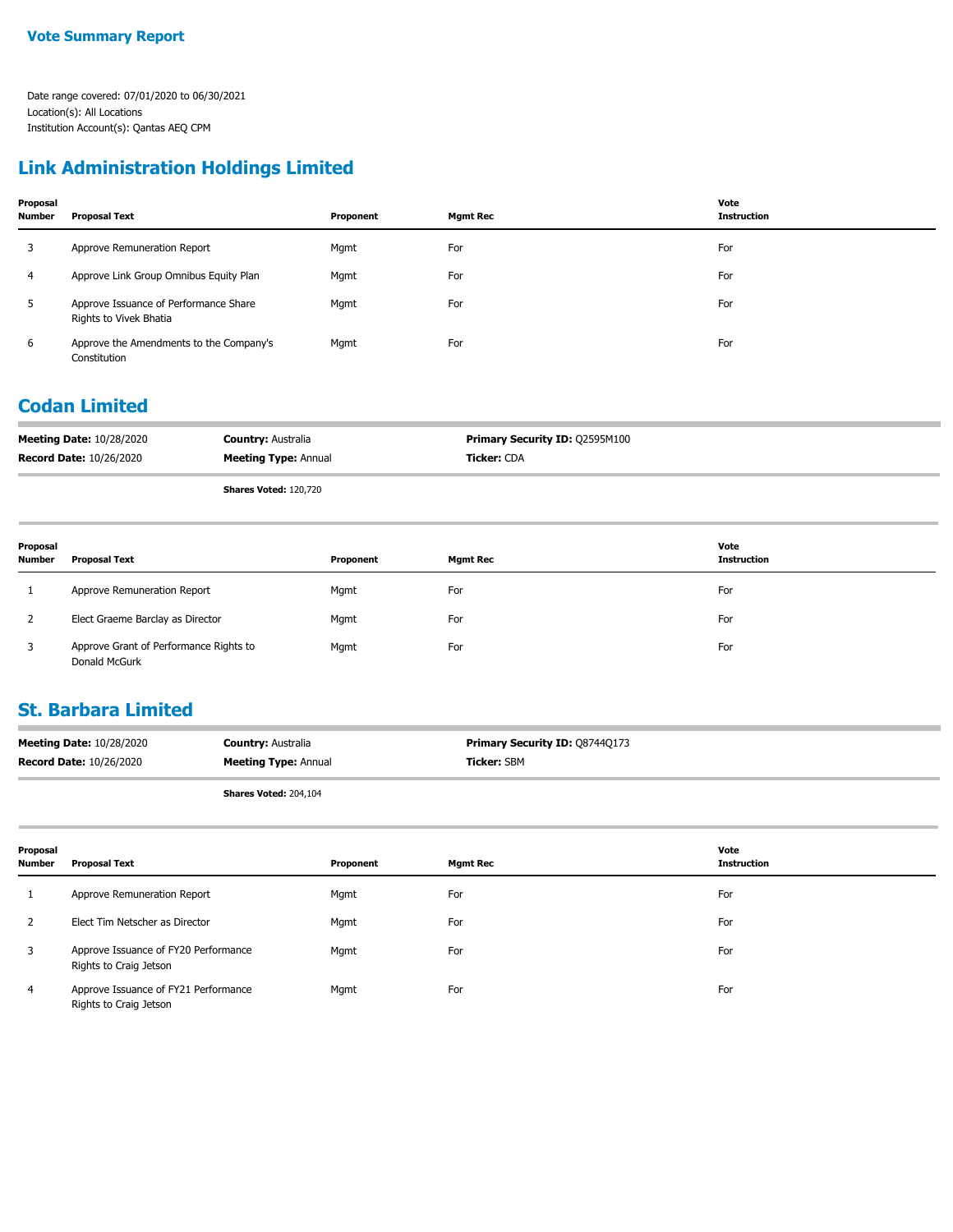## **Steadfast Group Limited**

| <b>Meeting Date: 10/28/2020</b> | <b>Country: Australia</b>   | <b>Primary Security ID: Q8744R106</b> |
|---------------------------------|-----------------------------|---------------------------------------|
| <b>Record Date: 10/26/2020</b>  | <b>Meeting Type: Annual</b> | <b>Ticker: SDF</b>                    |
|                                 | <b>Shares Voted: 36,431</b> |                                       |

| Proposal<br><b>Number</b> | Proposal Text                                              | Proponent | <b>Mgmt Rec</b> | Vote<br><b>Instruction</b> |
|---------------------------|------------------------------------------------------------|-----------|-----------------|----------------------------|
| 2                         | Approve Remuneration Report                                | Mgmt      | For             | Against                    |
| 3                         | Approve Grant of Deferred Equity Awards to<br>Robert Kelly | Mgmt      | For             | Against                    |
| $\overline{4}$            | Elect Frank O'Halloran as Director                         | Mgmt      | For             | For                        |
|                           | Elect Anne O'Driscoll as Director                          | Mgmt      | For             | For                        |

## **Super Retail Group Limited**

| <b>Meeting Date: 10/28/2020</b> | <b>Country: Australia</b>   | <b>Primary Security ID: 088009107</b> |
|---------------------------------|-----------------------------|---------------------------------------|
| <b>Record Date: 10/26/2020</b>  | <b>Meeting Type: Annual</b> | <b>Ticker: SUL</b>                    |
|                                 | $-1$ $-1$ $-2$ $-2$         |                                       |

**Shares Voted:** 15,082

| Proposal<br><b>Number</b> | <b>Proposal Text</b>                                               | Proponent | <b>Mgmt Rec</b> | Vote<br><b>Instruction</b> |
|---------------------------|--------------------------------------------------------------------|-----------|-----------------|----------------------------|
| 2                         | Approve Remuneration Report                                        | Mgmt      | For             | For                        |
| 3.1                       | Elect Howard Mowlem as Director                                    | Mgmt      | For             | For                        |
| 3.2                       | Elect Reginald Rowe as Director                                    | Mgmt      | For             | For                        |
| 3.3                       | Elect Annabelle Chaplain as Director                               | Mgmt      | For             | For                        |
| 3.4                       | Elect Gary Dunne as Director                                       | Mgmt      | For             | For                        |
| 4                         | Approve Grant of Performance Rights to<br>Anthony Michael Heraghty | Mgmt      | For             | Against                    |
| 5                         | Approve the Increase in Non-Executive<br>Directors' Fee Pool       | Mgmt      | None            | For                        |

## **Challenger Limited**

| <b>Meeting Date: 10/29/2020</b> | <b>Country:</b> Australia   | <b>Primary Security ID: 022685103</b> |
|---------------------------------|-----------------------------|---------------------------------------|
| <b>Record Date: 10/27/2020</b>  | <b>Meeting Type: Annual</b> | <b>Ticker:</b> CGF                    |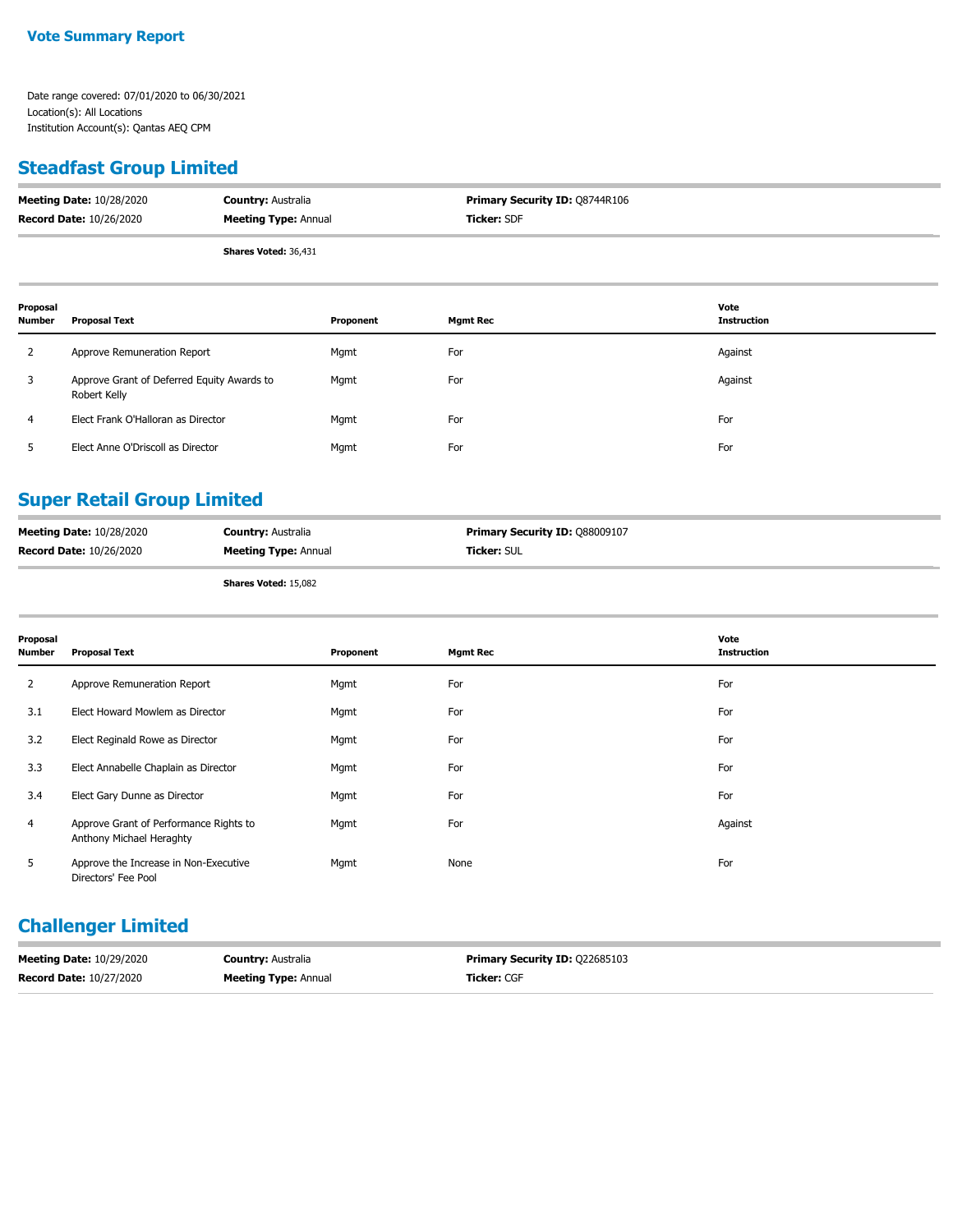## **Challenger Limited**

**Shares Voted:** 308,993

| Proposal<br>Number | <b>Proposal Text</b>                                                                   | Proponent | <b>Mgmt Rec</b> | Vote<br><b>Instruction</b> |
|--------------------|----------------------------------------------------------------------------------------|-----------|-----------------|----------------------------|
| 2a                 | Elect Steven Gregg as Director                                                         | Mgmt      | For             | For                        |
| 2b                 | Elect JoAnne Stephenson as Director                                                    | Mgmt      | For             | For                        |
| 3                  | Approve Remuneration Report                                                            | Mgmt      | For             | Against                    |
| 4                  | Approve Grant of Performance Share Rights<br>to Richard Howes                          | Mgmt      | For             | For                        |
| 5                  | Ratify Past Issuance of Shares to Institutional<br>Investors                           | Mgmt      | For             | For                        |
| 6                  | Approve Issuance of Challenger Capital Notes<br>3 to Brokers and Institutional Holders | Mgmt      | For             | For                        |
| 7                  | Adopt New Constitution                                                                 | Mgmt      | For             | For                        |
| 8                  | Approve Insertion of Proportional Takeover<br>Provisions                               | Mgmt      | For             | For                        |

## **JB Hi-Fi Limited**

| <b>Meeting Date: 10/29/2020</b> | <b>Country: Australia</b>    | <b>Primary Security ID: Q5029L101</b> |
|---------------------------------|------------------------------|---------------------------------------|
| <b>Record Date: 10/27/2020</b>  | <b>Meeting Type: Annual</b>  | <b>Ticker:</b> JBH                    |
|                                 | <b>Shares Voted: 116,097</b> |                                       |

| Proposal<br><b>Number</b> | <b>Proposal Text</b>                                    | Proponent | <b>Mgmt Rec</b> | Vote<br><b>Instruction</b> |
|---------------------------|---------------------------------------------------------|-----------|-----------------|----------------------------|
| 2a                        | Elect Melanie Wilson as Director                        | Mgmt      | For             | For                        |
| 2 <sub>b</sub>            | Elect Beth Laughton as Director                         | Mgmt      | For             | For                        |
| 3                         | Approve Remuneration Report                             | Mgmt      | For             | For                        |
| $\overline{4}$            | Approve Grant of Restricted Shares to Richard<br>Murray | Mgmt      | For             | For                        |

## **Reliance Worldwide Corporation Limited**

| <b>Meeting Date: 10/29/2020</b> | <b>Country: Australia</b>   | <b>Primary Security ID: 08068F100</b> |
|---------------------------------|-----------------------------|---------------------------------------|
| <b>Record Date: 10/27/2020</b>  | <b>Meeting Type: Annual</b> | <b>Ticker: RWC</b>                    |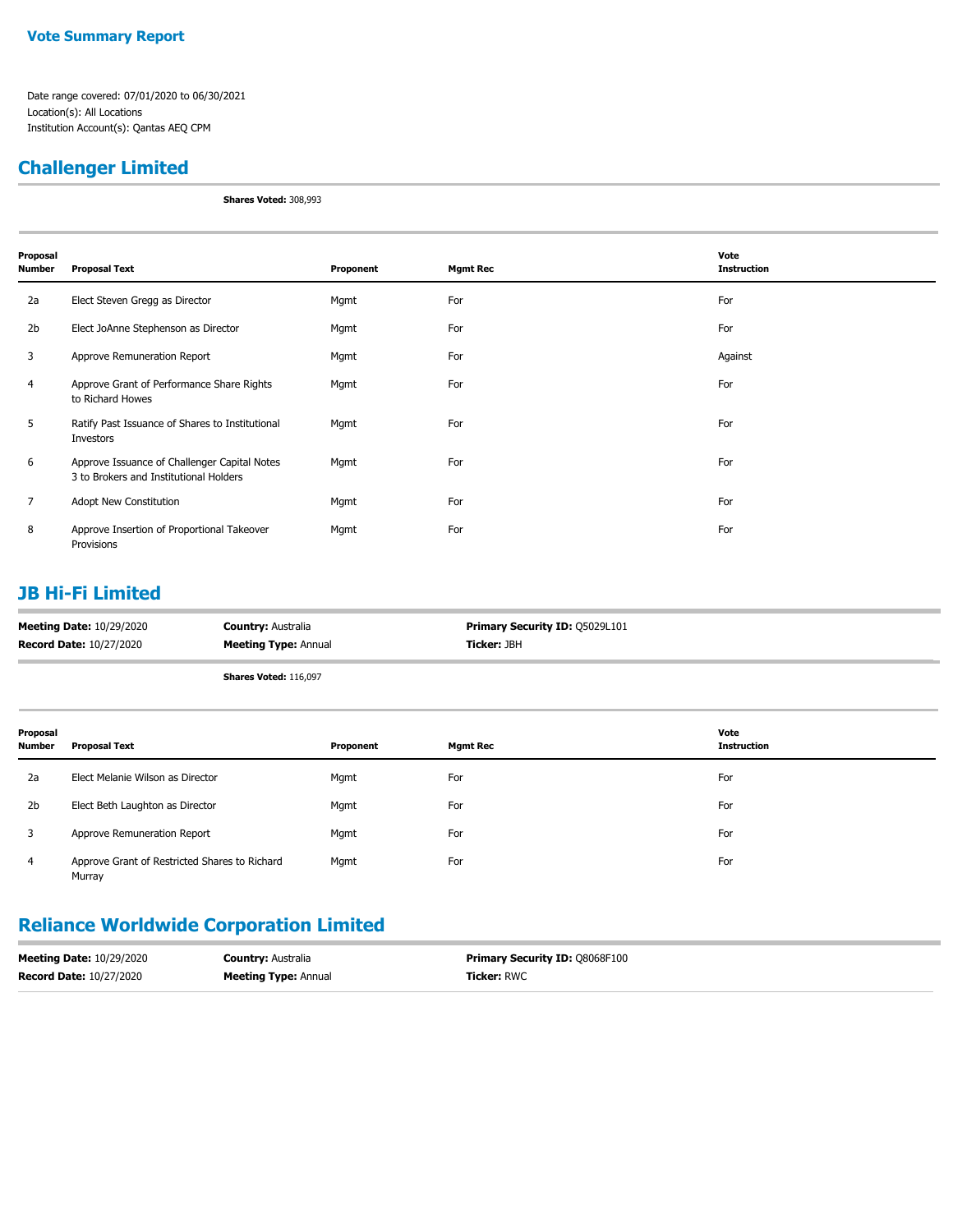## **Reliance Worldwide Corporation Limited**

**Shares Voted:** 1,886,029

| Proposal<br><b>Number</b> | <b>Proposal Text</b>                 | Proponent | <b>Mgmt Rec</b> | Vote<br><b>Instruction</b> |
|---------------------------|--------------------------------------|-----------|-----------------|----------------------------|
| 2.1                       | Elect Christine Bartlett as Director | Mgmt      | For             | For                        |
| 2.2                       | Elect Ian Rowden as Director         | Mgmt      | For             | For                        |
| 2.3                       | Elect Russell Chenu as Director      | Mgmt      | For             | For                        |
| 2.4                       | Elect Stuart Crosby as Director      | Mgmt      | For             | For                        |
| 3                         | Approve Remuneration Report          | Mgmt      | For             | For                        |

## **South32 Ltd.**

| <b>Meeting Date: 10/29/2020</b> | <b>Country: Australia</b>         | <b>Primary Security ID: Q86668102</b> |
|---------------------------------|-----------------------------------|---------------------------------------|
| <b>Record Date: 10/27/2020</b>  | <b>Meeting Type: Annual</b>       | <b>Ticker:</b> S32                    |
|                                 | $AL = 11 - 11 - 11 - 0.011 - 100$ |                                       |

**Shares Voted:** 8,911,490

| Proposal<br><b>Number</b> | <b>Proposal Text</b>                                   | Proponent | <b>Mgmt Rec</b> | Vote<br><b>Instruction</b> |
|---------------------------|--------------------------------------------------------|-----------|-----------------|----------------------------|
| 2a                        | Elect Frank Cooper as Director                         | Mgmt      | For             | For                        |
| 2b                        | Elect Xiaoling Liu as Director                         | Mgmt      | For             | For                        |
| 2c                        | Elect Ntombifuthi (Futhi) Mtoba as Director            | Mgmt      | For             | For                        |
| 2d                        | Elect Karen Wood as Director                           | Mgmt      | For             | For                        |
| 3                         | Elect Guy Lansdown as Director                         | Mgmt      | For             | For                        |
| 4                         | Approve Remuneration Report                            | Mgmt      | For             | For                        |
| 5                         | Approve Grant of Rights to Graham Kerr                 | Mgmt      | For             | For                        |
| 6                         | Approve Renewal of Proportional Takeover<br>Provisions | Mgmt      | For             | For                        |

## **Austal Limited**

| <b>Meeting Date: 10/30/2020</b> | <b>Country: Australia</b>   | <b>Primary Security ID: 007106109</b> |
|---------------------------------|-----------------------------|---------------------------------------|
| <b>Record Date: 10/28/2020</b>  | <b>Meeting Type: Annual</b> | <b>Ticker:</b> ASB                    |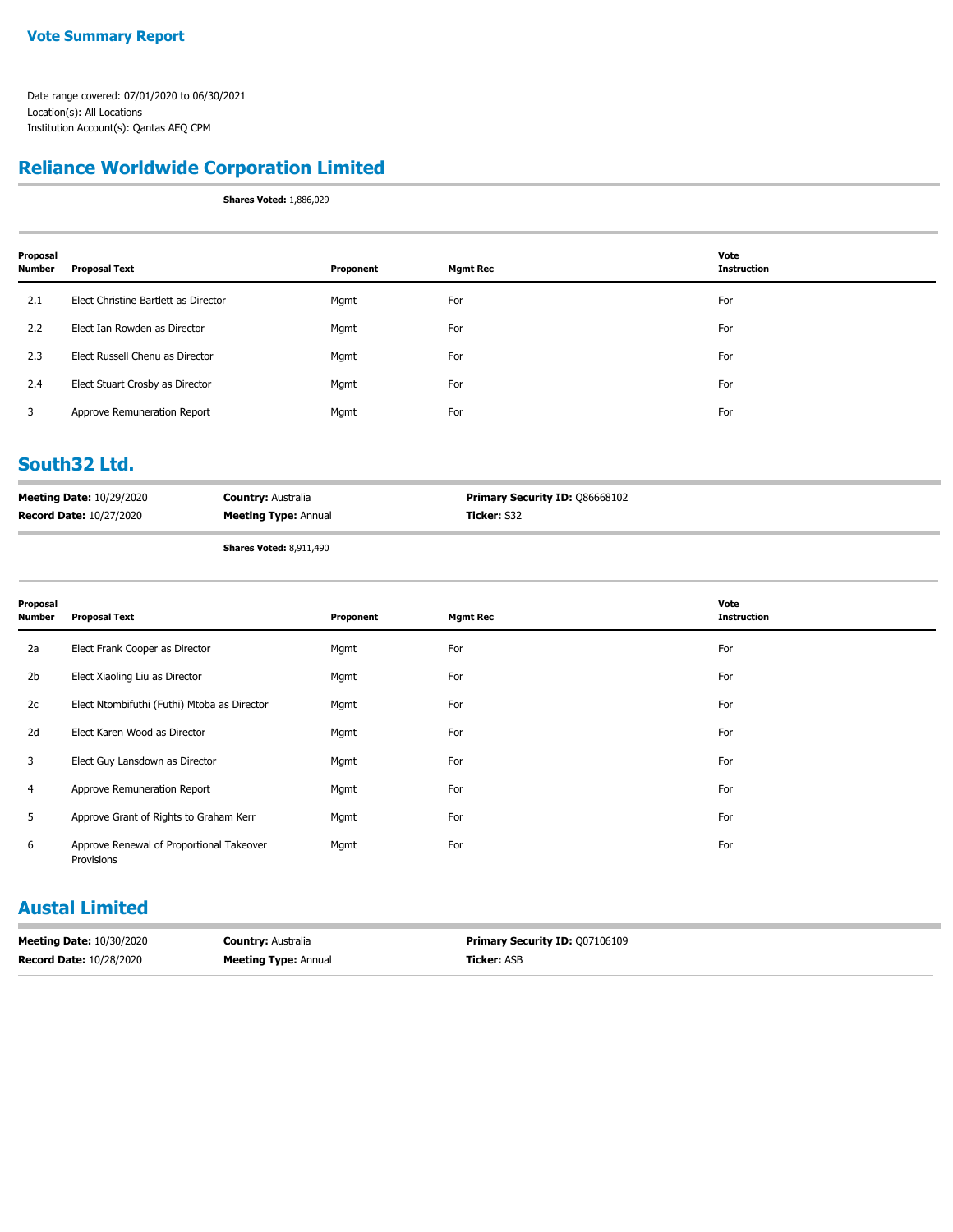#### **Vote Summary Report**

Date range covered: 07/01/2020 to 06/30/2021 Location(s): All Locations Institution Account(s): Qantas AEQ CPM

#### **Austal Limited**

**Shares Voted:** 488,578

| Proposal<br>Number | <b>Proposal Text</b>                                     | Proponent | <b>Mgmt Rec</b> | Vote<br><b>Instruction</b> |
|--------------------|----------------------------------------------------------|-----------|-----------------|----------------------------|
| 1                  | Approve Remuneration Report                              | Mgmt      | For             | For                        |
| 2                  | Elect John Rothwell as Director                          | Mgmt      | For             | For                        |
| 3                  | Elect Michael McCormack as Director                      | Mgmt      | For             | For                        |
| 4                  | Approve Issuance of Share Rights to Sarah<br>Adam-Gedge  | Mgmt      | For             | For                        |
| 5                  | Approve Issuance of Share Rights to Chris<br>Indermaur   | Mgmt      | For             | For                        |
| 6                  | Approve Issuance of Share Rights to Michael<br>McCormack | Mgmt      | For             | For                        |
| 7                  | Approve Issuance of STI Rights to David<br>Singleton     | Mgmt      | For             | For                        |

## **Carsales.Com Limited**

| <b>Ticker:</b> CAR<br><b>Meeting Type: Annual</b> | <b>Meeting Date: 10/30/2020</b> | <b>Country: Australia</b> | <b>Primary Security ID: 021411121</b> |  |
|---------------------------------------------------|---------------------------------|---------------------------|---------------------------------------|--|
|                                                   | <b>Record Date: 10/28/2020</b>  |                           |                                       |  |

**Shares Voted:** 168,327

| Proposal<br>Number | <b>Proposal Text</b>                                                   | Proponent | <b>Mgmt Rec</b> | Vote<br>Instruction |
|--------------------|------------------------------------------------------------------------|-----------|-----------------|---------------------|
| 2                  | Approve Remuneration Report                                            | Mgmt      | For             | For                 |
| 3a                 | Elect Patrick O'Sullivan as Director                                   | Mgmt      | For             | For                 |
| 3b                 | Elect Walter James Pisciotta as Director                               | Mgmt      | For             | For                 |
| 4a                 | Approve Grant of Performance Rights to<br>Cameron McIntyre             | Mgmt      | For             | For                 |
| 4b                 | Approve Grant of Options and Performance<br>Rights to Cameron McIntyre | Mgmt      | For             | For                 |
| 5                  | Approve Conditional Spill Resolution                                   | Mgmt      | Against         | Against             |

## **EML Payments Limited**

| <b>Meeting Date: 10/30/2020</b> | <b>Country: Australia</b>   | <b>Primary Security ID: 03482X100</b> |
|---------------------------------|-----------------------------|---------------------------------------|
| <b>Record Date: 10/28/2020</b>  | <b>Meeting Type: Annual</b> | <b>Ticker: EML</b>                    |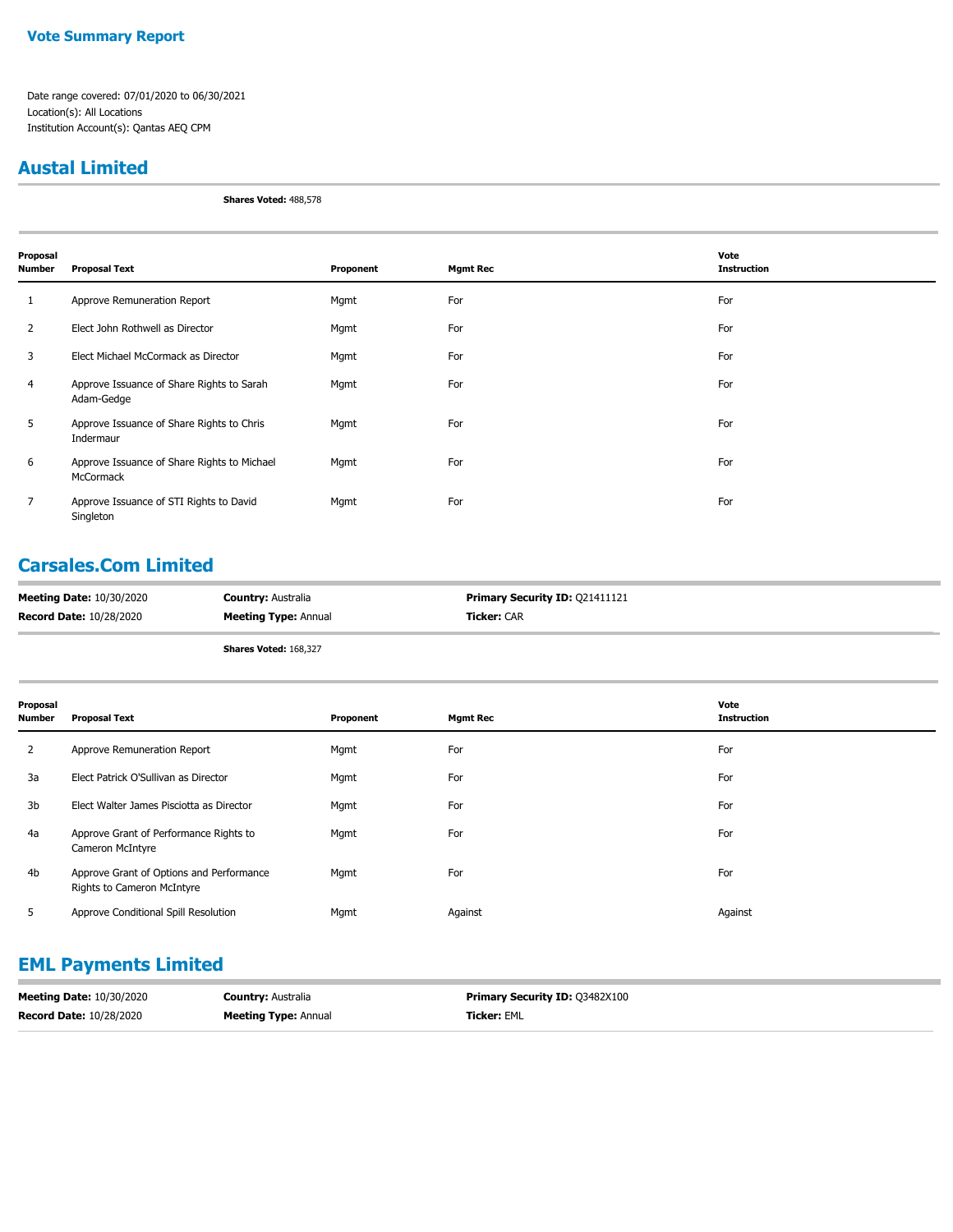## **EML Payments Limited**

**Shares Voted:** 94,544

| Proposal<br>Number | <b>Proposal Text</b>                                              | Proponent | <b>Mgmt Rec</b> | Vote<br><b>Instruction</b> |
|--------------------|-------------------------------------------------------------------|-----------|-----------------|----------------------------|
| 2                  | Approve Remuneration Report                                       | Mgmt      | For             | Against                    |
| 3a                 | Elect Melanie Wilson as Director                                  | Mgmt      | For             | For                        |
| 3b                 | Elect Tony Adcock as Director                                     | Mgmt      | For             | For                        |
| 3c                 | Elect George Gresham as Director                                  | Mgmt      | For             | For                        |
| 4                  | Approve Grant of Short-Term Incentive<br>Options to Tom Cregan    | Mgmt      | For             | For                        |
| 5                  | Approve Grant of Long-Term Incentive<br>Options to Tom Cregan     | Mgmt      | For             | Against                    |
| 6                  | Ratify Past Issuance of Shares to Institutions<br>and the Vendors | Mgmt      | For             | For                        |
| 7                  | Approve Renewal of Proportional Takeover<br>Provisions            | Mgmt      | For             | For                        |
| 8                  | Approve the Amendments to the Company's<br>Constitution           | Mgmt      | For             | For                        |

## **Amcor plc**

| <b>Meeting Date: 11/04/2020</b> | <b>Country: Jersey</b>       | <b>Primary Security ID: G0250X107</b> |
|---------------------------------|------------------------------|---------------------------------------|
| <b>Record Date: 09/14/2020</b>  | <b>Meeting Type: Annual</b>  | <b>Ticker:</b> AMCR                   |
|                                 | <b>Shares Voted: 812,234</b> |                                       |

| Proposal<br>Number | <b>Proposal Text</b>               | Proponent | <b>Mgmt Rec</b> | Vote<br><b>Instruction</b> |
|--------------------|------------------------------------|-----------|-----------------|----------------------------|
| 1a                 | Elect Director Graeme Liebelt      | Mgmt      | For             | For                        |
| 1 <sub>b</sub>     | Elect Director Armin Meyer         | Mgmt      | For             | For                        |
| 1c                 | Elect Director Ronald Delia        | Mgmt      | For             | For                        |
| 1 <sub>d</sub>     | Elect Director Andrea Bertone      | Mgmt      | For             | For                        |
| 1e                 | Elect Director Karen Guerra        | Mgmt      | For             | For                        |
| 1 <sup>f</sup>     | Elect Director Nicholas (Tom) Long | Mgmt      | For             | For                        |
| 1g                 | Elect Director Arun Nayar          | Mgmt      | For             | For                        |
| 1 <sub>h</sub>     | Elect Director Jeremy Sutcliffe    | Mgmt      | For             | For                        |
| 11                 | Elect Director David Szczupak      | Mgmt      | For             | For                        |
| 1j                 | Elect Director Philip Weaver       | Mgmt      | For             | For                        |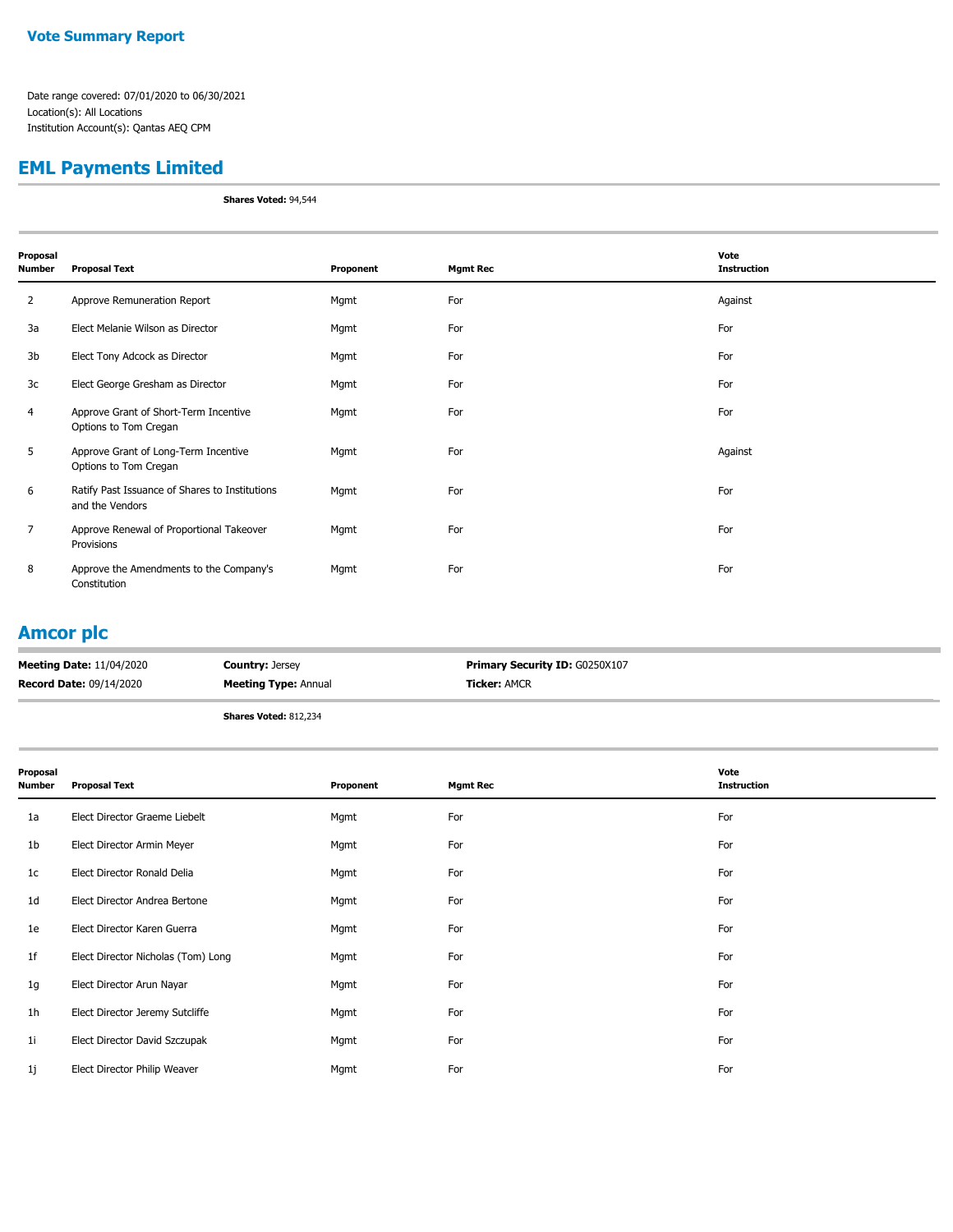#### **Amcor plc**

| Proposal<br><b>Number</b> | <b>Proposal Text</b>                                              | Proponent | <b>Mgmt Rec</b> | Vote<br><b>Instruction</b> |
|---------------------------|-------------------------------------------------------------------|-----------|-----------------|----------------------------|
| 2                         | Ratify PricewaterhouseCoopers AG as<br>Auditors                   | Mgmt      | For             | For                        |
|                           | Advisory Vote to Ratify Named Executive<br>Officers' Compensation | Mgmt      | For             | For                        |

### **Domino's Pizza Enterprises Limited**

| <b>Meeting Date: 11/04/2020</b> | <b>Country: Australia</b>   | <b>Primary Security ID: 032503106</b> |
|---------------------------------|-----------------------------|---------------------------------------|
| <b>Record Date: 11/02/2020</b>  | <b>Meeting Type: Annual</b> | <b>Ticker: DMP</b>                    |
|                                 |                             |                                       |

**Shares Voted:** 105,008

| Proposal<br>Number | <b>Proposal Text</b>                                         | Proponent | <b>Mgmt Rec</b> | Vote<br><b>Instruction</b> |
|--------------------|--------------------------------------------------------------|-----------|-----------------|----------------------------|
|                    | Approve Remuneration Report                                  | Mgmt      | None            | For                        |
| 2                  | Elect Doreen Huber as Director                               | Mgmt      | For             | For                        |
| 3                  | Elect Grant Bourke as Director                               | Mgmt      | For             | For                        |
| 4                  | Approve Grant of Short Term Incentive<br>Options to Don Meij | Mgmt      | For             | For                        |
| 5                  | Approve Grant of Long Term Incentive<br>Options to Don Meij  | Mgmt      | For             | For                        |
| 6                  | Approve the Amendments to the Company's<br>Constitution      | Mgmt      | For             | For                        |

## **Ansell Limited**

| <b>Meeting Date: 11/05/2020</b> | <b>Country: Australia</b>   | Primary Security ID: 004020105 |
|---------------------------------|-----------------------------|--------------------------------|
| <b>Record Date: 11/03/2020</b>  | <b>Meeting Type: Annual</b> | Ticker: ANN                    |
|                                 |                             |                                |

**Shares Voted:** 150,832

**Proposal Number Proposal Text Proponent Mgmt Rec Vote Instruction** 2a Elect Nigel Garrard as Director **For For For For For For For For For For** For For For For For For For For For 2b Elect Christina Stercken as Director Mgmt For For 2c Elect William Reilly as Director Mgmt For For 3 Adopt New Constitution Mgmt For For Approve Grant of Performance Share Rights Mgmt For For to Magnus Nicolin 4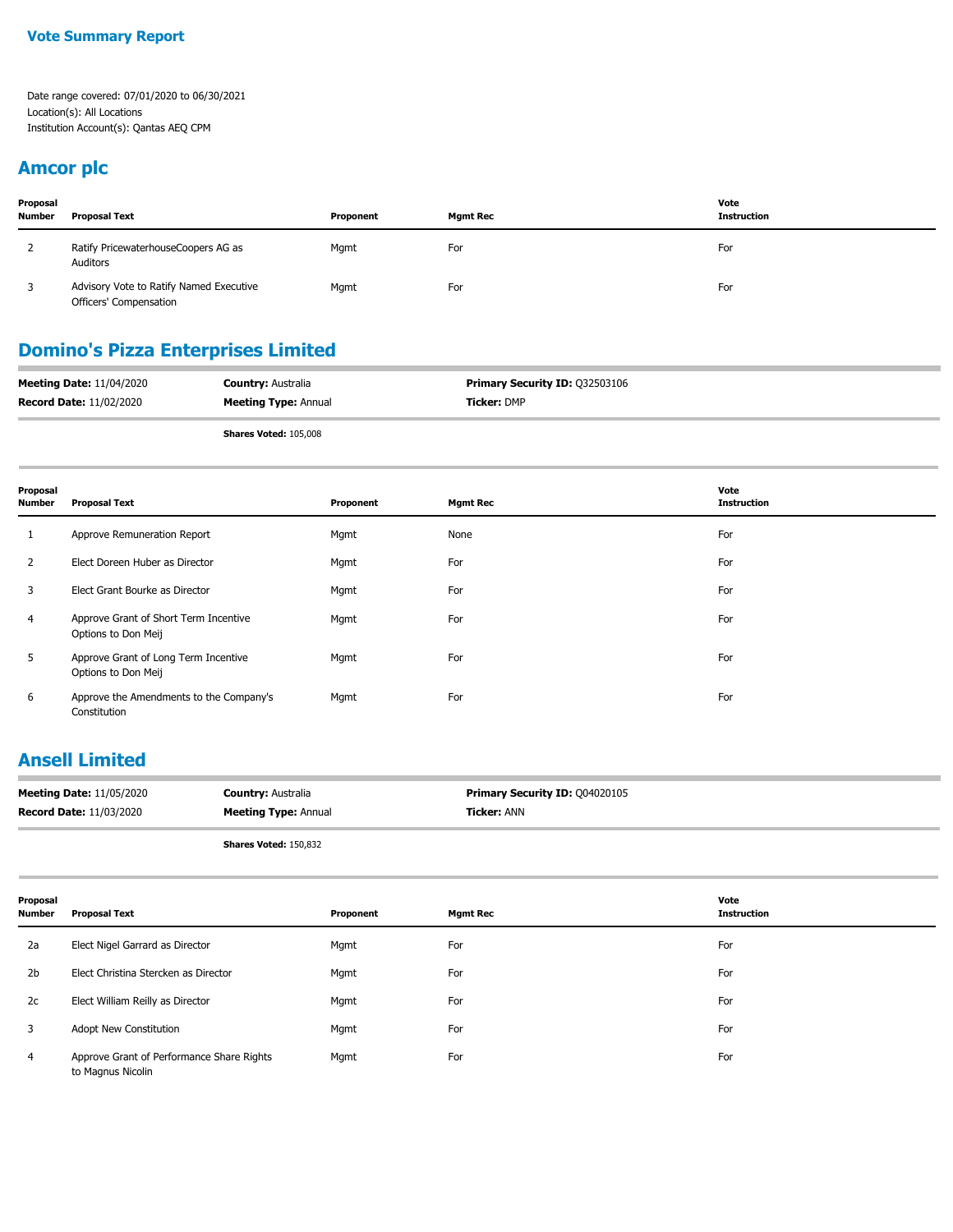#### **Vote Summary Report**

Date range covered: 07/01/2020 to 06/30/2021 Location(s): All Locations Institution Account(s): Qantas AEQ CPM

#### **Ansell Limited**

| Proposal<br>Number         | <b>Proposal Text</b>                                              |                                                          | Proponent   | <b>Mgmt Rec</b>                               | Vote<br><b>Instruction</b> |
|----------------------------|-------------------------------------------------------------------|----------------------------------------------------------|-------------|-----------------------------------------------|----------------------------|
|                            | Approve Remuneration Report                                       |                                                          | For<br>Mgmt |                                               | For                        |
| <b>Coles Group Limited</b> |                                                                   |                                                          |             |                                               |                            |
|                            | <b>Meeting Date: 11/05/2020</b><br><b>Record Date: 11/03/2020</b> | <b>Country: Australia</b><br><b>Meeting Type: Annual</b> |             | Primary Security ID: 026203408<br>Ticker: COL |                            |

**Shares Voted:** 1,274,441

| Proposal<br>Number | <b>Proposal Text</b>                                  | Proponent | <b>Mgmt Rec</b> | Vote<br><b>Instruction</b> |
|--------------------|-------------------------------------------------------|-----------|-----------------|----------------------------|
| 2.1                | Elect Paul O'Malley as Director                       | Mgmt      | For             | For                        |
| 2.2                | Elect David Cheesewright as Director                  | Mgmt      | For             | For                        |
| 2.3                | Elect Wendy Stops as Director                         | Mgmt      | For             | For                        |
| 3                  | Approve Remuneration Report                           | Mgmt      | For             | For                        |
| 4                  | Approve Grant of STI Shares to Steven Cain            | Mgmt      | For             | For                        |
| 5                  | Approve Grant of Performance Rights to<br>Steven Cain | Mgmt      | For             | For                        |

## **Credit Corp. Group Limited**

| <b>Meeting Date: 11/05/2020</b> | <b>Country: Australia</b>   | <b>Primary Security ID: Q2980K107</b> |
|---------------------------------|-----------------------------|---------------------------------------|
| <b>Record Date: 11/03/2020</b>  | <b>Meeting Type: Annual</b> | <b>Ticker: CCP</b>                    |
|                                 |                             |                                       |

**Shares Voted:** 15,697

| Proposal<br><b>Number</b> | <b>Proposal Text</b>            | Proponent | <b>Mgmt Rec</b> | Vote<br>Instruction |
|---------------------------|---------------------------------|-----------|-----------------|---------------------|
| 2a                        | Elect Leslie Martin as Director | Mgmt      | For             | For                 |
| 2 <sub>b</sub>            | Elect Donald McLay as Director  | Mgmt      | For             | For                 |
|                           | Approve Remuneration Report     | Mgmt      | For             | For                 |

## **Downer EDI Limited**

| <b>Meeting Date: 11/05/2020</b> | <b>Country: Australia</b>   | <b>Primary Security ID: 032623151</b> |
|---------------------------------|-----------------------------|---------------------------------------|
| <b>Record Date: 11/03/2020</b>  | <b>Meeting Type: Annual</b> | <b>Ticker: DOW</b>                    |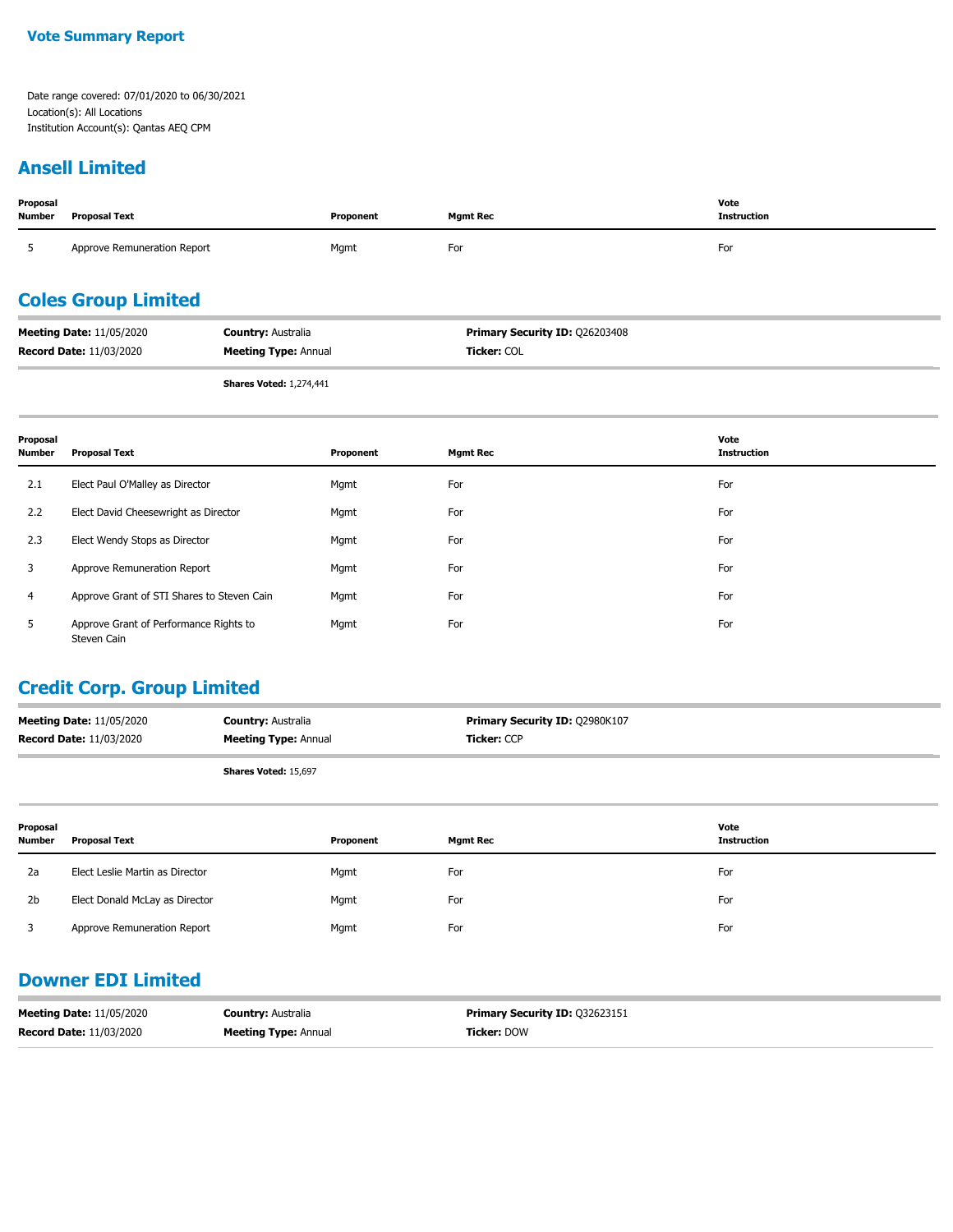#### **Downer EDI Limited**

**Shares Voted:** 2,501,841

| Proposal<br><b>Number</b> | <b>Proposal Text</b>                                 | Proponent | <b>Mgmt Rec</b> | Vote<br><b>Instruction</b> |
|---------------------------|------------------------------------------------------|-----------|-----------------|----------------------------|
|                           | Elect Mike Harding as Director                       | Mgmt      | For             | For                        |
| 3                         | Approve Remuneration Report                          | Mgmt      | For             | For                        |
| 4                         | Approve Grant of Performance Rights to<br>Grant Fenn | Mgmt      | For             | For                        |

## **Flight Centre Travel Group Limited**

| <b>Meeting Date: 11/05/2020</b> | <b>Country: Australia</b>    | <b>Primary Security ID: 039175106</b> |
|---------------------------------|------------------------------|---------------------------------------|
| <b>Record Date: 11/03/2020</b>  | <b>Meeting Type: Annual</b>  | <b>Ticker: FLT</b>                    |
|                                 | <b>Shares Voted: 435,241</b> |                                       |

| Proposal<br><b>Number</b> | Proposal Text                                                                 | Proponent | <b>Mgmt Rec</b> | Vote<br><b>Instruction</b> |
|---------------------------|-------------------------------------------------------------------------------|-----------|-----------------|----------------------------|
|                           | Elect John Eales as Director                                                  | Mgmt      | For             | Against                    |
|                           | Approve Remuneration Report                                                   | Mgmt      | For             | For                        |
| 3                         | Ratify Past Issuance of Shares to Existing and<br>New Institutional Investors | Mgmt      | For             | For                        |

## **James Hardie Industries Plc**

| <b>Meeting Date: 11/05/2020</b> | <b>Country: Ireland</b>      | <b>Primary Security ID: G4253H119</b> |
|---------------------------------|------------------------------|---------------------------------------|
| <b>Record Date: 11/04/2020</b>  | <b>Meeting Type: Annual</b>  | <b>Ticker:</b> JHX                    |
|                                 | <b>Shares Voted: 877,585</b> |                                       |

| Proposal<br><b>Number</b> | <b>Proposal Text</b>                                 | Proponent | <b>Mgmt Rec</b> | Vote<br><b>Instruction</b> |
|---------------------------|------------------------------------------------------|-----------|-----------------|----------------------------|
| 1                         | Accept Financial Statements and Statutory<br>Reports | Mgmt      | For             | For                        |
| 2                         | Approve the Remuneration Report                      | Mgmt      | For             | For                        |
| 3a                        | Elect Moe Nozari as Director                         | Mgmt      | For             | For                        |
| 3b                        | Elect Nigel Stein as Director                        | Mgmt      | For             | For                        |
| 3c                        | Elect Harold Wiens as Director                       | Mgmt      | For             | For                        |
| 4                         | Authorize Board to Fix Remuneration of<br>Auditors   | Mgmt      | For             | For                        |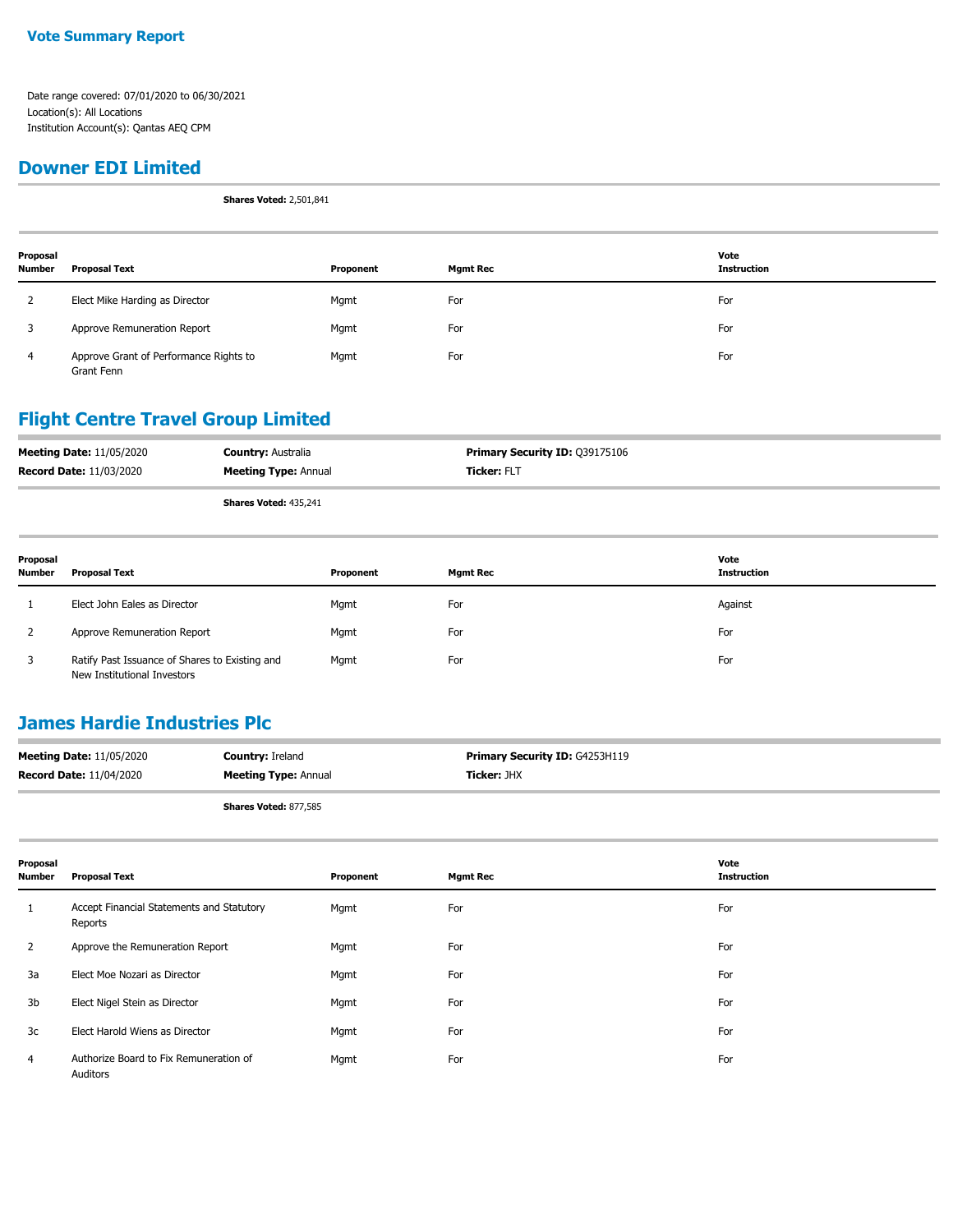## **James Hardie Industries Plc**

| Proposal<br><b>Number</b> | <b>Proposal Text</b>                                                                                                | Proponent | <b>Mgmt Rec</b> | Vote<br><b>Instruction</b> |
|---------------------------|---------------------------------------------------------------------------------------------------------------------|-----------|-----------------|----------------------------|
| 5                         | Approve the Grant of Fiscal Year 2021 Return<br>on Capital Employed Restricted Stock Units to<br>Jack Truong        | Mgmt      | For             | For                        |
| 6                         | Approve the Grant of Fiscal Year 2021<br>Relative Total Shareholder Return Restricted<br>Stock Units to Jack Truong | Mgmt      | For             | For                        |
| 7                         | Approve Renewal of Authority for Director to<br>Issues Shares without Pre-emptive Rights                            | Mgmt      | For             | For                        |
| 8                         | Approve the Amendments to the Company's<br>Articles of Association                                                  | Mgmt      | For             | For                        |
| 9                         | Approve 2020 Non-Executive Director Equity<br>Plan and Issuance of Shares Thereunder                                | Mgmt      | None            | For                        |

## **NIB Holdings Limited**

| <b>Meeting Date: 11/05/2020</b> | <b>Country: Australia</b>   | Primary Security ID: Q67889107 |
|---------------------------------|-----------------------------|--------------------------------|
| <b>Record Date: 11/03/2020</b>  | <b>Meeting Type: Annual</b> | <b>Ticker:</b> NHF             |
|                                 |                             |                                |

**Shares Voted:** 205,618

| Proposal<br><b>Number</b> | Proposal Text                                                               | Proponent | <b>Mgmt Rec</b> | Vote<br><b>Instruction</b> |
|---------------------------|-----------------------------------------------------------------------------|-----------|-----------------|----------------------------|
| 2                         | Approve Remuneration Report                                                 | Mgmt      | For             | For                        |
| 3                         | Elect David Gordon as Director                                              | Mgmt      | For             | For                        |
| 4                         | Elect Lee Ausburn as Director                                               | Mgmt      | For             | For                        |
| 5.                        | Elect Anne Loveridge as Director                                            | Mgmt      | For             | For                        |
| 6                         | Approve Participation of Mark Fitzgibbon in<br>the Long-Term Incentive Plan | Mgmt      | For             | For                        |

### **Treasury Wine Estates Limited**

| <b>Meeting Date: 11/05/2020</b> | <b>Country: Australia</b>      | <b>Primary Security ID: 09194S107</b> |
|---------------------------------|--------------------------------|---------------------------------------|
| <b>Record Date: 11/03/2020</b>  | <b>Meeting Type: Annual</b>    | <b>Ticker:</b> TWE                    |
|                                 | <b>Shares Voted: 1,693,025</b> |                                       |

| Proposal<br><b>Number</b> | <b>Proposal Text</b>               | Proponent | <b>Mgmt Rec</b> | Vote<br><b>Instruction</b> |
|---------------------------|------------------------------------|-----------|-----------------|----------------------------|
| 2a                        | Elect Antonia Korsanos as Director | Mgmt      | For             | For                        |
| 2 <sub>b</sub>            | Elect Ed Chan as Director          | Mgmt      | For             | For                        |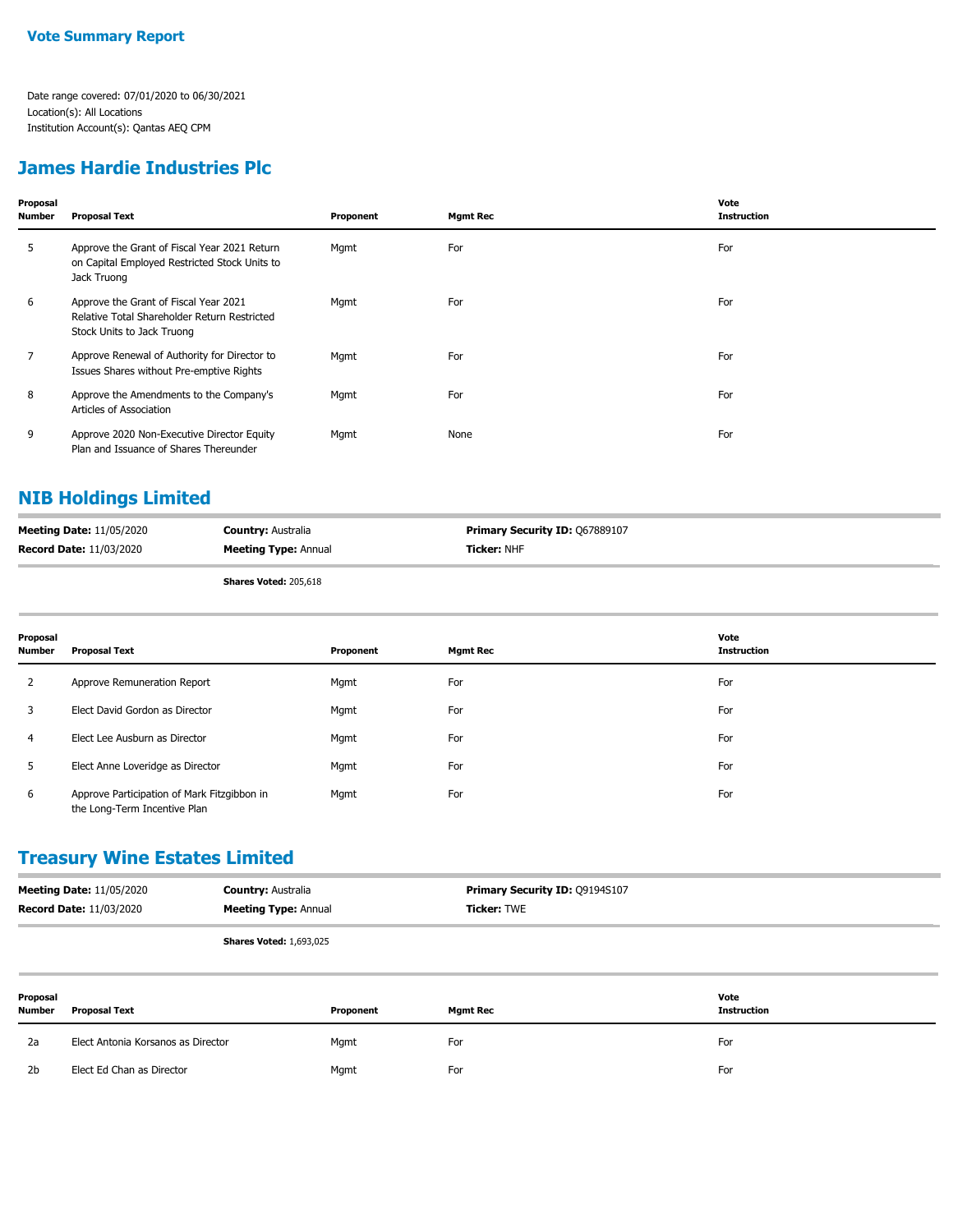## **Treasury Wine Estates Limited**

| Proposal<br>Number | <b>Proposal Text</b>                               | Proponent | <b>Mgmt Rec</b> | Vote<br><b>Instruction</b> |
|--------------------|----------------------------------------------------|-----------|-----------------|----------------------------|
| 2c                 | Elect Louisa Cheang as Director                    | Mgmt      | For             | For                        |
| 2d                 | Elect Warwick Every-Burns as Director              | Mgmt      | For             | For                        |
| 2e                 | Elect Garry Hounsell as Director                   | Mgmt      | For             | For                        |
| 2f                 | Elect Colleen Jay as Director                      | Mgmt      | For             | For                        |
| 2g                 | Elect Lauri Shanahan as Director                   | Mgmt      | For             | For                        |
| 2h                 | Elect Paul Rayner as Director                      | Mgmt      | For             | For                        |
| 3                  | Approve Remuneration Report                        | Mgmt      | For             | For                        |
| 4                  | Approve Grant of Performance Rights to Tim<br>Ford | Mgmt      | For             | For                        |

### **Charter Hall Retail REIT**

| <b>Meeting Date: 11/10/2020</b><br><b>Record Date: 11/08/2020</b> | <b>Country: Australia</b><br><b>Meeting Type: Annual</b> | <b>Primary Security ID: Q2308D108</b><br>Ticker: COR |      |
|-------------------------------------------------------------------|----------------------------------------------------------|------------------------------------------------------|------|
|                                                                   | Shares Voted: 396,135                                    |                                                      |      |
| Proposal                                                          |                                                          |                                                      | Vote |

| .<br><b>Number</b> | Proposal Text                    | Proponent | Mamt Rec | .<br><b>Instruction</b> |
|--------------------|----------------------------------|-----------|----------|-------------------------|
|                    | Elect Michael Gorman as Director | Mgmt      | For      | Against                 |

## **Domain Holdings Australia Ltd.**

| <b>Record Date: 11/08/2020</b><br><b>Meeting Type: Annual</b> | <b>Ticker:</b> DHG |
|---------------------------------------------------------------|--------------------|

**Shares Voted:** 584,871

| Proposal<br><b>Number</b> | <b>Proposal Text</b>                                                       | Proponent | <b>Mgmt Rec</b> | Vote<br><b>Instruction</b> |
|---------------------------|----------------------------------------------------------------------------|-----------|-----------------|----------------------------|
|                           | Approve Remuneration Report                                                | Mgmt      | For             | For                        |
|                           | Elect Hugh Marks as Director                                               | Mgmt      | For             | For                        |
|                           | Elect Lizzie Young as Director                                             | Mgmt      | For             | For                        |
| 4                         | Approve Issuance of Performance Rights to<br>Jason Pellegrino              | Mgmt      | For             | For                        |
| 5                         | Approve Renewal of Proportional Takeover<br>Provisions in the Constitution | Mgmt      | For             | For                        |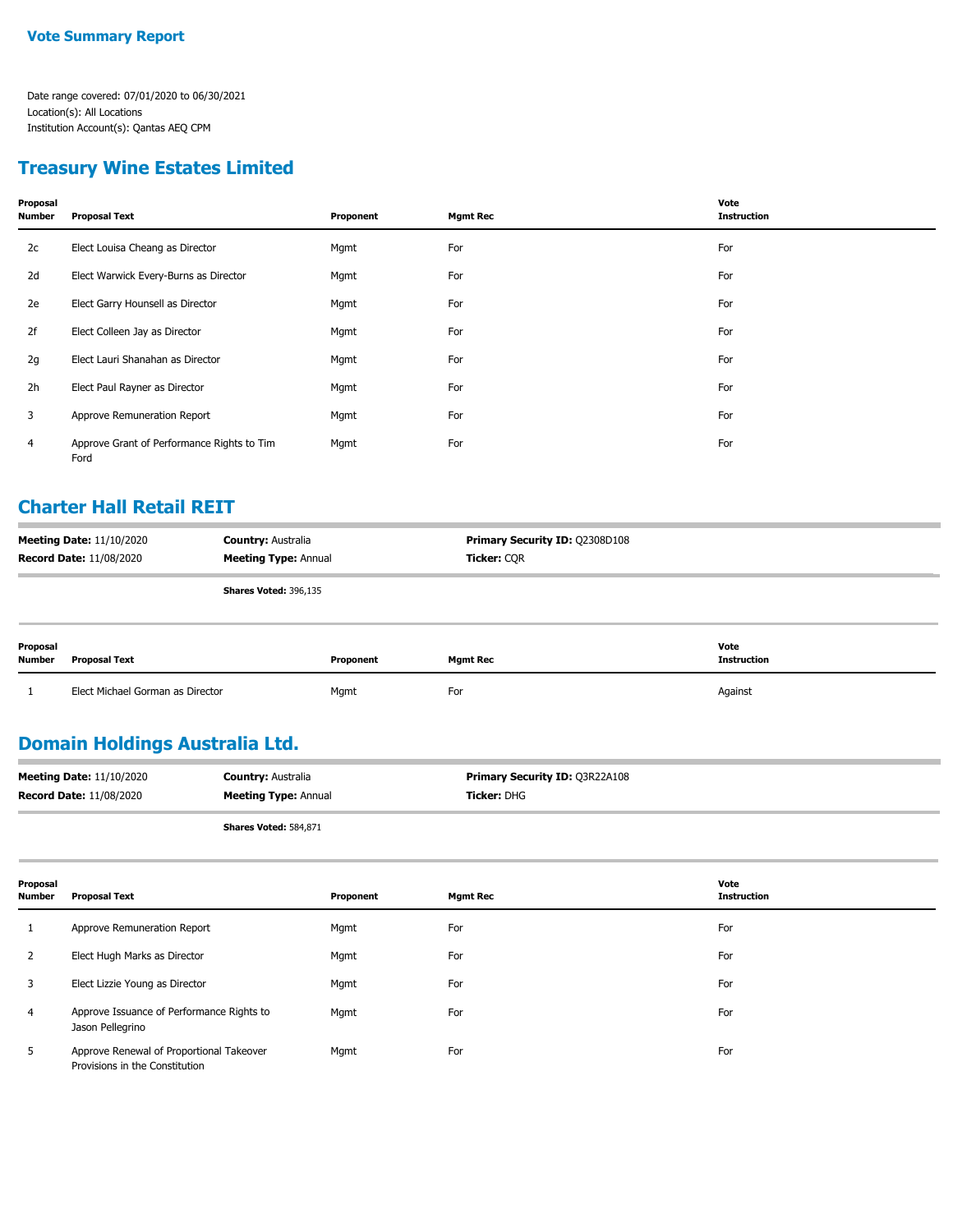## **Ingenia Communities Group**

| <b>Meeting Date: 11/10/2020</b> | <b>Country: Australia</b>   | <b>Primary Security ID: 04912D185</b> |
|---------------------------------|-----------------------------|---------------------------------------|
| <b>Record Date: 11/08/2020</b>  | <b>Meeting Type: Annual</b> | Ticker: INA                           |
|                                 | Shares Voted: 561,932       |                                       |

| Proposal<br><b>Number</b> | <b>Proposal Text</b>                                                                                                                         | Proponent | <b>Mgmt Rec</b> | Vote<br><b>Instruction</b> |
|---------------------------|----------------------------------------------------------------------------------------------------------------------------------------------|-----------|-----------------|----------------------------|
| 2                         | Approve Remuneration Report                                                                                                                  | Mgmt      | For             | Against                    |
| 3.1                       | Elect Amanda Heyworth as Director                                                                                                            | Mgmt      | For             | For                        |
| 3.2                       | Elect Pippa Downes as Director                                                                                                               | Mgmt      | For             | For                        |
| 3.3                       | Elect Greg Hayes as Director                                                                                                                 | Mgmt      | For             | For                        |
| 4                         | Approve Issuance of Securities Under Ingenia<br>Communities Group Rights Plan                                                                | Mgmt      | For             | For                        |
| 5.1                       | Approve Grant of Amended FY20 Short-Term<br>Incentive Plan Rights to Simon Owen                                                              | Mgmt      | For             | For                        |
| 5.2                       | Approve Grant of FY21 Fixed Remuneration<br>Rights, Short-Term Incentive Plan Rights and<br>Long-Term Incentive Plan Rights to Simon<br>Owen | Mgmt      | For             | For                        |

## **Bingo Industries Limited**

| <b>Meeting Date: 11/11/2020</b> | <b>Country: Australia</b>   | <b>Primary Security ID: Q1501H106</b> |
|---------------------------------|-----------------------------|---------------------------------------|
| <b>Record Date: 11/09/2020</b>  | <b>Meeting Type: Annual</b> | <b>Ticker:</b> BIN                    |
|                                 | Shares Voted: 226,768       |                                       |

| Proposal<br><b>Number</b> | <b>Proposal Text</b>                                                         | Proponent | <b>Mgmt Rec</b> | Vote<br><b>Instruction</b> |
|---------------------------|------------------------------------------------------------------------------|-----------|-----------------|----------------------------|
|                           | Approve Remuneration Report                                                  | Mgmt      | For             | For                        |
| 2                         | Elect Daniel Girgis as Director                                              | Mgmt      | For             | For                        |
| 3                         | Approve BINGO Equity Incentive Plan                                          | Mgmt      | For             | For                        |
| $\overline{4}$            | Approve Grant of Short Term Incentive<br>Performance Rights to Daniel Tartak | Mgmt      | For             | For                        |
| 5                         | Approve Grant of Long Term Incentive<br>Performance Rights to Daniel Tartak  | Mgmt      | For             | For                        |

## **Computershare Limited**

| <b>Meeting Date: 11/11/2020</b> | <b>Country: Australia</b>   | <b>Primary Security ID: 02721E105</b> |
|---------------------------------|-----------------------------|---------------------------------------|
| <b>Record Date: 11/09/2020</b>  | <b>Meeting Type: Annual</b> | <b>Ticker:</b> CPU                    |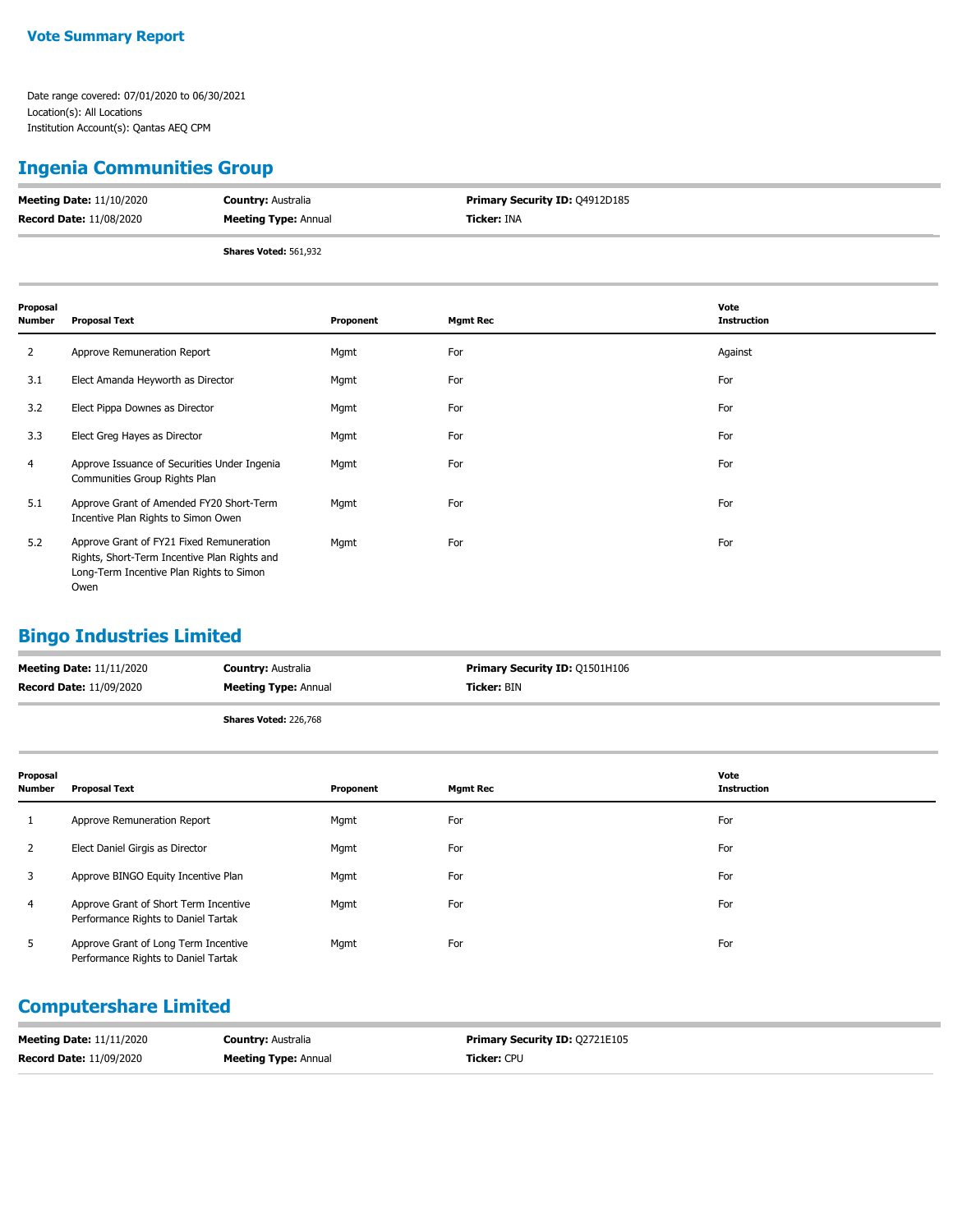## **Computershare Limited**

**Shares Voted:** 774,091

| Proposal<br><b>Number</b> | <b>Proposal Text</b>                                                                      | Proponent | <b>Mgmt Rec</b> | Vote<br><b>Instruction</b> |
|---------------------------|-------------------------------------------------------------------------------------------|-----------|-----------------|----------------------------|
| 2                         | Elect Joseph Velli as Director                                                            | Mgmt      | For             | For                        |
| 3                         | Elect Abi Cleland as Director                                                             | Mgmt      | For             | For                        |
| 4                         | Approve Remuneration Report                                                               | Mgmt      | For             | For                        |
| 5a                        | Approve Grant of Performance Rights and<br>Share Appreciation Rights to Stuart Irving     | Mgmt      | For             | For                        |
| 5b                        | ***Withdrawn Resolution*** Approve Grant<br>of Share Appreciation Rights to Stuart Irving | Mgmt      |                 |                            |

### **Fortescue Metals Group Ltd.**

| <b>Meeting Date: 11/11/2020</b> | <b>Country: Australia</b>   | <b>Primary Security ID: 039360104</b> |
|---------------------------------|-----------------------------|---------------------------------------|
| <b>Record Date: 11/09/2020</b>  | <b>Meeting Type: Annual</b> | <b>Ticker:</b> FMG                    |
|                                 |                             |                                       |

**Shares Voted:** 1,164,024

| Proposal<br><b>Number</b> | <b>Proposal Text</b>                                                   | Proponent | <b>Mgmt Rec</b> | Vote<br><b>Instruction</b> |
|---------------------------|------------------------------------------------------------------------|-----------|-----------------|----------------------------|
|                           | Approve Remuneration Report                                            | Mgmt      | For             | For                        |
| 2                         | Elect Andrew Forrest as Director                                       | Mgmt      | For             | For                        |
| 3                         | Elect Mark Barnaba as Director                                         | Mgmt      | For             | For                        |
| 4                         | Elect Penny Bingham-Hall as Director                                   | Mgmt      | For             | For                        |
| 5                         | Elect Jennifer Morris as Director                                      | Mgmt      | For             | For                        |
| 6                         | Approve Grant of Performance Rights to<br>Elizabeth Gaines             | Mgmt      | For             | For                        |
|                           | Approve Renewal of Proportional Takeover<br><b>Approval Provisions</b> | Mgmt      | For             | For                        |

## **Newcrest Mining Ltd.**

| <b>Meeting Date: 11/11/2020</b> | <b>Country:</b> Australia   | <b>Primary Security ID: 06651B114</b> |
|---------------------------------|-----------------------------|---------------------------------------|
| <b>Record Date: 11/09/2020</b>  | <b>Meeting Type: Annual</b> | <b>Ticker: NCM</b>                    |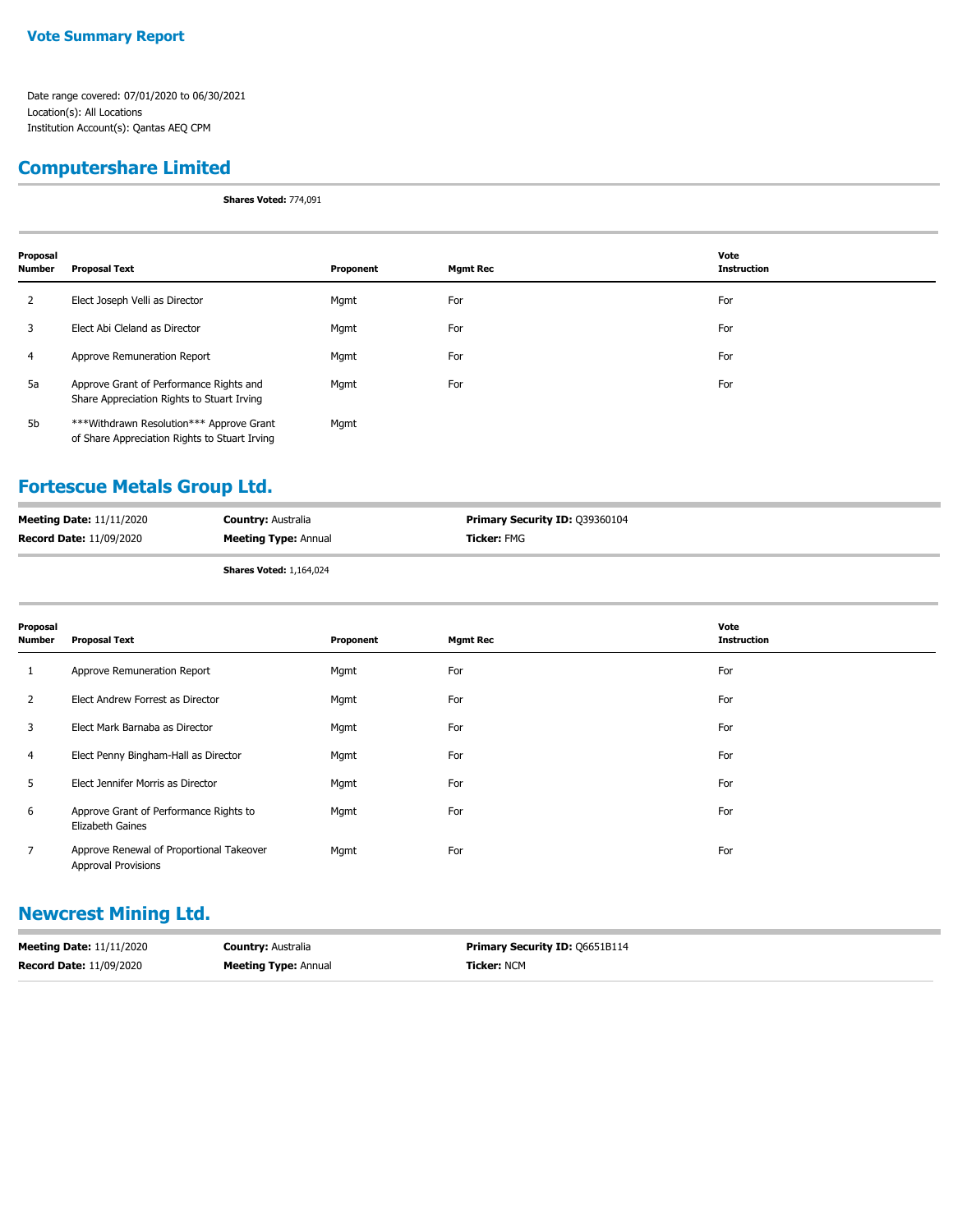#### **Vote Summary Report**

Date range covered: 07/01/2020 to 06/30/2021 Location(s): All Locations Institution Account(s): Qantas AEQ CPM

## **Newcrest Mining Ltd.**

**Shares Voted:** 490,247

| Proposal<br>Number | <b>Proposal Text</b>                                                           | Proponent | <b>Mgmt Rec</b> | Vote<br><b>Instruction</b> |
|--------------------|--------------------------------------------------------------------------------|-----------|-----------------|----------------------------|
| 2a                 | Elect Sally-Anne Layman as Director                                            | Mgmt      | For             | For                        |
| 2 <sub>b</sub>     | Elect Roger Higgins as Director                                                | Mgmt      | For             | For                        |
| 2c                 | Elect Gerard Bond as Director                                                  | Mgmt      | For             | For                        |
| 3a                 | Approve Grant of Performance Rights to<br>Sandeep Biswas                       | Mgmt      | For             | For                        |
| 3b                 | Approve Grant of Performance Rights to<br>Gerard Bond                          | Mgmt      | For             | For                        |
| 4                  | Approve Remuneration Report                                                    | Mgmt      | For             | For                        |
| 5                  | Approve Renewal of Proportional Takeover<br>Bid Provisions in the Constitution | Mgmt      | For             | For                        |
| 6                  | Approve the Amendments to the Company's<br>Constitution                        | Mgmt      | For             | For                        |

## **Charter Hall Group**

| <b>Meeting Date: 11/12/2020</b> | <b>Country: Australia</b>    | <b>Primary Security ID: Q2308A138</b> |
|---------------------------------|------------------------------|---------------------------------------|
| <b>Record Date: 11/10/2020</b>  | <b>Meeting Type: Annual</b>  | Ticker: CHC                           |
|                                 | <b>Shares Voted: 437,956</b> |                                       |

| Proposal<br><b>Number</b> | <b>Proposal Text</b>                                        | Proponent | <b>Mgmt Rec</b> | Vote<br><b>Instruction</b> |
|---------------------------|-------------------------------------------------------------|-----------|-----------------|----------------------------|
| 2                         | Elect David Ross as Director                                | Mgmt      | For             | For                        |
| 3                         | Approve Remuneration Report                                 | Mgmt      | For             | For                        |
| $\overline{4}$            | Approve Issuance of Service Rights to David<br>Harrison     | Mgmt      | For             | For                        |
| 5                         | Approve Issuance of Performance Rights to<br>David Harrison | Mgmt      | For             | For                        |

## **Medibank Private Limited**

| <b>Meeting Date: 11/12/2020</b> | <b>Country: Australia</b>   | <b>Primary Security ID: 059210109</b> |
|---------------------------------|-----------------------------|---------------------------------------|
| <b>Record Date: 11/10/2020</b>  | <b>Meeting Type: Annual</b> | <b>Ticker: MPL</b>                    |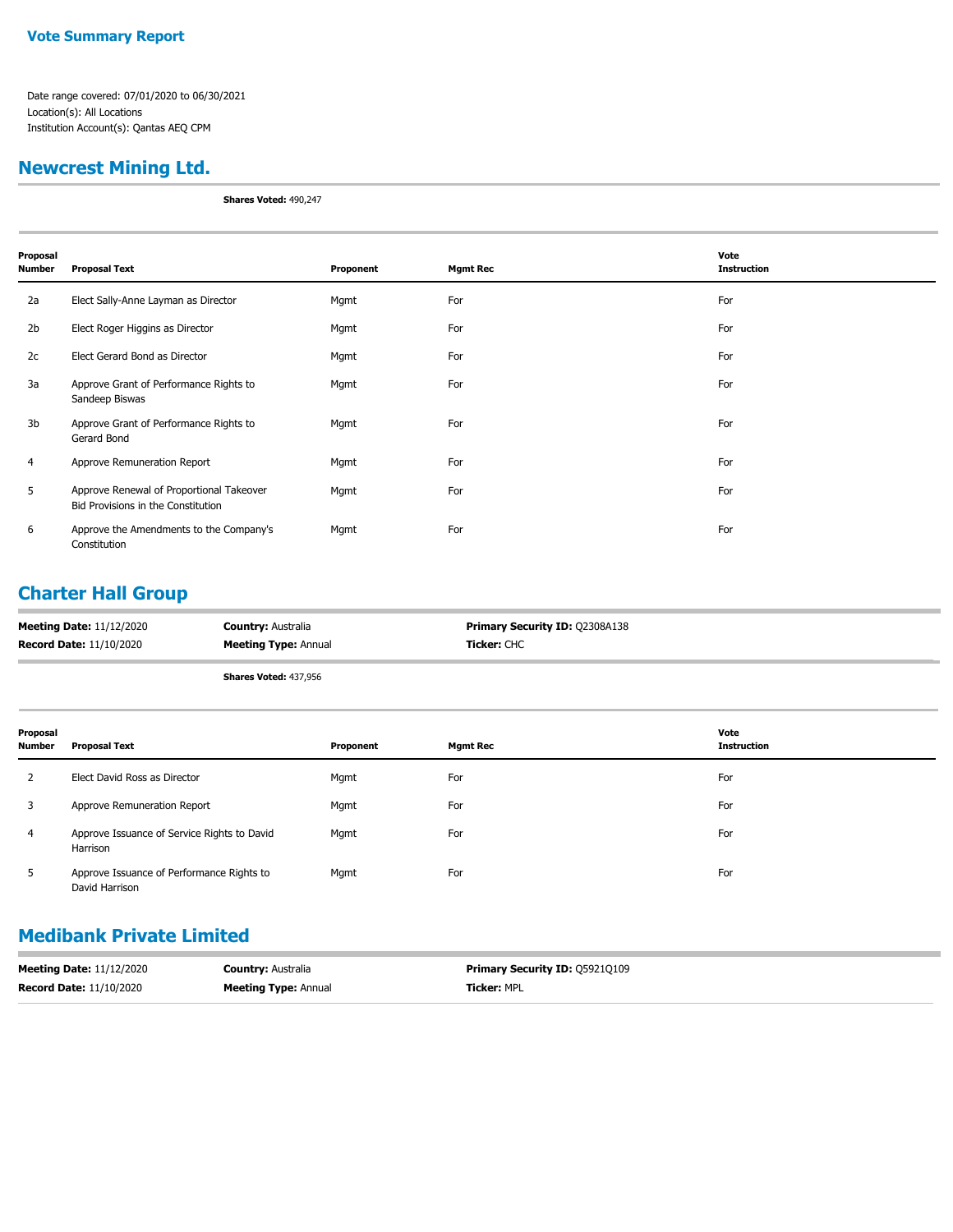#### **Medibank Private Limited**

**Shares Voted:** 2,987,303

| Proposal<br><b>Number</b> | <b>Proposal Text</b>                                     | Proponent | <b>Mgmt Rec</b> | Vote<br><b>Instruction</b> |
|---------------------------|----------------------------------------------------------|-----------|-----------------|----------------------------|
| 2                         | Elect Tracey Batten as Director                          | Mgmt      | For             | For                        |
| 3                         | Elect Anna Bligh as Director                             | Mgmt      | For             | For                        |
| $\overline{4}$            | Elect Mike Wilkins as Director                           | Mgmt      | For             | For                        |
| 5                         | Approve Remuneration Report                              | Mgmt      | For             | For                        |
| 6                         | Approve Grant of Performance Rights to Craig<br>Drummond | Mgmt      | For             | For                        |

## **Nine Entertainment Co. Holdings Limited**

| <b>Meeting Date: 11/12/2020</b> | <b>Country: Australia</b>      | <b>Primary Security ID: 06813N105</b> |
|---------------------------------|--------------------------------|---------------------------------------|
| <b>Record Date: 11/10/2020</b>  | <b>Meeting Type: Annual</b>    | <b>Ticker: NEC</b>                    |
|                                 | <b>Shares Voted: 2,941,131</b> |                                       |

| Proposal<br><b>Number</b> | <b>Proposal Text</b>                                                 | Proponent | <b>Mgmt Rec</b> | Vote<br><b>Instruction</b> |
|---------------------------|----------------------------------------------------------------------|-----------|-----------------|----------------------------|
| 1                         | Approve Remuneration Report                                          | Mgmt      | For             | For                        |
| 2                         | Elect Peter Costello as Director                                     | Mgmt      | For             | For                        |
| 3                         | Approve Grant of Additional 2020<br>Performance Rights to Hugh Marks | Mgmt      | For             | For                        |
| $\overline{4}$            | Approve Grant of 2021 Performance Rights to<br>Hugh Marks            | Mgmt      | For             | For                        |
| 5                         | Approve the Amendments to the Company's<br>Constitution              | Mgmt      | For             | For                        |

### **Sonic Healthcare Limited**

| <b>Meeting Date: 11/12/2020</b> | <b>Country: Australia</b>    | <b>Primary Security ID: 08563C107</b> |
|---------------------------------|------------------------------|---------------------------------------|
| <b>Record Date: 11/10/2020</b>  | <b>Meeting Type: Annual</b>  | <b>Ticker: SHL</b>                    |
|                                 | <b>Shares Voted: 248,773</b> |                                       |

**Proposal Number Proposal Text Proponent Mgmt Rec Vote Instruction** 1 Elect Mark Compton as Director Mgmt For For 2 Elect Neville Mitchell as Director Mgmt For For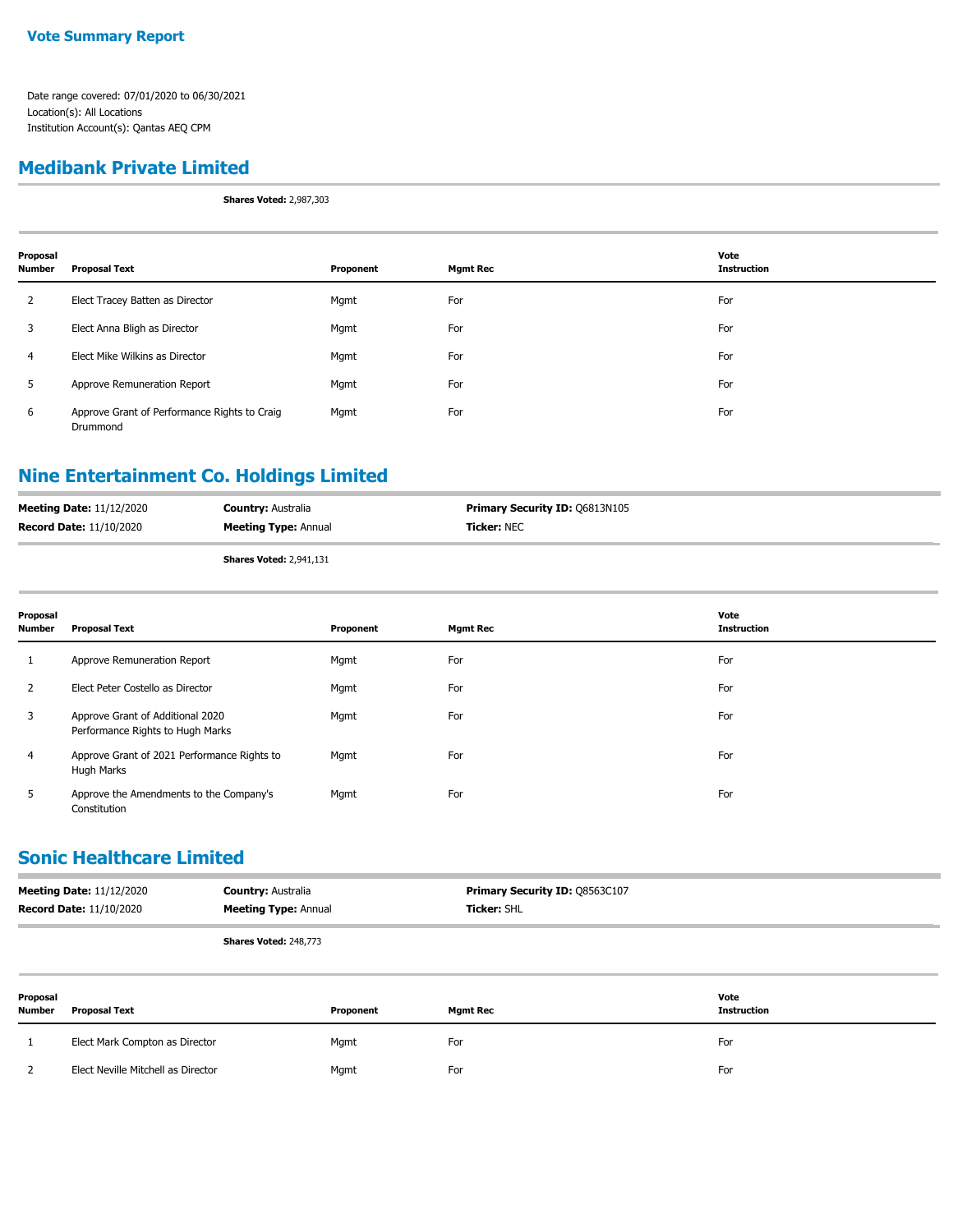#### **Sonic Healthcare Limited**

| Proposal<br><b>Number</b> | <b>Proposal Text</b>                                                        | Proponent | <b>Mgmt Rec</b> | Vote<br><b>Instruction</b> |
|---------------------------|-----------------------------------------------------------------------------|-----------|-----------------|----------------------------|
| 3                         | Elect Suzanne Crowe as Director                                             | Mgmt      | For             | For                        |
| 4                         | Elect Chris Wilks as Director                                               | Mgmt      | For             | For                        |
| 5                         | Approve Remuneration Report                                                 | Mgmt      | For             | For                        |
| 6                         | Approve the Increase in Non-Executive<br>Directors' Remuneration Fee Pool   | Mgmt      | For             | For                        |
| $\overline{7}$            | Approve Sonic Healthcare Limited Employee<br>Option Plan                    | Mgmt      | For             | For                        |
| 8                         | Approve Sonic Healthcare Limited<br>Performance Rights Plan                 | Mgmt      | For             | For                        |
| 9                         | Approve the Grant of Options and<br>Performance Rights to Colin Goldschmidt | Mgmt      | For             | For                        |
| 10                        | Approve the Grant of Options and<br>Performance Rights to Chris Wilks       | Mgmt      | For             | For                        |
| 11                        | Approve the Amendments to the Company's<br>Constitution                     | Mgmt      | For             | For                        |
| 12                        | Approve the Conditional Spill Resolution                                    | Mgmt      | Against         | Against                    |

# **Vicinity Centres**

| <b>Meeting Date: 11/12/2020</b> | <b>Country: Australia</b>      | <b>Primary Security ID: 09395F102</b> |
|---------------------------------|--------------------------------|---------------------------------------|
| <b>Record Date: 11/10/2020</b>  | <b>Meeting Type: Annual</b>    | <b>Ticker:</b> VCX                    |
|                                 | <b>Shares Voted: 1,250,877</b> |                                       |

| Proposal<br><b>Number</b> | <b>Proposal Text</b>                                                                                   | Proponent | <b>Mgmt Rec</b> | Vote<br><b>Instruction</b> |
|---------------------------|--------------------------------------------------------------------------------------------------------|-----------|-----------------|----------------------------|
|                           | Resolutions for Vicinity Limited                                                                       | Mgmt      |                 |                            |
| 2                         | Approve Remuneration Report                                                                            | Mgmt      | For             | For                        |
| 3a                        | Elect Peter Kahan as Director                                                                          | Mgmt      | For             | For                        |
| 3b                        | Elect Karen Penrose as Director                                                                        | Mgmt      | For             | For                        |
|                           | Resolutions for Vicinity Limited and Vicinity<br><b>Centres Trust</b>                                  | Mgmt      |                 |                            |
| 4                         | Approve Grant of Performance Rights and<br>Restricted Rights to Grant Kelley                           | Mgmt      | For             | For                        |
| 5                         | Ratify Past Issuance of Stapled Securities to<br>Institutional Investors and Retail<br>Securityholders | Mgmt      | For             | For                        |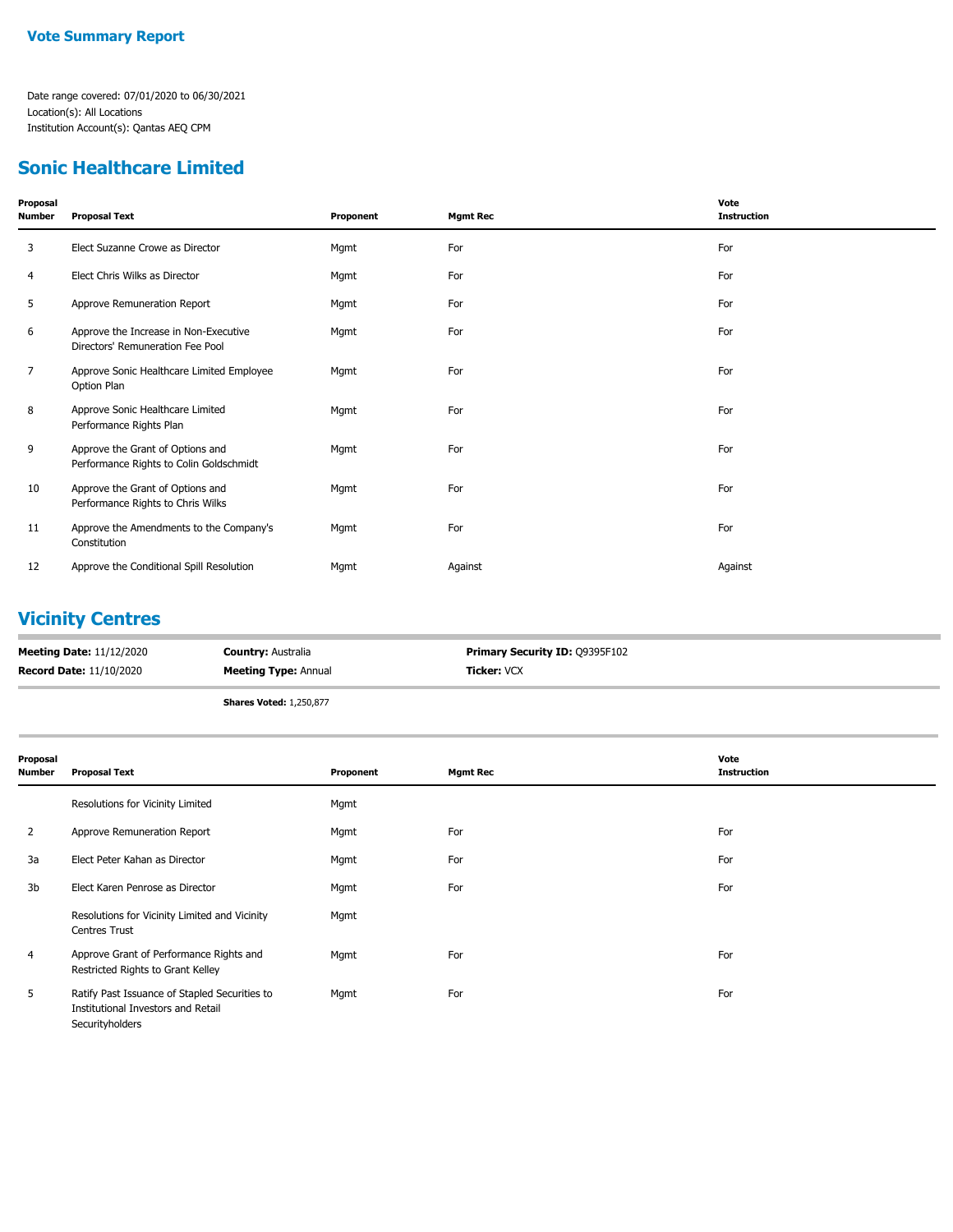#### **Wesfarmers Limited**

| <b>Meeting Date: 11/12/2020</b> | <b>Country: Australia</b>    | <b>Primary Security ID: 095870103</b> |
|---------------------------------|------------------------------|---------------------------------------|
| <b>Record Date: 11/10/2020</b>  | <b>Meeting Type: Annual</b>  | <b>Ticker: WES</b>                    |
|                                 | <b>Shares Voted: 786,633</b> |                                       |

| Proposal<br><b>Number</b> | Proposal Text                                                                          | Proponent | <b>Mgmt Rec</b> | Vote<br><b>Instruction</b> |
|---------------------------|----------------------------------------------------------------------------------------|-----------|-----------------|----------------------------|
| 2                         | Elect Michael Alfred Chaney as Director                                                | Mgmt      | For             | For                        |
| 3                         | Approve Remuneration Report                                                            | Mgmt      | For             | For                        |
| 4                         | Approve Grant of KEEPP Deferred Shares and<br>KEEPP Performance Shares to Robert Scott | Mgmt      | For             | For                        |
| 5                         | Approve Grant of Additional<br>Performance-Tested Shares to Robert Scott               | Mgmt      | For             | For                        |

# **Woolworths Group Ltd.**

| <b>Meeting Date: 11/12/2020</b> | <b>Country: Australia</b>   | <b>Primary Security ID: 098418108</b> |
|---------------------------------|-----------------------------|---------------------------------------|
| <b>Record Date: 11/10/2020</b>  | <b>Meeting Type: Annual</b> | <b>Ticker: WOW</b>                    |

**Shares Voted:** 655,727

| Proposal<br>Number | Proposal Text                                                      | Proponent | <b>Mgmt Rec</b> | Vote<br><b>Instruction</b> |
|--------------------|--------------------------------------------------------------------|-----------|-----------------|----------------------------|
|                    | Elect Scott Perkins as Director                                    | Mgmt      | For             | For                        |
|                    | Approve Remuneration Report                                        | Mgmt      | For             | For                        |
| 4                  | Approve Grant of Performance Share Rights<br>to Brad Banducci      | Mgmt      | For             | For                        |
| 5                  | Approve Renewal of Approach to Termination<br>Benefits for 3 Years | Mgmt      | For             | For                        |

#### **NextDC Ltd.**

| <b>Meeting Date: 11/13/2020</b> | <b>Country: Australia</b>   | <b>Primary Security ID: 06750Y106</b> |
|---------------------------------|-----------------------------|---------------------------------------|
| <b>Record Date: 11/11/2020</b>  | <b>Meeting Type: Annual</b> | <b>Ticker: NXT</b>                    |
|                                 | Shares Voted: 906.303       |                                       |

**Proposal Number Proposal Text Proponent Mgmt Rec Vote Instruction** 1 Approve Remuneration Report **Against** Mgmt For **For Against** Against Against 2 Elect Stuart Davis as Director Mgmt For For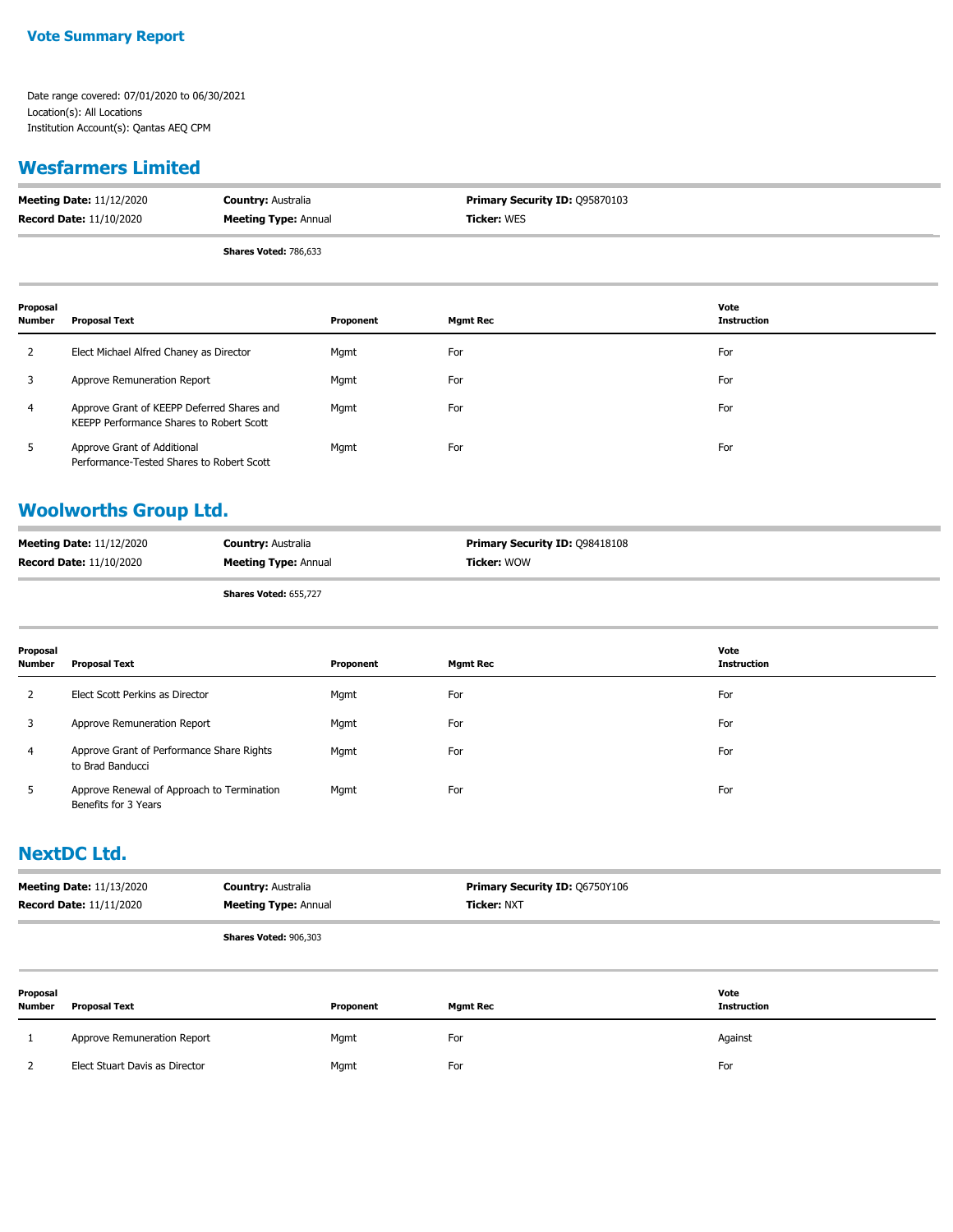#### **NextDC Ltd.**

| Proposal<br><b>Number</b> | <b>Proposal Text</b>                                                                   | Proponent | <b>Mamt Rec</b> | Vote<br><b>Instruction</b> |
|---------------------------|----------------------------------------------------------------------------------------|-----------|-----------------|----------------------------|
| 3                         | Elect Eileen Doyle as Director                                                         | Mgmt      | For             | For                        |
| 4                         | Approve the Increase in Maximum Aggregate<br>Remuneration of Non-Executive Directors   | Mgmt      | None            | For                        |
| 5                         | Ratify Past Issuance of Placement Shares to<br><b>Existing Institutional Investors</b> | Mgmt      | For             | Against                    |
| 6                         | Approve the Grant of Performance Rights to<br>Craig Scroggie                           | Mgmt      | For             | For                        |

# **Afterpay Limited**

| <b>Meeting Date: 11/17/2020</b> | <b>Country: Australia</b>    | <b>Primary Security ID: Q3583G105</b> |
|---------------------------------|------------------------------|---------------------------------------|
| <b>Record Date: 11/15/2020</b>  | <b>Meeting Type: Annual</b>  | <b>Ticker: APT</b>                    |
|                                 | <b>Shares Voted: 113,758</b> |                                       |

| Proposal<br><b>Number</b> | <b>Proposal Text</b>                                                                                                                     | Proponent | <b>Mgmt Rec</b> | Vote<br><b>Instruction</b> |
|---------------------------|------------------------------------------------------------------------------------------------------------------------------------------|-----------|-----------------|----------------------------|
| 2A                        | Elect Gary Briggs as Director                                                                                                            | Mgmt      | For             | For                        |
| 2B                        | Elect Patrick O'Sullivan as Director                                                                                                     | Mgmt      | For             | For                        |
| 2C                        | Elect Sharon Rothstein as Director                                                                                                       | Mgmt      | For             | For                        |
| 2D                        | Elect Nicholas Molnar as Director                                                                                                        | Mgmt      | For             | For                        |
| 3                         | Approve Remuneration Report                                                                                                              | Mgmt      | For             | Against                    |
| 4                         | Ratify Past Issuance of Shares to Institutional<br>and Professional Investors                                                            | Mgmt      | For             | For                        |
| 5                         | Approve Issuance of Convertible Note<br>Pursuant to Pagantis Acquisition                                                                 | Mgmt      | For             | For                        |
| 6                         | Approve Application of Supplementary Terms<br>of Afterpay Equity Incentive Plan to Equity<br>Awards Issued to Participants in California | Mgmt      | For             | For                        |
| $\overline{7}$            | Approve Grant of Options to Anthony Eisen                                                                                                | Mgmt      | For             | Against                    |
| 8                         | Approve Grant of Options to Nick Molnar                                                                                                  | Mgmt      | For             | Against                    |

# **REA Group Limited**

| <b>Meeting Date: 11/17/2020</b> | <b>Country: Australia</b>   | <b>Primary Security ID: 08051B108</b> |
|---------------------------------|-----------------------------|---------------------------------------|
| <b>Record Date: 11/15/2020</b>  | <b>Meeting Type: Annual</b> | <b>Ticker: REA</b>                    |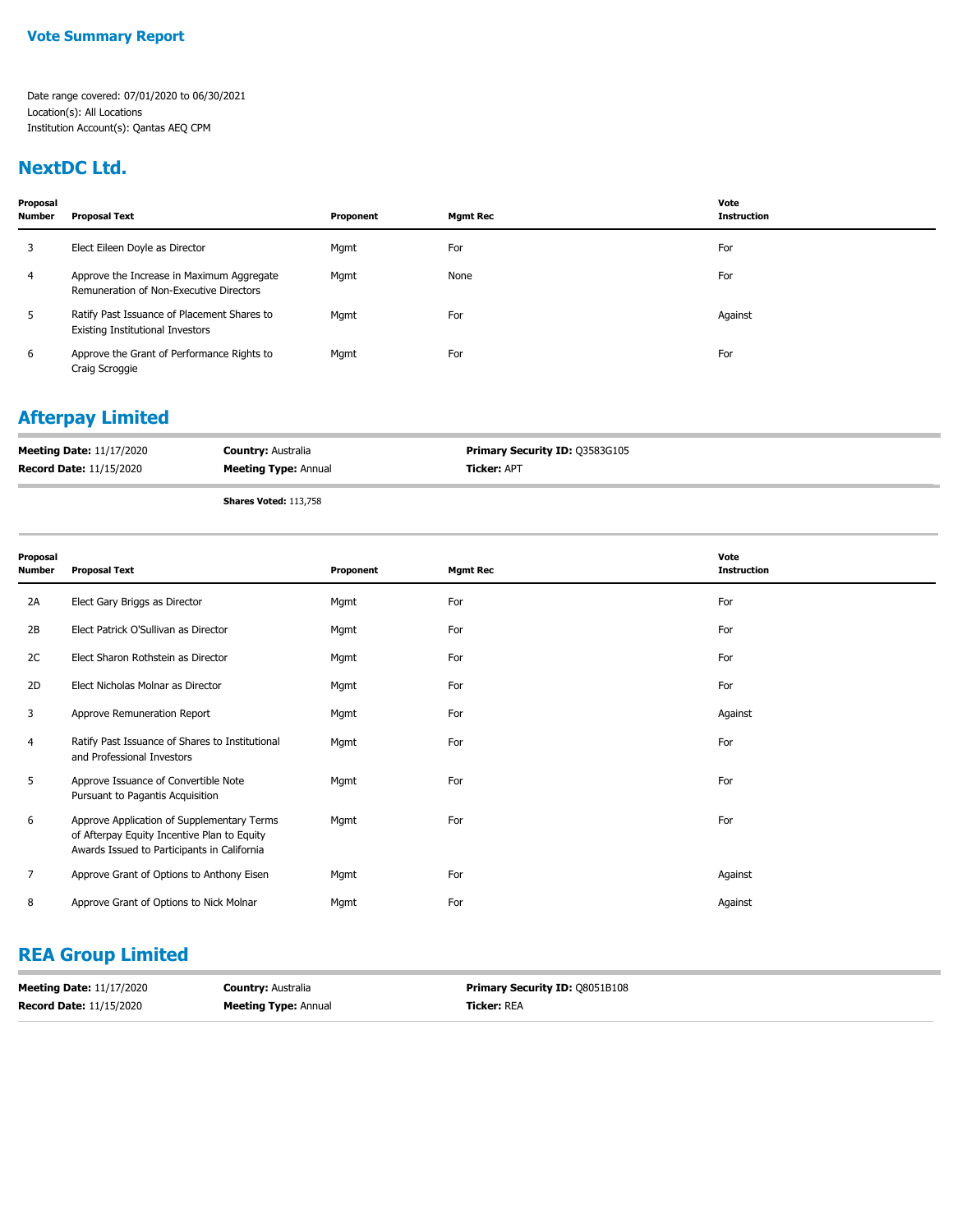#### **Vote Summary Report**

Date range covered: 07/01/2020 to 06/30/2021 Location(s): All Locations Institution Account(s): Qantas AEQ CPM

#### **REA Group Limited**

**Shares Voted:** 111,323

| Proposal<br>Number | <b>Proposal Text</b>                                                                                           | Proponent | <b>Mgmt Rec</b> | Vote<br><b>Instruction</b> |
|--------------------|----------------------------------------------------------------------------------------------------------------|-----------|-----------------|----------------------------|
| 2                  | Approve Remuneration Report                                                                                    | Mgmt      | For             | For                        |
| 3                  | Elect Nick Dowling as Director                                                                                 | Mgmt      | For             | For                        |
| 4a                 | Approve Issuance of 7,093 Performance<br>Rights to Owen Wilson under the REA Group<br>Long-Term Incentive Plan | Mgmt      | For             | Against                    |
| 4b                 | Approve Issuance of 12,541 Performance<br>Rights to Owen Wilson under the Recovery<br>Incentive Plan           | Mgmt      | For             | Against                    |

#### **IGO Ltd.**

| <b>Meeting Date: 11/18/2020</b> | <b>Country: Australia</b>   | <b>Primary Security ID: Q4875H108</b> |
|---------------------------------|-----------------------------|---------------------------------------|
| <b>Record Date: 11/16/2020</b>  | <b>Meeting Type: Annual</b> | Ticker: IGO                           |
|                                 |                             |                                       |

**Shares Voted:** 232,038

| Proposal<br><b>Number</b> | <b>Proposal Text</b>                                           | Proponent | <b>Mgmt Rec</b> | Vote<br><b>Instruction</b> |
|---------------------------|----------------------------------------------------------------|-----------|-----------------|----------------------------|
|                           | Elect Debra Bakker as Director                                 | Mgmt      | For             | For                        |
| 2                         | ***Withdrawn Resolution*** Elect Neil<br>Warburton as Director | Mgmt      |                 |                            |
| 3                         | Approve Remuneration Report                                    | Mgmt      | For             | For                        |
| $\overline{4}$            | Approve Issuance of Service Rights to Peter<br>Bradford        | Mgmt      | For             | For                        |
| 5                         | Approve Issuance of Performance Rights to<br>Peter Bradford    | Mgmt      | For             | For                        |

## **Seven Group Holdings Limited**

| <b>Meeting Date: 11/18/2020</b><br><b>Record Date: 11/16/2020</b> |                                | <b>Country: Australia</b><br><b>Meeting Type: Annual</b> |           | Primary Security ID: Q84384108<br><b>Ticker: SVW</b> |                     |
|-------------------------------------------------------------------|--------------------------------|----------------------------------------------------------|-----------|------------------------------------------------------|---------------------|
|                                                                   |                                | Shares Voted: 195,162                                    |           |                                                      |                     |
| Proposal<br><b>Number</b>                                         | <b>Proposal Text</b>           |                                                          | Proponent | <b>Mgmt Rec</b>                                      | Vote<br>Instruction |
|                                                                   | Elect Kerry Stokes as Director |                                                          | Mgmt      | For                                                  | For                 |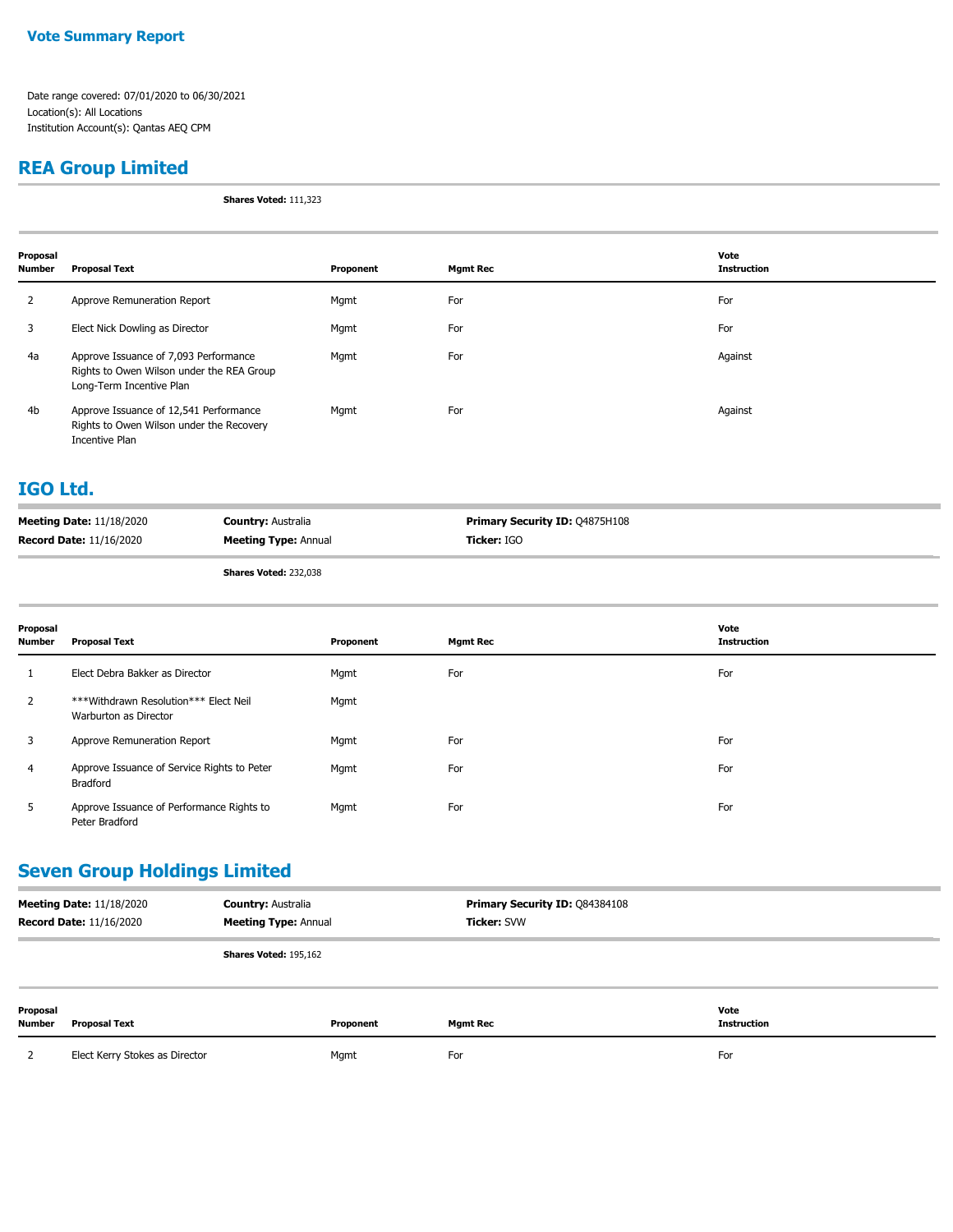#### **Seven Group Holdings Limited**

| Proposal<br><b>Number</b> | <b>Proposal Text</b>                                       | Proponent | <b>Mgmt Rec</b> | Vote<br><b>Instruction</b> |
|---------------------------|------------------------------------------------------------|-----------|-----------------|----------------------------|
|                           | Elect Chris Mackay as Director                             | Mgmt      | For             | For                        |
| 4                         | Elect Warwick Smith as Director                            | Mgmt      | For             | For                        |
|                           | Approve Remuneration Report                                | Mgmt      | For             | For                        |
| 6                         | Approve the Grant of Share Rights to Ryan<br><b>Stokes</b> | Mgmt      | For             | For                        |

#### **The a2 Milk Company Limited**

| <b>Meeting Date: 11/18/2020</b> | <b>Country: New Zealand</b> | <b>Primary Security ID: Q2774Q104</b> |
|---------------------------------|-----------------------------|---------------------------------------|
| <b>Record Date: 11/16/2020</b>  | <b>Meeting Type: Annual</b> | <b>Ticker: ATM</b>                    |
|                                 | Shares Voted: 313,672       |                                       |

| Proposal<br><b>Number</b> | <b>Proposal Text</b>                                   | Proponent | <b>Mgmt Rec</b> | Vote<br>Instruction |
|---------------------------|--------------------------------------------------------|-----------|-----------------|---------------------|
|                           | Authorize Board to Fix Remuneration of the<br>Auditors | Mgmt      | For             | For                 |
|                           | Elect David Hearn as Director                          | Mgmt      | For             | For                 |
| 3                         | Elect Julia Hoare as Director                          | Mgmt      | For             | For                 |
| 4                         | Elect Jesse Wu as Director                             | Mgmt      | For             | For                 |

#### **Altium Limited**

| <b>Meeting Date: 11/19/2020</b> | <b>Country: Australia</b>   | Primary Security ID: 00268D100 |
|---------------------------------|-----------------------------|--------------------------------|
| <b>Record Date: 11/17/2020</b>  | <b>Meeting Type: Annual</b> | <b>Ticker: ALU</b>             |
|                                 | Shares Voted: 106,428       |                                |

| Proposal<br><b>Number</b> | <b>Proposal Text</b>               | Proponent | <b>Mgmt Rec</b> | Vote<br><b>Instruction</b> |
|---------------------------|------------------------------------|-----------|-----------------|----------------------------|
|                           | Approve Remuneration Report        | Mgmt      | For             | For                        |
|                           | Elect Lynn Mickleburgh as Director | Mgmt      | For             | For                        |

#### **Aventus Retail Property Fund**

| <b>Meeting Date: 11/19/2020</b> | <b>Country: Australia</b>   | <b>Primary Security ID: 01R25C105</b> |
|---------------------------------|-----------------------------|---------------------------------------|
| <b>Record Date: 11/17/2020</b>  | <b>Meeting Type: Annual</b> | <b>Ticker: AVN</b>                    |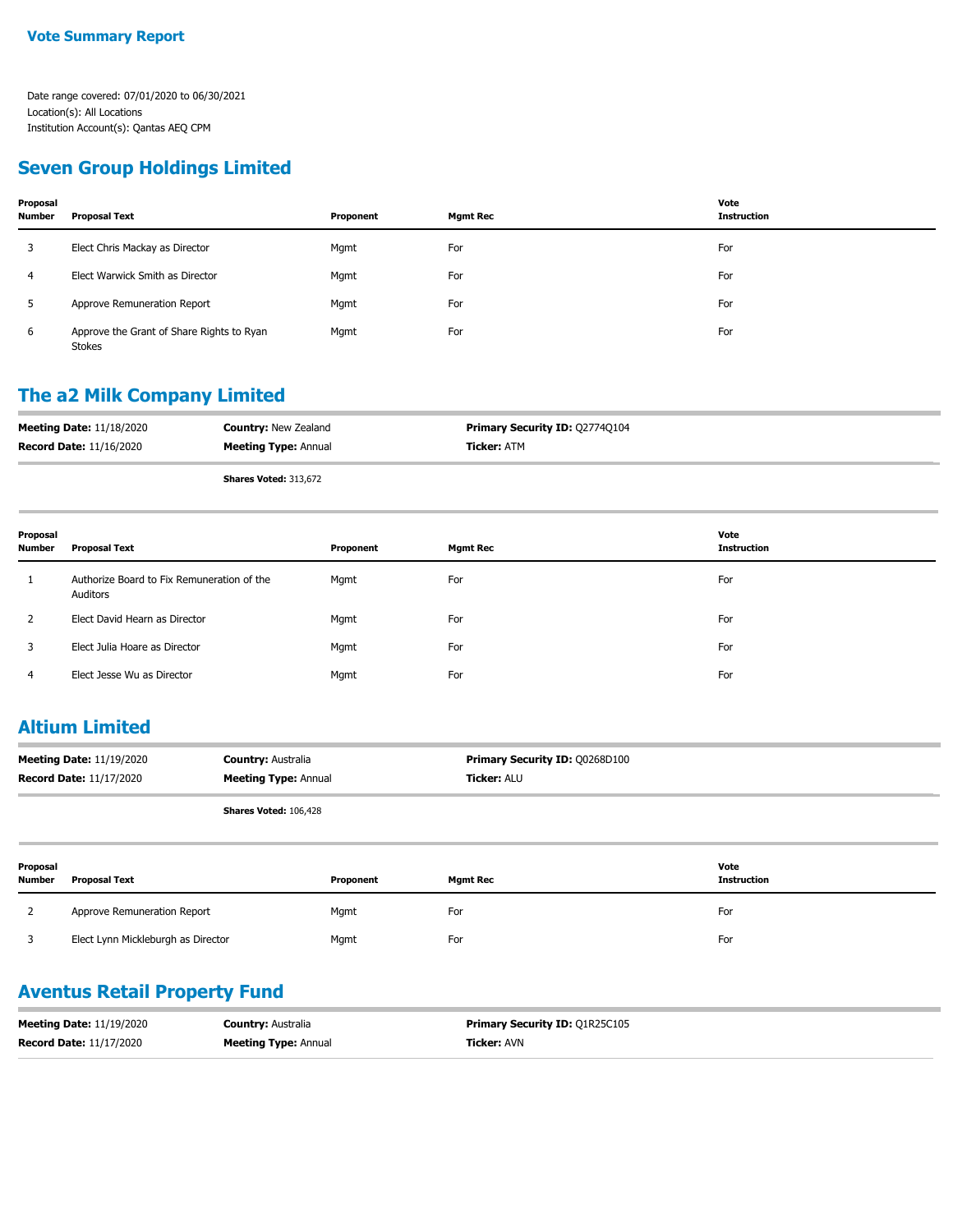### **Aventus Retail Property Fund**

**Shares Voted:** 10,091

| Proposal<br><b>Number</b> | Proposal Text                                                          | Proponent | Mgmt Rec | Vote<br><b>Instruction</b> |
|---------------------------|------------------------------------------------------------------------|-----------|----------|----------------------------|
|                           | Elect Ray Itaoui as Director                                           | Mgmt      | For      | For                        |
|                           | Approve Remuneration Report                                            | Mgmt      | For      | For                        |
| 3                         | Approve Issuance of Restricted Stapled<br>Securities to Darren Holland | Mgmt      | For      | For                        |

#### **BGP Holdings Plc**

| <b>Meeting Date: 11/19/2020</b> | <b>Country: Malta</b>          | <b>Primary Security ID: XOR3XE102</b> |
|---------------------------------|--------------------------------|---------------------------------------|
| <b>Record Date: 11/17/2020</b>  | <b>Meeting Type: Annual</b>    | <b>Ticker: N/A</b>                    |
|                                 | <b>Shares Voted: 4,718,500</b> |                                       |

| Proposal<br><b>Number</b> | <b>Proposal Text</b>                                                 | Proponent | <b>Mgmt Rec</b> | Vote<br><b>Instruction</b> |
|---------------------------|----------------------------------------------------------------------|-----------|-----------------|----------------------------|
|                           | Approve Annual Report, Financial Statements<br>and Statutory Reports | Mgmt      | For             | Abstain                    |
|                           | Approve Ernst and Young as Auditors                                  | Mgmt      | For             | Abstain                    |

# **Bluescope Steel Limited**

| <b>Meeting Date: 11/19/2020</b> | <b>Country: Australia</b>   | <b>Primary Security ID: 01415L177</b> |
|---------------------------------|-----------------------------|---------------------------------------|
| <b>Record Date: 11/17/2020</b>  | <b>Meeting Type: Annual</b> | <b>Ticker: BSL</b>                    |
|                                 |                             |                                       |

**Shares Voted:** 389,115

| Proposal<br><b>Number</b> | <b>Proposal Text</b>                              | Proponent | <b>Mgmt Rec</b> | Vote<br><b>Instruction</b> |
|---------------------------|---------------------------------------------------|-----------|-----------------|----------------------------|
| 2                         | Approve Remuneration Report                       | Mgmt      | For             | For                        |
| 3a                        | Elect John Bevan as Director                      | Mgmt      | For             | For                        |
| 3b                        | Elect Penny Bingham-Hall as Director              | Mgmt      | For             | For                        |
| 3c                        | Elect Rebecca Dee-Bradbury as Director            | Mgmt      | For             | For                        |
| 3d                        | Elect Jennifer Lambert as Director                | Mgmt      | For             | For                        |
| 3e                        | Elect Kathleen Conlon as Director                 | Mgmt      | For             | For                        |
| $\overline{4}$            | Approve Grant of Share Rights to Mark<br>Vassella | Mgmt      | For             | For                        |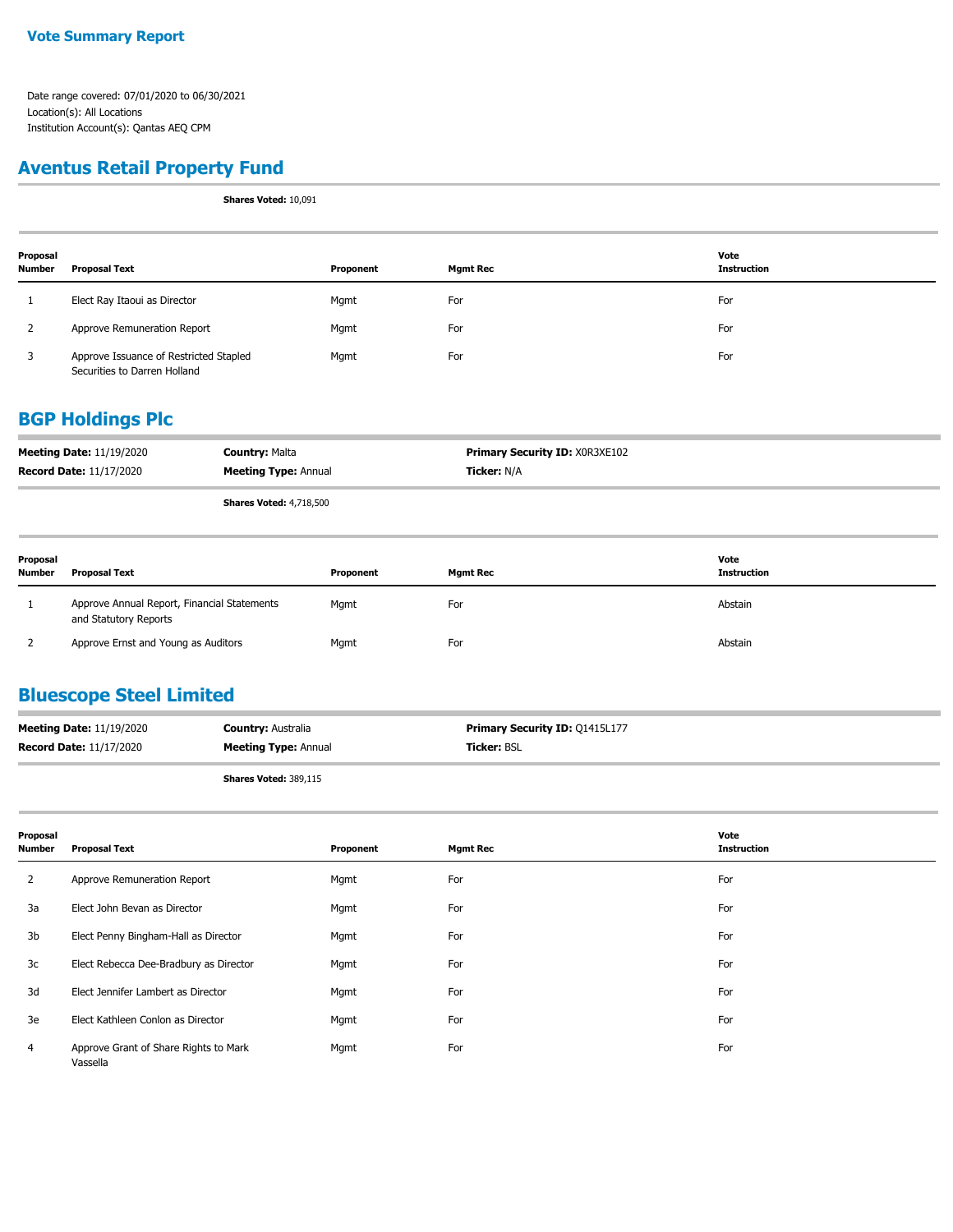#### **Bluescope Steel Limited**

| Proposal<br><b>Number</b> | <b>Proposal Text</b>                                   | Proponent | <b>Mgmt Rec</b> | Vote<br>Instruction |
|---------------------------|--------------------------------------------------------|-----------|-----------------|---------------------|
|                           | Approve Grant of Alignment Rights to Mark<br>Vassella  | Mgmt      | For             | For                 |
| 6                         | Approve Renewal of Proportional Takeover<br>Provisions | Mgmt      | For             | For                 |

#### **Goodman Group**

| <b>Meeting Date: 11/19/2020</b> | <b>Country: Australia</b>   | <b>Primary Security ID: 04229W132</b> |
|---------------------------------|-----------------------------|---------------------------------------|
| <b>Record Date: 11/17/2020</b>  | <b>Meeting Type: Annual</b> | <b>Ticker:</b> GMG                    |
|                                 |                             |                                       |

**Shares Voted:** 1,344,729

| Proposal<br>Number | <b>Proposal Text</b>                                                                                               | Proponent | <b>Mgmt Rec</b> | Vote<br><b>Instruction</b> |
|--------------------|--------------------------------------------------------------------------------------------------------------------|-----------|-----------------|----------------------------|
| 1                  | Appoint KPMG as Auditors of Goodman<br>Logistics (HK) Limited and Authorize the<br>Board to Fix Their Remuneration | Mgmt      | For             | For                        |
| 2a                 | Elect Stephen Johns as Director of Goodman<br>Limited                                                              | Mgmt      | For             | For                        |
| 2b                 | Elect Stephen Johns as Director of Goodman<br>Logistics (HK) Ltd                                                   | Mgmt      | For             | For                        |
| 3                  | Elect Mark Johnson as Director                                                                                     | Mgmt      | For             | For                        |
| 4                  | Approve Remuneration Report                                                                                        | Mgmt      | For             | Against                    |
| 5                  | Approve Issuance of Performance Rights to<br>Gregory Goodman                                                       | Mgmt      | For             | Against                    |
| 6                  | Approve Issuance of Performance Rights to<br>Danny Peeters                                                         | Mgmt      | For             | Against                    |
| 7                  | Approve Issuance of Performance Rights to<br>Anthony Rozic                                                         | Mgmt      | For             | Against                    |

#### **Mirvac Group**

| <b>Meeting Date: 11/19/2020</b><br><b>Record Date: 11/17/2020</b> |                                             | <b>Country: Australia</b><br><b>Meeting Type: Annual</b> |           | Primary Security ID: Q62377108<br><b>Ticker: MGR</b> |                            |
|-------------------------------------------------------------------|---------------------------------------------|----------------------------------------------------------|-----------|------------------------------------------------------|----------------------------|
|                                                                   |                                             | <b>Shares Voted: 1,883,488</b>                           |           |                                                      |                            |
| Proposal<br>Number                                                | <b>Proposal Text</b>                        |                                                          | Proponent | <b>Mgmt Rec</b>                                      | Vote<br><b>Instruction</b> |
| 2.1                                                               | Elect Christine Nildra Bartlett as Director |                                                          | Mgmt      | For                                                  | For                        |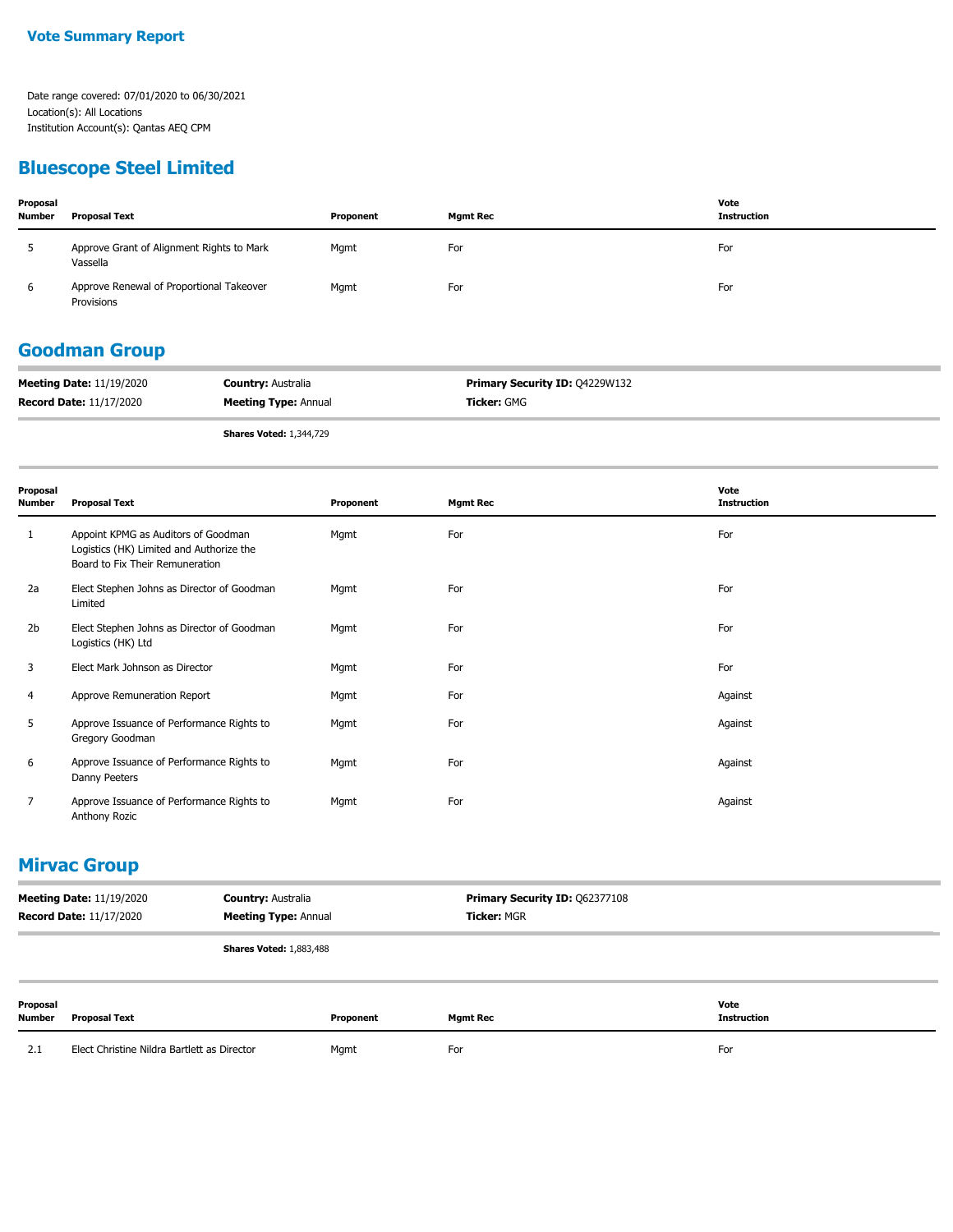# **Mirvac Group**

| Proposal<br>Number | <b>Proposal Text</b>                                                                                  | Proponent | <b>Mgmt Rec</b> | Vote<br><b>Instruction</b> |
|--------------------|-------------------------------------------------------------------------------------------------------|-----------|-----------------|----------------------------|
| 2.2                | Elect Samantha Joy Mostyn as Director                                                                 | Mgmt      | For             | For                        |
| 2.3                | Elect Alan Robert Harold Sindel as Director                                                           | Mgmt      | For             | For                        |
| 3                  | Approve Remuneration Report                                                                           | Mgmt      | For             | For                        |
| $\overline{4}$     | Approve the Participation of Susan<br>Lloyd-Hurwitz in the Mirvac Group Long Term<br>Performance Plan | Mgmt      | For             | For                        |
| 5                  | Approve the Amendments to the Constitution<br>of Mirvac Property Trust                                | Mgmt      | For             | For                        |

#### **ResMed Inc.**

| <b>Meeting Date: 11/19/2020</b> | <b>Country: USA</b>          | <b>Primary Security ID: 761152107</b> |
|---------------------------------|------------------------------|---------------------------------------|
| <b>Record Date: 09/22/2020</b>  | <b>Meeting Type: Annual</b>  | Ticker: RMD                           |
|                                 | <b>Shares Voted: 152,561</b> |                                       |

| Proposal<br>Number | <b>Proposal Text</b>                                              | Proponent | <b>Mgmt Rec</b> | Vote<br><b>Instruction</b> |
|--------------------|-------------------------------------------------------------------|-----------|-----------------|----------------------------|
| 1a                 | Elect Director Karen Drexler                                      | Mgmt      | For             | For                        |
| 1 <sub>b</sub>     | Elect Director Michael Farrell                                    | Mgmt      | For             | For                        |
| 2                  | Ratify KPMG LLP as Auditors                                       | Mgmt      | For             | For                        |
| 3                  | Advisory Vote to Ratify Named Executive<br>Officers' Compensation | Mgmt      | For             | Against                    |

### **Seek Limited**

| <b>Meeting Date: 11/19/2020</b> | <b>Country: Australia</b>    | <b>Primary Security ID: Q8382E102</b> |
|---------------------------------|------------------------------|---------------------------------------|
| <b>Record Date: 11/17/2020</b>  | <b>Meeting Type: Annual</b>  | <b>Ticker:</b> SEK                    |
|                                 | <b>Shares Voted: 518,992</b> |                                       |

| Proposal<br>Number | Proposal Text                       | Proponent | <b>Mgmt Rec</b> | Vote<br><b>Instruction</b> |
|--------------------|-------------------------------------|-----------|-----------------|----------------------------|
|                    | Approve Remuneration Report         | Mgmt      | For             | For                        |
| 3a                 | Elect Julie Fahey as Director       | Mgmt      | For             | For                        |
| 3b                 | Elect Vanessa Wallace as Director   | Mgmt      | For             | For                        |
| 3c                 | Elect Linda Kristjanson as Director | Mgmt      | For             | For                        |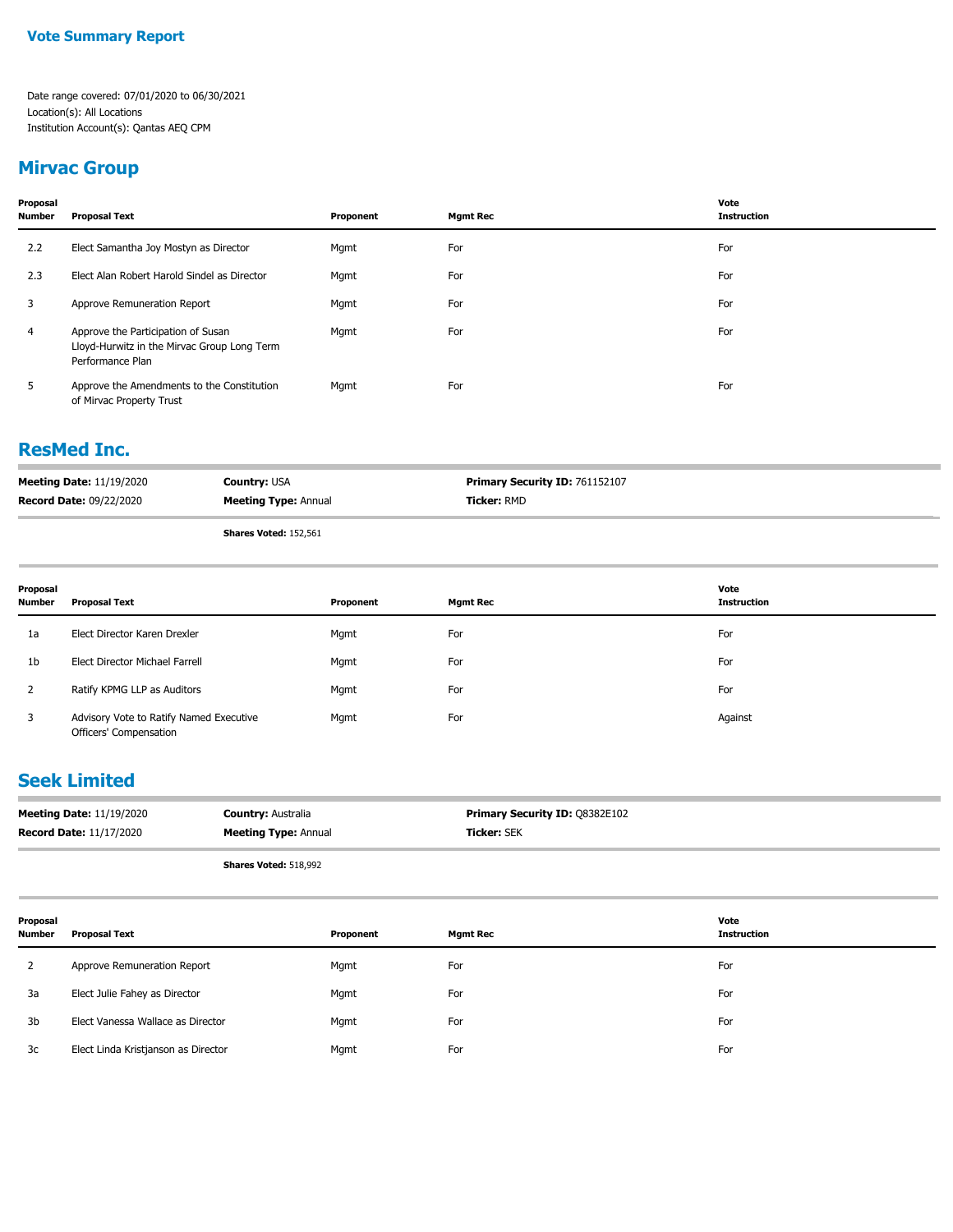#### **Seek Limited**

| Proposal<br><b>Number</b> | <b>Proposal Text</b>                                                                               | Proponent | <b>Mgmt Rec</b> | Vote<br><b>Instruction</b> |
|---------------------------|----------------------------------------------------------------------------------------------------|-----------|-----------------|----------------------------|
| 4                         | Approve Renewal of Proportional Takeover<br>Provisions                                             | Mgmt      | For             | For                        |
| 5                         | Approve Grant of Equity Right to Andrew<br>Bassat                                                  | Mgmt      | For             | For                        |
| 6                         | Approve Grant of Wealth Sharing Plan<br>Options and Wealth Sharing Plan Rights to<br>Andrew Bassat | Mgmt      | For             | For                        |
|                           | Approve Conditional Spill Resolution                                                               | Mgmt      | Against         | Against                    |

#### **Western Areas Ltd.**

| <b>Meeting Date: 11/19/2020</b> | <b>Country: Australia</b>   | <b>Primary Security ID: 09618L100</b> |
|---------------------------------|-----------------------------|---------------------------------------|
| <b>Record Date: 11/17/2020</b>  | <b>Meeting Type: Annual</b> | <b>Ticker: WSA</b>                    |
|                                 |                             |                                       |

**Shares Voted:** 522,166

| Proposal<br>Number | <b>Proposal Text</b>                                     | Proponent | <b>Mgmt Rec</b> | Vote<br><b>Instruction</b> |
|--------------------|----------------------------------------------------------|-----------|-----------------|----------------------------|
| 1                  | Elect Yasmin Broughton as Director                       | Mgmt      | For             | For                        |
| 2                  | Elect Natalia Streltsova as Director                     | Mgmt      | For             | For                        |
| 3                  | Elect Timothy Netscher as Director                       | Mgmt      | For             | For                        |
| 4                  | Approve Remuneration Report                              | Mgmt      | For             | For                        |
| 5                  | Approve Grant of Performance Rights to<br>Daniel Lougher | Mgmt      | For             | For                        |

#### **Lendlease Group**

| <b>Meeting Date: 11/20/2020</b> | <b>Country:</b> Australia   | <b>Primary Security ID: 055368114</b> |
|---------------------------------|-----------------------------|---------------------------------------|
| <b>Record Date: 11/18/2020</b>  | <b>Meeting Type: Annual</b> | <b>Ticker:</b> LLC                    |

**Shares Voted:** 1,256,444

| Proposal<br>Number | Proposal Text                     | Proponent | <b>Mgmt Rec</b> | Vote<br>Instruction |
|--------------------|-----------------------------------|-----------|-----------------|---------------------|
| 2a                 | Elect Robert Welanetz as Director | Mgmt      | For             | For                 |
| 2 <sub>b</sub>     | Elect Philip Coffey as Director   | Mgmt      | For             | For                 |
| 2c                 | Elect Jane Hemstritch as Director | Mgmt      | For             | For                 |
|                    | Approve Remuneration Report       | Mgmt      | For             | Against             |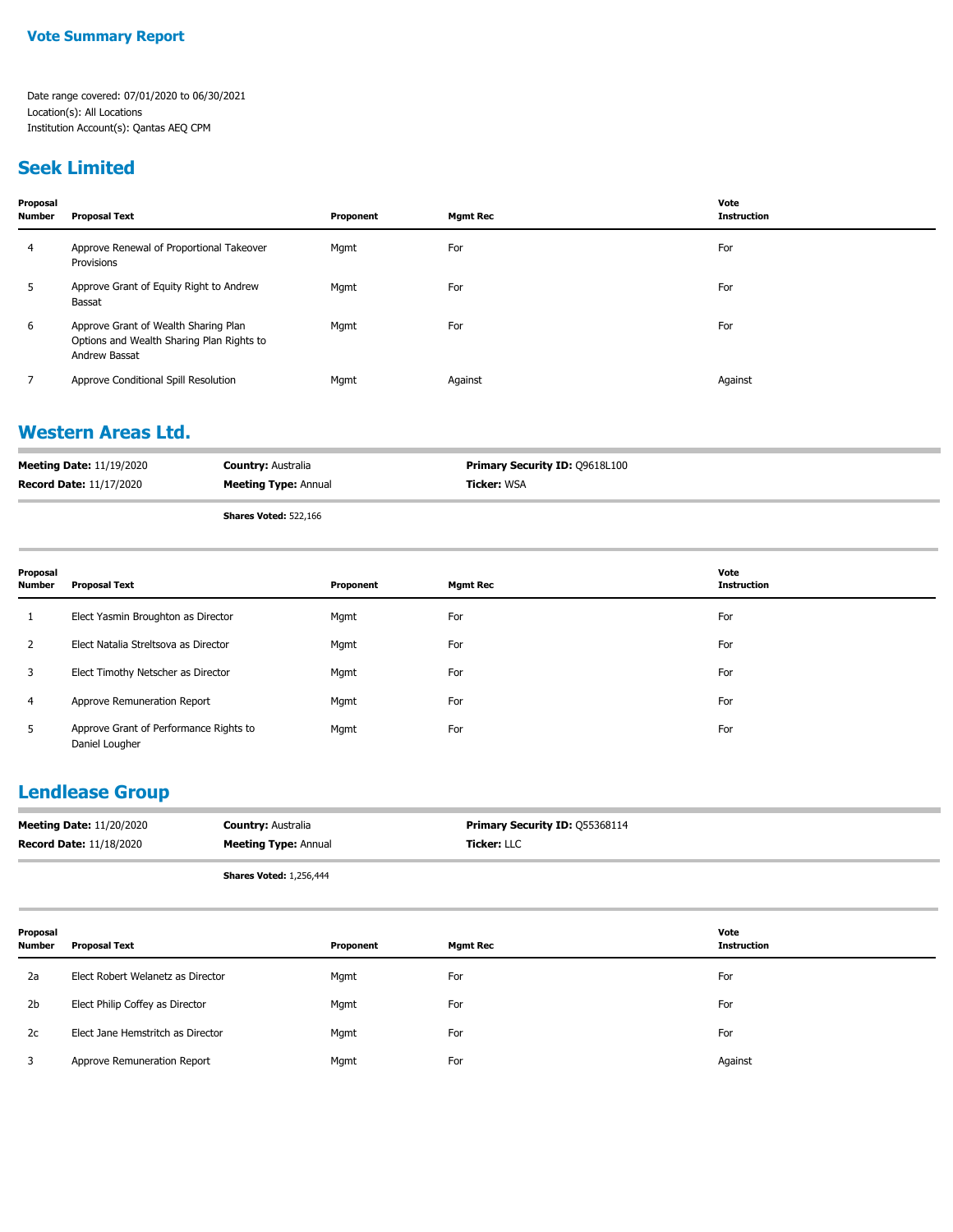#### **Lendlease Group**

| Proposal<br><b>Number</b> | Proposal Text                                               | Proponent | <b>Mgmt Rec</b> | Vote<br><b>Instruction</b> |
|---------------------------|-------------------------------------------------------------|-----------|-----------------|----------------------------|
|                           | Approve Issuance of Performance Rights to<br>Stephen McCann | Mgmt      | For             | For                        |

### **Silver Lake Resources Limited**

| <b>Meeting Date: 11/20/2020</b> | <b>Country: Australia</b>    | <b>Primary Security ID: 085014100</b> |
|---------------------------------|------------------------------|---------------------------------------|
| <b>Record Date: 11/18/2020</b>  | <b>Meeting Type: Annual</b>  | <b>Ticker: SLR</b>                    |
|                                 | <b>Shares Voted: 175,423</b> |                                       |

| Proposal<br><b>Number</b> | <b>Proposal Text</b>              | Proponent | <b>Mgmt Rec</b> | Vote<br>Instruction |
|---------------------------|-----------------------------------|-----------|-----------------|---------------------|
|                           | Approve Remuneration Report       | Mgmt      | For             | For                 |
|                           | Elect David Quinlivan as Director | Mgmt      | For             | Against             |

## **Monadelphous Group Limited**

| <b>Meeting Date: 11/24/2020</b> | <b>Country: Australia</b>    | <b>Primary Security ID: 062925104</b> |
|---------------------------------|------------------------------|---------------------------------------|
| <b>Record Date: 11/22/2020</b>  | <b>Meeting Type: Annual</b>  | <b>Ticker: MND</b>                    |
|                                 | <b>Shares Voted: 112,092</b> |                                       |

| Proposal<br>Number | Proposal Text                               | Proponent | <b>Mgmt Rec</b> | Vote<br>Instruction |
|--------------------|---------------------------------------------|-----------|-----------------|---------------------|
|                    | Elect Peter Dempsey as Director             | Mgmt      | For             | For                 |
|                    | Elect Helen Gillies as Director             | Mgmt      | For             | For                 |
|                    | Approve Grant of Options to Robert Velletri | Mgmt      | For             | For                 |
| 4                  | Approve Remuneration Report                 | Mgmt      | For             | For                 |

## **Ramsay Health Care Limited**

| <b>Meeting Date: 11/24/2020</b> | <b>Country: Australia</b>   | <b>Primary Security ID: 07982Y104</b> |
|---------------------------------|-----------------------------|---------------------------------------|
| <b>Record Date: 11/22/2020</b>  | <b>Meeting Type: Annual</b> | <b>Ticker: RHC</b>                    |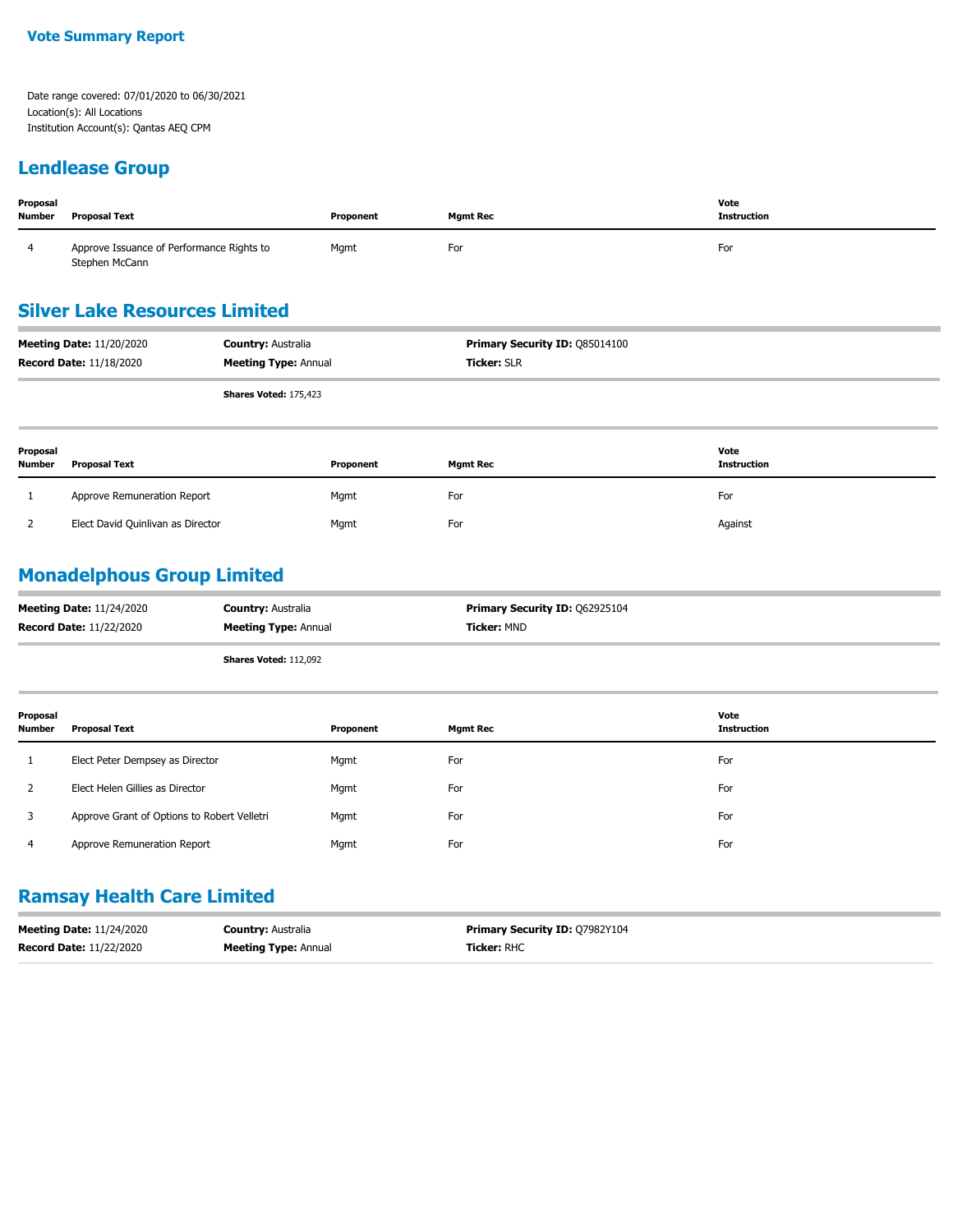#### **Ramsay Health Care Limited**

**Shares Voted:** 283,913

| Proposal<br><b>Number</b> | <b>Proposal Text</b>                                    | Proponent | <b>Mgmt Rec</b> | Vote<br><b>Instruction</b> |
|---------------------------|---------------------------------------------------------|-----------|-----------------|----------------------------|
| 2                         | Approve Remuneration Report                             | Mgmt      | For             | For                        |
| 3.1                       | Elect Michael Stanley Siddle as Director                | Mgmt      | For             | For                        |
| 3.2                       | Elect Karen Lee Collett Penrose as Director             | Mgmt      | For             | For                        |
| $\overline{4}$            | Approve Grant of Performance Rights to Craig<br>McNally | Mgmt      | For             | For                        |
| 5                         | Approve Non-Executive Director Share Rights<br>Plan     | Mgmt      | None            | For                        |
| 6                         | Approve the Spill Resolution                            | Mgmt      | Against         | Against                    |

# **Beach Energy Limited**

| <b>Meeting Date: 11/25/2020</b> | <b>Country: Australia</b>   | <b>Primary Security ID: 013921103</b> |
|---------------------------------|-----------------------------|---------------------------------------|
| <b>Record Date: 11/23/2020</b>  | <b>Meeting Type: Annual</b> | <b>Ticker:</b> BPT                    |
|                                 |                             |                                       |

**Shares Voted:** 1,015,523

| Proposal<br><b>Number</b> | <b>Proposal Text</b>                                                                                | Proponent | <b>Mgmt Rec</b> | Vote<br><b>Instruction</b> |
|---------------------------|-----------------------------------------------------------------------------------------------------|-----------|-----------------|----------------------------|
| 1                         | Approve Remuneration Report                                                                         | Mgmt      | For             | For                        |
| 2                         | Elect Glenn Davis as Director                                                                       | Mgmt      | For             | For                        |
| 3                         | Elect Richard Richards as Director                                                                  | Mgmt      | For             | For                        |
| 4                         | Approve Issuance of Securities to Matthew<br>Kay Under the Beach 2019 Short Term<br>Incentive Offer | Mgmt      | For             | For                        |
| 5                         | Approve Issuance of Securities to Matthew<br>Kay Under the Beach 2020 Long Term<br>Incentive Offer  | Mgmt      | For             | For                        |
| 6a                        | Approve the Amendments to the Company's<br>Constitution                                             | <b>SH</b> | Against         | Against                    |
| 6b                        | Approve Capital Protection                                                                          | <b>SH</b> | Against         | Against                    |

#### **Fletcher Building Ltd.**

| <b>Meeting Date: 11/25/2020</b> | <b>Country: New Zealand</b> | <b>Primary Security ID: 03915B105</b> |
|---------------------------------|-----------------------------|---------------------------------------|
| <b>Record Date: 11/23/2020</b>  | <b>Meeting Type: Annual</b> | <b>Ticker:</b> FBU                    |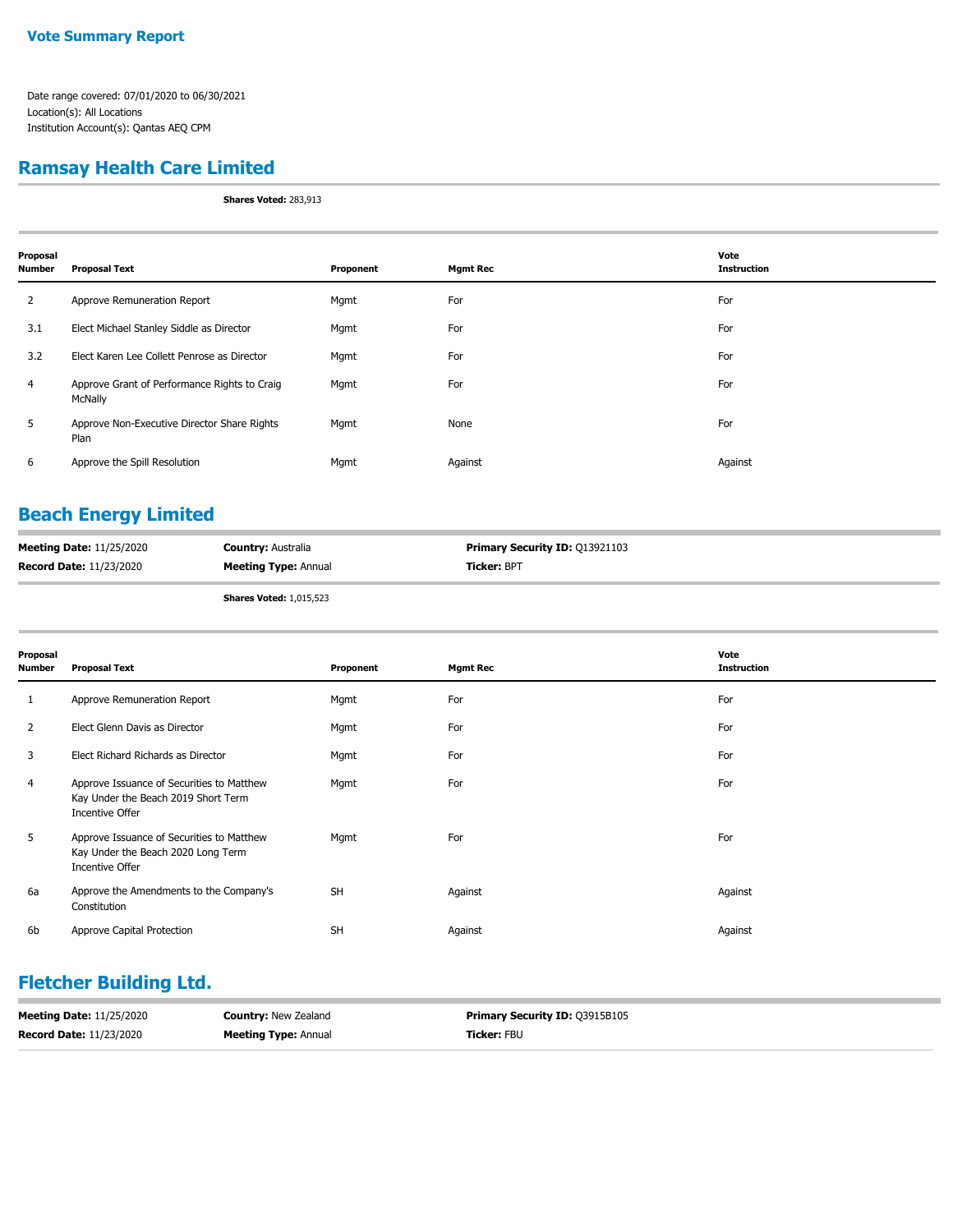#### **Vote Summary Report**

Date range covered: 07/01/2020 to 06/30/2021 Location(s): All Locations Institution Account(s): Qantas AEQ CPM

# **Fletcher Building Ltd.**

**Shares Voted:** 718,823

| Proposal<br>Number | Proposal Text                                          | Proponent | <b>Mgmt Rec</b> | Vote<br>Instruction |
|--------------------|--------------------------------------------------------|-----------|-----------------|---------------------|
|                    | Elect Martin Brydon as Director                        | Mgmt      | For             | For                 |
|                    | Elect Barbara Chapman as Director                      | Mgmt      | For             | Against             |
| 3                  | Elect Bruce Hassall as Director                        | Mgmt      | For             | Against             |
| $\overline{4}$     | Authorize Board to Fix Remuneration of the<br>Auditors | Mgmt      | For             | For                 |

#### **Northern Star Resources Limited**

| <b>Meeting Date: 11/25/2020</b> | <b>Country: Australia</b>    | <b>Primary Security ID: 06951U101</b> |
|---------------------------------|------------------------------|---------------------------------------|
| <b>Record Date: 11/23/2020</b>  | <b>Meeting Type: Annual</b>  | <b>Ticker: NST</b>                    |
|                                 | <b>Shares Voted: 668,468</b> |                                       |

| Proposal<br>Number | <b>Proposal Text</b>                                                         | Proponent | <b>Mgmt Rec</b> | Vote<br><b>Instruction</b> |
|--------------------|------------------------------------------------------------------------------|-----------|-----------------|----------------------------|
| 1                  | Approve Remuneration Report                                                  | Mgmt      | For             | For                        |
| $\overline{2}$     | Approve FY20 Share Plan                                                      | Mgmt      | For             | For                        |
| 3                  | Approve Issuance of Performance Rights to<br><b>Bill Beament</b>             | Mgmt      | For             | Against                    |
| 4                  | Elect Peter O'Connor as Director                                             | Mgmt      | For             | For                        |
| 5                  | Approve the Increase in Aggregate<br>Remuneration of Non-Executive Directors | Mgmt      | For             | For                        |
| 6                  | Approve Issuance of Performance Rights to<br>Raleigh Finlayson               | Mgmt      | For             | For                        |

#### **Regis Resources Limited**

| <b>Meeting Date: 11/25/2020</b> | <b>Country: Australia</b>    | <b>Primary Security ID: 08059N120</b> |
|---------------------------------|------------------------------|---------------------------------------|
| <b>Record Date: 11/23/2020</b>  | <b>Meeting Type: Annual</b>  | <b>Ticker: RRL</b>                    |
|                                 | <b>Shares Voted: 264,299</b> |                                       |

| Proposal<br>Number | <b>Proposal Text</b>            | Proponent | <b>Mgmt Rec</b> | Vote<br><b>Instruction</b> |
|--------------------|---------------------------------|-----------|-----------------|----------------------------|
|                    | Approve Remuneration Report     | Mgmt      | For             | For                        |
|                    | Elect Lynda Burnett as Director | Mgmt      | For             | For                        |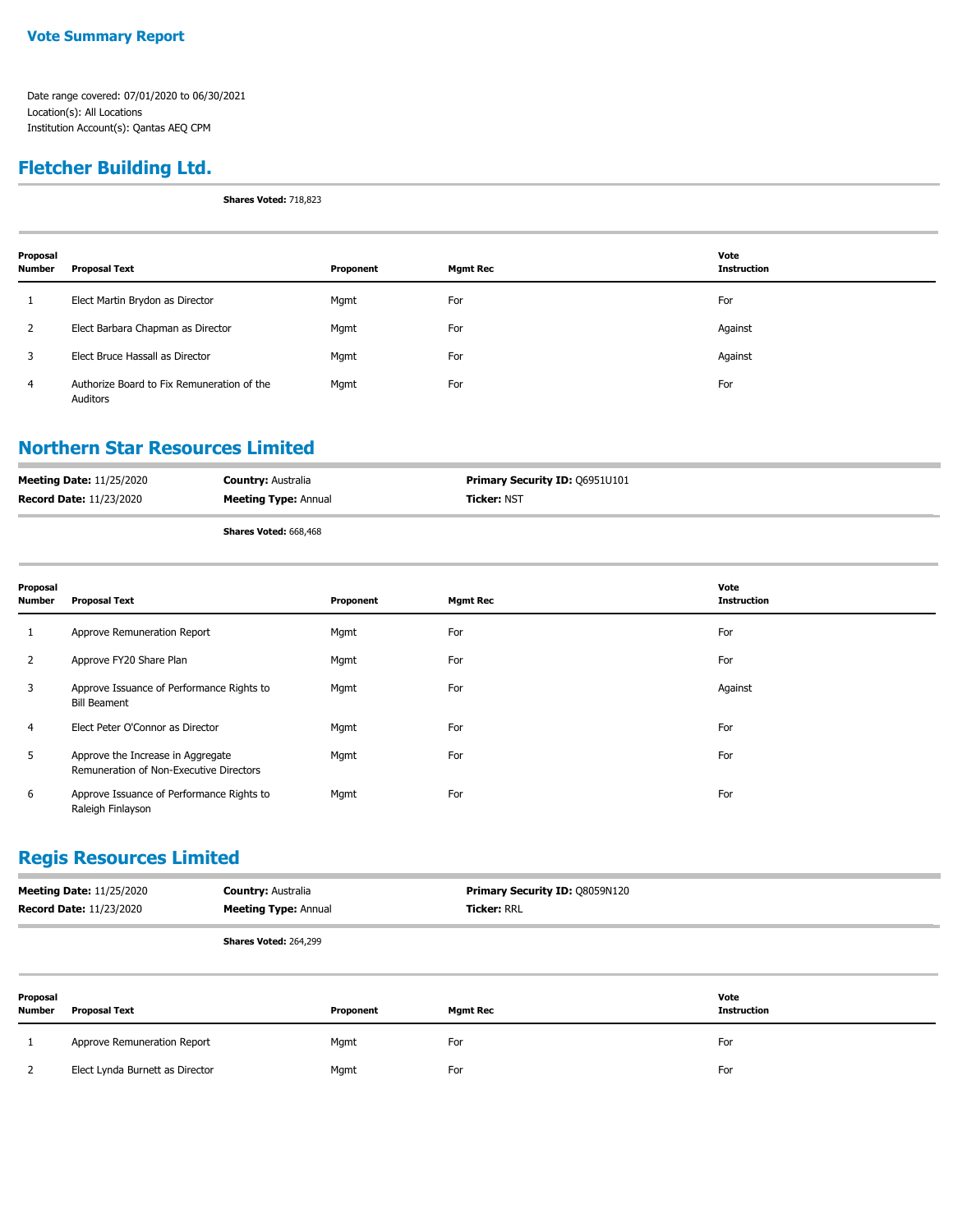#### **Regis Resources Limited**

| Proposal<br>Number | <b>Proposal Text</b>                                                     | Proponent | <b>Mgmt Rec</b> | Vote<br><b>Instruction</b> |
|--------------------|--------------------------------------------------------------------------|-----------|-----------------|----------------------------|
| 3                  | Elect Russell Barwick as Director                                        | Mgmt      | For             | For                        |
| 4                  | Elect James Mactier as Director                                          | Mgmt      | For             | For                        |
| 5                  | Approve Grant of Long Term Incentive<br>Performance Rights to Jim Beyer  | Mgmt      | For             | For                        |
| 6                  | Approve Grant of Short Term Incentive<br>Performance Rights to Jim Beyer | Mgmt      | For             | For                        |
| 7                  | <b>Adopt New Constitution</b>                                            | Mgmt      | For             | For                        |
| 8                  | Approve Proportional Takeover Provisions                                 | Mgmt      | For             | For                        |
|                    |                                                                          |           |                 |                            |

#### **Evolution Mining Limited**

| <b>Meeting Date: 11/26/2020</b> | <b>Country: Australia</b>      | <b>Primary Security ID: 03647R147</b> |
|---------------------------------|--------------------------------|---------------------------------------|
| <b>Record Date: 11/24/2020</b>  | <b>Meeting Type: Annual</b>    | <b>Ticker: EVN</b>                    |
|                                 | <b>Shares Voted: 1,707,824</b> |                                       |

| Proposal<br>Number | <b>Proposal Text</b>                                                  | Proponent | <b>Mgmt Rec</b> | Vote<br><b>Instruction</b> |
|--------------------|-----------------------------------------------------------------------|-----------|-----------------|----------------------------|
| 1                  | Approve Remuneration Report                                           | Mgmt      | None            | For                        |
| $\overline{2}$     | Approve the Spill Resolution                                          | Mgmt      | None            | Against                    |
| 3                  | Elect Jason Attew as Director                                         | Mgmt      | For             | For                        |
| 4                  | Elect Peter Smith as Director                                         | Mgmt      | For             | For                        |
| 5                  | Elect Victoria (Vicky) Binns as Director                              | Mgmt      | For             | For                        |
| 6                  | Elect James (Jim) Askew as Director                                   | Mgmt      | For             | For                        |
| 7                  | Elect Thomas (Tommy) McKeith as Director                              | Mgmt      | For             | For                        |
| 8                  | Elect Andrea Hall as Director                                         | Mgmt      | For             | For                        |
| 9                  | Approve Issuance of Performance Rights to<br>Jacob (Jake) Klein       | Mgmt      | For             | For                        |
| 10                 | Approve Issuance of Performance Rights to<br>Lawrence (Lawrie) Conway | Mgmt      | For             | For                        |
| 11                 | Approve Employee Share Option and<br>Performance Rights Plan          | Mgmt      | For             | For                        |

# **Qube Holdings Limited**

| <b>Meeting Date: 11/26/2020</b> | <b>Country: Australia</b>   | <b>Primary Security ID: 07834B112</b> |
|---------------------------------|-----------------------------|---------------------------------------|
| <b>Record Date: 11/24/2020</b>  | <b>Meeting Type: Annual</b> | <b>Ticker:</b> OUB                    |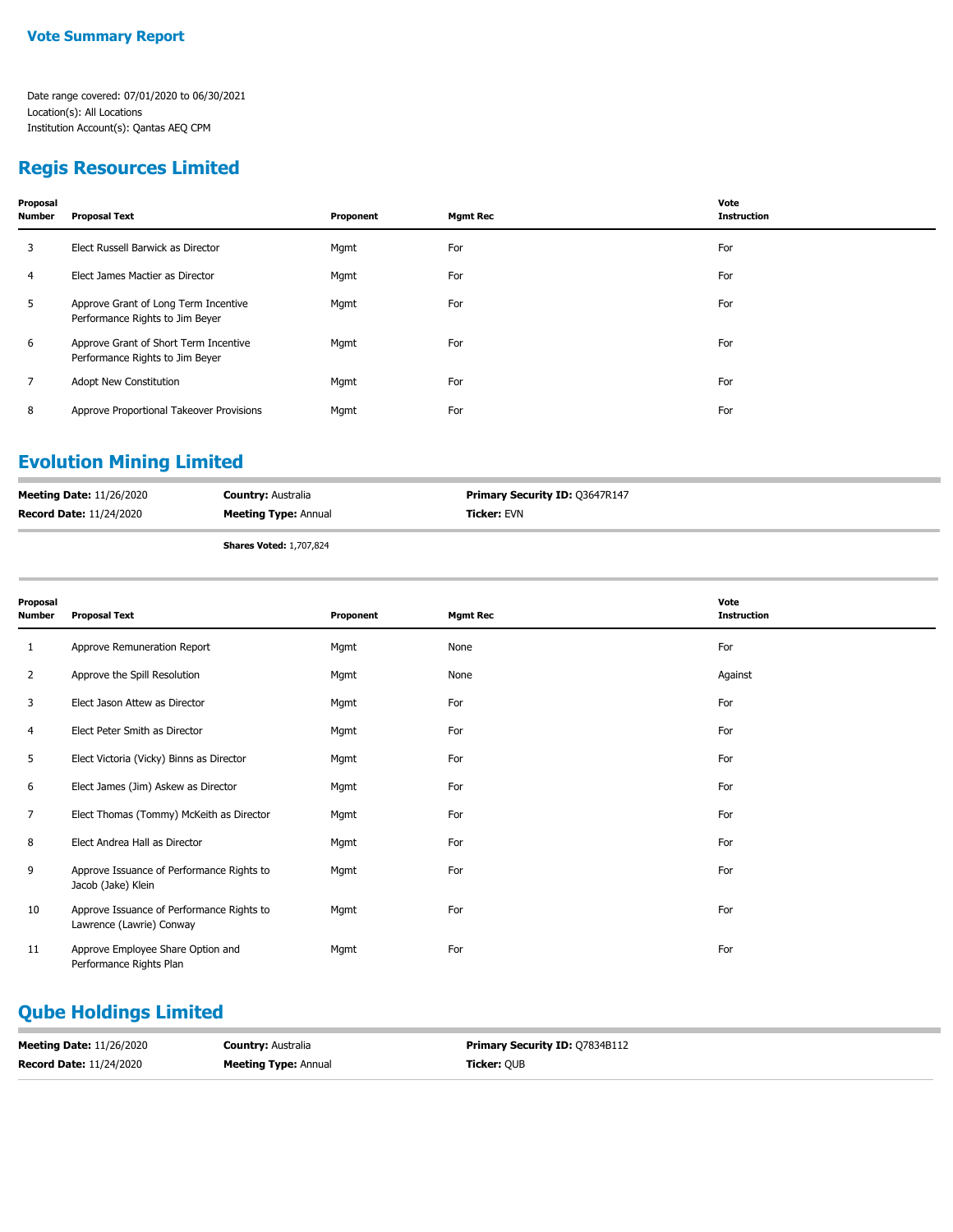#### **Qube Holdings Limited**

**Shares Voted:** 3,434,869

| Proposal<br>Number | <b>Proposal Text</b>                                           | Proponent | <b>Mgmt Rec</b> | Vote<br><b>Instruction</b> |
|--------------------|----------------------------------------------------------------|-----------|-----------------|----------------------------|
| $\mathbf{1}$       | Elect Jacqueline McArthur as Director                          | Mgmt      | For             | For                        |
| $\overline{2}$     | Elect Nicole Hollows as Director                               | Mgmt      | For             | For                        |
| 3                  | Approve Remuneration Report                                    | Mgmt      | For             | Against                    |
| $\overline{4}$     | Approve Grant of Share Appreciation Rights to<br>Maurice James | Mgmt      | For             | For                        |
| 5                  | Approve Qube Long Term Incentive (SAR)<br>Plan                 | Mgmt      | For             | For                        |
| 6                  | Approve the Amendments to the Company's<br>Constitution        | Mgmt      | For             | For                        |
| 7                  | Approve Reinsertion of Proportional Takeover<br>Provisions     | Mgmt      | For             | For                        |

#### **Wisetech Global Limited**

| <b>Meeting Date: 11/26/2020</b> | <b>Country: Australia</b>   | <b>Primary Security ID: 098056106</b> |
|---------------------------------|-----------------------------|---------------------------------------|
| <b>Record Date: 11/24/2020</b>  | <b>Meeting Type: Annual</b> | Ticker: WTC                           |
|                                 |                             |                                       |

**Shares Voted:** 73,793

| Proposal<br><b>Number</b> | <b>Proposal Text</b>                                        | Proponent | <b>Mgmt Rec</b> | Vote<br><b>Instruction</b> |
|---------------------------|-------------------------------------------------------------|-----------|-----------------|----------------------------|
| 2                         | Approve Remuneration Report                                 | Mgmt      | For             | For                        |
| 3                         | Elect Maree Isaacs as Director                              | Mgmt      | For             | Against                    |
| 4                         | Elect Arlene Tansey as Director                             | Mgmt      | For             | For                        |
| 5                         | Approve Equity Incentives Plan                              | Mgmt      | For             | For                        |
| 6                         | Approve Grant of Share Rights to<br>Non-Executive Directors | Mgmt      | For             | For                        |

#### **Sandfire Resources Ltd.**

| <b>Meeting Date: 11/27/2020</b> | <b>Country: Australia</b>   | <b>Primary Security ID: 082191109</b> |
|---------------------------------|-----------------------------|---------------------------------------|
| <b>Record Date: 11/25/2020</b>  | <b>Meeting Type: Annual</b> | <b>Ticker: SFR</b>                    |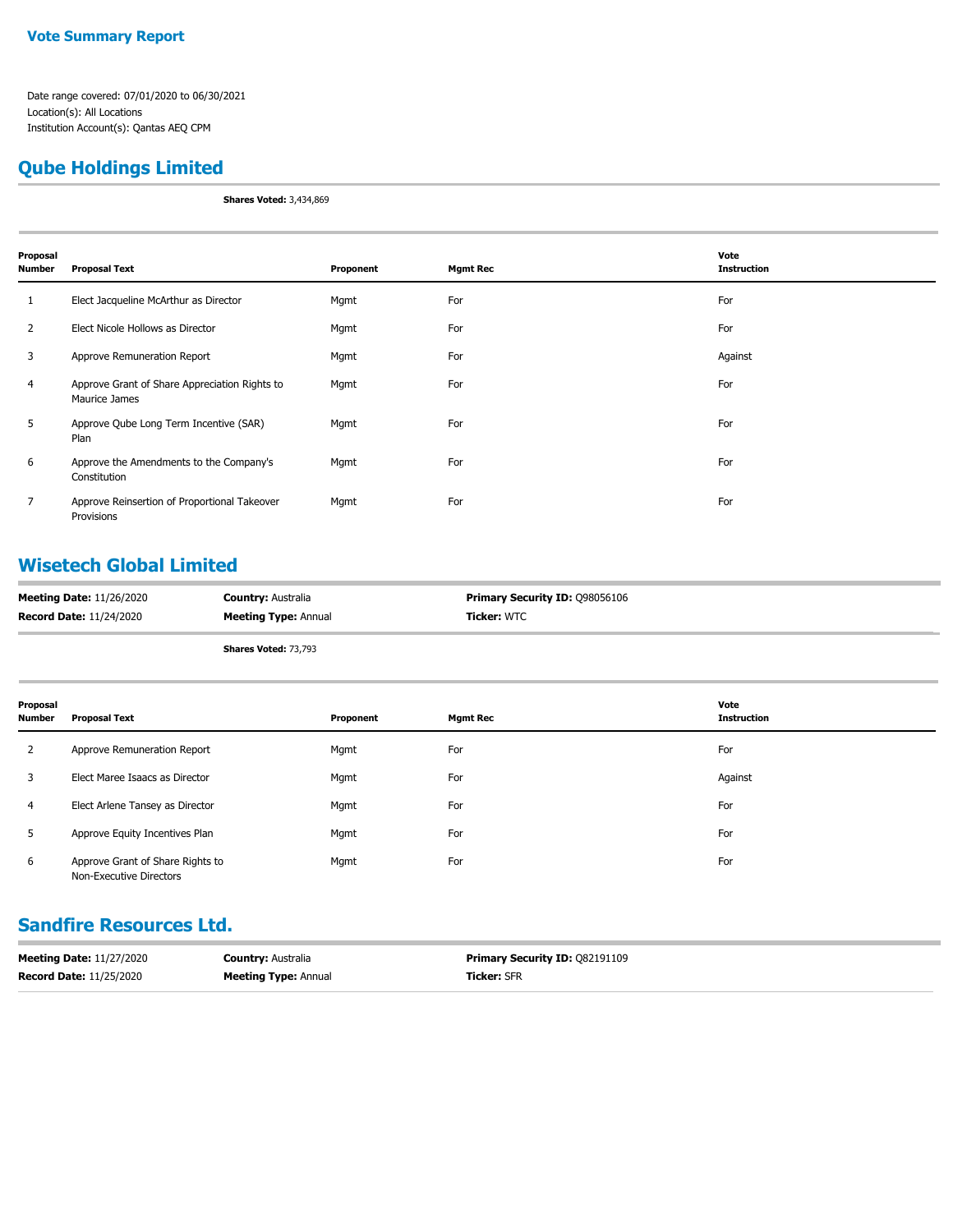#### **Sandfire Resources Ltd.**

**Shares Voted:** 309,189

| Proposal<br><b>Number</b> | <b>Proposal Text</b>                                        | Proponent | <b>Mgmt Rec</b> | Vote<br>Instruction |
|---------------------------|-------------------------------------------------------------|-----------|-----------------|---------------------|
| 1                         | Approve Remuneration Report                                 | Mgmt      | For             | For                 |
| 2                         | Elect Sally Langer as Director                              | Mgmt      | For             | For                 |
| 3                         | Elect Derek La Ferla as Director                            | Mgmt      | For             | For                 |
| 4                         | Elect Roric Smith as Director                               | Mgmt      | For             | For                 |
| 5                         | Approve Sandfire Resources Limited Equity<br>Incentive Plan | Mgmt      | For             | For                 |
| 6                         | Approve Grant of ZEPOs to Karl Simich                       | Mgmt      | For             | For                 |

#### **Bank of Queensland Ltd.**

| <b>Meeting Date: 12/08/2020</b> | <b>Country: Australia</b>   | <b>Primary Security ID: 012764116</b> |
|---------------------------------|-----------------------------|---------------------------------------|
| <b>Record Date: 12/06/2020</b>  | <b>Meeting Type: Annual</b> | Ticker: BOO                           |
|                                 |                             |                                       |

**Shares Voted:** 256,412

| Proposal<br><b>Number</b> | <b>Proposal Text</b>                                                               | Proponent | <b>Mgmt Rec</b> | Vote<br><b>Instruction</b> |
|---------------------------|------------------------------------------------------------------------------------|-----------|-----------------|----------------------------|
| 2                         | Elect Bruce Carter as Director                                                     | Mgmt      | For             | For                        |
| 3                         | Approve Grant of Performance Shares and<br>Premium Priced Options to George Frazis | Mgmt      | For             | For                        |
| 4                         | Approve the Amendments to the Company's<br>Constitution                            | Mgmt      | For             | For                        |
| ר                         | Approve Remuneration Report                                                        | Mgmt      | For             | For                        |

### **Washington H. Soul Pattinson and Company Limited**

| <b>Meeting Date: 12/09/2020</b> | <b>Country: Australia</b>   | <b>Primary Security ID: Q85717108</b> |
|---------------------------------|-----------------------------|---------------------------------------|
| <b>Record Date: 12/07/2020</b>  | <b>Meeting Type: Annual</b> | <b>Ticker:</b> SOL                    |
|                                 | <b>Shares Voted: 49,529</b> |                                       |

| Proposal<br><b>Number</b> | <b>Proposal Text</b>                 | Proponent | <b>Mgmt Rec</b> | Vote<br><b>Instruction</b> |
|---------------------------|--------------------------------------|-----------|-----------------|----------------------------|
|                           | Approve Remuneration Report          | Mgmt      | For             | For                        |
| 3a                        | Elect Josephine L Sukkar as Director | Mgmt      | For             | For                        |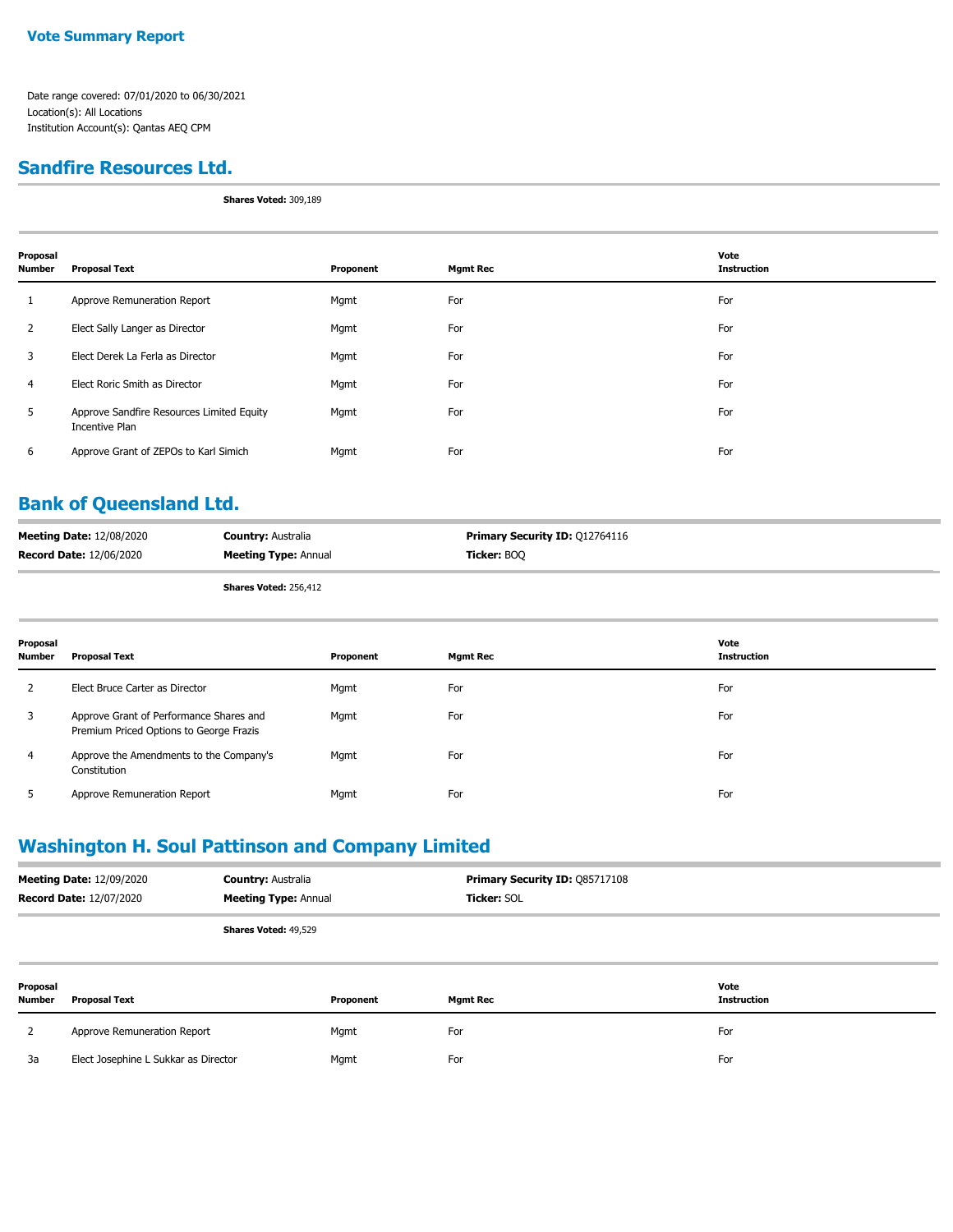#### **Washington H. Soul Pattinson and Company Limited**

| Proposal<br><b>Number</b> | <b>Proposal Text</b>                                    | Proponent | <b>Mgmt Rec</b> | Vote<br><b>Instruction</b> |
|---------------------------|---------------------------------------------------------|-----------|-----------------|----------------------------|
| 3b                        | Elect Tiffany L Fuller as Director                      | Mgmt      | For             | For                        |
| 3c                        | Elect Thomas CD Millner as Director                     | Mgmt      | For             | Against                    |
| 4                         | Approve Grant of Performance Rights to Todd<br>J Barlow | Mgmt      | For             | For                        |

#### **Pendal Group Limited**

| <b>Meeting Date: 12/11/2020</b> | <b>Country: Australia</b>   | <b>Primary Security ID: Q74148109</b> |
|---------------------------------|-----------------------------|---------------------------------------|
| <b>Record Date: 12/09/2020</b>  | <b>Meeting Type: Annual</b> | Ticker: PDL                           |
|                                 | Shares Voted: 398,668       |                                       |

| Proposal<br>Number | Proposal Text                                                   | Proponent | <b>Mgmt Rec</b> | Vote<br><b>Instruction</b> |
|--------------------|-----------------------------------------------------------------|-----------|-----------------|----------------------------|
| 2a                 | Elect James Evans as Director                                   | Mgmt      | For             | For                        |
| 2 <sub>b</sub>     | Elect Deborah Page as Director                                  | Mgmt      | For             | For                        |
|                    | Approve Remuneration Report                                     | Mgmt      | For             | For                        |
| 4                  | Approve Grant of Performance Share Rights<br>to Emilio Gonzalez | Mgmt      | For             | For                        |

#### **Westpac Banking Corp.**

| <b>Meeting Date: 12/11/2020</b> | <b>Country: Australia</b>   | <b>Primary Security ID: 097417101</b> |
|---------------------------------|-----------------------------|---------------------------------------|
| <b>Record Date: 12/09/2020</b>  | <b>Meeting Type: Annual</b> | <b>Ticker: WBC</b>                    |
|                                 |                             |                                       |

**Shares Voted:** 3,255,790

| Proposal<br><b>Number</b> | <b>Proposal Text</b>                                       | Proponent | <b>Mgmt Rec</b> | Vote<br><b>Instruction</b> |
|---------------------------|------------------------------------------------------------|-----------|-----------------|----------------------------|
| $\mathbf{2}$              | Approve Grant of Performance Share Rights<br>to Peter King | Mgmt      | For             | For                        |
| 3                         | Approve Remuneration Report                                | Mgmt      | For             | For                        |
| 4a                        | Elect Peter Nash as Director                               | Mgmt      | For             | For                        |
| 4b                        | Elect John McFarlane as Director                           | Mgmt      | For             | For                        |
| 4c                        | Elect Christopher Lynch as Director                        | Mgmt      | For             | For                        |
| 4d                        | Elect Michael Hawker as Director                           | Mgmt      | For             | For                        |
| 5a                        | Elect Noel Davis as Director                               | <b>SH</b> | Against         | Against                    |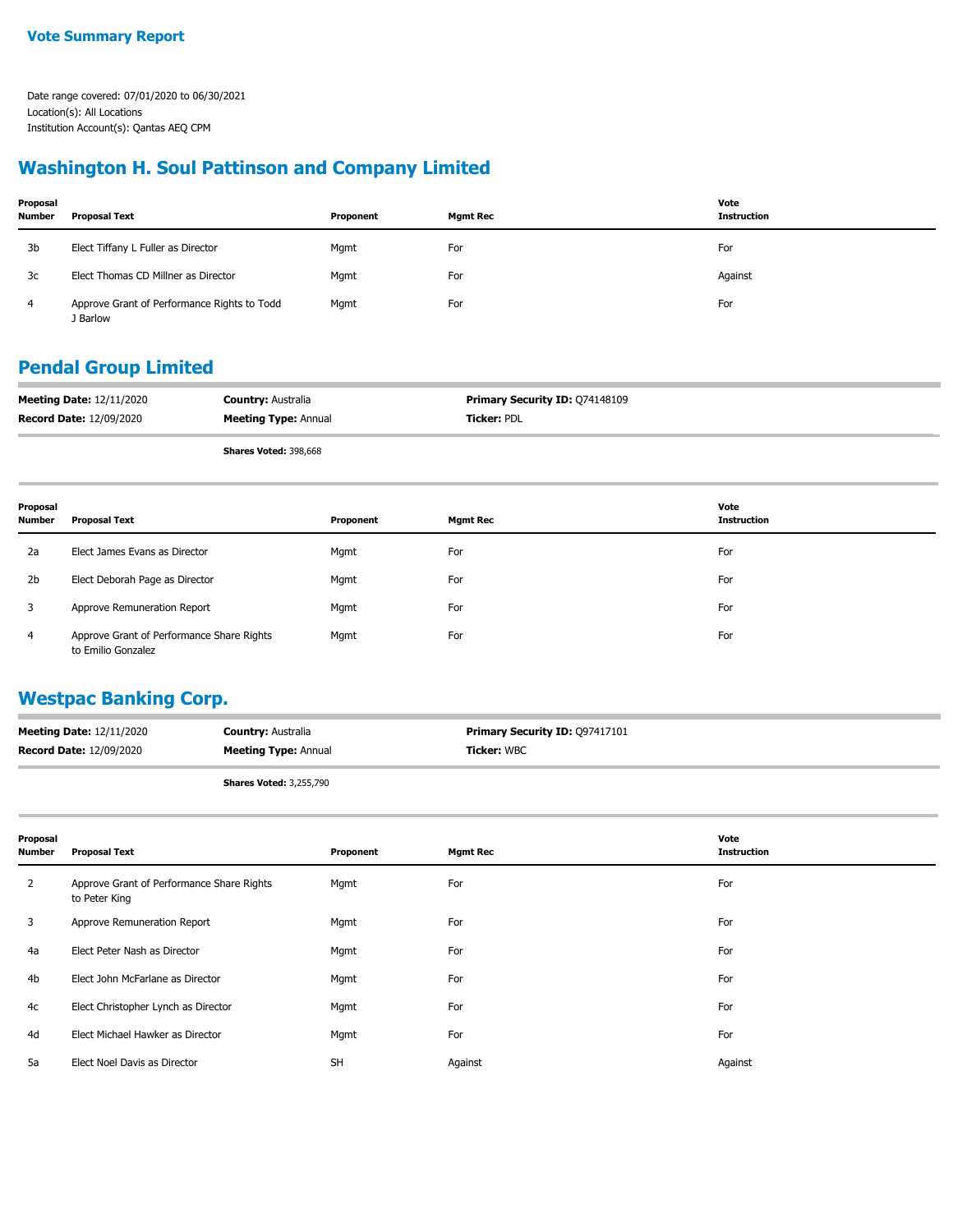#### **Westpac Banking Corp.**

| Proposal<br><b>Number</b> | <b>Proposal Text</b>             | Vote<br>Instruction |         |         |
|---------------------------|----------------------------------|---------------------|---------|---------|
| 5b                        | Elect Paul Whitehead as Director | <b>SH</b>           | Against | Against |

# **Australia & New Zealand Banking Group Limited**

| <b>Meeting Date: 12/16/2020</b> | <b>Country: Australia</b>      | <b>Primary Security ID: 009504137</b> |
|---------------------------------|--------------------------------|---------------------------------------|
| <b>Record Date: 12/14/2020</b>  | <b>Meeting Type: Annual</b>    | <b>Ticker:</b> ANZ                    |
|                                 | <b>Shares Voted: 2,589,200</b> |                                       |

| Proposal<br><b>Number</b> | <b>Proposal Text</b>                                      | Proponent | <b>Mgmt Rec</b> | Vote<br><b>Instruction</b> |
|---------------------------|-----------------------------------------------------------|-----------|-----------------|----------------------------|
| 2a                        | Elect Ilana Rachel Atlas as Director                      | Mgmt      | For             | For                        |
| 2 <sub>b</sub>            | Elect John Thomas Macfarlane as Director                  | Mgmt      | For             | For                        |
| 3                         | Approve Remuneration Report                               | Mgmt      | For             | For                        |
| $\overline{4}$            | Approve Grant of Performance Rights to<br>Shayne C Elliot | Mgmt      | For             | For                        |
| 5                         | Approve the Amendments to the Company's<br>Constitution   | <b>SH</b> | Against         | Against                    |
| 6                         | Approve Transition Planning Disclosure                    | <b>SH</b> | Against         | Against                    |

#### **Incitec Pivot Limited**

| <b>Meeting Date: 12/18/2020</b> | <b>Country: Australia</b>   | <b>Primary Security ID: 04887E101</b> |
|---------------------------------|-----------------------------|---------------------------------------|
| <b>Record Date: 12/16/2020</b>  | <b>Meeting Type: Annual</b> | <b>Ticker: IPL</b>                    |
|                                 |                             |                                       |

**Shares Voted:** 1,837,629

| Proposal<br><b>Number</b> | Proposal Text                                          | Proponent | <b>Mgmt Rec</b> | Vote<br><b>Instruction</b> |
|---------------------------|--------------------------------------------------------|-----------|-----------------|----------------------------|
| 2a                        | Elect George Biltz as Director                         | Mgmt      | For             | For                        |
| 2 <sub>b</sub>            | Elect Brian Kruger as Director                         | Mgmt      | For             | For                        |
|                           | Approve Remuneration Report                            | Mgmt      | For             | For                        |
| 4                         | Approve Grant of Performance Rights to<br>Jeanne Johns | Mgmt      | For             | For                        |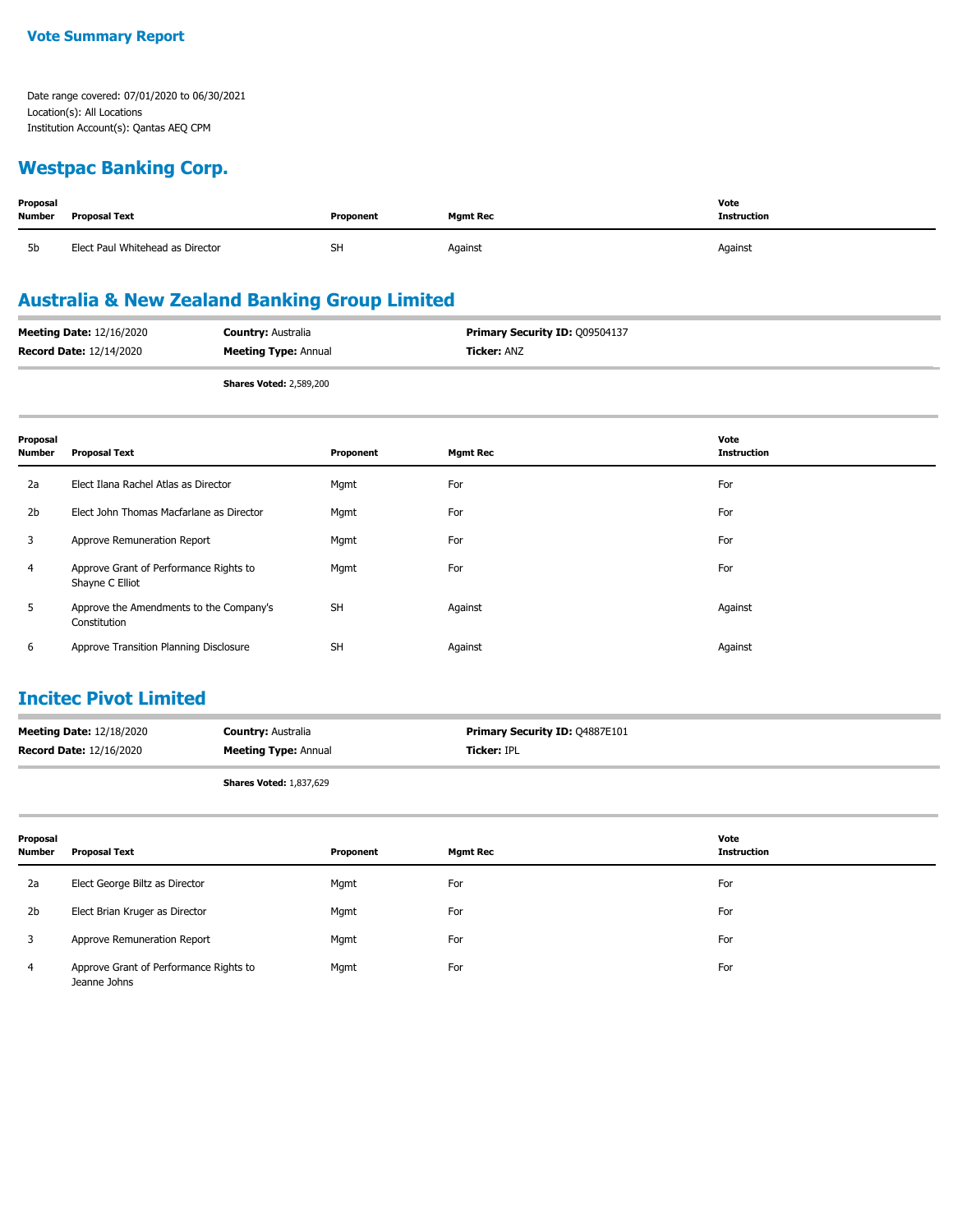#### **National Australia Bank Limited**

| <b>Meeting Date: 12/18/2020</b> | <b>Country: Australia</b>      | <b>Primary Security ID: 065336119</b> |
|---------------------------------|--------------------------------|---------------------------------------|
| <b>Record Date: 12/16/2020</b>  | <b>Meeting Type: Annual</b>    | <b>Ticker: NAB</b>                    |
|                                 | <b>Shares Voted: 2,808,556</b> |                                       |

| Proposal<br>Number | <b>Proposal Text</b>                                                                                                                     | Proponent | <b>Mgmt Rec</b> | Vote<br><b>Instruction</b> |
|--------------------|------------------------------------------------------------------------------------------------------------------------------------------|-----------|-----------------|----------------------------|
| 2a                 | Elect David Armstrong as Director                                                                                                        | Mgmt      | For             | For                        |
| 2 <sub>b</sub>     | Elect Peeyush Gupta as Director                                                                                                          | Mgmt      | For             | For                        |
| 2c                 | Elect Ann Sherry as Director                                                                                                             | Mgmt      | For             | For                        |
| 2d                 | Elect Simon McKeon as Director                                                                                                           | Mgmt      | For             | For                        |
| 3                  | Approve Remuneration Report                                                                                                              | Mgmt      | For             | For                        |
| 4                  | Approve Grant of Performance Rights to Ross<br>McEwan                                                                                    | Mgmt      | For             | For                        |
| 5                  | Approve Selective Buy-Back of 20 Million<br>Preference Shares Associated with the<br>National Income Securities (NIS Buy-back<br>Scheme) | Mgmt      | For             | For                        |
| 6a                 | Approve the Amendments to the Company's<br>Constitution                                                                                  | <b>SH</b> | Against         | Against                    |
| 6b                 | Approve Transition Planning Disclosure                                                                                                   | <b>SH</b> | Against         | Against                    |

# **Nufarm Limited**

| <b>Meeting Date: 12/18/2020</b> | <b>Country: Australia</b>   | <b>Primary Security ID: Q7007B105</b> |
|---------------------------------|-----------------------------|---------------------------------------|
| <b>Record Date: 12/16/2020</b>  | <b>Meeting Type: Annual</b> | <b>Ticker: NUF</b>                    |

**Shares Voted:** 955,661

| Proposal<br><b>Number</b> | <b>Proposal Text</b>                                                       | Proponent | <b>Mgmt Rec</b> | Vote<br><b>Instruction</b> |
|---------------------------|----------------------------------------------------------------------------|-----------|-----------------|----------------------------|
|                           | Agenda Items for the FY20 Annual General<br>Meeting to be Held at 10:00 AM | Mgmt      |                 |                            |
| $\overline{2}$            | Approve Remuneration Report                                                | Mgmt      | For             | Against                    |
| 3a                        | Elect Gordon Davis as Director                                             | Mgmt      | For             | For                        |
| 3b                        | Elect John Gillam as Director                                              | Mgmt      | For             | For                        |
| 3c                        | Elect Peter Margin as Director                                             | Mgmt      | For             | For                        |
| 3d                        | Elect Marie McDonald as Director                                           | Mgmt      | For             | For                        |
| 4                         | Adopt New Constitution                                                     | Mgmt      | For             | For                        |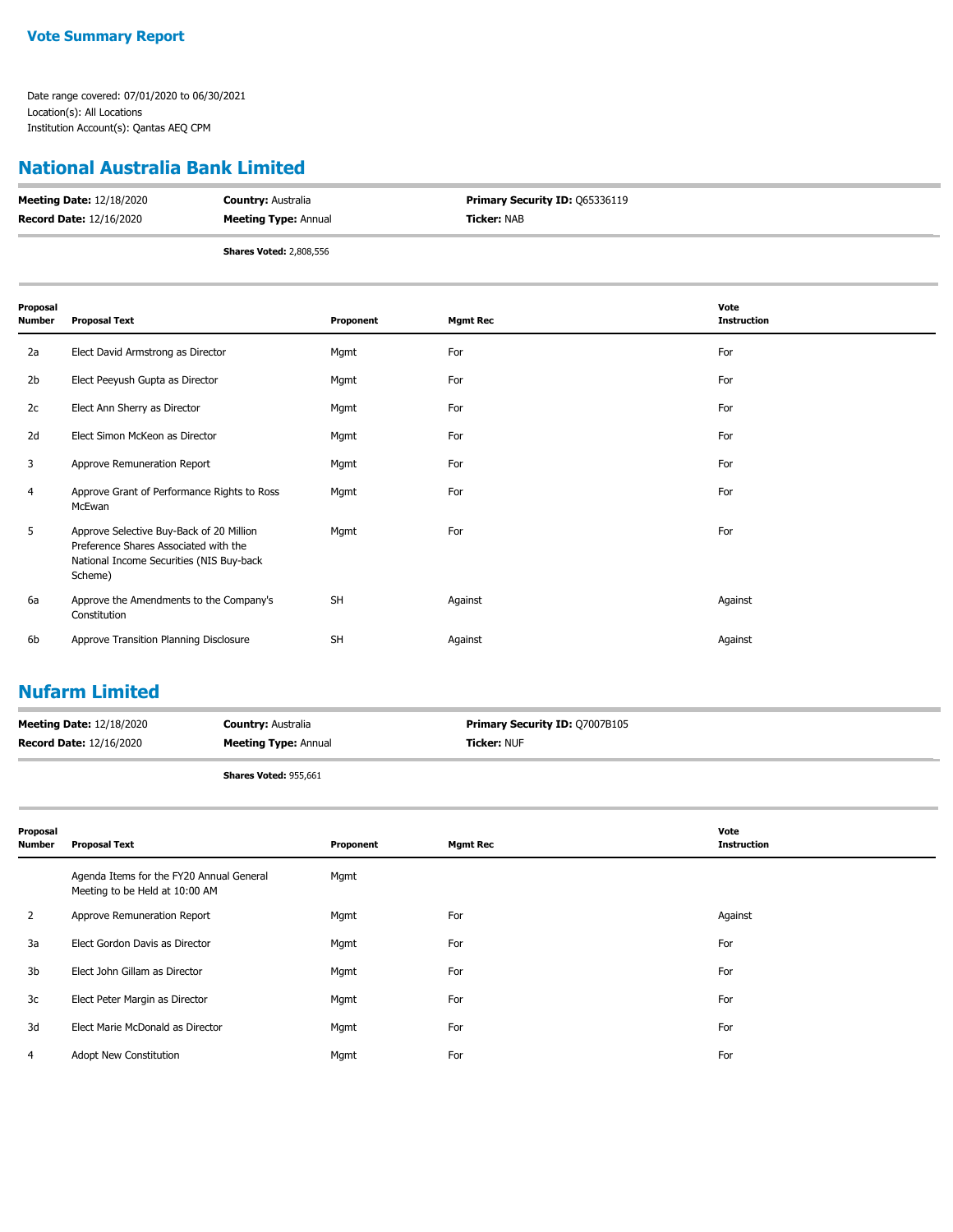### **Nufarm Limited**

| Proposal<br><b>Number</b> | Proposal Text                                                                      | Proponent | <b>Mgmt Rec</b> | Vote<br><b>Instruction</b> |
|---------------------------|------------------------------------------------------------------------------------|-----------|-----------------|----------------------------|
| 5                         | Approve Insertion of Proportional Takeover<br>Provisions                           | Mgmt      | For             | For                        |
|                           | Agenda Items for the Transitional Annual<br>General Meeting to be Held at 10:45 AM | Mgmt      |                 |                            |
| 2                         | Approve Remuneration Report                                                        | Mgmt      | For             | For                        |
| 3                         | Elect Lynne Saint as Director                                                      | Mgmt      | For             | For                        |

### **Erinbar Limited**

| <b>Meeting Date: 12/21/2020</b> | <b>Country: Australia</b>   | <b>Primary Security ID: 07051H107</b> |
|---------------------------------|-----------------------------|---------------------------------------|
| <b>Record Date: 12/19/2020</b>  | <b>Meeting Type: Annual</b> | <b>Ticker:</b> OAG                    |

**Shares Voted:** 20,782

| Proposal<br><b>Number</b> | <b>Proposal Text</b>                                                                                       | Proponent | <b>Mgmt Rec</b> | Vote<br><b>Instruction</b> |
|---------------------------|------------------------------------------------------------------------------------------------------------|-----------|-----------------|----------------------------|
|                           | Elect Jeremy Shervington as Director                                                                       | Mgmt      | For             | For                        |
| 2                         | Approve JS Variation, Issuance of JS Loan<br>Shares and New JS Performance Rights to<br>Jeremy Shervington | Mgmt      | For             | For                        |
| 3                         | Approve JJ Variation, Issuance of JJ Loan<br>Shares and New JJ Performance Rights to<br>Johann Jacobs      | Mgmt      | For             | For                        |
| 4                         | Approve AC Variation and Issuance of New<br>AC Performance Rights to Alan Coulthard                        | Mgmt      | For             | For                        |

#### **Orica Ltd.**

| <b>Meeting Date: 12/22/2020</b> | <b>Country: Australia</b>   | <b>Primary Security ID: 07160T109</b> |
|---------------------------------|-----------------------------|---------------------------------------|
| <b>Record Date: 12/20/2020</b>  | <b>Meeting Type: Annual</b> | Ticker: ORI                           |
|                                 |                             |                                       |

**Shares Voted:** 266,157

| Proposal<br>Number | <b>Proposal Text</b>                                       | Proponent | <b>Mgmt Rec</b> | Vote<br>Instruction |
|--------------------|------------------------------------------------------------|-----------|-----------------|---------------------|
| 2.1                | Elect Malcolm Broomhead as Director                        | Mgmt      | For             | For                 |
| 2.2                | Elect John Beevers as Director                             | Mgmt      | For             | For                 |
|                    | Approve Remuneration Report                                | Mgmt      | For             | For                 |
| 4                  | Approve Grant of Performance Rights to<br>Alberto Calderon | Mgmt      | For             | Against             |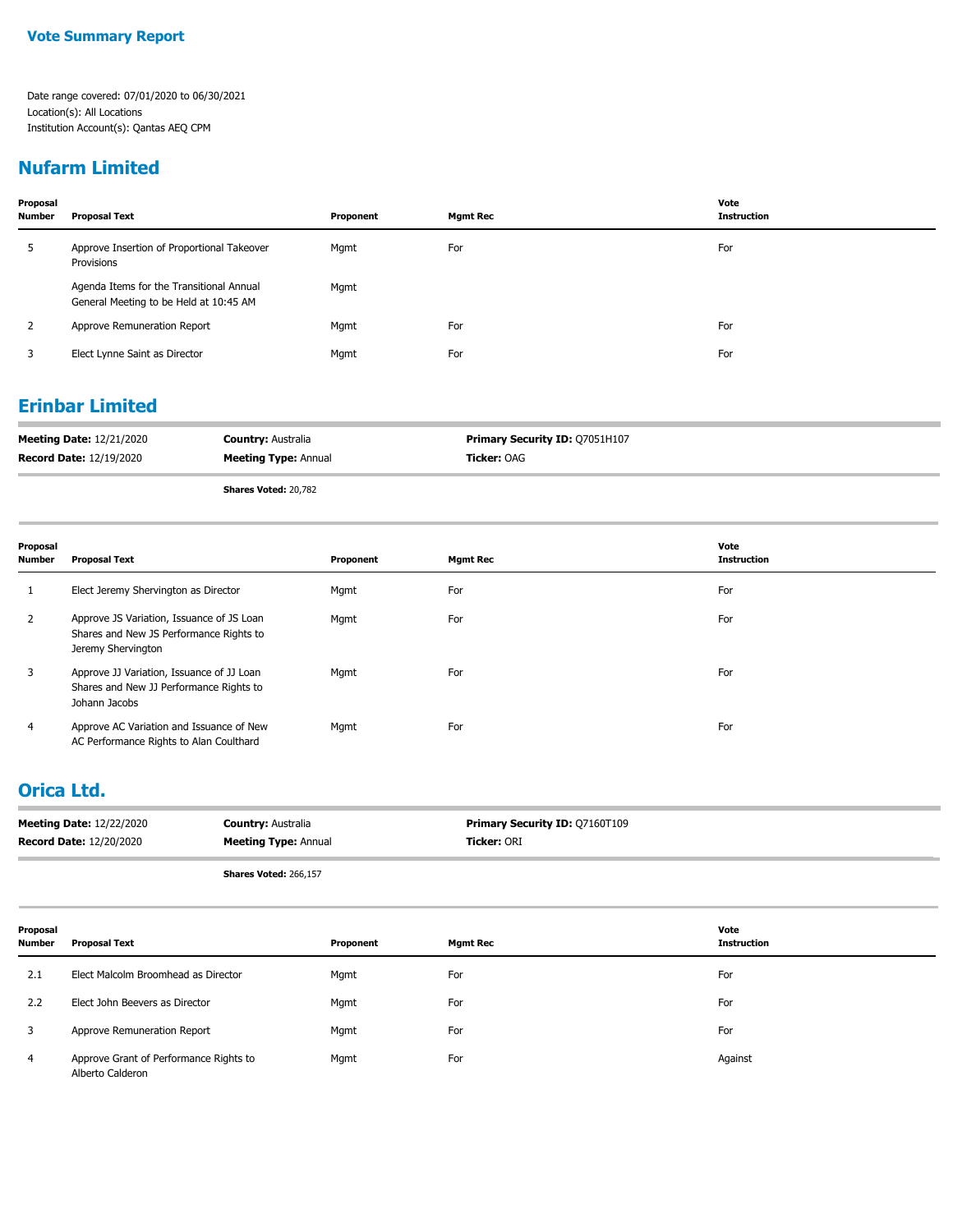#### **Vote Summary Report**

Date range covered: 07/01/2020 to 06/30/2021 Location(s): All Locations Institution Account(s): Qantas AEQ CPM

# **Saracen Mineral Holdings Limited**

| <b>Meeting Date: 01/15/2021</b><br>Record Date: 01/13/2021 |                                                                                                                           | <b>Country: Australia</b><br>Primary Security ID: Q8309T109<br><b>Ticker: SAR</b><br><b>Meeting Type: Court</b> |           |                                |                            |
|------------------------------------------------------------|---------------------------------------------------------------------------------------------------------------------------|-----------------------------------------------------------------------------------------------------------------|-----------|--------------------------------|----------------------------|
|                                                            |                                                                                                                           | <b>Shares Voted: 1,356,170</b>                                                                                  |           |                                |                            |
| Proposal<br><b>Number</b>                                  | <b>Proposal Text</b>                                                                                                      |                                                                                                                 | Proponent | <b>Mgmt Rec</b>                | Vote<br><b>Instruction</b> |
|                                                            | Court-Ordered Meeting                                                                                                     |                                                                                                                 | Mgmt      |                                |                            |
| $\mathbf{1}$                                               | Approve Scheme of Arrangement in Relation<br>to the Proposed Acquisition of the Company<br>by Northern Star Resources Ltd |                                                                                                                 | Mgmt      | For                            | For                        |
|                                                            | <b>Charter Hall Long WALE REIT</b>                                                                                        |                                                                                                                 |           |                                |                            |
|                                                            | Meeting Date: 02/05/2021                                                                                                  | <b>Country: Australia</b>                                                                                       |           | Primary Security ID: Q2308E106 |                            |
|                                                            | Record Date: 02/03/2021                                                                                                   | <b>Meeting Type: Special</b>                                                                                    |           | Ticker: CLW                    |                            |
|                                                            |                                                                                                                           | Shares Voted: 5,751                                                                                             |           |                                |                            |
| Proposal<br><b>Number</b>                                  | <b>Proposal Text</b>                                                                                                      |                                                                                                                 | Proponent | <b>Mgmt Rec</b>                | Vote<br><b>Instruction</b> |
| 1                                                          | Ratify Past Issuance of Stapled Securities to<br>Certain Institutional, Professional and Other<br>Wholesale Investors     |                                                                                                                 | Mgmt      | For                            | For                        |
|                                                            | <b>Graincorp Limited</b>                                                                                                  |                                                                                                                 |           |                                |                            |
|                                                            | Meeting Date: 02/11/2021                                                                                                  | <b>Country: Australia</b>                                                                                       |           | Primary Security ID: Q42655102 |                            |
|                                                            | <b>Record Date: 02/09/2021</b>                                                                                            | <b>Meeting Type: Annual</b>                                                                                     |           | Ticker: GNC                    |                            |
|                                                            |                                                                                                                           | <b>Shares Voted: 2,183,708</b>                                                                                  |           |                                |                            |
| Proposal<br>Number                                         | <b>Proposal Text</b>                                                                                                      |                                                                                                                 | Proponent | <b>Mgmt Rec</b>                | Vote<br><b>Instruction</b> |
| 2                                                          | Approve Remuneration Report                                                                                               |                                                                                                                 | Mgmt      | For                            | For                        |
| 3                                                          | Elect Daniel Mangelsdorf as Director                                                                                      |                                                                                                                 | Mgmt      | For                            | For                        |
| 4a                                                         | Approve Grant of 282,738 Performance Rights<br>to Robert Spurway                                                          |                                                                                                                 | Mgmt      | For                            | For                        |

Approve Grant of 239,259 Performance Rights Mgmt For For to Robert Spurway 4b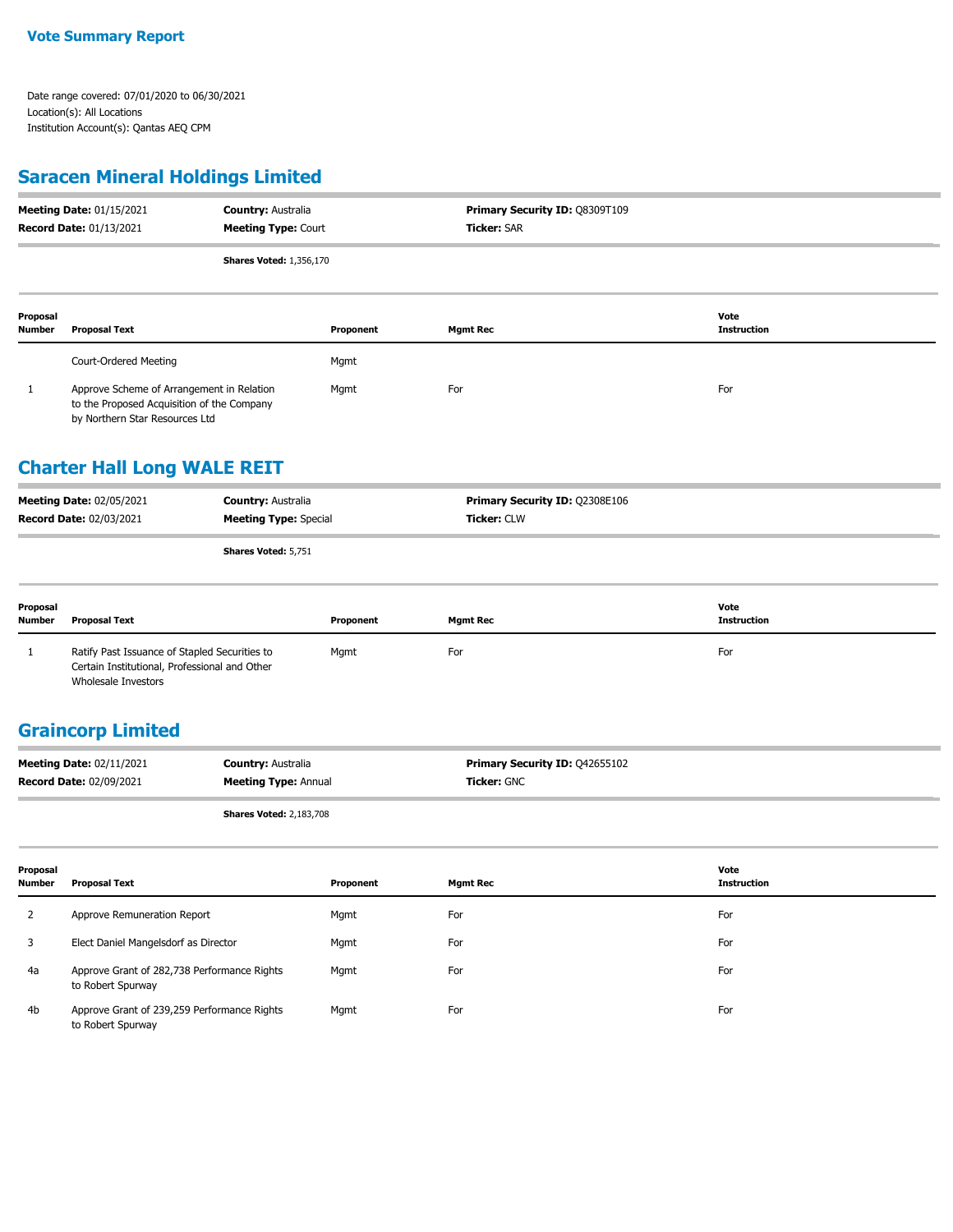#### **United Malt Group Ltd.**

| <b>Meeting Date: 02/18/2021</b> | <b>Country: Australia</b>      | <b>Primary Security ID: 09326E109</b> |
|---------------------------------|--------------------------------|---------------------------------------|
| <b>Record Date: 02/16/2021</b>  | <b>Meeting Type: Annual</b>    | <b>Ticker:</b> UMG                    |
|                                 | <b>Shares Voted: 1,999,428</b> |                                       |

| Proposal<br><b>Number</b> | <b>Proposal Text</b>                                                                     | Proponent | <b>Mgmt Rec</b> | Vote<br><b>Instruction</b> |
|---------------------------|------------------------------------------------------------------------------------------|-----------|-----------------|----------------------------|
| 2                         | Approve Remuneration Report                                                              | Mgmt      | For             | For                        |
| 3                         | Elect Gary W. Mize as Director                                                           | Mgmt      | For             | For                        |
| $\overline{4}$            | Appoint PricewaterhouseCoopers as Auditor<br>of the Company                              | Mgmt      | For             | For                        |
| 5                         | Approve Grant of Performance Rights to Mark<br>Palmquist                                 | Mgmt      | For             | For                        |
| 6                         | Ratify Past Issuance of Placement Shares to<br>Sophisticated and Institutional Investors | Mgmt      | For             | For                        |

#### **Technology One Limited**

| <b>Meeting Date: 02/23/2021</b> | <b>Country: Australia</b>   | <b>Primary Security ID: 089275103</b> |
|---------------------------------|-----------------------------|---------------------------------------|
| <b>Record Date: 02/21/2021</b>  | <b>Meeting Type: Annual</b> | <b>Ticker: TNE</b>                    |
|                                 |                             |                                       |

**Shares Voted:** 34,401

| Proposal<br>Number | <b>Proposal Text</b>              | Proponent | <b>Mgmt Rec</b> | Vote<br>Instruction |
|--------------------|-----------------------------------|-----------|-----------------|---------------------|
|                    | Elect Peter Ball as Director      | Mgmt      | For             | For                 |
| 2                  | Elect John Mactaggart as Director | Mgmt      | For             | For                 |
|                    | Approve Remuneration Report       | Mgmt      | For             | Against             |

# **Virgin Money UK Plc**

| <b>Meeting Date: 02/25/2021</b> | <b>Country: United Kingdom</b> | <b>Primary Security ID: G9413V106</b> |
|---------------------------------|--------------------------------|---------------------------------------|
| <b>Record Date: 02/23/2021</b>  | <b>Meeting Type: Annual</b>    | <b>Ticker: VMUK</b>                   |
|                                 |                                |                                       |

**Shares Voted:** 1,886,811

| Proposal<br>Number | <b>Proposal Text</b>                                 | Proponent | <b>Mgmt Rec</b> | Vote<br><b>Instruction</b> |
|--------------------|------------------------------------------------------|-----------|-----------------|----------------------------|
| Ι.                 | Accept Financial Statements and Statutory<br>Reports | Mgmt      | For             | For                        |
|                    | Approve Remuneration Report                          | Mgmt      | For             | For                        |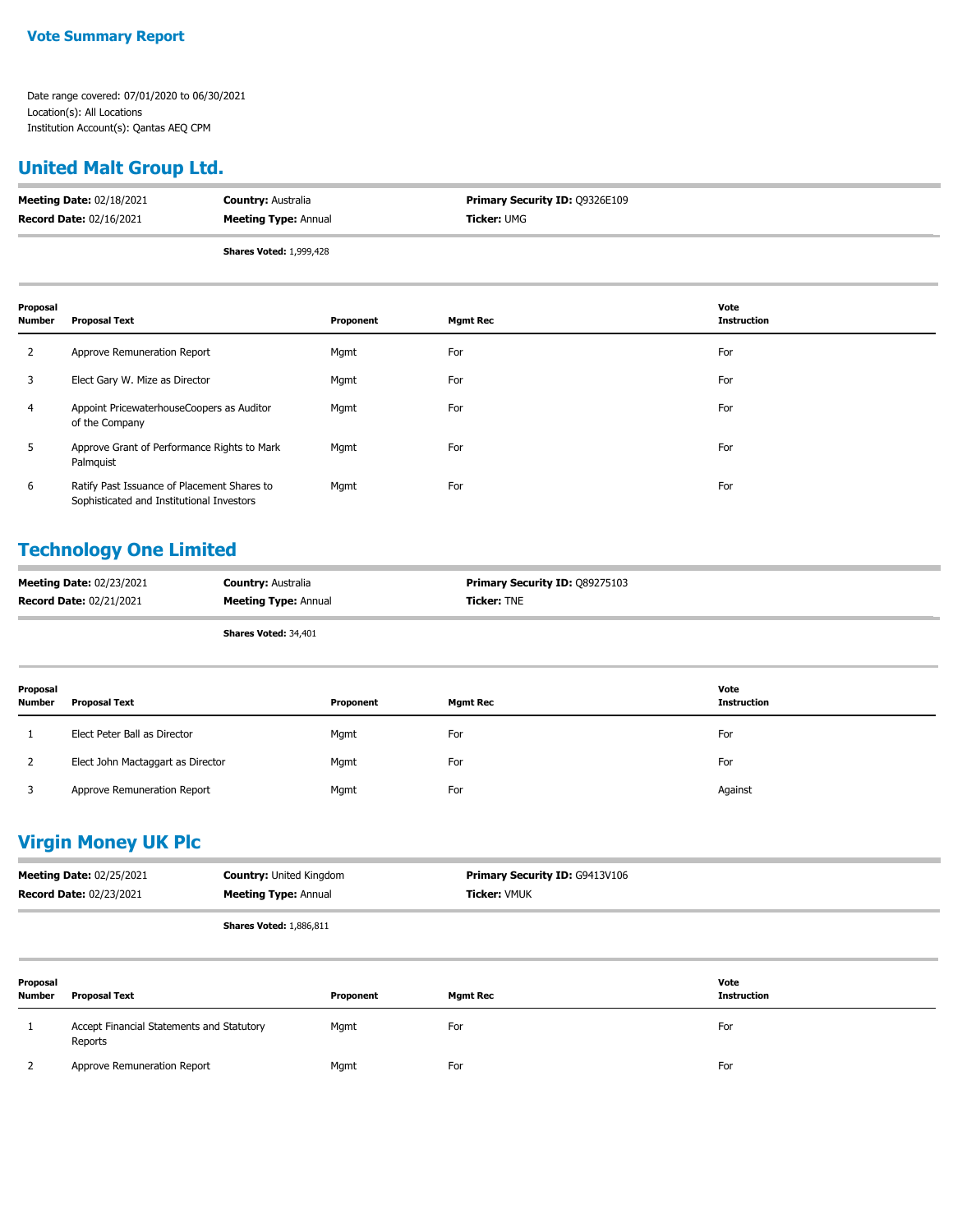# **Virgin Money UK Plc**

| Proposal<br><b>Number</b> | <b>Proposal Text</b>                                                                                                     | Proponent | <b>Mgmt Rec</b> | Vote<br><b>Instruction</b> |
|---------------------------|--------------------------------------------------------------------------------------------------------------------------|-----------|-----------------|----------------------------|
| 3                         | Re-elect David Bennett as Director                                                                                       | Mgmt      | For             | For                        |
| 4                         | Re-elect Paul Coby as Director                                                                                           | Mgmt      | For             | For                        |
| 5                         | Re-elect David Duffy as Director                                                                                         | Mgmt      | For             | For                        |
| 6                         | Re-elect Geeta Gopalan as Director                                                                                       | Mgmt      | For             | For                        |
| $\overline{7}$            | Re-elect Darren Pope as Director                                                                                         | Mgmt      | For             | For                        |
| 8                         | Re-elect Amy Stirling as Director                                                                                        | Mgmt      | For             | For                        |
| 9                         | Re-elect Tim Wade as Director                                                                                            | Mgmt      | For             | For                        |
| 10                        | Reappoint Ernst & Young LLP as Auditors                                                                                  | Mgmt      | For             | For                        |
| 11                        | Authorise the Audit Committee to Fix<br>Remuneration of Auditors                                                         | Mgmt      | For             | For                        |
| 12                        | Authorise Issue of Equity                                                                                                | Mgmt      | For             | For                        |
| 13                        | Authorise Issue of Equity without Pre-emptive<br>Rights                                                                  | Mgmt      | For             | For                        |
| 14                        | Authorise Issue of Equity without Pre-emptive<br>Rights in Connection with an Acquisition or<br>Other Capital Investment | Mgmt      | For             | For                        |
| 15                        | Authorise Issue of Equity in Connection with<br><b>AT1 Securities</b>                                                    | Mgmt      | For             | For                        |
| 16                        | Authorise Issue of Equity without Pre-emptive<br>Rights in Connection with AT1 Securities                                | Mgmt      | For             | For                        |
| 17                        | Authorise Market Purchase of Ordinary Shares                                                                             | Mgmt      | For             | For                        |
| 18                        | Authorise Off-Market Purchase of Ordinary<br>Shares                                                                      | Mgmt      | For             | For                        |
| 19                        | Authorise EU Political Donations and<br>Expenditure                                                                      | Mgmt      | For             | For                        |
| 20                        | Authorise Issue of Equity in Connection with<br>the Conduct Indemnity Deed                                               | Mgmt      | For             | For                        |
| 21                        | Authorise Issue of Equity without Pre-emptive<br>Rights in Connection with the Conduct<br><b>Indemnity Deed</b>          | Mgmt      | For             | For                        |

### **Aristocrat Leisure Limited**

| <b>Meeting Date: 02/26/2021</b> | <b>Country:</b> Australia   | <b>Primary Security ID: 00521T108</b> |
|---------------------------------|-----------------------------|---------------------------------------|
| <b>Record Date: 02/24/2021</b>  | <b>Meeting Type: Annual</b> | <b>Ticker: ALL</b>                    |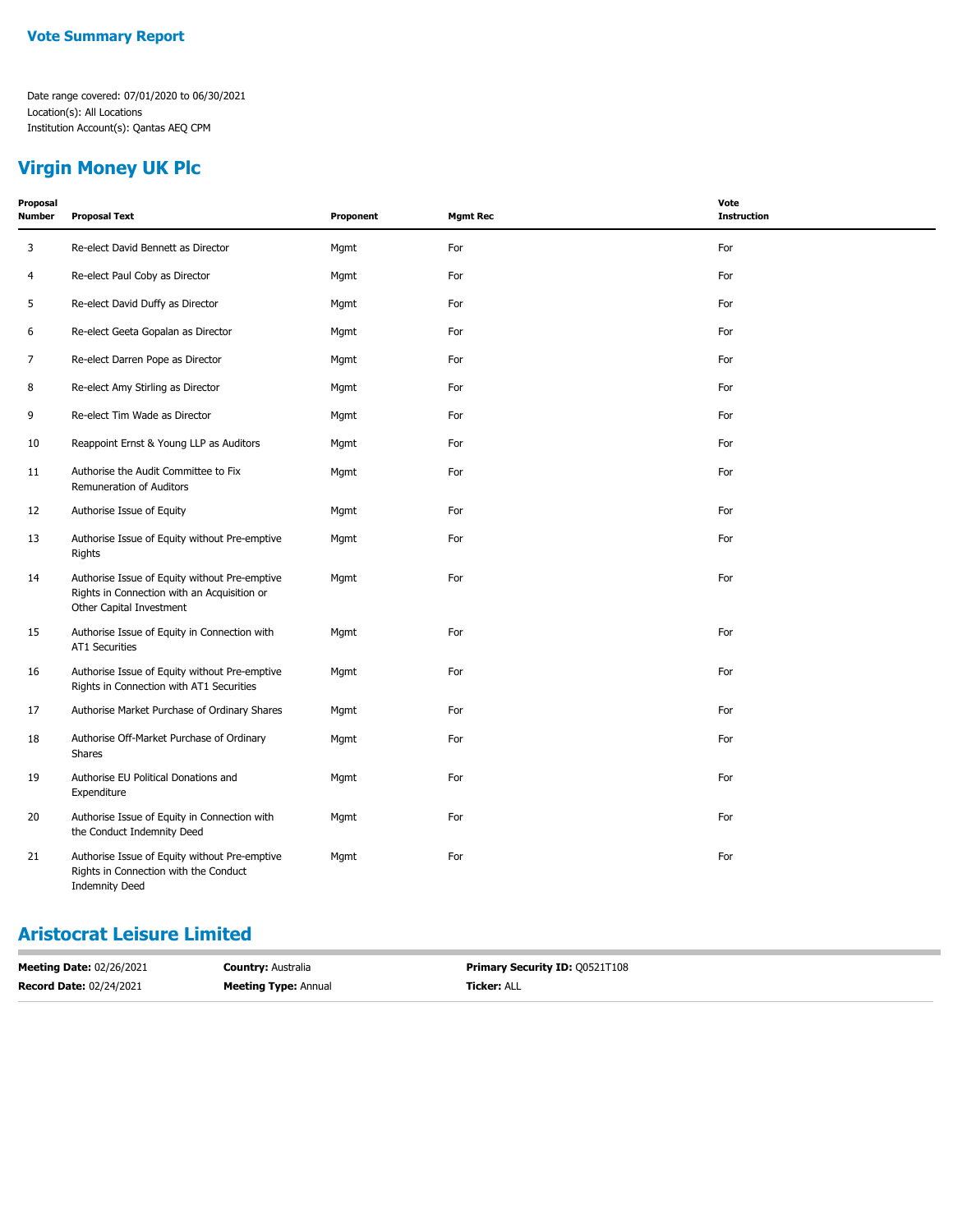#### **Aristocrat Leisure Limited**

**Shares Voted:** 974,454

| Proposal<br><b>Number</b> | <b>Proposal Text</b>                                          | Proponent | <b>Mgmt Rec</b> | Vote<br><b>Instruction</b> |
|---------------------------|---------------------------------------------------------------|-----------|-----------------|----------------------------|
|                           | Elect Neil Chatfield as Director                              | Mgmt      | For             | For                        |
| 2                         | Approve Grant of Performance Share Rights<br>to Trevor Croker | Mgmt      | For             | For                        |
| 3                         | Approve Remuneration Report                                   | Mgmt      | For             | For                        |
| 4                         | Approve Non-Executive Director Rights Plan                    | Mgmt      | None            | For                        |

## **OZ Minerals Ltd.**

|                                 | Chapter Makedy 197,010      |                                       |
|---------------------------------|-----------------------------|---------------------------------------|
| <b>Record Date: 03/30/2021</b>  | <b>Meeting Type: Annual</b> | <b>Ticker:</b> OZL                    |
| <b>Meeting Date: 04/01/2021</b> | <b>Country: Australia</b>   | <b>Primary Security ID: 07161P122</b> |

**Shares Voted:** 137,019

| Proposal<br><b>Number</b> | <b>Proposal Text</b>                                                       | Proponent | <b>Mgmt Rec</b> | Vote<br><b>Instruction</b> |
|---------------------------|----------------------------------------------------------------------------|-----------|-----------------|----------------------------|
|                           | Elect Peter Wasow as Director                                              | Mgmt      | For             | For                        |
| 3                         | Approve Remuneration Report                                                | Mgmt      | For             | For                        |
| 4                         | Approve Long Term Incentive Grant of<br>Performance Rights to Andrew Cole  | Mgmt      | For             | For                        |
| 5                         | Approve Short Term Incentive Grant of<br>Performance Rights to Andrew Cole | Mgmt      | For             | For                        |

#### **Scentre Group**

| <b>Meeting Date: 04/08/2021</b> | <b>Country: Australia</b>   | <b>Primary Security ID: Q8351E109</b> |
|---------------------------------|-----------------------------|---------------------------------------|
| <b>Record Date: 04/06/2021</b>  | <b>Meeting Type: Annual</b> | <b>Ticker:</b> SCG                    |
|                                 |                             |                                       |

 $\overline{\phantom{0}}$ 

 $\overline{\phantom{0}}$ 

**Shares Voted:** 4,924,741

| Proposal<br><b>Number</b> | <b>Proposal Text</b>             | Proponent | <b>Mgmt Rec</b> | Vote<br><b>Instruction</b> |
|---------------------------|----------------------------------|-----------|-----------------|----------------------------|
| 2                         | Approve Remuneration Report      | Mgmt      | For             | Against                    |
| 3                         | Elect Carolyn Kay as Director    | Mgmt      | For             | For                        |
| $\overline{4}$            | Elect Margaret Seale as Director | Mgmt      | For             | For                        |
|                           | Elect Guy Russo as Director      | Mgmt      | For             | For                        |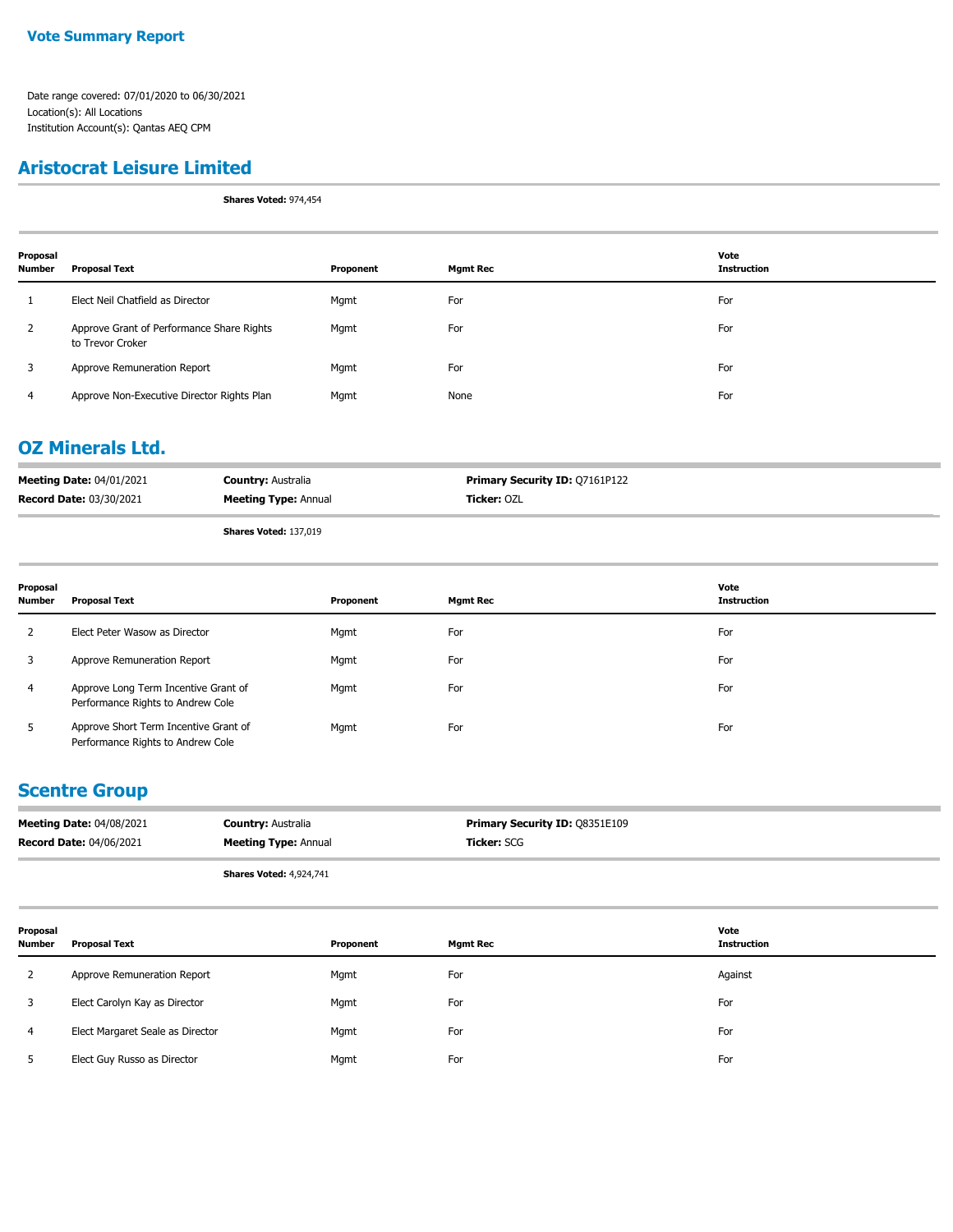# **Scentre Group**

| Proposal<br><b>Number</b> | <b>Proposal Text</b>                                  | Proponent | Mgmt Rec | Vote<br><b>Instruction</b> |
|---------------------------|-------------------------------------------------------|-----------|----------|----------------------------|
| b                         | Approve Grant of Performance Rights to Peter<br>Allen | Mgmt      | For      | Against                    |

# **Santos Limited**

| <b>Record Date: 04/13/2021</b>  | <b>Meeting Type: Annual</b> | <b>Ticker:</b> STO                    |
|---------------------------------|-----------------------------|---------------------------------------|
| <b>Meeting Date: 04/15/2021</b> | <b>Country: Australia</b>   | <b>Primary Security ID: 082869118</b> |

**Shares Voted:** 2,027,703

| Proposal<br><b>Number</b> | <b>Proposal Text</b>                                                                                                                                                             | Proponent | <b>Mgmt Rec</b> | Vote<br><b>Instruction</b> |
|---------------------------|----------------------------------------------------------------------------------------------------------------------------------------------------------------------------------|-----------|-----------------|----------------------------|
| 2a                        | Elect Keith Spence as Director                                                                                                                                                   | Mgmt      | For             | For                        |
| 2 <sub>b</sub>            | Elect Vanessa Guthrie as Director                                                                                                                                                | Mgmt      | For             | For                        |
| 3                         | Approve Remuneration Report                                                                                                                                                      | Mgmt      | For             | For                        |
| 4                         | Approve Grant of Share Acquisition Rights to<br>Kevin Gallagher                                                                                                                  | Mgmt      | For             | For                        |
| 5                         | Approve Renewal of Proportional Takeover<br>Provisions for a Further Three Years                                                                                                 | Mgmt      | For             | For                        |
| 6a                        | Approve the Amendments to the Company's<br>Constitution to Insert New Clause 32A                                                                                                 | <b>SH</b> | Against         | Against                    |
| 6b                        | Approve Capital Protection                                                                                                                                                       | <b>SH</b> | Against         | Against                    |
| 6c                        | ***Withdrawn Resolution*** Approve the<br>Amendments to the Company's Constitution<br>to Insert New Clause 39(h) in Relation to the<br>Annual Vote on Adoption of Climate Report | <b>SH</b> |                 |                            |

### **Woodside Petroleum Ltd.**

|                           | <b>Meeting Date: 04/15/2021</b><br><b>Record Date: 04/13/2021</b> | <b>Country: Australia</b><br><b>Meeting Type: Annual</b> |           | Primary Security ID: 980228100<br><b>Ticker: WPL</b> |                            |
|---------------------------|-------------------------------------------------------------------|----------------------------------------------------------|-----------|------------------------------------------------------|----------------------------|
|                           |                                                                   | Shares Voted: 904,094                                    |           |                                                      |                            |
| Proposal<br><b>Number</b> | <b>Proposal Text</b>                                              |                                                          | Proponent | <b>Mgmt Rec</b>                                      | Vote<br><b>Instruction</b> |
| 2a                        | Elect Christopher Haynes as Director                              |                                                          | Mgmt      | For                                                  | For                        |
| 2 <sub>b</sub>            | Elect Richard Goyder as Director                                  |                                                          | Mgmt      | For                                                  | For                        |
| 2c                        | Elect Gene Tilbrook Goh as Director                               |                                                          | Mgmt      | For                                                  | For                        |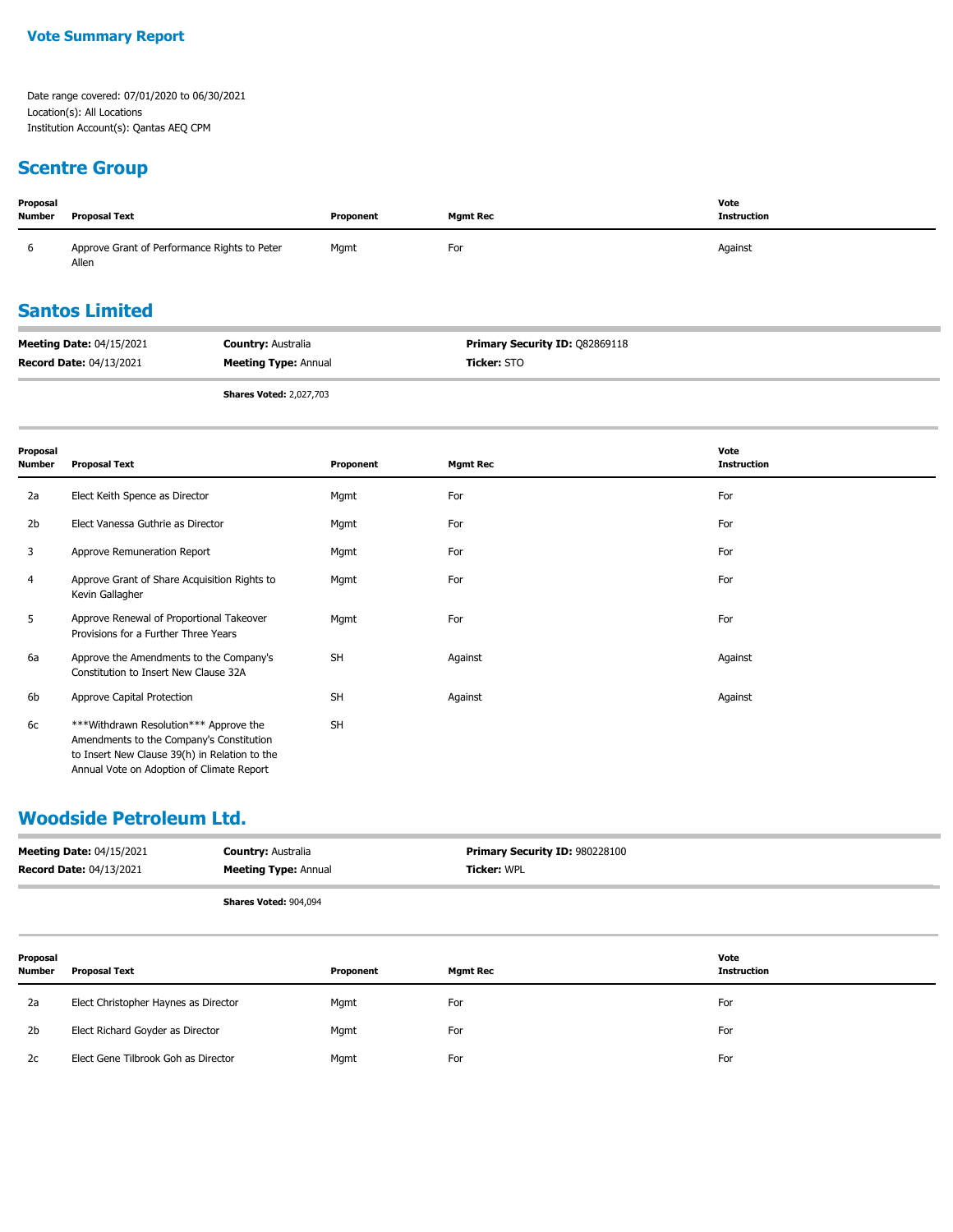### **Woodside Petroleum Ltd.**

| Proposal<br>Number | Proposal Text                                                                                                                                                    | Proponent | <b>Mgmt Rec</b> | Vote<br><b>Instruction</b> |
|--------------------|------------------------------------------------------------------------------------------------------------------------------------------------------------------|-----------|-----------------|----------------------------|
| 3                  | Approve Remuneration Report                                                                                                                                      | Mgmt      | For             | For                        |
| 4                  | Approve Grant of Performance Rights to Peter<br>Coleman                                                                                                          | Mgmt      | For             | For                        |
| 5a                 | Approve the Amendments to the Company's<br>Constitution Proposed by Market Forces                                                                                | <b>SH</b> | Against         | Against                    |
| 5b                 | Approve Capital Protection                                                                                                                                       | <b>SH</b> | Against         | Against                    |
| 6                  | ***Withdrawn Resolution*** Approve the<br>Amendments to the Company's Constitution<br>Proposed by the Australasian Centre for<br>Corporate Responsibility (ACCR) | <b>SH</b> |                 |                            |

### **Coca-Cola Amatil Ltd.**

| <b>Meeting Date: 04/16/2021</b> | <b>Country: Australia</b>  | <b>Primary Security ID: 02594P146</b> |
|---------------------------------|----------------------------|---------------------------------------|
| <b>Record Date: 04/14/2021</b>  | <b>Meeting Type: Court</b> | <b>Ticker: CCL</b>                    |
|                                 | Shares Voted: 484,377      |                                       |

| Proposal<br><b>Number</b> | Proposal Text                                                                                                                                                   | Proponent | Mgmt Rec | Vote<br>Instruction |
|---------------------------|-----------------------------------------------------------------------------------------------------------------------------------------------------------------|-----------|----------|---------------------|
|                           | Court-Ordered Meeting                                                                                                                                           | Mgmt      |          |                     |
|                           | Approve Scheme of Arrangement in Relation<br>to the Proposed Acquisition of the Company<br>by Coca-Cola European Partners plc Through<br>CCEP Australia Pty Ltd | Mgmt      | For      | For                 |

#### **Dexus**

| <b>Meeting Date: 04/22/2021</b> | <b>Country: Australia</b>    | <b>Primary Security ID: Q3190P134</b> |
|---------------------------------|------------------------------|---------------------------------------|
| <b>Record Date: 04/20/2021</b>  | <b>Meeting Type: Special</b> | <b>Ticker: DXS</b>                    |
|                                 | <b>Shares Voted: 293,814</b> |                                       |

| Proposal<br><b>Number</b> | Proposal Text                                                                                          | Proponent | <b>Mgmt Rec</b> | Vote<br><b>Instruction</b> |
|---------------------------|--------------------------------------------------------------------------------------------------------|-----------|-----------------|----------------------------|
|                           | Approve Unstapling of the Units in DXO, DDF,<br>DIT and DOT Pursuant to Each of Their<br>Constitutions | Mgmt      | For             | For                        |
|                           | Approve Amendments to the Constitutions                                                                | Mgmt      | For             | For                        |
|                           | Approve Simplification for All Purposes                                                                | Mgmt      | For             | For                        |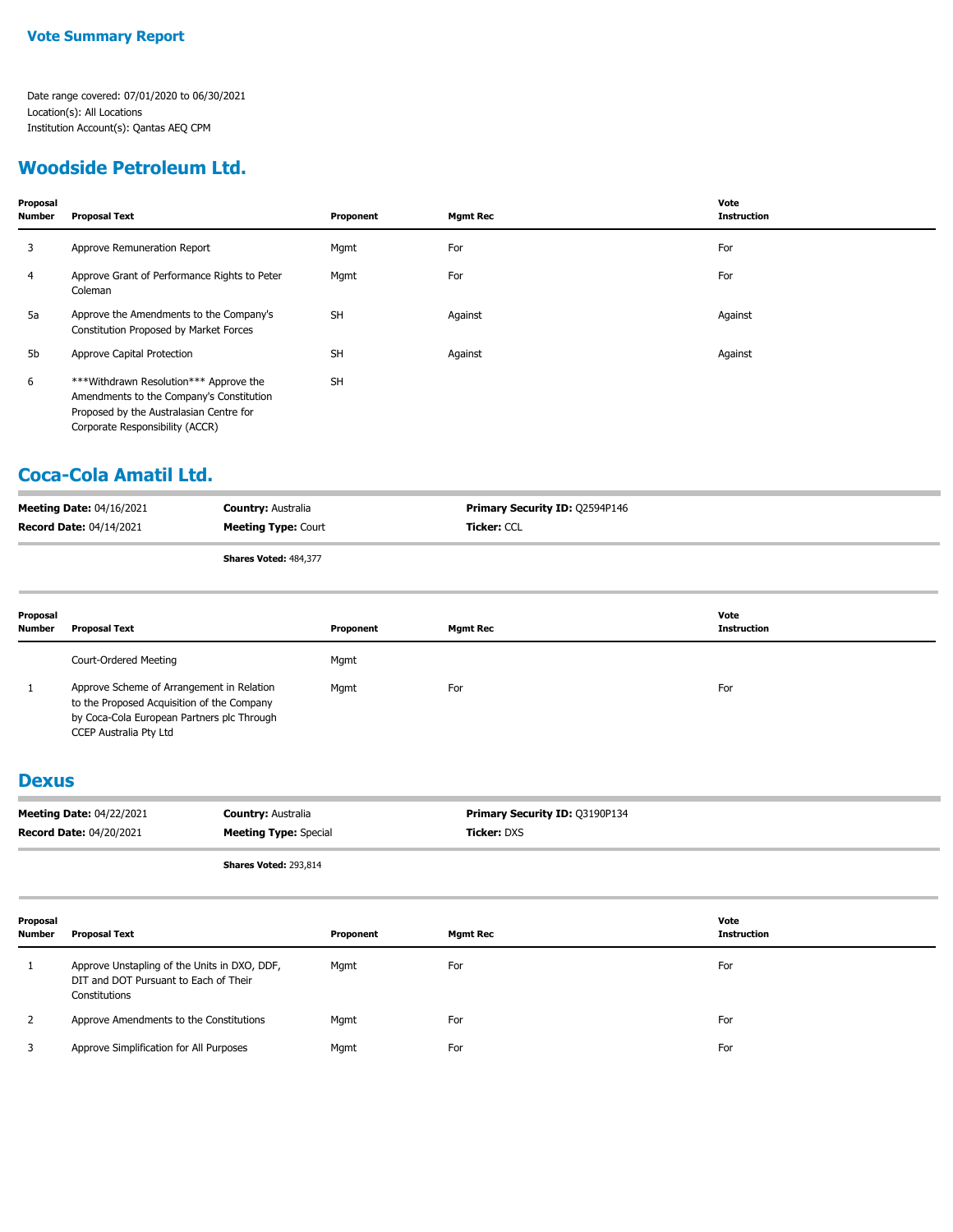#### **Atlas Arteria**

| <b>Meeting Date: 04/27/2021</b> | <b>Country: Australia</b>      | <b>Primary Security ID: 006180105</b> |
|---------------------------------|--------------------------------|---------------------------------------|
| <b>Record Date: 04/25/2021</b>  | <b>Meeting Type: Annual</b>    | <b>Ticker: ALX</b>                    |
|                                 | <b>Shares Voted: 1,291,225</b> |                                       |

| Proposal<br><b>Number</b> | <b>Proposal Text</b>                                                                          | Proponent | <b>Mgmt Rec</b> | Vote<br><b>Instruction</b> |
|---------------------------|-----------------------------------------------------------------------------------------------|-----------|-----------------|----------------------------|
|                           | Annual Meeting Agenda of Atlas Arteria<br>Limited (ATLAX)                                     | Mgmt      |                 |                            |
| 2                         | Elect Ariane Barker as Director                                                               | Mgmt      | For             | For                        |
| 3                         | Approve the Remuneration Report                                                               | Mgmt      | For             | For                        |
| 4                         | Approve Grant of Performance Rights to<br>Graeme Bevans                                       | Mgmt      | For             | For                        |
| 5                         | Ratify Past Issuance of ATLAX Shares to<br><b>Existing Institutional Investors</b>            | Mgmt      | For             | For                        |
|                           | Annual Meeting Agenda of Atlas Arteria<br>International Limited (ATLIX)                       | Mgmt      |                 |                            |
| $\overline{2}$            | Appoint PricewaterhouseCoopers as Auditor<br>and Authorize Board to Fix Their<br>Remuneration | Mgmt      | For             | For                        |
| 3a                        | Elect Caroline Foulger as Director                                                            | Mgmt      | For             | For                        |
| 3b                        | Elect Andrew Cook as Director                                                                 | Mgmt      | For             | For                        |
| 3c                        | Elect Debra Goodin as Director                                                                | Mgmt      | For             | For                        |
| 4                         | Elect Fiona Beck as Director                                                                  | Mgmt      | For             | For                        |
| 5                         | Ratify Past Issuance of ATLIX Shares to<br><b>Existing Institutional Investors</b>            | Mgmt      | For             | For                        |

### **Iluka Resources Limited**

| <b>Meeting Date: 04/29/2021</b> | <b>Country: Australia</b>   | <b>Primary Security ID: 04875J104</b> |
|---------------------------------|-----------------------------|---------------------------------------|
| <b>Record Date: 04/27/2021</b>  | <b>Meeting Type: Annual</b> | <b>Ticker: ILU</b>                    |
|                                 | <b>Shares Voted: 65,000</b> |                                       |

| Proposal<br>Number | <b>Proposal Text</b>                                                   | Proponent | <b>Mgmt Rec</b> | Vote<br><b>Instruction</b> |
|--------------------|------------------------------------------------------------------------|-----------|-----------------|----------------------------|
|                    | Elect Andrea Sutton as Director                                        | Mgmt      | For             | For                        |
|                    | Elect Robert Cole as Director                                          | Mgmt      | For             | For                        |
|                    | Approve Remuneration Report                                            | Mgmt      | For             | For                        |
| 4                  | Approve Grant of Share Rights and<br>Performance Rights to Tom O'Leary | Mgmt      | For             | For                        |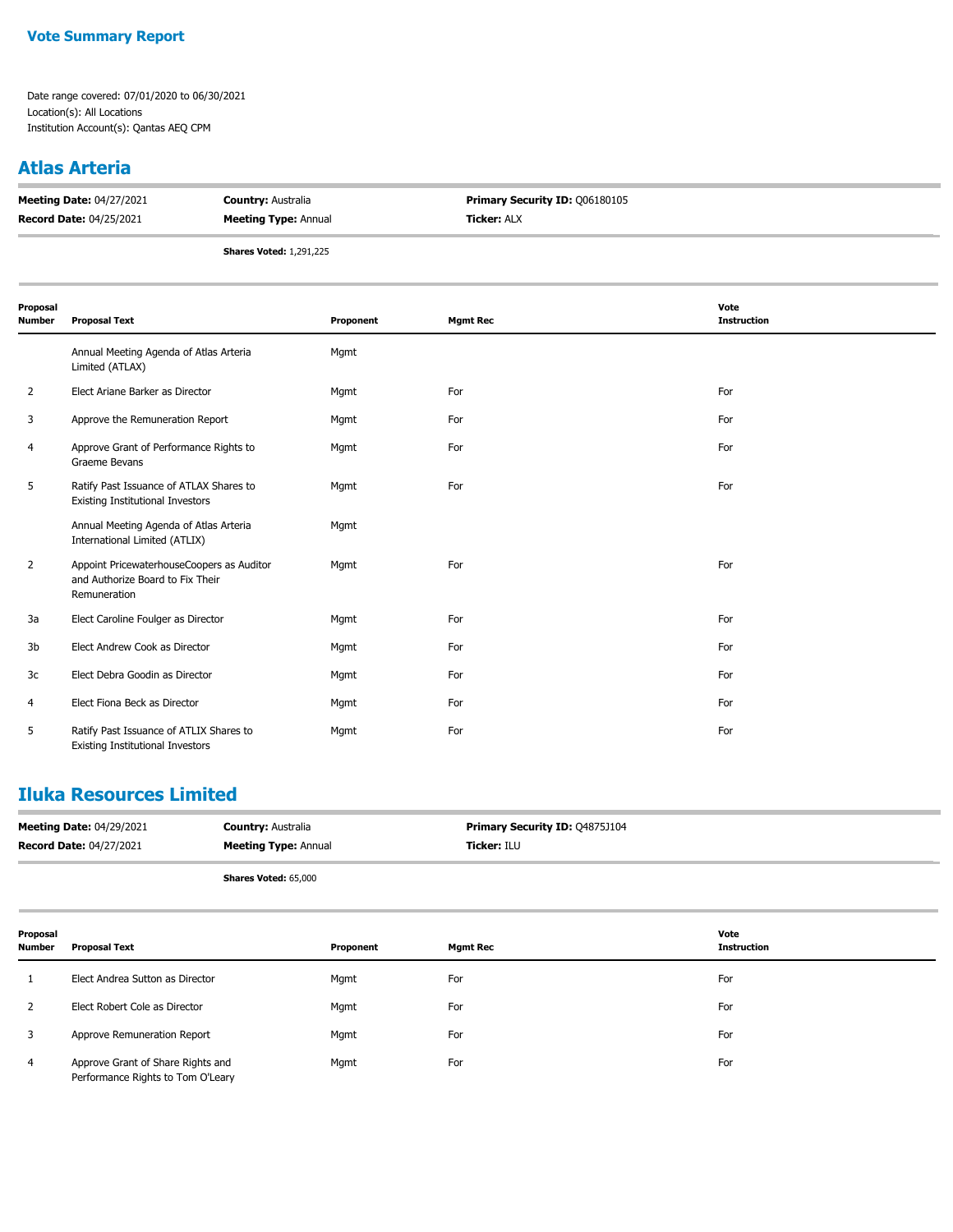# **Janus Henderson Group Plc**

| <b>Meeting Date: 04/29/2021</b> | <b>Country: Jersey</b>      | <b>Primary Security ID: G4474Y214</b> |
|---------------------------------|-----------------------------|---------------------------------------|
| <b>Record Date: 03/11/2021</b>  | <b>Meeting Type: Annual</b> | <b>Ticker: JHG</b>                    |
|                                 | <b>Shares Voted: 53,478</b> |                                       |

| Proposal<br>Number | <b>Proposal Text</b>                                                                                         | Proponent | <b>Mgmt Rec</b> | Vote<br><b>Instruction</b> |
|--------------------|--------------------------------------------------------------------------------------------------------------|-----------|-----------------|----------------------------|
| 1                  | Accept Financial Statements and Statutory<br>Reports                                                         | Mgmt      | For             | For                        |
| $\overline{2}$     | Elect Director Alison Davis                                                                                  | Mgmt      | For             | For                        |
| 3                  | Elect Director Kalpana Desai                                                                                 | Mgmt      | For             | For                        |
| 4                  | Elect Director Jeffrey Diermeier                                                                             | Mgmt      | For             | For                        |
| 5                  | Elect Director Kevin Dolan                                                                                   | Mgmt      | For             | For                        |
| 6                  | Elect Director Eugene Flood, Jr.                                                                             | Mgmt      | For             | For                        |
| 7                  | Elect Director Richard Gillingwater                                                                          | Mgmt      | For             | For                        |
| 8                  | Elect Director Lawrence Kochard                                                                              | Mgmt      | For             | For                        |
| 9                  | Elect Director Glenn Schafer                                                                                 | Mgmt      | For             | For                        |
| 10                 | Elect Director Angela Seymour-Jackson                                                                        | Mgmt      | For             | For                        |
| 11                 | Elect Director Richard Weil                                                                                  | Mgmt      | For             | For                        |
| 12                 | Approve PricewaterhouseCoopers LLP as<br>Auditors and Authorise Audit Committee to<br>Fix Their Remuneration | Mgmt      | For             | For                        |
| 13                 | Authorise Market Purchase of Ordinary Shares                                                                 | Mgmt      | For             | For                        |
| 14                 | Authorise Market Purchase of CDIs                                                                            | Mgmt      | For             | For                        |

#### **AMP Ltd.**

| <b>Meeting Date: 04/30/2021</b><br><b>Record Date: 04/28/2021</b> |                                                                                                     | <b>Country: Australia</b><br><b>Meeting Type: Annual</b> |           | Primary Security ID: Q0344G101<br><b>Ticker: AMP</b> |                            |
|-------------------------------------------------------------------|-----------------------------------------------------------------------------------------------------|----------------------------------------------------------|-----------|------------------------------------------------------|----------------------------|
| <b>Shares Voted: 1,150,659</b>                                    |                                                                                                     |                                                          |           |                                                      |                            |
| Proposal<br><b>Number</b>                                         | <b>Proposal Text</b>                                                                                |                                                          | Proponent | <b>Mgmt Rec</b>                                      | Vote<br><b>Instruction</b> |
| 2                                                                 | Elect Kathryn (Kate) McKenzie as Director                                                           |                                                          | Mgmt      | For                                                  | For                        |
| 3                                                                 | Approve Remuneration Report                                                                         |                                                          | Mgmt      | For                                                  | For                        |
| $\overline{4}$                                                    | *** Withdrawn Resolution *** Approve Grant<br>Mgmt<br>of Performance Rights to Francesco De Ferrari |                                                          |           |                                                      |                            |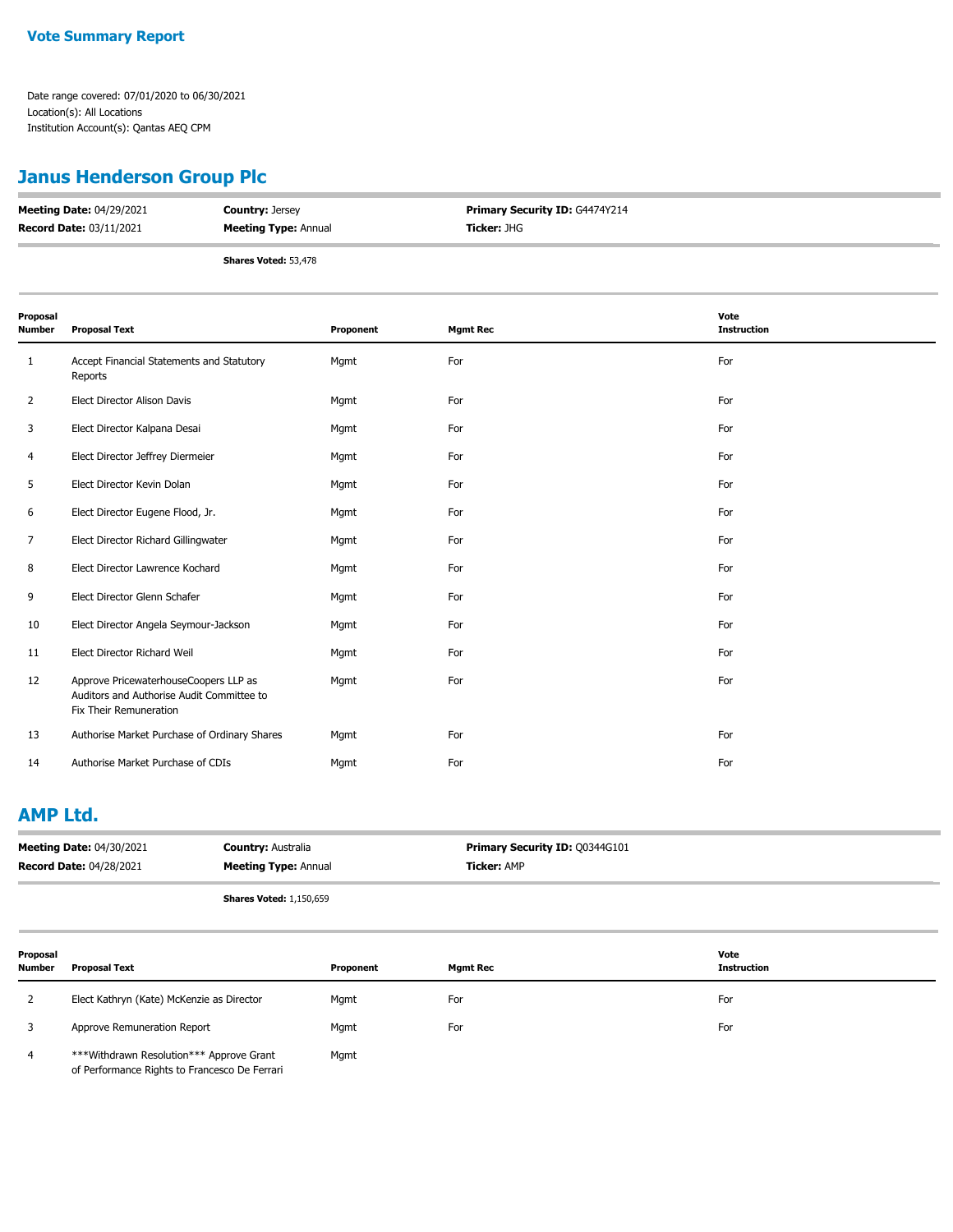#### **Vote Summary Report**

Date range covered: 07/01/2020 to 06/30/2021 Location(s): All Locations Institution Account(s): Qantas AEQ CPM

#### **AMP Ltd.**

| Proposal<br><b>Number</b>                                           | <b>Proposal Text</b>         |  | Proponent                             | <b>Mgmt Rec</b> | Vote<br><b>Instruction</b> |
|---------------------------------------------------------------------|------------------------------|--|---------------------------------------|-----------------|----------------------------|
| $\mathcal{D}$                                                       | Approve the Spill Resolution |  | Mgmt                                  | Against         | Against                    |
| <b>Oil Search Ltd.</b>                                              |                              |  |                                       |                 |                            |
| <b>Meeting Date: 04/30/2021</b><br><b>Country: Papua New Guinea</b> |                              |  | <b>Primary Security ID: Y64695110</b> |                 |                            |
| <b>Record Date: 04/28/2021</b><br><b>Meeting Type: Annual</b>       |                              |  | Ticker: OSH                           |                 |                            |
|                                                                     |                              |  |                                       |                 |                            |

**Shares Voted:** 1,309,265

| Proposal<br><b>Number</b> | <b>Proposal Text</b>                                                                              | Proponent | <b>Mgmt Rec</b> | Vote<br><b>Instruction</b> |
|---------------------------|---------------------------------------------------------------------------------------------------|-----------|-----------------|----------------------------|
| 2                         | Approve Remuneration Report                                                                       | Mgmt      | For             | Against                    |
| 3a                        | Elect Musje Werror as Director                                                                    | Mgmt      | For             | For                        |
| 3b                        | Elect Richard Lee as Director                                                                     | Mgmt      | For             | For                        |
| 3c                        | Elect Eileen Doyle as Director                                                                    | Mgmt      | For             | For                        |
| 3d                        | Elect Susan Cunningham as Director                                                                | Mgmt      | For             | For                        |
| 3e                        | Elect Bakheet Al Katheeri as Director                                                             | Mgmt      | For             | For                        |
| 4                         | Approve Temporary Increase in the Maximum<br>Number of Directors from 9 to 10                     | Mgmt      | For             | For                        |
| 5                         | Elect Michael Utsler as Director                                                                  | Mgmt      | For             | For                        |
| 6                         | Approve Grant of Restricted Shares,<br>Alignment Rights and Performance Rights to<br>Keiran Wulff | Mgmt      | For             | For                        |
| $\overline{7}$            | Approve Grant of Non-Executive Director<br>Rights to Michael Utsler                               | Mgmt      | For             | For                        |
| 8                         | Approve Capital Protection                                                                        | <b>SH</b> | Against         | Against                    |

# **QBE Insurance Group Limited**

| <b>Meeting Date: 05/05/2021</b><br><b>Country: Australia</b><br><b>Meeting Type: Annual</b><br><b>Record Date: 05/03/2021</b> |                             | Primary Security ID: Q78063114<br>Ticker: QBE |           |                 |                            |
|-------------------------------------------------------------------------------------------------------------------------------|-----------------------------|-----------------------------------------------|-----------|-----------------|----------------------------|
|                                                                                                                               |                             | <b>Shares Voted: 2,196,911</b>                |           |                 |                            |
| Proposal<br>Number                                                                                                            | Proposal Text               |                                               | Proponent | <b>Mgmt Rec</b> | Vote<br><b>Instruction</b> |
|                                                                                                                               | Approve Remuneration Report |                                               | Mgmt      | For             | For                        |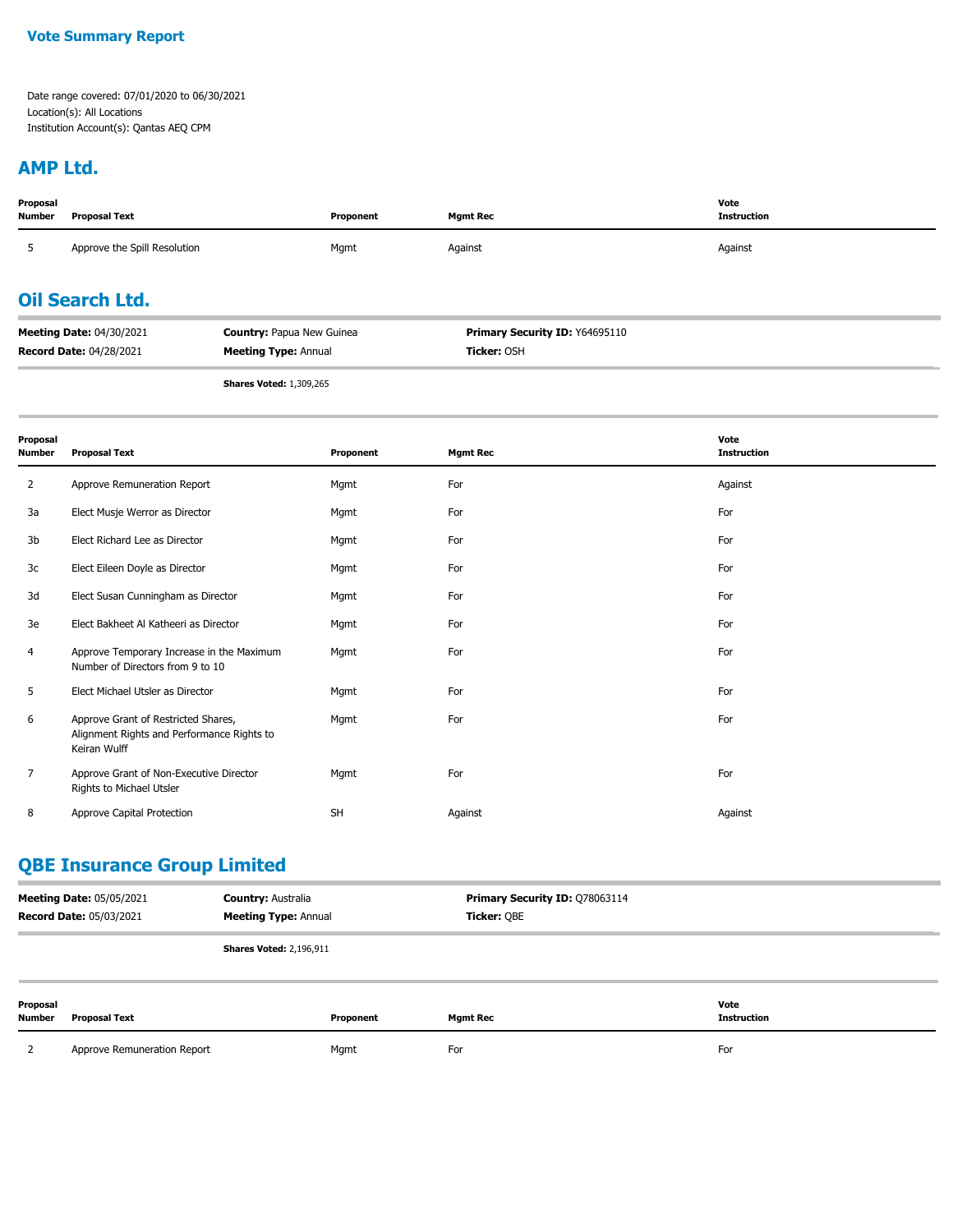#### **QBE Insurance Group Limited**

| Proposal<br>Number | <b>Proposal Text</b>                                    | Proponent | <b>Mgmt Rec</b> | Vote<br><b>Instruction</b> |
|--------------------|---------------------------------------------------------|-----------|-----------------|----------------------------|
| 3a                 | Elect Stephen Fitzgerald as Director                    | Mgmt      | For             | For                        |
| 3b                 | Elect Brian Pomeroy as Director                         | Mgmt      | For             | For                        |
| 3c                 | Elect Jann Skinner as Director                          | Mgmt      | For             | For                        |
| 3d                 | Elect Tan Le as Director                                | Mgmt      | For             | For                        |
| 3e                 | Elect Eric Smith as Director                            | Mgmt      | For             | For                        |
| 4a                 | Approve the Amendments to the Company's<br>Constitution | <b>SH</b> | Against         | Against                    |
| 4b                 | Approve Exposure Reduction Targets                      | <b>SH</b> | Against         | Against                    |
|                    |                                                         |           |                 |                            |

### **Genworth Mortgage Insurance Australia Ltd.**

| <b>Meeting Date: 05/06/2021</b> | <b>Country: Australia</b>    | <b>Primary Security ID: Q3983N148</b> |
|---------------------------------|------------------------------|---------------------------------------|
| Record Date: 05/04/2021         | <b>Meeting Type: Annual</b>  | <b>Ticker: GMA</b>                    |
|                                 | <b>Shares Voted: 171,222</b> |                                       |

| Proposal<br>Number | <b>Proposal Text</b>                                        | Proponent | <b>Mgmt Rec</b> | Vote<br><b>Instruction</b> |
|--------------------|-------------------------------------------------------------|-----------|-----------------|----------------------------|
| 1                  | Approve Remuneration Report                                 | Mgmt      | For             | For                        |
| $\mathbf{2}$       | Approve Grant of Share Rights to Pauline<br>Blight-Johnston | Mgmt      | For             | For                        |
| 3                  | Elect Ian MacDonald as Director                             | Mgmt      | For             | For                        |
| 4                  | Elect Graham Mirabito as Director                           | Mgmt      | For             | For                        |

#### **IRESS Ltd.**

| <b>Meeting Date: 05/06/2021</b> | <b>Country: Australia</b>    | <b>Primary Security ID: 049822101</b> |
|---------------------------------|------------------------------|---------------------------------------|
| <b>Record Date: 05/04/2021</b>  | <b>Meeting Type: Annual</b>  | <b>Ticker:</b> IRE                    |
|                                 | <b>Shares Voted: 415,136</b> |                                       |

| Proposal<br><b>Number</b> | <b>Proposal Text</b>           | Proponent | <b>Mgmt Rec</b> | Vote<br><b>Instruction</b> |
|---------------------------|--------------------------------|-----------|-----------------|----------------------------|
|                           | Elect Roger Sharp as Director  | Mgmt      | For             | For                        |
|                           | Elect Niki Beattie as Director | Mgmt      | For             | For                        |
|                           | Elect Julie Fahey as Director  | Mgmt      | For             | For                        |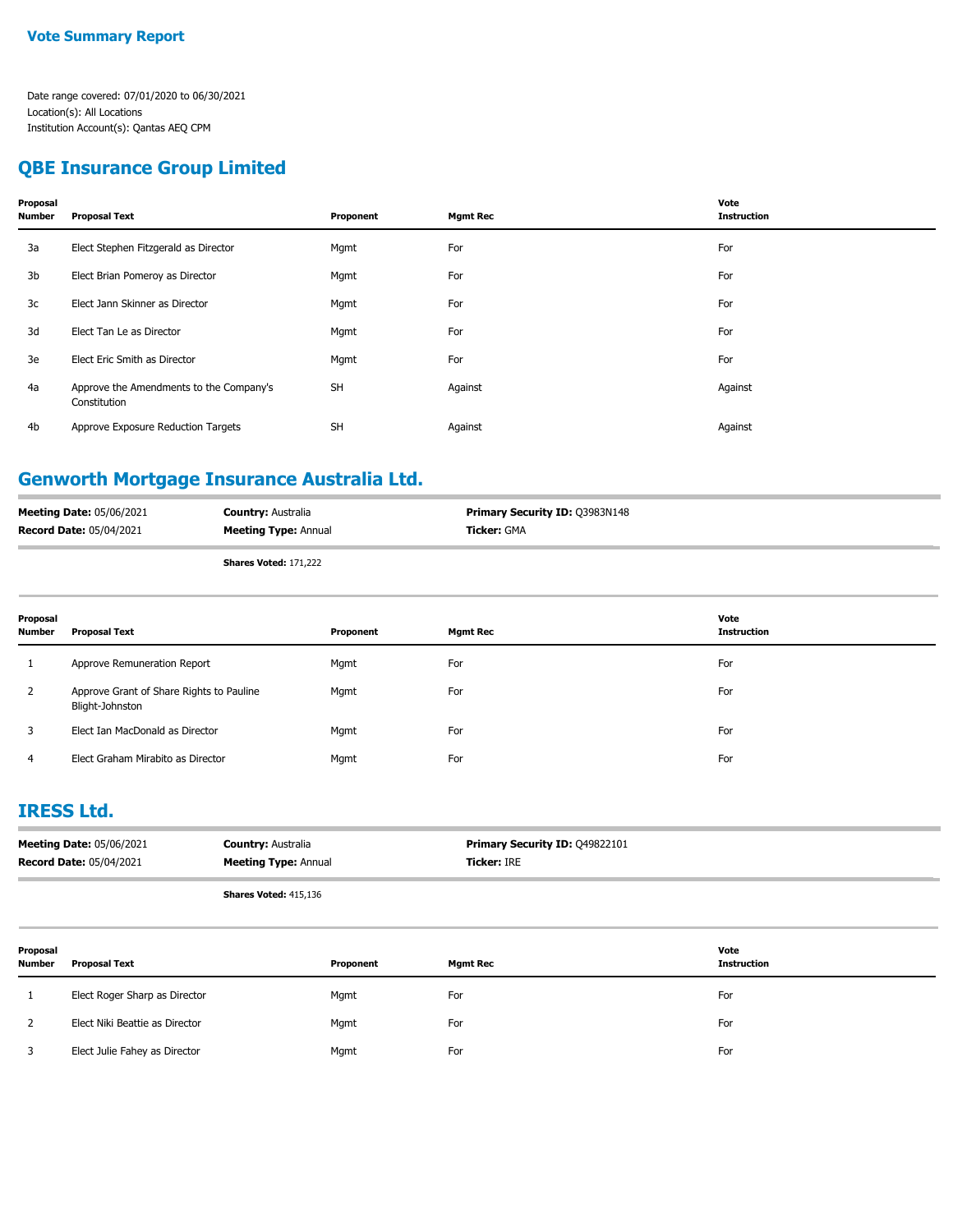## **IRESS Ltd.**

| Proposal<br><b>Number</b> | <b>Proposal Text</b>                                   | Proponent | <b>Mgmt Rec</b> | Vote<br><b>Instruction</b> |
|---------------------------|--------------------------------------------------------|-----------|-----------------|----------------------------|
| 4                         | Approve Remuneration Report                            | Mgmt      | For             | For                        |
| 5A                        | Approve Grant of Equity Rights to Andrew<br>Walsh      | Mgmt      | For             | For                        |
| <b>5B</b>                 | Approve Grant of Performance Rights to<br>Andrew Walsh | Mgmt      | For             | For                        |

#### **Rio Tinto Limited**

| <b>Meeting Date: 05/06/2021</b> | <b>Country: Australia</b>   | <b>Primary Security ID: 081437107</b> |
|---------------------------------|-----------------------------|---------------------------------------|
| <b>Record Date: 05/04/2021</b>  | <b>Meeting Type: Annual</b> | Ticker: RIO                           |

**Shares Voted:** 223,423

| Proposal<br><b>Number</b> | <b>Proposal Text</b>                                             | Proponent | <b>Mgmt Rec</b> | Vote<br><b>Instruction</b> |
|---------------------------|------------------------------------------------------------------|-----------|-----------------|----------------------------|
| 1                         | Accept Financial Statements and Statutory<br>Reports             | Mgmt      | For             | For                        |
| $\overline{2}$            | Approve Remuneration Policy                                      | Mgmt      | For             | For                        |
| 3                         | Approve Remuneration Report for UK Law<br>Purposes               | Mgmt      | For             | Against                    |
| 4                         | Approve Remuneration Report for Australian<br>Law Purposes       | Mgmt      | For             | Against                    |
| 5                         | Elect Megan Clark as Director                                    | Mgmt      | For             | For                        |
| 6                         | Elect Hinda Gharbi as Director                                   | Mgmt      | For             | For                        |
| 7                         | Elect Simon Henry as Director                                    | Mgmt      | For             | For                        |
| 8                         | Elect Sam Laidlaw as Director                                    | Mgmt      | For             | For                        |
| 9                         | Elect Simon McKeon as Director                                   | Mgmt      | For             | For                        |
| 10                        | Elect Jennifer Nason as Director                                 | Mgmt      | For             | For                        |
| 11                        | Elect Jakob Stausholm as Director                                | Mgmt      | For             | For                        |
| 12                        | Elect Simon Thompson as Director                                 | Mgmt      | For             | For                        |
| 13                        | Elect Ngaire Woods as Director                                   | Mgmt      | For             | For                        |
| 14                        | Appoint KPMG LLP as Auditors                                     | Mgmt      | For             | For                        |
| 15                        | Authorize the Audit Committee to Fix<br>Remuneration of Auditors | Mgmt      | For             | For                        |
| 16                        | Authorize EU Political Donations and<br>Expenditure              | Mgmt      | For             | For                        |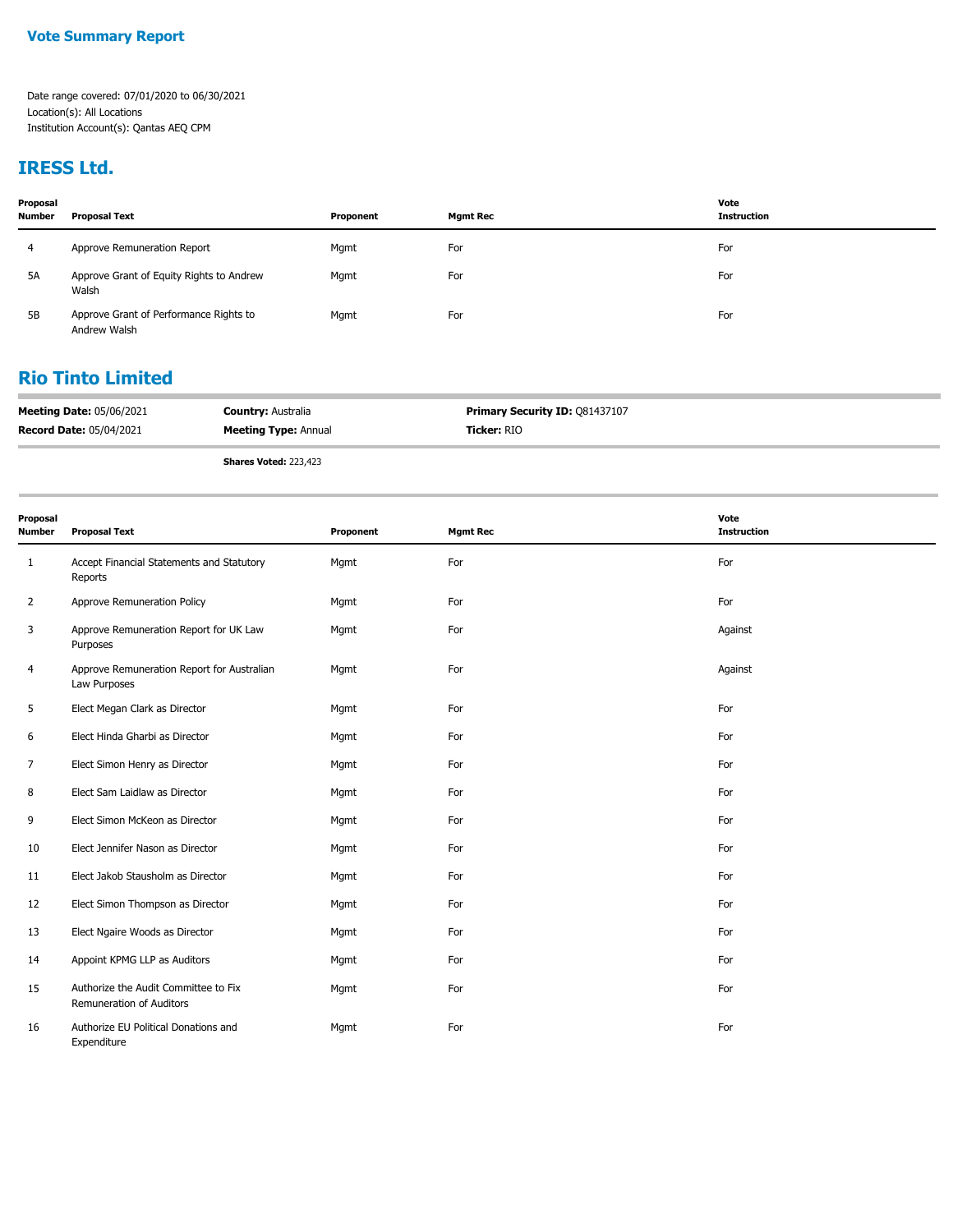### **Rio Tinto Limited**

| Proposal<br><b>Number</b> | <b>Proposal Text</b>                                                          | Proponent | <b>Mgmt Rec</b> | Vote<br><b>Instruction</b> |
|---------------------------|-------------------------------------------------------------------------------|-----------|-----------------|----------------------------|
| 17                        | Approve Renewal and Amendment to the Rio<br>Tinto Global Employee Share Plan  | Mgmt      | None            | For                        |
| 18                        | Approve the Renewal of Off-Market and<br>On-Market Share Buy-back Authorities | Mgmt      | For             | For                        |
| 19                        | Approve Emissions Targets                                                     | <b>SH</b> | For             | For                        |
| 20                        | Approve Climate-Related Lobbying                                              | <b>SH</b> | For             | For                        |

#### **TPG Telecom Ltd.**

| <b>Meeting Date: 05/06/2021</b> | <b>Country: Australia</b>   | <b>Primary Security ID: Q9159A141</b> |
|---------------------------------|-----------------------------|---------------------------------------|
| <b>Record Date: 05/04/2021</b>  | <b>Meeting Type: Annual</b> | <b>Ticker:</b> TPG                    |

**Shares Voted:** 489,863

| Proposal<br><b>Number</b> | <b>Proposal Text</b>                                                                  | Proponent | <b>Mgmt Rec</b> | Vote<br><b>Instruction</b> |
|---------------------------|---------------------------------------------------------------------------------------|-----------|-----------------|----------------------------|
| 2                         | Approve Remuneration Report                                                           | Mgmt      | For             | For                        |
| 3                         | Elect Frank John Sixt as Director                                                     | Mgmt      | For             | For                        |
| 4                         | Elect Antony Moffatt as Director                                                      | Mgmt      | For             | For                        |
| 5.                        | Elect Jack Teoh as Director                                                           | Mgmt      | For             | For                        |
| 6                         | Approve Issuance of Deferred Share Rights<br>and Performance Rights to Iñaki Berroeta | Mgmt      | For             | For                        |

# **Ampol Limited**

| <b>Meeting Date: 05/13/2021</b> | <b>Country: Australia</b>   | <b>Primary Security ID: 003608124</b> |
|---------------------------------|-----------------------------|---------------------------------------|
| <b>Record Date: 05/11/2021</b>  | <b>Meeting Type: Annual</b> | <b>Ticker:</b> ALD                    |
|                                 |                             |                                       |

**Shares Voted:** 803,817

| Proposal<br><b>Number</b> | <b>Proposal Text</b>                                       | Proponent | <b>Mgmt Rec</b> | Vote<br><b>Instruction</b> |
|---------------------------|------------------------------------------------------------|-----------|-----------------|----------------------------|
|                           | Approve Remuneration Report                                | Mgmt      | For             | For                        |
| 3a                        | Elect Mark Chellew as Director                             | Mgmt      | For             | For                        |
| 3b                        | Elect Michael Ihlein as Director                           | Mgmt      | For             | For                        |
| 3c                        | Elect Gary Smith as Director                               | Mgmt      | For             | For                        |
| 4                         | Approve Grant of Performance Rights to<br>Matthew Halliday | Mgmt      | For             | For                        |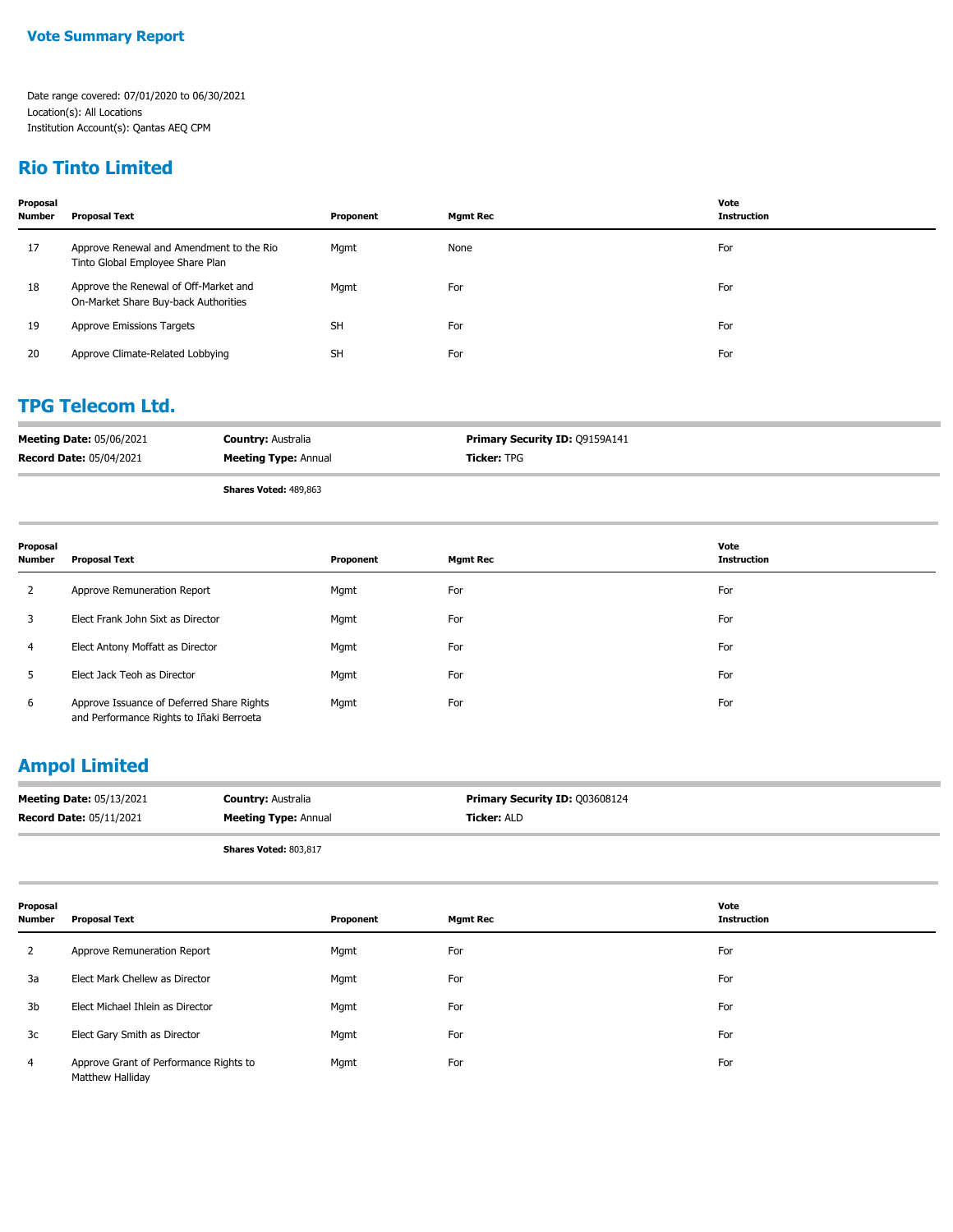#### **Vote Summary Report**

Date range covered: 07/01/2020 to 06/30/2021 Location(s): All Locations Institution Account(s): Qantas AEQ CPM

# **The GPT Group**

| <b>Meeting Date: 05/13/2021</b> | <b>Country: Australia</b>   | <b>Primary Security ID: Q4252X155</b> |
|---------------------------------|-----------------------------|---------------------------------------|
| <b>Record Date: 05/11/2021</b>  | <b>Meeting Type: Annual</b> | <b>Ticker: GPT</b>                    |
|                                 |                             |                                       |

**Shares Voted:** 1,127,447

| Proposal<br><b>Number</b> | <b>Proposal Text</b>                                               | Proponent | <b>Mgmt Rec</b> | Vote<br><b>Instruction</b> |
|---------------------------|--------------------------------------------------------------------|-----------|-----------------|----------------------------|
|                           | Elect Vickki McFadden as Director                                  | Mgmt      | For             | For                        |
| 2                         | Elect Robert Whitfield as Director                                 | Mgmt      | For             | For                        |
| 3                         | Approve Remuneration Report                                        | Mgmt      | For             | For                        |
| $\overline{4}$            | Approve Grant of Performance Rights to<br>Robert Johnston          | Mgmt      | For             | For                        |
| 5                         | Approve Re-insertion of Proportional<br><b>Takeover Provisions</b> | Mgmt      | For             | For                        |

# **Waypoint REIT Ltd.**

| <b>Meeting Date: 05/13/2021</b> | <b>Country: Australia</b>   | Primary Security ID: 095666105 |
|---------------------------------|-----------------------------|--------------------------------|
| <b>Record Date: 05/11/2021</b>  | <b>Meeting Type: Annual</b> | Ticker: WPR                    |
|                                 |                             |                                |

**Shares Voted:** 10,452

| Proposal<br>Number | <b>Proposal Text</b>                                     | Proponent | <b>Mgmt Rec</b> | Vote<br><b>Instruction</b> |
|--------------------|----------------------------------------------------------|-----------|-----------------|----------------------------|
| $\overline{2}$     | Elect Stephen Newton as Director                         | Mgmt      | For             | For                        |
| 3                  | Approve Remuneration Report                              | Mgmt      | For             | For                        |
| 4                  | Approve Grant of Performance Rights to<br>Hadyn Stephens | Mgmt      | For             | For                        |
| 5                  | Approve the Amendments to the Company's<br>Constitution  | Mgmt      | For             | For                        |
| 6                  | Approve the Amendments to the Trust's<br>Constitution    | Mgmt      | For             | For                        |

# **Sydney Airport**

| <b>Meeting Date: 05/21/2021</b> | <b>Country: Australia</b>   | <b>Primary Security ID: 08808P103</b> |
|---------------------------------|-----------------------------|---------------------------------------|
| <b>Record Date: 05/19/2021</b>  | <b>Meeting Type: Annual</b> | <b>Ticker: SYD</b>                    |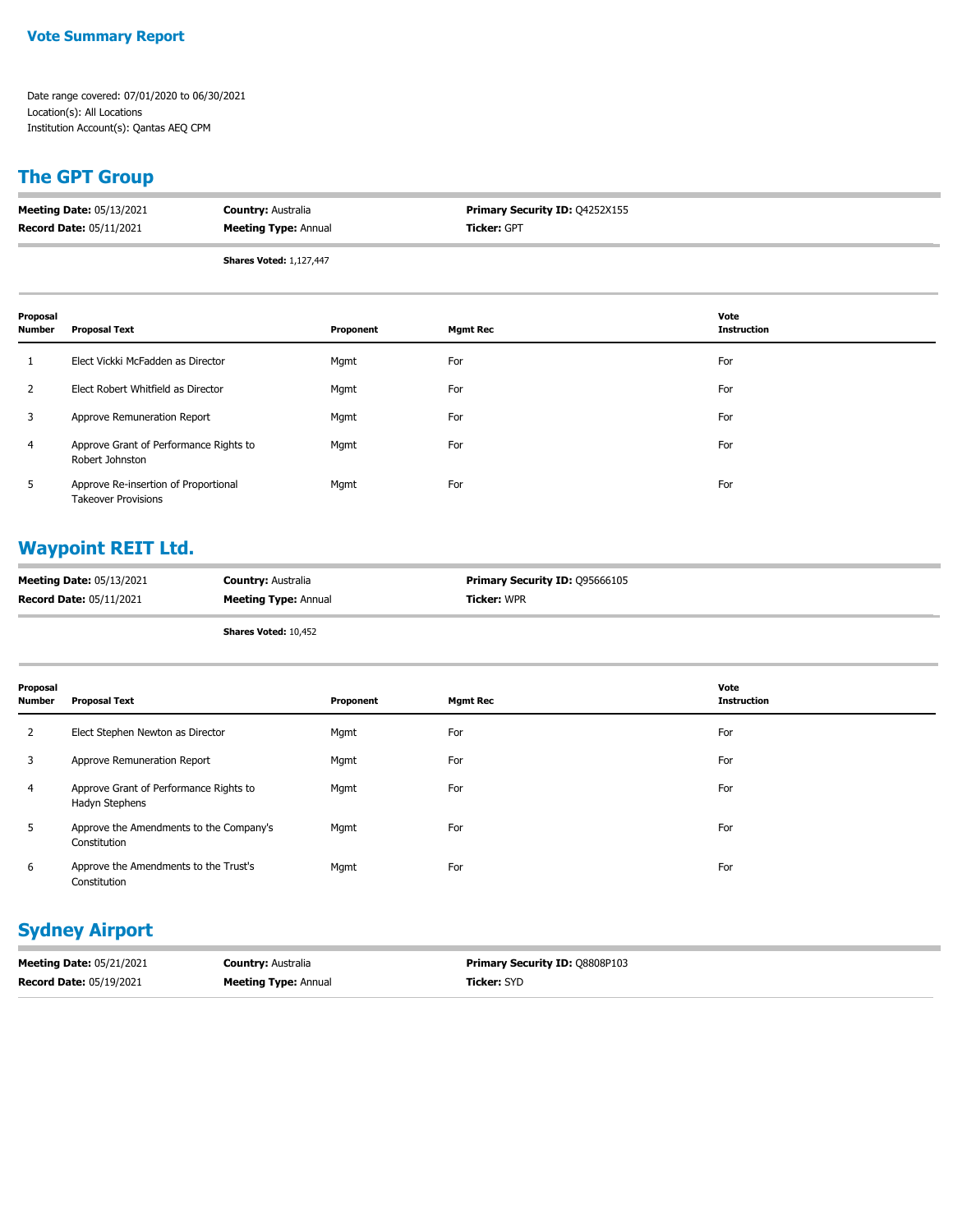#### **Vote Summary Report**

Date range covered: 07/01/2020 to 06/30/2021 Location(s): All Locations Institution Account(s): Qantas AEQ CPM

### **Sydney Airport**

**Shares Voted:** 1,480,557

| Proposal<br>Number | <b>Proposal Text</b>                                | Proponent | <b>Mgmt Rec</b> | Vote<br><b>Instruction</b> |
|--------------------|-----------------------------------------------------|-----------|-----------------|----------------------------|
|                    | Sydney Airport Limited (SAL) Meeting                | Mgmt      |                 |                            |
| 1                  | Approve Remuneration Report                         | Mgmt      | For             | For                        |
| $\overline{2}$     | Elect Grant Fenn as Director                        | Mgmt      | For             | For                        |
| 3                  | Elect Abi Cleland as Director                       | Mgmt      | For             | For                        |
| $\overline{4}$     | Approve Grant of 407,727 Rights to Geoff<br>Culbert | Mgmt      | For             | For                        |
| 5                  | Approve Grant of 182,927 Rights to Geoff<br>Culbert | Mgmt      | For             | For                        |
|                    | Sydney Airport Trust 1 (SAT1) Meeting               | Mgmt      |                 |                            |
| 1                  | Elect Russell Balding as Director                   | Mgmt      | For             | For                        |
|                    |                                                     |           |                 |                            |

# **Alumina Limited**

| <b>Meeting Date: 05/25/2021</b> | <b>Country: Australia</b>      | <b>Primary Security ID: 00269M109</b> |
|---------------------------------|--------------------------------|---------------------------------------|
| <b>Record Date: 05/21/2021</b>  | <b>Meeting Type: Annual</b>    | Ticker: AWC                           |
|                                 | <b>Shares Voted: 1,074,737</b> |                                       |

| Proposal<br><b>Number</b> | <b>Proposal Text</b>                                                  | Proponent | <b>Mgmt Rec</b> | Vote<br><b>Instruction</b> |
|---------------------------|-----------------------------------------------------------------------|-----------|-----------------|----------------------------|
| 3                         | Approve Remuneration Report                                           | Mgmt      | For             | For                        |
| 4a                        | Elect Deborah O'Toole as Director                                     | Mgmt      | For             | For                        |
| 4 <sub>b</sub>            | Elect John Bevan as Director                                          | Mgmt      | For             | For                        |
| 4c                        | Elect Shirley In't Veld as Director                                   | Mgmt      | For             | For                        |
| 5                         | Approve Reinsertion of the Proportional<br><b>Takeover Provisions</b> | Mgmt      | For             | For                        |
| 6                         | Approve Grant of Performance Rights to Mike<br>Ferraro                | Mgmt      | For             | For                        |

# **Viva Energy Group Limited**

| <b>Meeting Date: 05/26/2021</b> | <b>Country: Australia</b>   | <b>Primary Security ID: 09478L109</b> |
|---------------------------------|-----------------------------|---------------------------------------|
| <b>Record Date: 05/24/2021</b>  | <b>Meeting Type:</b> Annual | <b>Ticker:</b> VEA                    |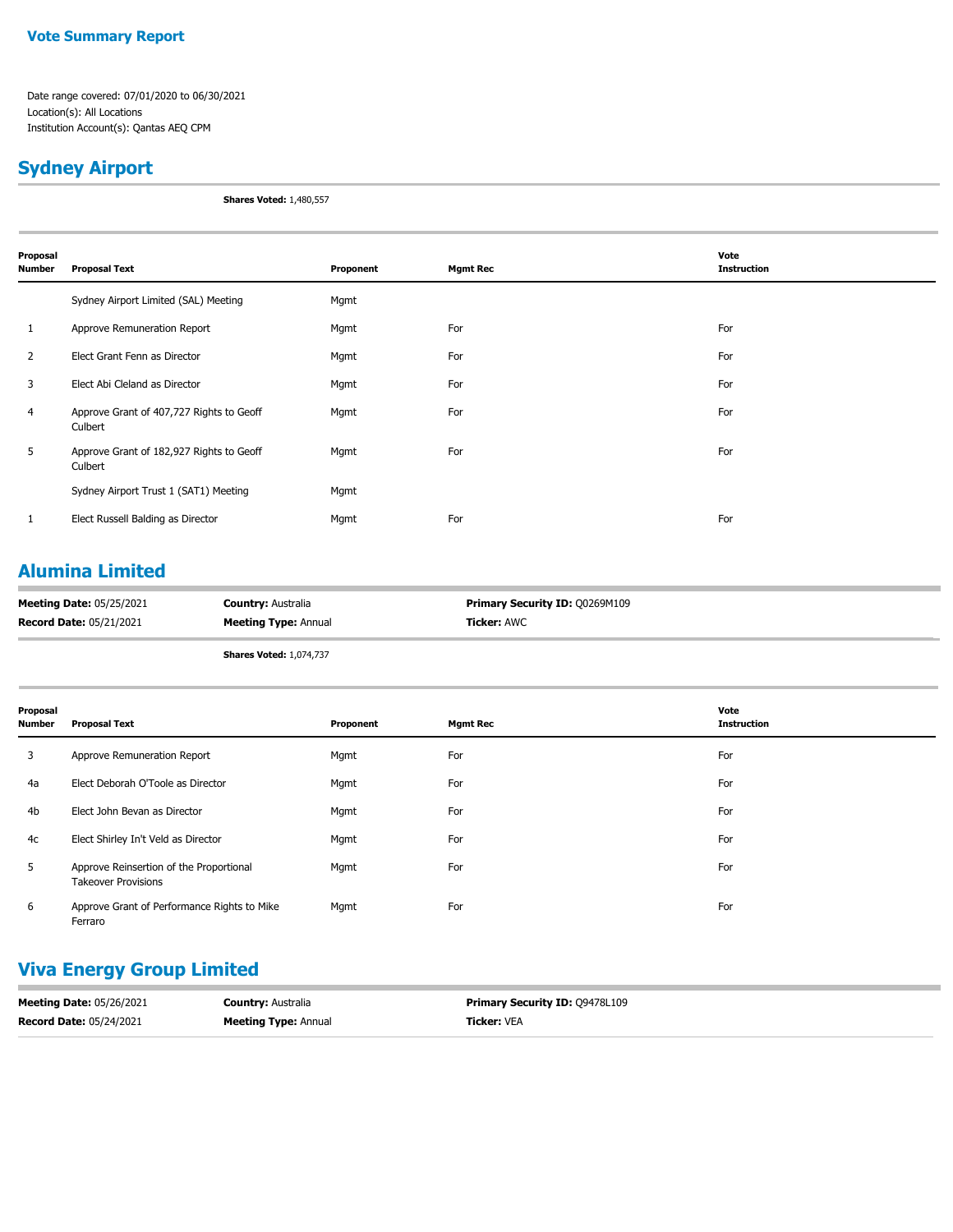#### **Viva Energy Group Limited**

**Shares Voted:** 1,785,950

| Proposal<br>Number | <b>Proposal Text</b>                                  | Proponent | <b>Mgmt Rec</b> | Vote<br><b>Instruction</b> |
|--------------------|-------------------------------------------------------|-----------|-----------------|----------------------------|
| 2                  | Approve Remuneration Report                           | Mgmt      | For             | For                        |
| 3a                 | Elect Sarah Ryan as Director                          | Mgmt      | For             | For                        |
| 3b                 | Elect Michael Muller as Director                      | Mgmt      | For             | For                        |
| 4                  | Approve Grant of Performance Rights to Scott<br>Wyatt | Mgmt      | For             | For                        |

#### **Costa Group Holdings Limited**

| <b>Meeting Date: 05/27/2021</b> | <b>Country: Australia</b>    | <b>Primary Security ID: Q29284108</b> |
|---------------------------------|------------------------------|---------------------------------------|
| <b>Record Date: 05/25/2021</b>  | <b>Meeting Type: Annual</b>  | <b>Ticker:</b> CGC                    |
|                                 | <b>Shares Voted: 301.661</b> |                                       |

| Proposal<br>Number | <b>Proposal Text</b>                                        | Proponent | <b>Mgmt Rec</b> | Vote<br><b>Instruction</b> |
|--------------------|-------------------------------------------------------------|-----------|-----------------|----------------------------|
| $\overline{2}$     | Approve Remuneration Report                                 | Mgmt      | For             | For                        |
| 3                  | Elect Peter Margin as Director                              | Mgmt      | For             | For                        |
| 4                  | Elect Tim Goldsmith as Director                             | Mgmt      | For             | For                        |
| 5                  | Approve Grant of STI Performance Rights to<br>Sean Hallahan | Mgmt      | For             | For                        |
| 6                  | Approve Grant of LTI Options to Sean<br>Hallahan            | Mgmt      | For             | For                        |

#### **Gold Road Resources Limited**

| <b>Meeting Date: 05/27/2021</b><br><b>Record Date: 05/25/2021</b> |                                | <b>Country: Australia</b><br><b>Meeting Type: Annual</b> |           | Primary Security ID: Q4202N117<br>Ticker: GOR |                            |
|-------------------------------------------------------------------|--------------------------------|----------------------------------------------------------|-----------|-----------------------------------------------|----------------------------|
|                                                                   |                                | Shares Voted: 283,560                                    |           |                                               |                            |
| Proposal<br>Number                                                | <b>Proposal Text</b>           |                                                          | Proponent | <b>Mgmt Rec</b>                               | Vote<br><b>Instruction</b> |
| 2                                                                 | Approve Remuneration Report    |                                                          | Mgmt      | For                                           | For                        |
|                                                                   | Elect Tim Netscher as Director |                                                          | Mgmt      | For                                           | For                        |

4 Elect Maree Arnason as Director Mgmt For For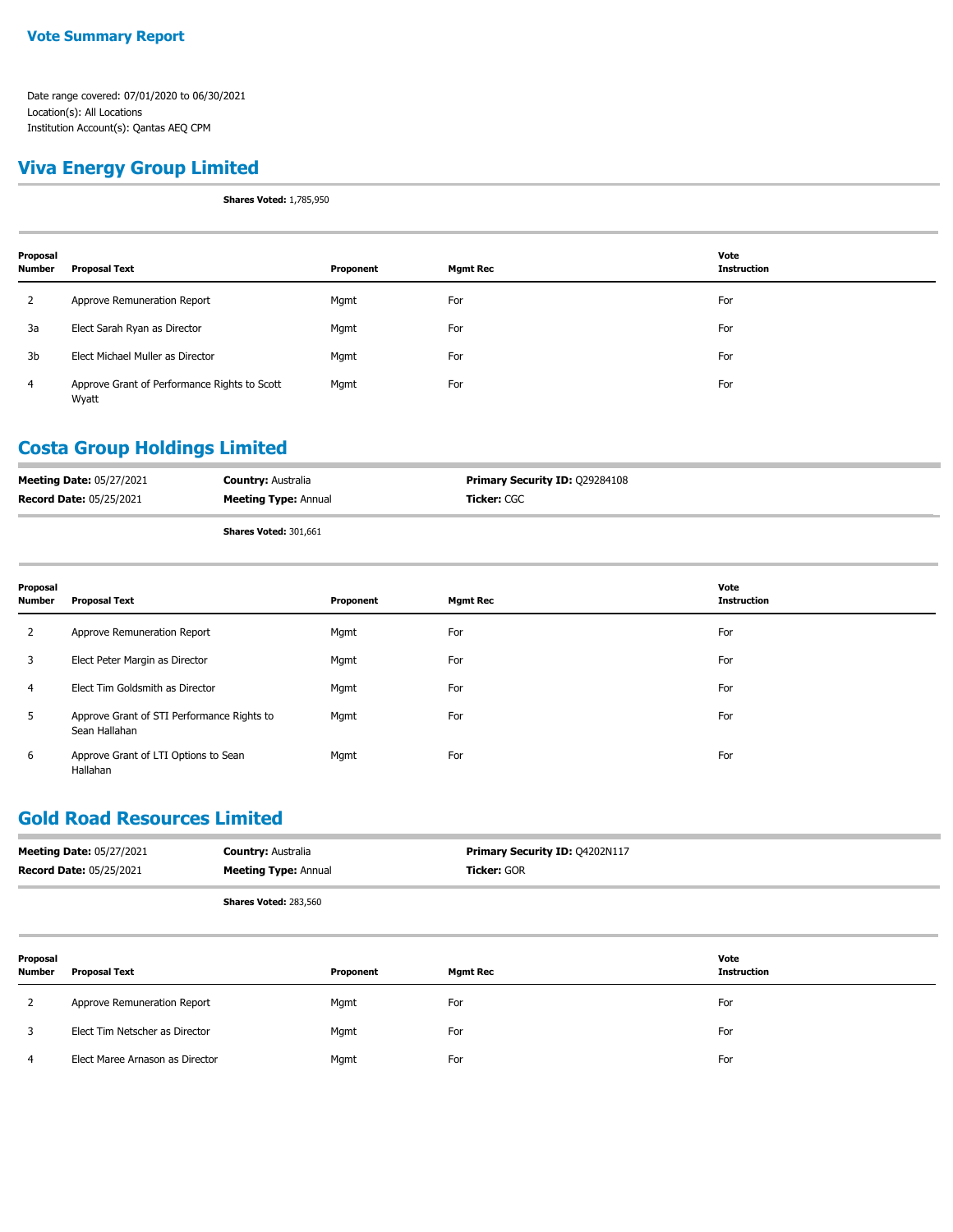#### **Gold Road Resources Limited**

| Proposal<br><b>Number</b> | Proposal Text                                                                 | Proponent | <b>Mgmt Rec</b> | Vote<br><b>Instruction</b> |
|---------------------------|-------------------------------------------------------------------------------|-----------|-----------------|----------------------------|
| 5                         | Approve Grant of Long Term Incentive<br>Performance Rights to Duncan Gibbs    | Mgmt      | For             | For                        |
| 6                         | Approve Grant of Short Term Incentive<br>Performance Rights to Duncan Gibbs   | Mgmt      | For             | For                        |
| 7                         | Approve Grant of Long Term Incentive<br>Performance Rights to Justin Osborne  | Mgmt      | For             | For                        |
| 8                         | Approve Grant of Short Term Incentive<br>Performance Rights to Justin Osborne | Mgmt      | For             | For                        |

#### **Spark Infrastructure Group**

| <b>Meeting Date: 05/27/2021</b> | <b>Country: Australia</b>   | <b>Primary Security ID: Q8604W120</b> |
|---------------------------------|-----------------------------|---------------------------------------|
| <b>Record Date: 05/25/2021</b>  | <b>Meeting Type: Annual</b> | <b>Ticker:</b> SKI                    |
|                                 |                             |                                       |

**Shares Voted:** 478,177

| Proposal<br><b>Number</b> | <b>Proposal Text</b>                                                                                                                          | Proponent | <b>Mgmt Rec</b> | Vote<br><b>Instruction</b> |
|---------------------------|-----------------------------------------------------------------------------------------------------------------------------------------------|-----------|-----------------|----------------------------|
| 1                         | Approve Remuneration Report                                                                                                                   | Mgmt      | For             | For                        |
| 2                         | Elect Anne Brennan as Director of Spark<br>Infrastructure RE, Spark Holdings 1, Spark<br>Holdings 2, Spark Holdings 3 and Spark<br>Holdings 4 | Mgmt      | For             | For                        |
| 3                         | Elect Lianne Buck as Director of Spark<br>Infrastructure RE, Spark Holdings 1, Spark<br>Holdings 2, Spark Holdings 3 and Spark<br>Holdings 4  | Mgmt      | For             | For                        |
| 4                         | Approve Grant of Performance Rights to Rick<br>Francis                                                                                        | Mgmt      | For             | For                        |
| 5                         | Elect Jennifer Faulkner as Director of Spark<br>Holdings 6                                                                                    | Mgmt      | For             | For                        |
| 6                         | Elect Anthony Marriner as Director of Spark<br>Holdings 6                                                                                     | Mgmt      | For             | For                        |

#### **Appen Limited**

| <b>Meeting Date: 05/28/2021</b> | <b>Country: Australia</b>   | <b>Primary Security ID: 00456H103</b> |
|---------------------------------|-----------------------------|---------------------------------------|
| <b>Record Date: 05/26/2021</b>  | <b>Meeting Type: Annual</b> | <b>Ticker: APX</b>                    |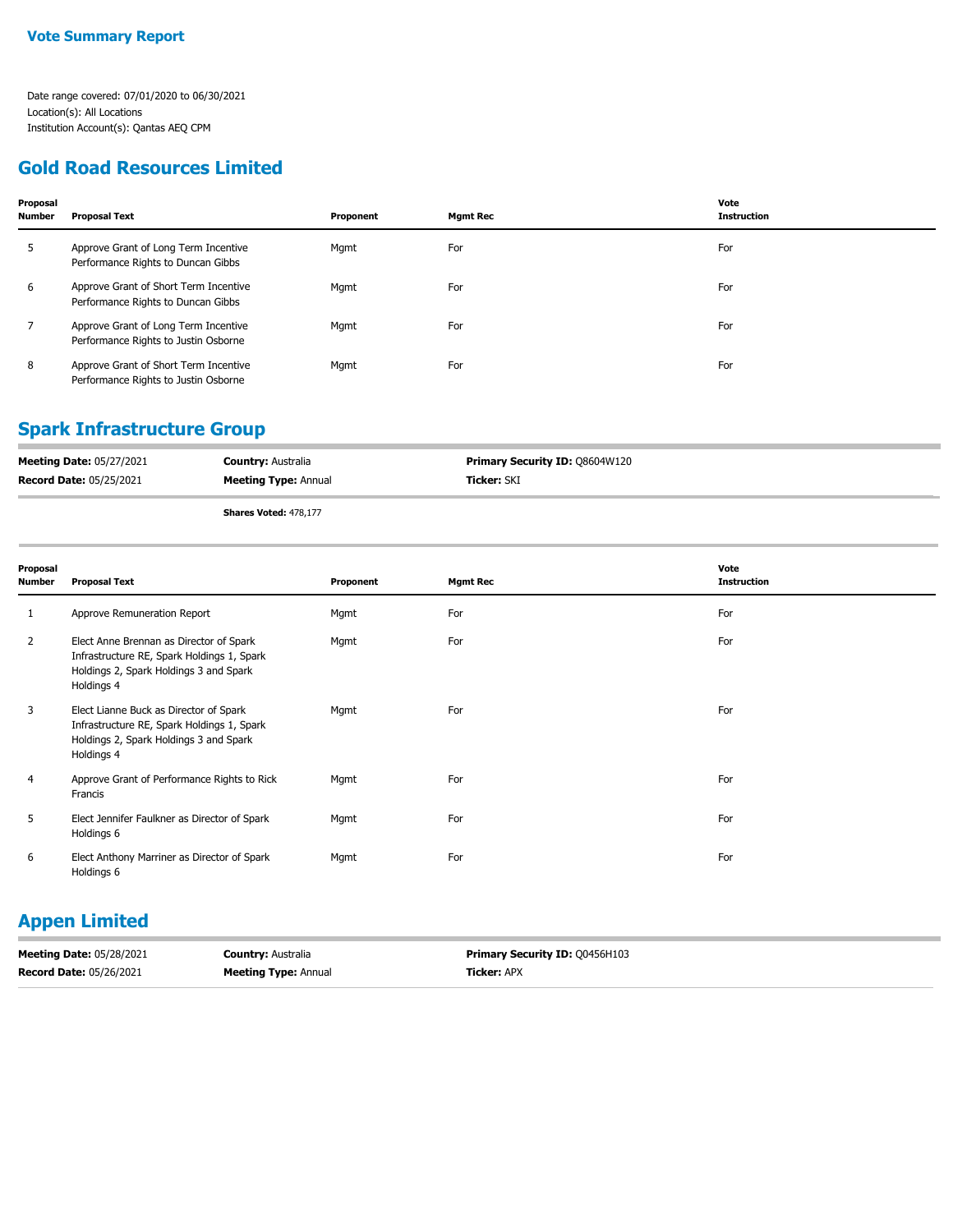#### **Vote Summary Report**

Date range covered: 07/01/2020 to 06/30/2021 Location(s): All Locations Institution Account(s): Qantas AEQ CPM

# **Appen Limited**

**Shares Voted:** 26,914

| Proposal<br><b>Number</b> | <b>Proposal Text</b>                                                                 | Proponent | <b>Mgmt Rec</b> | Vote<br><b>Instruction</b> |
|---------------------------|--------------------------------------------------------------------------------------|-----------|-----------------|----------------------------|
| $\overline{2}$            | Approve Remuneration Report                                                          | Mgmt      | For             | Against                    |
| 3                         | Elect Stephen Hasker as Director                                                     | Mgmt      | For             | For                        |
| 4                         | Elect Robin Low as Director                                                          | Mgmt      | For             | For                        |
| 5                         | Approve Grant of Performance Rights to Mark<br>Brayan                                | Mgmt      | For             | For                        |
| 6                         | Approve the Amendments to the Company's<br>Constitution                              | Mgmt      | For             | For                        |
| 7                         | Approve the Increase in Maximum Aggregate<br>Remuneration of Non-Executive Directors | Mgmt      | None            | For                        |

# **Woolworths Group Limited**

| <b>Meeting Date: 06/18/2021</b> | <b>Country: Australia</b>    | <b>Primary Security ID: 098418108</b> |
|---------------------------------|------------------------------|---------------------------------------|
| <b>Record Date: 06/16/2021</b>  | <b>Meeting Type: Special</b> | <b>Ticker: WOW</b>                    |
|                                 | <b>Shares Voted: 594,458</b> |                                       |

| Proposal<br><b>Number</b> | <b>Proposal Text</b>       | Proponent | <b>Mgmt Rec</b> | Vote<br><b>Instruction</b> |
|---------------------------|----------------------------|-----------|-----------------|----------------------------|
| 1a                        | Approve the Demerger       | Mgmt      | For             | For                        |
| 1b                        | Approve Capital Reduction  | Mgmt      | For             | For                        |
|                           | Approve Employee Incentive | Mgmt      | For             | For                        |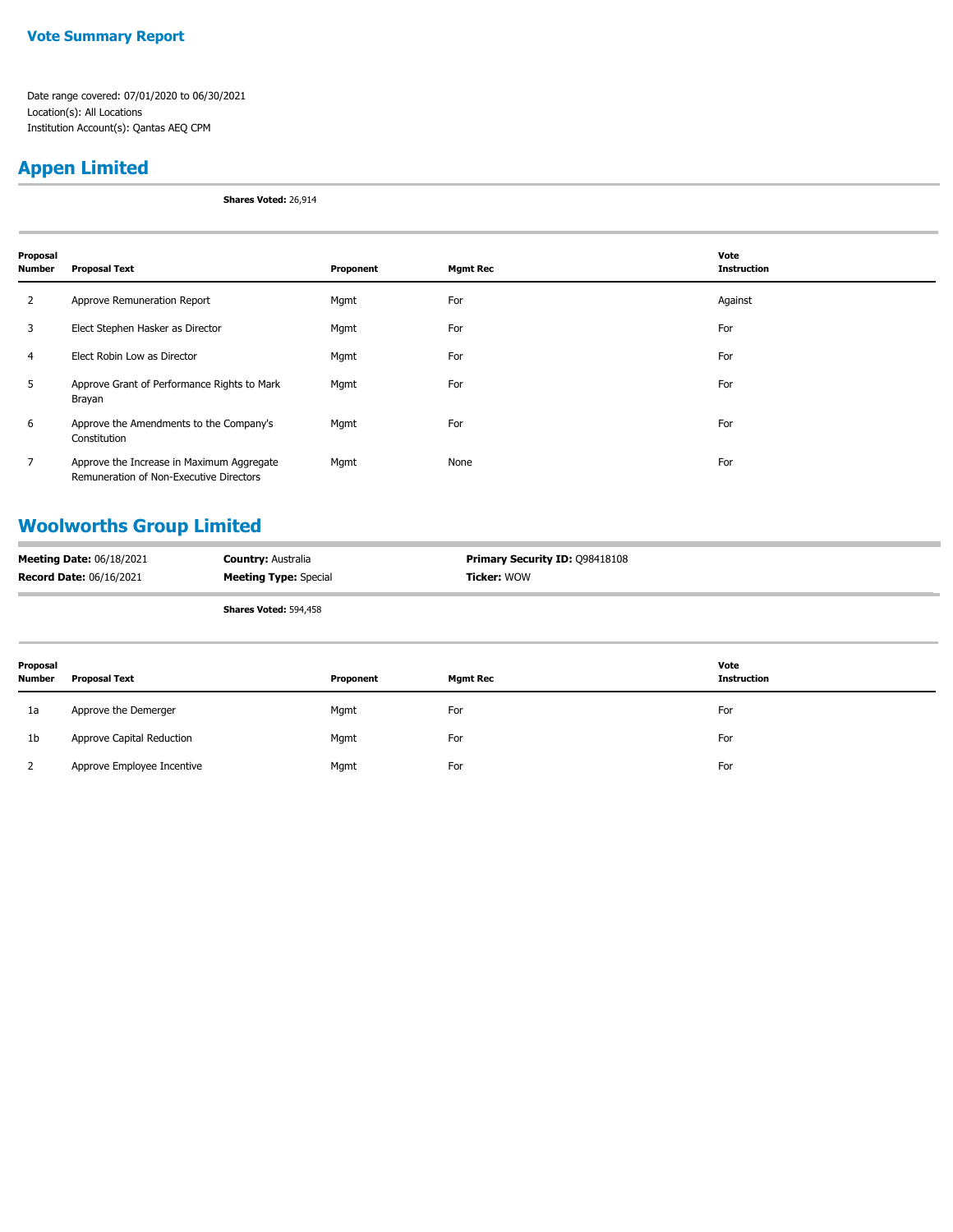| Summary of voting:         |     |      |
|----------------------------|-----|------|
| For                        | 24  | 8%   |
| Against                    |     | 0%   |
| Not Voted                  | 276 | 92%  |
| Total                      | 301 | 100% |
| Of the proposals voted on: |     |      |
| Vote with management       | 24  | 96%  |
| Vote against managemen     |     | 4%   |
| Total                      | 25  | 100% |

|                        | <b>Meeting</b>         |                                                              |                        |                                                  |                                                                                                                                            | (Mgmt)      |                |                                              |
|------------------------|------------------------|--------------------------------------------------------------|------------------------|--------------------------------------------------|--------------------------------------------------------------------------------------------------------------------------------------------|-------------|----------------|----------------------------------------------|
|                        | <b>Deadline</b>        |                                                              |                        |                                                  |                                                                                                                                            | Recommended |                |                                              |
| <b>Meeting Date</b>    | Date                   | <b>Company Name</b>                                          | <b>Country Name</b>    | <b>Meeting Type</b>                              | <b>Proposal Long Text</b>                                                                                                                  | Vote        | Vote           | With or against management                   |
| 23/7/2020              | 17/7/2020              | DICKER DATA LTD                                              | Australia              | <b>Annual General Meeting</b>                    | <b>REMUNERATION REPORT</b>                                                                                                                 | For         | Not Voted      | Not applicable                               |
| 23/7/2020              | 17/7/2020              | DICKER DATA LTD                                              | Australia              | Annual General Meeting                           | RE-ELECTION OF DIRECTOR - MS FIONA BROWN                                                                                                   | For         | Not Voted      | Not applicable                               |
| 23/7/2020              | 17/7/2020              | DICKER DATA LTD                                              | Australia              | <b>Annual General Meeting</b>                    | ELECTION OF DIRECTOR - MS LEANNE RALPH                                                                                                     | For         | Not Voted      | Not applicable                               |
| 23/7/2020              | 17/7/2020              | DICKER DATA LTD                                              | Australia              | Annual General Meeting                           | RATIFY THE ISSUE OF SHARES<br>RE-ELECTION OF DIRECTOR - MR MARCUS JOHN BIRRELL                                                             | For<br>For  | Not Voted      | Not applicable                               |
| 29/7/2020              | 23/7/2020<br>23/7/2020 | <b>EAGERS AUTOMOTIVE LTD</b><br><b>EAGERS AUTOMOTIVE LTD</b> | Australia              | Annual General Meeting                           | RE-ELECTION OF DIRECTOR - MR TIM CROMMELIN                                                                                                 | For         | For            | Vote with management                         |
| 29/7/2020<br>29/7/2020 | 23/7/2020              | <b>EAGERS AUTOMOTIVE LTD</b>                                 | Australia              | <b>Annual General Meeting</b>                    | RE-ELECTION OF DIRECTOR - MS SOPHIE ALEXANDRA MOORE                                                                                        | For         | For            | Vote with management                         |
| 29/7/2020              | 23/7/2020              | <b>EAGERS AUTOMOTIVE LTD</b>                                 | Australia<br>Australia | Annual General Meeting<br>Annual General Meeting | ELECTION OF DIRECTOR - MR DAVID SCOTT BLACKHALL                                                                                            | For         | Against<br>For | Vote against management                      |
| 29/7/2020              | 23/7/2020              | <b>EAGERS AUTOMOTIVE LTD</b>                                 | Australia              | <b>Annual General Meeting</b>                    | ELECTION OF DIRECTOR - MR GREGORY JAMES DUNCAN                                                                                             | For         | For            | Vote with management<br>Vote with management |
| 29/7/2020              | 23/7/2020              | EAGERS AUTOMOTIVE LTD                                        | Australia              | <b>Annual General Meeting</b>                    | ELECTION OF DIRECTOR - MS MICHELLE VICTORIA PRATER                                                                                         | For         | For            | Vote with management                         |
| 29/7/2020              | 23/7/2020              | <b>EAGERS AUTOMOTIVE LTD</b>                                 | Australia              | Annual General Meeting                           | NON-EXECUTIVE DIRECTORS' FEE CAP                                                                                                           | For         | For            | Vote with management                         |
| 29/7/2020              | 23/7/2020              | EAGERS AUTOMOTIVE LTD                                        | Australia              | Annual General Meeting                           | <b>REMUNERATION REPORT</b>                                                                                                                 | For         | For            | Vote with management                         |
| 29/7/2020              | 23/7/2020              | <b>EAGERS AUTOMOTIVE LTD</b>                                 | Australia              | <b>Annual General Meeting</b>                    | CHANGE OF COMPANY NAME TO EAGERS AUTOMOTIVE LIMITED                                                                                        | For         | For            | Vote with management                         |
| 29/7/2020              | 23/7/2020              | EAGERS AUTOMOTIVE LTD                                        | Australia              | <b>Annual General Meeting</b>                    | RENEWAL OF PROPORTIONAL TAKEOVER PROVISIONS OF CONSTITUTION                                                                                | For         | For            | Vote with management                         |
| 31/7/2020              | 27/7/2020              | ZENITH ENERGY LTD                                            | Australia              | <b>Scheme Meeting</b>                            | GENERAL SCHEME RESOLUTION                                                                                                                  | For         | Not Voted      | Not applicable                               |
| 31/7/2020              | 27/7/2020              | ZENITH ENERGY LTD                                            | Australia              | <b>Scheme Meeting</b>                            | ROLLOVER SHAREHOLDERS SCHEME RESOLUTION                                                                                                    | For         | Not Voted      | Not applicable                               |
| 27/8/2020              | 21/8/2020              | <b>COLLINS FOODS LTD</b>                                     | Australia              | Annual General Meeting                           | ELECTION OF DIRECTOR - CHRISTINE HOLMAN                                                                                                    | For         | For            | Vote with management                         |
| 27/8/2020              | 21/8/2020              | <b>COLLINS FOODS LTD</b>                                     | Australia              | <b>Annual General Meeting</b>                    | RE-ELECTION OF DIRECTOR - RUSSELL TATE                                                                                                     | For         | For            | Vote with management                         |
| 27/8/2020              | 21/8/2020              | <b>COLLINS FOODS LTD</b>                                     | Australia              | Annual General Meeting                           | ADOPTION OF REMUNERATION REPORT                                                                                                            | For         | For            | Vote with management                         |
| 27/8/2020              | 21/8/2020              | <b>COLLINS FOODS LTD</b>                                     | Australia              | Annual General Meeting                           | RENEWAL OF SHAREHOLDER APPROVAL FOR LTIP                                                                                                   | For         | For            | Vote with management                         |
| 27/8/2020              | 21/8/2020              | <b>COLLINS FOODS LTD</b>                                     | Australia              | Annual General Meeting                           | RENEWAL OF PROPORTIONAL TAKEOVER PROVISIONS IN CONSTITUTION                                                                                | For         | For            | Vote with management                         |
| 16/9/2020              | 10/9/2020              | ALLIANCE AVIATION SERVICES LTD                               | Australia              | Annual General Meeting                           | RE-ELECTION OF DIRECTOR - STEPHEN PADGETT, OAM                                                                                             | For         | For            | Vote with management                         |
| 16/9/2020              | 10/9/2020              | ALLIANCE AVIATION SERVICES LTD                               | Australia              | Annual General Meeting                           | RE-ELECTION OF DIRECTOR - LEE SCHOFIELD                                                                                                    | For         | For            | Vote with management                         |
| 16/9/2020              | 10/9/2020              | ALLIANCE AVIATION SERVICES LTD                               | Australia              | Annual General Meeting                           | ADOPTION OF REMUNERATION REPORT                                                                                                            | For         | For            | Vote with management                         |
| 16/9/2020              | 10/9/2020              | ALLIANCE AVIATION SERVICES LTD                               | Australia              | Annual General Meeting                           | APPROVAL OF ISSUE OF SECURITIES UNDER THE LONG TERM INCENTIVE PLAN TO MR SCOTT MCMILLAN                                                    | For         | For            | Vote with management                         |
| 16/9/2020              | 10/9/2020              | ALLIANCE AVIATION SERVICES LTD                               | Australia              | Annual General Meeting                           | APPROVAL OF ISSUE OF SECURITIES UNDER THE LONG TERM INCENTIVE PLAN TO MR LEE SCHOFIELD                                                     | For         | For            | Vote with management                         |
| 16/9/2020              | 10/9/2020              | ALLIANCE AVIATION SERVICES LTD                               | Australia              | Annual General Meeting                           | REFRESH PLACEMENT CAPACITY                                                                                                                 | For         | For            | Vote with management                         |
| 16/9/2020              | 10/9/2020              | ALLIANCE AVIATION SERVICES LTD                               | Australia              | Annual General Meeting                           | TO INSERT PROPORTIONAL TAKEOVER PROVISIONS TO THE CONSTITUTION                                                                             | For         | For            | Vote with management                         |
|                        |                        |                                                              |                        |                                                  | RATIFICATION OF PRIOR ISSUE OF PLACEMENT SHARES ISSUED UNDER ASX LISTING RULE 7.1 ON 7 MAY 2020: THAT, FOR THE PURPOSES OF ASX LISTING     |             |                |                                              |
|                        |                        |                                                              | Australia              |                                                  | RULE 7.4 AND FOR ALL OTHER PURPOSES, SHAREHOLDERS RATIFY THE ISSUE AND ALLOTMENT OF 7,798,583 MAY PLACEMENT SHARES UNDER ASX LISTING       | For         |                |                                              |
| 16/9/2020              | 10/9/2020              | SPLITIT PAYMENTS LTD                                         |                        | <b>Ordinary General Meeting</b>                  | RULE 7.1 ON 7 MAY 2020 ON THE TERMS AND CONDITIONS AS SET OUT IN THE EXPLANATORY MEMORANDUM                                                |             | Not Voted      | Not applicable                               |
|                        |                        |                                                              |                        |                                                  | RATIFICATION OF PRIOR ISSUE OF PLACEMENT SHARES ISSUED UNDER ASX LISTING RULE 7.1A ON 7 MAY 2020: THAT, FOR THE PURPOSES OF ASX LISTING    |             |                |                                              |
|                        |                        |                                                              |                        |                                                  | RULE 7.4 AND FOR ALL OTHER PURPOSES, SHAREHOLDERS RATIFY THE ISSUE AND ALLOTMENT OF 31,225,808 MAY PLACEMENT SHARES UNDER ASX              |             |                |                                              |
| 16/9/2020              | 10/9/2020              | SPLITIT PAYMENTS LTD                                         | Australia              | <b>Ordinary General Meeting</b>                  | LISTING RULE 7.1A ON 7 MAY 2020 ON THE TERMS AND CONDITIONS AS SET OUT IN THE EXPLANATORY MEMORANDUM                                       | For         | Not Voted      | Not applicable                               |
| 16/9/2020              | 10/9/2020              | SPLITIT PAYMENTS LTD                                         | Australia              | <b>Ordinary General Meeting</b>                  | RATIFICATION OF PRIOR ISSUE OF PLACEMENT SHARES ISSUED UNDER ASX LISTING RULE 7.1 ON 12 AUGUST 2020                                        | For         | Not Voted      | Not applicable                               |
| 16/9/2020              | 10/9/2020              | SPI ITIT PAYMENTS ITD                                        | Australia              | <b>Ordinary General Meeting</b>                  | APPROVAL OF ISSUE OF PLACEMENT SHARES UNDER ASX LISTING RULE 7.1                                                                           | For         | Not Voted      | Not applicable                               |
| 16/9/2020              | 10/9/2020              | SPLITIT PAYMENTS LTD                                         | Australia              | <b>Ordinary General Meeting</b>                  | APPROVAL OF ISSUE OF PLACEMENT SHARES TO SPIRO PAPPAS UNDER ASX LISTING RULE 10.11                                                         | For         | Not Voted      | Not applicable                               |
| 16/9/2020              | 10/9/2020              | SPLITIT PAYMENTS LTD                                         | Australia              | <b>Ordinary General Meeting</b>                  | APPROVAL OF ISSUE OF PLACEMENT SHARES TO BRAD PATERSON UNDER ASX LISTING RULE 10.11                                                        | For         | Not Voted      | Not applicable                               |
| 16/9/2020              | 10/9/2020              | SPLITIT PAYMENTS LTD                                         | Australia              | <b>Ordinary General Meeting</b>                  | APPROVAL OF ISSUE OF PLACEMENT SHARES TO THIERRY DENIS UNDER ASX LISTING RULE 10.11                                                        | For         | Not Voted      | Not applicable                               |
| 16/9/2020              | 10/9/2020              | SPLITIT PAYMENTS LTD                                         | Australia              | <b>Ordinary General Meeting</b>                  | APPROVAL OF ISSUE OF PLACEMENT SHARES TO ALON FEIT AND A RELATED PARTY OF ALON FEIT UNDER ASX LISTING RULE 10.11                           | For         | Not Voted      | Not applicable                               |
| 16/9/2020              | 10/9/2020              | SPLITIT PAYMENTS LTD                                         | Australia              | <b>Ordinary General Meeting</b>                  | AMENDMENTS TO THE COMPANY'S ARTICLES OF ASSOCIATION                                                                                        | For         | Not Voted      | Not applicable                               |
| 25/9/2020              | 21/9/2020              | SMARTPAY HOLDINGS LTD                                        | New Zealand            | <b>Annual General Meeting</b>                    | THAT THE BOARD BE AUTHORISED TO FIX THE AUDITOR'S REMUNERATION FOR THE ENSUING YEAR                                                        | For         | Not Voted      | Not applicable                               |
|                        |                        |                                                              |                        |                                                  | THAT THE EXISTING CONSTITUTION OF THE COMPANY BE REVOKED AND A NEW CONSTITUTION IN THE FORM TABLED AT THE MEETING, AND REFERRED            |             |                |                                              |
| 25/9/2020              | 21/9/2020              | SMARTPAY HOLDINGS LTD                                        | New Zealand            | Annual General Meeting                           | TO IN THE EXPLANATORY NOTES. BE ADOPTED WITH FEFECT FROM THE CLOSE OF THE ANNUAL MEETING                                                   | For         | Not Voted      | Not applicable                               |
| 29/9/2020              | 24/9/2020              | <b>IKEGPS GROUP LTD</b>                                      | New Zealand            | <b>Annual General Meeting</b>                    | THAT THE DIRECTORS ARE AUTHORISED TO FIX THE AUDITOR'S REMUNERATION                                                                        | For         | Not Voted      | Not applicable                               |
|                        |                        |                                                              |                        |                                                  | THAT MR MARK RATCLIFFE, APPOINTED BY THE BOARD AS A DIRECTOR EFFECTIVE 1 JANUARY 2020 AND WHO RETIRES AND IS ELIGIBLE FOR ELECTION, IS     |             |                |                                              |
| 29/9/2020              | 24/9/2020              | <b>IKEGPS GROUP LTD</b>                                      | New Zealand            | <b>Annual General Meeting</b>                    | ELECTED AS A DIRECTOR OF IKEGPS GROUP LIMITED                                                                                              | For         | Not Voted      | Not applicable                               |
| 29/9/2020              | 24/9/2020              | <b>IKEGPS GROUP LTD</b>                                      | New Zealand            | Annual General Meeting                           | THAT MR FRED LAX IS RE-ELECTED AS A DIRECTOR OF IKEGPS GROUP LIMITED                                                                       | For         | Not Voted      | Not applicable                               |
| 29/9/2020              | 24/9/2020              | <b>IKEGPS GROUP LTD</b>                                      | New Zealand            | <b>Annual General Meeting</b>                    | THAT MR RICK CHRISTIE IS RE-ELECTED AS A DIRECTOR OF IKEGPS GROUP LIMITED                                                                  | For         | Not Voted      | Not applicable                               |
|                        |                        |                                                              |                        |                                                  |                                                                                                                                            |             |                |                                              |
|                        |                        |                                                              |                        |                                                  | THAT THE BOARD OF IKEGPS GROUP LIMITED (THE BOARD) IS AUTHORISED, PURSUANT TO LISTING RULE 4.2.1, TO: (A) ISSUE UP TO 3,000,000 OPTIONS TO |             |                |                                              |
|                        |                        |                                                              |                        |                                                  | SUBSCRIBE FOR ORDINARY SHARES IN THE COMPANY (OPTIONS). TO EMPLOYEES AND DIRECTORS OF THE COMPANY ON THE TERMS SET OUT IN THE              |             |                |                                              |
|                        |                        |                                                              |                        |                                                  | EXPLANATORY NOTES ACCOMPANYING THIS NOTICE OF MEETING; AND (B) TAKE ALL ACTIONS, DO ALL THINGS AND EXECUTE ALL DOCUMENTS AND               |             |                |                                              |
| 29/9/2020              | 24/9/2020              | IKEGPS GROUP LTD                                             | New Zealand            | Annual General Meeting                           | AGREEMENTS CONSIDERED BY THE BOARD NECESSARY TO GIVE EFFECT TO THE ISSUE OF THE OPTIONS                                                    | For         | Not Voted      | Not applicable                               |
|                        |                        |                                                              |                        |                                                  | THAT, PURSUANT TO AND IN ACCORDANCE WITH SECTION 411 OF THE CORPORATIONS ACT, THE SCHEME (THE TERMS OF WHICH ARE DESCRIBED IN THE          |             |                |                                              |
|                        |                        |                                                              |                        |                                                  | SCHEME BOOKLET OF WHICH THE NOTICE CONVENING THIS MEETING FORMS PART) IS AGREED TO (WITH OR WITHOUT MODIFICATION AS APPROVED BY            |             |                |                                              |
| 2/10/2020              |                        | 28/9/2020 VAULT INTELLIGENCE LTD                             | Australia              | <b>Scheme Meeting</b>                            | THE FEDERAL COURT OF AUSTRALIA)                                                                                                            | For         | For            | Vote with management                         |
|                        |                        |                                                              |                        |                                                  | THAT THE ORIGINAL SCHEME, THE TERMS OF WHICH ARE CONTAINED IN AND MORE PARTICULARLY DESCRIBED IN THE SCHEME BOOKLET DATED 7                |             |                |                                              |
|                        |                        |                                                              |                        |                                                  | AUGUST 2020, IS AMENDED IN ACCORDANCE WITH THE CHANGES SHOWN IN ANNEXURE B OF THE SUPPLEMENTARY SCHEME BOOKLET DATED 25                    |             |                |                                              |
| 13/10/2020             |                        | 8/10/2020 OPTICOMM LTD                                       | Australia              | <b>Scheme Meeting</b>                            | SEPTEMBER 2020, SO THAT ITS TERMS ARE AS ENUMERATED IN ANNEXURE C THEREOF                                                                  | For         | For            | Vote with management                         |
|                        |                        |                                                              |                        |                                                  | THAT PURSUANT TO AND IN ACCORDANCE WITH SECTION 411 OF THE CORPORATIONS ACT 2001 (CTH): (A) THE SCHEME, THE TERMS OF WHICH ARE             |             |                |                                              |
|                        |                        |                                                              |                        |                                                  | CONTAINED IN AND MORE PARTICULARLY DESCRIBED IN ANNEXURE C OF THE SUPPLEMENTARY SCHEME BOOKLET DATED 25 SEPTEMBER 2020 IS AGREED           |             |                |                                              |
|                        |                        |                                                              |                        |                                                  | TO (WITH OR WITHOUT ANY MODIFICATIONS, ALTERATIONS OR CONDITIONS AGREED IN WRITING BETWEEN OPTICOMM AND UNITI AND APPROVED BY              |             |                |                                              |
|                        |                        |                                                              |                        |                                                  | THE COURT OR ANY MODIFICATIONS, ALTERATIONS OR CONDITIONS AS THOUGHT JUST BY THE COURT TO WHICH OPTICOMM AND UNITI AGREE IN                |             |                |                                              |
|                        |                        |                                                              |                        |                                                  | WRITING); AND (B) THE DIRECTORS OF OPTICOMM ARE AUTHORISED, SUBJECT TO THE TERMS OF THE AMENDED AND RESTATED SCHEME                        |             |                |                                              |
|                        |                        |                                                              |                        |                                                  | IMPLEMENTATION DEED: I. TO AGREE TO ANY MODIFICATIONS, ALTERATIONS OR CONDITIONS WITH UNITI; II. TO AGREE TO ANY MODIFICATIONS,            |             |                |                                              |
|                        |                        |                                                              |                        |                                                  | ALTERATIONS OR CONDITIONS AS ARE THOUGHT JUST BY THE COURT; AND III. SUBJECT TO APPROVAL OF THE SCHEME BY THE COURT, TO IMPLEMENT          |             |                |                                              |
| 13/10/2020             |                        | 8/10/2020 OPTICOMM LTD                                       | Australia              | Scheme Meeting                                   | THE SCHEME WITH ANY SUCH MODIFICATIONS, ALTERATIONS OR CONDITIONS                                                                          | For         | For            | Vote with management                         |
| 15/10/2020             |                        | 9/10/2020 ARB CORPORATION LTD                                | Australia              | Annual General Meeting                           | ADOPTION OF REMUNERATION REPORT                                                                                                            | For         | Not Voted      | Not applicable                               |
|                        |                        |                                                              |                        |                                                  |                                                                                                                                            |             |                |                                              |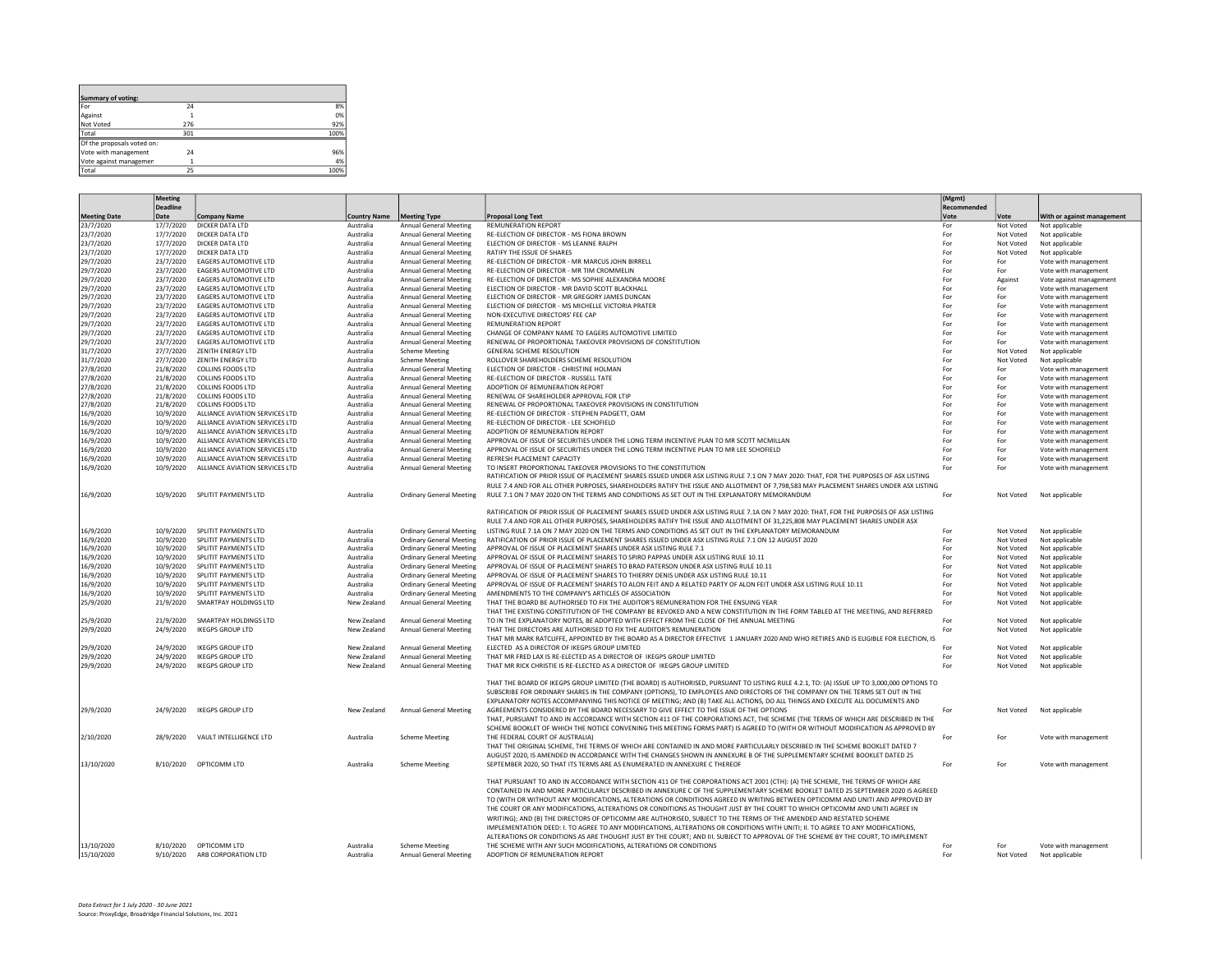|            |                      | ARB CORPORATION LTD                        |           |                               | RE-ELECTION OF DIRECTOR - MR ANDREW BROWN                                                                                                                                                                                                                                                                                                                                                                                                                                                                                                                                                                                                                       |                       |           |                |
|------------|----------------------|--------------------------------------------|-----------|-------------------------------|-----------------------------------------------------------------------------------------------------------------------------------------------------------------------------------------------------------------------------------------------------------------------------------------------------------------------------------------------------------------------------------------------------------------------------------------------------------------------------------------------------------------------------------------------------------------------------------------------------------------------------------------------------------------|-----------------------|-----------|----------------|
| 15/10/2020 | 9/10/2020            |                                            | Australia | <b>Annual General Meeting</b> |                                                                                                                                                                                                                                                                                                                                                                                                                                                                                                                                                                                                                                                                 | For                   | Not Voted | Not applicable |
| 15/10/2020 | 9/10/2020            | ARB CORPORATION LTD                        | Australia | Annual General Meeting        | RE-ELECTION OF DIRECTOR - MR ANDREW STOTT                                                                                                                                                                                                                                                                                                                                                                                                                                                                                                                                                                                                                       | For                   | Not Voted | Not applicable |
| 15/10/2020 | 9/10/2020            | AUDINATE GROUP LTD                         | Australia | Annual General Meeting        | RE-ELECTION OF DIRECTOR-DAVID KRALL                                                                                                                                                                                                                                                                                                                                                                                                                                                                                                                                                                                                                             | For                   | Not Voted | Not applicable |
| 15/10/2020 | 9/10/2020            | AUDINATE GROUP LTD                         | Australia | <b>Annual General Meeting</b> | RE-ELECTION OF DIRECTOR-ROGER PRICE                                                                                                                                                                                                                                                                                                                                                                                                                                                                                                                                                                                                                             | For                   | Not Voted | Not applicable |
| 15/10/2020 | 9/10/2020            | AUDINATE GROUP LTD                         | Australia | Annual General Meeting        | REMUNERATION REPORT                                                                                                                                                                                                                                                                                                                                                                                                                                                                                                                                                                                                                                             | <b>Take No Action</b> | Not Voted | Not applicable |
| 15/10/2020 | 9/10/2020            | AUDINATE GROUP LTD                         | Australia | <b>Annual General Meeting</b> | APPROVAL TO ISSUE SECURITIES UNDER THE LONG-TERM INCENTIVE PLAN                                                                                                                                                                                                                                                                                                                                                                                                                                                                                                                                                                                                 | For                   | Not Voted | Not applicable |
|            |                      |                                            |           |                               |                                                                                                                                                                                                                                                                                                                                                                                                                                                                                                                                                                                                                                                                 |                       |           |                |
| 15/10/2020 | 9/10/2020            | AUDINATE GROUP LTD                         | Australia | <b>Annual General Meeting</b> | ISSUE OF PERFORMANCE RIGHTS-AIDAN WILLIAMS                                                                                                                                                                                                                                                                                                                                                                                                                                                                                                                                                                                                                      | For                   | Not Voted | Not applicable |
| 15/10/2020 | 9/10/2020            | AUDINATE GROUP LTD                         | Australia | <b>Annual General Meeting</b> | PRO-RATA VESTING OF PERFORMANCE RIGHTS-AIDAN WILLIAMS                                                                                                                                                                                                                                                                                                                                                                                                                                                                                                                                                                                                           | For                   | Not Voted | Not applicable |
| 15/10/2020 | 9/10/2020            | AUDINATE GROUP LTD                         | Australia | Annual General Meeting        | RATIFICATION OF PRIOR ISSUE OF SECURITIES (PLACEMENT)                                                                                                                                                                                                                                                                                                                                                                                                                                                                                                                                                                                                           | For                   | Not Voted | Not applicable |
| 15/10/2020 | 9/10/2020            | <b>IMDEX LIMITED</b>                       | Australia | Annual General Meeting        | RE-ELECTION OF MR IVAN GUSTAVINO                                                                                                                                                                                                                                                                                                                                                                                                                                                                                                                                                                                                                                | For                   | Not Voted | Not applicable |
| 15/10/2020 | 9/10/2020            | <b>IMDEX LIMITED</b>                       | Australia | <b>Annual General Meeting</b> | RE-ELECTION OF MS SALLY-ANNE LAYMAN                                                                                                                                                                                                                                                                                                                                                                                                                                                                                                                                                                                                                             | For                   | Not Voted | Not applicable |
|            |                      |                                            |           |                               |                                                                                                                                                                                                                                                                                                                                                                                                                                                                                                                                                                                                                                                                 |                       |           |                |
| 15/10/2020 | 9/10/2020            | <b>IMDEX LIMITED</b>                       | Australia | Annual General Meeting        | <b>REMUNERATION REPORT</b>                                                                                                                                                                                                                                                                                                                                                                                                                                                                                                                                                                                                                                      | For                   | Not Voted | Not applicable |
| 22/10/2020 |                      | 16/10/2020 MEGAPORT LTD                    | Australia | Annual General Meeting        | <b>REMUNERATION REPORT</b>                                                                                                                                                                                                                                                                                                                                                                                                                                                                                                                                                                                                                                      | For                   | Not Voted | Not applicable |
| 22/10/2020 |                      | 16/10/2020 MEGAPORT LTD                    | Australia | Annual General Meeting        | RE-ELECTION OF MR BEVAN SLATTERY AS A DIRECTOR                                                                                                                                                                                                                                                                                                                                                                                                                                                                                                                                                                                                                  | For                   | Not Voted | Not applicable |
| 22/10/2020 |                      | 16/10/2020 MEGAPORT LTD                    | Australia | Annual General Meeting        | RATIFICATION AND APPROVAL OF THE ISSUE OF DECEMBER 2019 PLACEMENT SHARES                                                                                                                                                                                                                                                                                                                                                                                                                                                                                                                                                                                        | For                   | Not Voted | Not applicable |
|            |                      |                                            |           |                               |                                                                                                                                                                                                                                                                                                                                                                                                                                                                                                                                                                                                                                                                 |                       |           |                |
| 22/10/2020 |                      | 16/10/2020 MEGAPORT LTD                    | Australia | <b>Annual General Meeting</b> | RATIFICATION AND APPROVAL OF THE ISSUE OF APRIL 2020 PLACEMENT SHARES                                                                                                                                                                                                                                                                                                                                                                                                                                                                                                                                                                                           | For                   | Not Voted | Not applicable |
| 22/10/2020 |                      | 16/10/2020 MFGAPORT ITD                    | Australia | <b>Annual General Meeting</b> | GRANT OF OPTIONS TO MR VINCENT ENGLISH                                                                                                                                                                                                                                                                                                                                                                                                                                                                                                                                                                                                                          | For                   | Not Voted | Not applicable |
| 27/10/2020 |                      | 22/10/2020 CORPORATE TRAVEL MANAGEMENT LTD | Australia | <b>Annual General Meeting</b> | <b>REMUNERATION REPORT</b>                                                                                                                                                                                                                                                                                                                                                                                                                                                                                                                                                                                                                                      | Take No Action        | Not Voted | Not applicable |
| 27/10/2020 |                      | 22/10/2020 CORPORATE TRAVEL MANAGEMENT LTD | Australia | Annual General Meeting        | ELECTION OF MR JONATHAN BRETT AS A DIRECTOR                                                                                                                                                                                                                                                                                                                                                                                                                                                                                                                                                                                                                     | For                   | Not Voted | Not applicable |
| 27/10/2020 |                      | 22/10/2020 CORPORATE TRAVEL MANAGEMENT LTD | Australia | Annual General Meeting        | RE-ELECTION OF MRS SOPHIA (SOPHIE) MITCHELL AS A DIRECTOR                                                                                                                                                                                                                                                                                                                                                                                                                                                                                                                                                                                                       | For                   | Not Voted | Not applicable |
|            |                      |                                            |           |                               |                                                                                                                                                                                                                                                                                                                                                                                                                                                                                                                                                                                                                                                                 |                       |           |                |
| 27/10/2020 |                      | 22/10/2020 CORPORATE TRAVEL MANAGEMENT LTD | Australia | Annual General Meeting        | RE-ELECTION OF MR EWEN CROUCH AM AS A DIRECTOR                                                                                                                                                                                                                                                                                                                                                                                                                                                                                                                                                                                                                  | For                   | Not Voted | Not applicable |
| 27/10/2020 |                      | 22/10/2020 CORPORATE TRAVEL MANAGEMENT LTD | Australia | Annual General Meeting        | APPROVAL OF THE COMPANY'S OMNIBUS INCENTIVE PLAN                                                                                                                                                                                                                                                                                                                                                                                                                                                                                                                                                                                                                | Take No Action        | Not Voted | Not applicable |
| 27/10/2020 |                      | 22/10/2020 CORPORATE TRAVEL MANAGEMENT LTD | Australia | Annual General Meeting        | APPROVAL OF GRANT OF 125,000 SHARE APPRECIATION RIGHTS TO MS LAURA RUFFLES                                                                                                                                                                                                                                                                                                                                                                                                                                                                                                                                                                                      | For                   | Not Voted | Not applicable |
| 27/10/2020 |                      | 22/10/2020 CORPORATE TRAVEL MANAGEMENT LTD | Australia | Annual General Meeting        | APPROVAL OF GRANT OF 62,500 SHARE APPRECIATION RIGHTS TO MS LAURA RUFFLES                                                                                                                                                                                                                                                                                                                                                                                                                                                                                                                                                                                       | For                   | Not Voted | Not applicable |
| 27/10/2020 |                      | 22/10/2020 SEALINK TRAVEL GROUP LTD        | Australia | <b>Annual General Meeting</b> | ADOPTION OF THE REMUNERATION REPORT                                                                                                                                                                                                                                                                                                                                                                                                                                                                                                                                                                                                                             | For                   | Not Voted | Not applicable |
|            |                      |                                            |           |                               |                                                                                                                                                                                                                                                                                                                                                                                                                                                                                                                                                                                                                                                                 |                       |           |                |
| 27/10/2020 |                      | 22/10/2020 SEALINK TRAVEL GROUP LTD        | Australia | Annual General Meeting        | ELECTION OF DIRECTOR - MR NEIL SMITH                                                                                                                                                                                                                                                                                                                                                                                                                                                                                                                                                                                                                            | For                   | Not Voted | Not applicable |
| 27/10/2020 |                      | 22/10/2020 SEALINK TRAVEL GROUP LTD        | Australia | <b>Annual General Meeting</b> | ELECTION OF DIRECTOR - MR LANCE HOCKRIDGE                                                                                                                                                                                                                                                                                                                                                                                                                                                                                                                                                                                                                       | For                   | Not Voted | Not applicable |
| 27/10/2020 |                      | 22/10/2020 SEALINK TRAVEL GROUP LTD        | Australia | <b>Annual General Meeting</b> | RE-ELECTION OF DIRECTOR - MR JEFFREY ELLISON                                                                                                                                                                                                                                                                                                                                                                                                                                                                                                                                                                                                                    | For                   | Not Voted | Not applicable |
| 28/10/2020 | 22/10/2020 CODAN LTD |                                            | Australia | <b>Annual General Meeting</b> | ADOPTION OF REMUNERATION REPORT                                                                                                                                                                                                                                                                                                                                                                                                                                                                                                                                                                                                                                 | For                   | Not Voted | Not applicable |
|            |                      |                                            |           |                               |                                                                                                                                                                                                                                                                                                                                                                                                                                                                                                                                                                                                                                                                 |                       |           |                |
| 28/10/2020 | 22/10/2020 CODAN LTD |                                            | Australia | <b>Annual General Meeting</b> | RE-ELECTION OF DIRECTOR - MR GRAEME BARCLAY                                                                                                                                                                                                                                                                                                                                                                                                                                                                                                                                                                                                                     | For                   | Not Voted | Not applicable |
| 28/10/2020 | 22/10/2020 CODAN LTD |                                            | Australia | Annual General Meeting        | APPROVAL OF THE GRANT OF PERFORMANCE RIGHTS TO MR DONALD MCGURK                                                                                                                                                                                                                                                                                                                                                                                                                                                                                                                                                                                                 | For                   | Not Voted | Not applicable |
| 30/10/2020 |                      | 26/10/2020 PWR HOLDINGS LTD                | Australia | <b>Annual General Meeting</b> | <b>REMUNERATION REPORT</b>                                                                                                                                                                                                                                                                                                                                                                                                                                                                                                                                                                                                                                      | For                   | Not Voted | Not applicable |
| 30/10/2020 |                      | 26/10/2020 PWR HOLDINGS LTD                | Australia | <b>Annual General Meeting</b> | RE-ELECTION OF TERESA HANDICOTT AS A DIRECTOR                                                                                                                                                                                                                                                                                                                                                                                                                                                                                                                                                                                                                   | For                   | Not Voted | Not applicable |
|            |                      |                                            |           |                               |                                                                                                                                                                                                                                                                                                                                                                                                                                                                                                                                                                                                                                                                 |                       |           |                |
| 30/10/2020 |                      | 26/10/2020 SPLITIT PAYMENTS LTD            | Australia | Annual General Meeting        | RE-ELECTION OF DIRECTOR - MR ALON FEIT                                                                                                                                                                                                                                                                                                                                                                                                                                                                                                                                                                                                                          | For                   | Not Voted | Not applicable |
| 30/10/2020 |                      | 26/10/2020 SPLITIT PAYMENTS LTD            | Australia | Annual General Meeting        | RE-ELECTION OF DIRECTOR - MR MARK ANTIPOF                                                                                                                                                                                                                                                                                                                                                                                                                                                                                                                                                                                                                       | For                   | Not Voted | Not applicable |
| 30/10/2020 |                      | 26/10/2020 SPLITIT PAYMENTS LTD            | Australia | Annual General Meeting        | RE-ELECTION OF DIRECTOR - MR JAN KOELBLE                                                                                                                                                                                                                                                                                                                                                                                                                                                                                                                                                                                                                        | For                   | Not Voted | Not applicable |
| 30/10/2020 |                      | 26/10/2020 SPLITIT PAYMENTS LTD            | Australia | <b>Annual General Meeting</b> | APPOINTMENT OF AUDITOR: DELOITTE BRIGHTMAN ALMAGOR ZOHAR & CO                                                                                                                                                                                                                                                                                                                                                                                                                                                                                                                                                                                                   | For                   | Not Voted | Not applicable |
| 30/10/2020 |                      | 26/10/2020 SPLITIT PAYMENTS LTD            | Australia | Annual General Meeting        | APPROVAL OF MODIFICATIONS TO EIP, INCLUDING ADOPTION OF THE AUSTRALIAN SUB-PLAN AND THE UK SUB-PLAN                                                                                                                                                                                                                                                                                                                                                                                                                                                                                                                                                             | For                   | Not Voted | Not applicable |
|            |                      |                                            |           |                               |                                                                                                                                                                                                                                                                                                                                                                                                                                                                                                                                                                                                                                                                 |                       |           |                |
| 30/10/2020 |                      | 26/10/2020 SPLITIT PAYMENTS LTD            | Australia | Annual General Meeting        | RATIFICATION OF PRIOR ISSUE OF SECURITIES UNDER THE EIP ISSUED UNDER ASX LISTING RULE 7.1                                                                                                                                                                                                                                                                                                                                                                                                                                                                                                                                                                       | For                   | Not Voted | Not applicable |
| 30/10/2020 |                      | 26/10/2020 SPLITIT PAYMENTS LTD            | Australia | <b>Annual General Meeting</b> | APPROVAL OF VARIATION OF OPTION TERMS TO PERMIT CASHLESS EXRCISE                                                                                                                                                                                                                                                                                                                                                                                                                                                                                                                                                                                                | For                   | Not Voted | Not applicable |
| 30/10/2020 |                      | 26/10/2020 SPLITIT PAYMENTS LTD            | Australia | Annual General Meeting        | APPROVAL OF 10% PLACEMENT CAPACITY                                                                                                                                                                                                                                                                                                                                                                                                                                                                                                                                                                                                                              | For                   | Not Voted | Not applicable |
| 4/11/2020  |                      | 29/10/2020 AEROMETREX LTD                  | Australia | Annual General Meeting        | ADOPTION OF REMUNERATION REPORT                                                                                                                                                                                                                                                                                                                                                                                                                                                                                                                                                                                                                                 | For                   | Not Voted | Not applicable |
|            |                      |                                            |           |                               | APPOINTMENT OF AUDITOR AT FIRST AGM: GRANT THORNTON AUDIT PTY LTD                                                                                                                                                                                                                                                                                                                                                                                                                                                                                                                                                                                               |                       |           |                |
| 4/11/2020  |                      | 29/10/2020 AEROMETREX LTD                  | Australia | Annual General Meeting        |                                                                                                                                                                                                                                                                                                                                                                                                                                                                                                                                                                                                                                                                 | For                   | Not Voted | Not applicable |
| 4/11/2020  |                      | 29/10/2020 AEROMETREX LTD                  | Australia | <b>Annual General Meeting</b> | RE-ELECTION OF DIRECTOR - DR PETER FOSTER                                                                                                                                                                                                                                                                                                                                                                                                                                                                                                                                                                                                                       | For                   | Not Voted | Not applicable |
| 4/11/2020  |                      | 29/10/2020 AEROMETREX LTD                  | Australia | Annual General Meeting        | APPROVAL OF SHARE OPTION PLAN                                                                                                                                                                                                                                                                                                                                                                                                                                                                                                                                                                                                                                   | For                   | Not Voted | Not applicable |
| 4/11/2020  |                      | 29/10/2020 AEROMETREX LTD                  | Australia | <b>Annual General Meeting</b> | APPROVAL TO ISSUE OF OPTIONS TO DR PETER FOSTER                                                                                                                                                                                                                                                                                                                                                                                                                                                                                                                                                                                                                 | For                   | Not Voted | Not applicable |
| 4/11/2020  |                      |                                            |           | Annual General Meeting        | APPROVAL TO ISSUE OF OPTIONS TO MR DAVID BYRNE                                                                                                                                                                                                                                                                                                                                                                                                                                                                                                                                                                                                                  | For                   |           |                |
|            |                      | 29/10/2020 AEROMETREX LTD                  | Australia |                               |                                                                                                                                                                                                                                                                                                                                                                                                                                                                                                                                                                                                                                                                 |                       | Not Voted | Not applicable |
| 4/11/2020  |                      | 29/10/2020 AEROMETREX LTD                  | Australia | Annual General Meeting        | APPROVAL TO ISSUE OF OPTIONS TO MR MARK DEUTER                                                                                                                                                                                                                                                                                                                                                                                                                                                                                                                                                                                                                  | For                   | Not Voted | Not applicable |
| 4/11/2020  |                      | 29/10/2020 AEROMETREX LTD                  | Australia | <b>Annual General Meeting</b> | RATIFICATION OF PRIOR ISSUE OF OPTIONS                                                                                                                                                                                                                                                                                                                                                                                                                                                                                                                                                                                                                          | For                   | Not Voted | Not applicable |
| 4/11/2020  |                      | 29/10/2020 AEROMETREX LTD                  | Australia | Annual General Meeting        | AMENDMENT TO CONSTITUTION                                                                                                                                                                                                                                                                                                                                                                                                                                                                                                                                                                                                                                       | For                   | Not Voted | Not applicable |
| 4/11/2020  |                      | 29/10/2020 ATOMO DIAGNOSTICS LTD           | Australia | <b>Annual General Meeting</b> | ELECTION OF DIRECTOR, JOHN KEITH                                                                                                                                                                                                                                                                                                                                                                                                                                                                                                                                                                                                                                | For                   | Not Voted | Not applicable |
|            |                      |                                            |           |                               |                                                                                                                                                                                                                                                                                                                                                                                                                                                                                                                                                                                                                                                                 |                       |           |                |
| 4/11/2020  |                      | 29/10/2020 ATOMO DIAGNOSTICS LTD           | Australia | <b>Annual General Meeting</b> | APPOINTMENT OF AUDITOR: BDO AUDIT PTY LTD                                                                                                                                                                                                                                                                                                                                                                                                                                                                                                                                                                                                                       | For                   | Not Voted | Not applicable |
| 4/11/2020  |                      | 29/10/2020 ATOMO DIAGNOSTICS LTD           | Australia | Annual General Meeting        | <b>REMUNERATION REPORT</b>                                                                                                                                                                                                                                                                                                                                                                                                                                                                                                                                                                                                                                      | For                   | Not Voted | Not applicable |
|            |                      |                                            |           |                               | THAT THE ORIGINAL SCHEME, THE TERMS OF WHICH ARE CONTAINED IN AND MORE PARTICULARLY DESCRIBED IN THE SCHEME BOOKLET DATED 7                                                                                                                                                                                                                                                                                                                                                                                                                                                                                                                                     |                       |           |                |
|            |                      |                                            |           |                               | AUGUST 2020. IS AMENDED IN ACCORDANCE WITH THE CHANGES SHOWN IN ANNEXURE B OF THE SECOND SUPPLEMENTARY SCHEME BOOKLET DATED 22                                                                                                                                                                                                                                                                                                                                                                                                                                                                                                                                  |                       |           |                |
|            |                      |                                            |           |                               |                                                                                                                                                                                                                                                                                                                                                                                                                                                                                                                                                                                                                                                                 |                       |           |                |
| 6/11/2020  |                      | 2/11/2020 OPTICOMM LTD                     | Australia | <b>Scheme Meeting</b>         | OCTOBER 2020, SO THAT ITS TERMS ARE AS ENUMERATED IN ANNEXURE C THEREOF                                                                                                                                                                                                                                                                                                                                                                                                                                                                                                                                                                                         | For                   | Not Voted | Not applicable |
|            |                      |                                            |           |                               | THAT PURSUANT TO AND IN ACCORDANCE WITH SECTION 411 OF THE CORPORATIONS ACT 2001 (CTH): (A) THE SCHEME, THE TERMS OF WHICH ARE<br>CONTAINED IN AND MORE PARTICULARLY DESCRIBED IN ANNEXURE C OF THE SECOND SUPPLEMENTARY SCHEME BOOKLET DATED 22 OCTOBER 2020 IS<br>AGREED TO (WITH OR WITHOUT ANY MODIFICATIONS, ALTERATIONS OR CONDITIONS AGREED IN WRITING BETWEEN OPTICOMM AND UNITI AND<br>APPROVED BY THE COURT OR ANY MODIFICATIONS, ALTERATIONS OR CONDITIONS AS THOUGHT JUST BY THE COURT TO WHICH OPTICOMM AND UNITI<br>AGREE IN WRITING): AND (B) THE DIRECTORS OF OPTICOMM ARE AUTHORISED. SUBJECT TO THE TERMS OF THE EURTHER AMENDED AND RESTATED |                       |           |                |
| 6/11/2020  | 2/11/2020            | OPTICOMM LTD                               | Australia | <b>Scheme Meeting</b>         | SCHEME IMPLEMENTATION DEED: I. TO AGREE TO ANY MODIFICATIONS, ALTERATIONS OR CONDITIONS WITH UNITI; II. TO AGREE TO ANY<br>MODIFICATIONS, ALTERATIONS OR CONDITIONS AS ARE THOUGHT JUST BY THE COURT: AND III, SUBJECT TO APPROVAL OF THE SCHEME BY THE COURT.<br>TO IMPLEMENT THE SCHEME WITH ANY SUCH MODIFICATIONS, ALTERATIONS OR CONDITIONS                                                                                                                                                                                                                                                                                                                | For                   | Not Voted | Not applicable |
| 10/11/2020 | 4/11/2020            | BETMAKERS TECHNOLOGY GROUP LTD             | Australia | Annual General Meeting        | ADOPTION OF REMUNERATION REPORT                                                                                                                                                                                                                                                                                                                                                                                                                                                                                                                                                                                                                                 | For                   | Not Voted | Not applicable |
| 10/11/2020 | 4/11/2020            | BETMAKERS TECHNOLOGY GROUP LTD             | Australia | <b>Annual General Meeting</b> | RE-ELECTION OF DIRECTOR - MR NICHOLAS CHAN                                                                                                                                                                                                                                                                                                                                                                                                                                                                                                                                                                                                                      | For                   | Not Voted | Not applicable |
|            |                      |                                            |           |                               |                                                                                                                                                                                                                                                                                                                                                                                                                                                                                                                                                                                                                                                                 |                       |           |                |
| 10/11/2020 | 4/11/2020            | BETMAKERS TECHNOLOGY GROUP LTD             | Australia | <b>Annual General Meeting</b> | ELECTION OF DIRECTOR - MR MATTHEW DAVEY                                                                                                                                                                                                                                                                                                                                                                                                                                                                                                                                                                                                                         | For                   | Not Voted | Not applicable |
| 10/11/2020 | 4/11/2020            | BETMAKERS TECHNOLOGY GROUP LTD             | Australia | <b>Annual General Meeting</b> | RATIFICATION OF PRIOR ISSUE OF PLACEMENT SHARES ISSUED UNDER ASX LISTING RULE 7.1                                                                                                                                                                                                                                                                                                                                                                                                                                                                                                                                                                               | For                   | Not Voted | Not applicable |
| 10/11/2020 | 4/11/2020            | BETMAKERS TECHNOLOGY GROUP LTD             | Australia | <b>Annual General Meeting</b> | RATIFICATION OF PRIOR ISSUE OF PLACEMENT SHARES ISSUED UNDER ASX LISTING RULE 7.1A                                                                                                                                                                                                                                                                                                                                                                                                                                                                                                                                                                              | For                   | Not Voted | Not applicable |
| 10/11/2020 | 4/11/2020            | BETMAKERS TECHNOLOGY GROUP LTD             | Australia | Annual General Meeting        | APPROVAL OF MODIFICATIONS TO LTIP. INCLUDING ADOPTION OF U.S. SUB-PLAN                                                                                                                                                                                                                                                                                                                                                                                                                                                                                                                                                                                          | For                   | Not Voted | Not applicable |
| 10/11/2020 | 4/11/2020            | BETMAKERS TECHNOLOGY GROUP LTD             | Australia | <b>Annual General Meeting</b> | APPROVAL OF 10% PLACEMENT CAPACITY                                                                                                                                                                                                                                                                                                                                                                                                                                                                                                                                                                                                                              | For                   | Not Voted | Not applicable |
|            |                      |                                            |           |                               |                                                                                                                                                                                                                                                                                                                                                                                                                                                                                                                                                                                                                                                                 |                       |           |                |
| 13/11/2020 | 9/11/2020            | NEXTDC LTD                                 | Australia | Annual General Meeting        | <b>REMUNERATION REPORT</b>                                                                                                                                                                                                                                                                                                                                                                                                                                                                                                                                                                                                                                      | For                   | Not Voted | Not applicable |
| 13/11/2020 | 9/11/2020            | NEXTDC LTD                                 | Australia | Annual General Meeting        | RE-ELECTION OF MR STUART DAVIS, AS A DIRECTOR                                                                                                                                                                                                                                                                                                                                                                                                                                                                                                                                                                                                                   | For                   | Not Voted | Not applicable |
| 13/11/2020 | 9/11/2020            | NEXTDC LTD                                 | Australia | <b>Annual General Meeting</b> | ELECTION OF DR EILEEN DOYLE, AS A DIRECTOR                                                                                                                                                                                                                                                                                                                                                                                                                                                                                                                                                                                                                      | For                   | Not Voted | Not applicable |
| 13/11/2020 | 9/11/2020            | NEXTDC LTD                                 | Australia | <b>Annual General Meeting</b> | INCREASE IN THE MAXIMUM AGGREGATE ANNUAL REMUNERATION OF NON-EXECUTIVE DIRECTORS                                                                                                                                                                                                                                                                                                                                                                                                                                                                                                                                                                                | For                   | Not Voted | Not applicable |
| 13/11/2020 | 9/11/2020            | NEXTDC LTD                                 | Australia | Annual General Meeting        | RATIFICATION OF ISSUE OF SHARES UNDER APRIL 2020 PLACEMENT                                                                                                                                                                                                                                                                                                                                                                                                                                                                                                                                                                                                      | For                   | Not Voted | Not applicable |
|            |                      |                                            |           |                               |                                                                                                                                                                                                                                                                                                                                                                                                                                                                                                                                                                                                                                                                 |                       |           |                |
| 13/11/2020 |                      | 9/11/2020 NEXTDC LTD                       | Australia | Annual General Meeting        | APPROVAL OF GRANT OF PERFORMANCE RIGHTS TO MR CRAIG SCROGGIE                                                                                                                                                                                                                                                                                                                                                                                                                                                                                                                                                                                                    | For                   | Not Voted | Not applicable |
| 16/11/2020 |                      | 10/11/2020 DAMSTRA HOLDINGS LTD            | Australia | <b>Annual General Meeting</b> | ADOPTION OF REMUNERATION REPORT                                                                                                                                                                                                                                                                                                                                                                                                                                                                                                                                                                                                                                 | For                   | Not Voted | Not applicable |
| 16/11/2020 |                      | 10/11/2020 DAMSTRA HOLDINGS LTD            | Australia | Annual General Meeting        | RE-ELECTION OF DIRECTOR - MR DREW FAIRCHILD                                                                                                                                                                                                                                                                                                                                                                                                                                                                                                                                                                                                                     | For                   | Not Voted | Not applicable |
| 16/11/2020 |                      | 10/11/2020 DAMSTRA HOLDINGS LTD            | Australia | <b>Annual General Meeting</b> | RE-ELECTION OF DIRECTOR - MR JOHANNES RISSEEUW                                                                                                                                                                                                                                                                                                                                                                                                                                                                                                                                                                                                                  | For                   | Not Voted | Not applicable |
| 16/11/2020 |                      | 10/11/2020 DAMSTRA HOLDINGS LTD            | Australia | <b>Annual General Meeting</b> | RE-ELECTION OF DIRECTOR - MR MORGAN HURWITZ                                                                                                                                                                                                                                                                                                                                                                                                                                                                                                                                                                                                                     | For                   | Not Voted | Not applicable |
|            |                      |                                            |           |                               |                                                                                                                                                                                                                                                                                                                                                                                                                                                                                                                                                                                                                                                                 |                       |           |                |
| 16/11/2020 |                      | 10/11/2020 DAMSTRA HOLDINGS LTD            | Australia | Annual General Meeting        | FLECTION OF DIRECTOR - MRS SARA LA MELA                                                                                                                                                                                                                                                                                                                                                                                                                                                                                                                                                                                                                         | For                   | Not Voted | Not applicable |
| 16/11/2020 |                      | 10/11/2020 DAMSTRA HOLDINGS LTD            | Australia | Annual General Meeting        | RATIFICATION OF PRIOR ISSUE OF SHARES ISSUED UNDER ASX LISTING RULE 7.1                                                                                                                                                                                                                                                                                                                                                                                                                                                                                                                                                                                         | For                   | Not Voted | Not applicable |
| 16/11/2020 |                      | 10/11/2020 DAMSTRA HOLDINGS LTD            | Australia | Annual General Meeting        | APPROVAL OF ISSUE OF SHARES UNDER ASX LISTING RULE 7.1                                                                                                                                                                                                                                                                                                                                                                                                                                                                                                                                                                                                          | For                   | Not Voted | Not applicable |
| 16/11/2020 |                      | 10/11/2020 DAMSTRA HOLDINGS LTD            | Australia | Annual General Meeting        | APPROVAL OF DIRECTOR PARTICIPATION IN EQUITY INCENTIVE PLAN AND ISSUE OF ZPOS TO CHRISTIAN DAMSTRA                                                                                                                                                                                                                                                                                                                                                                                                                                                                                                                                                              | For                   | Not Voted | Not applicable |
| 16/11/2020 |                      | 10/11/2020 DAMSTRA HOLDINGS LTD            | Australia |                               | APPROVAL OF DIRECTOR PARTICIPATION IN EQUITY INCENTIVE PLAN AND ISSUE OF ZPOS TO JOHANNES RISSEEUW                                                                                                                                                                                                                                                                                                                                                                                                                                                                                                                                                              | For                   | Not Voted |                |
|            |                      |                                            |           | Annual General Meeting        |                                                                                                                                                                                                                                                                                                                                                                                                                                                                                                                                                                                                                                                                 |                       |           | Not applicable |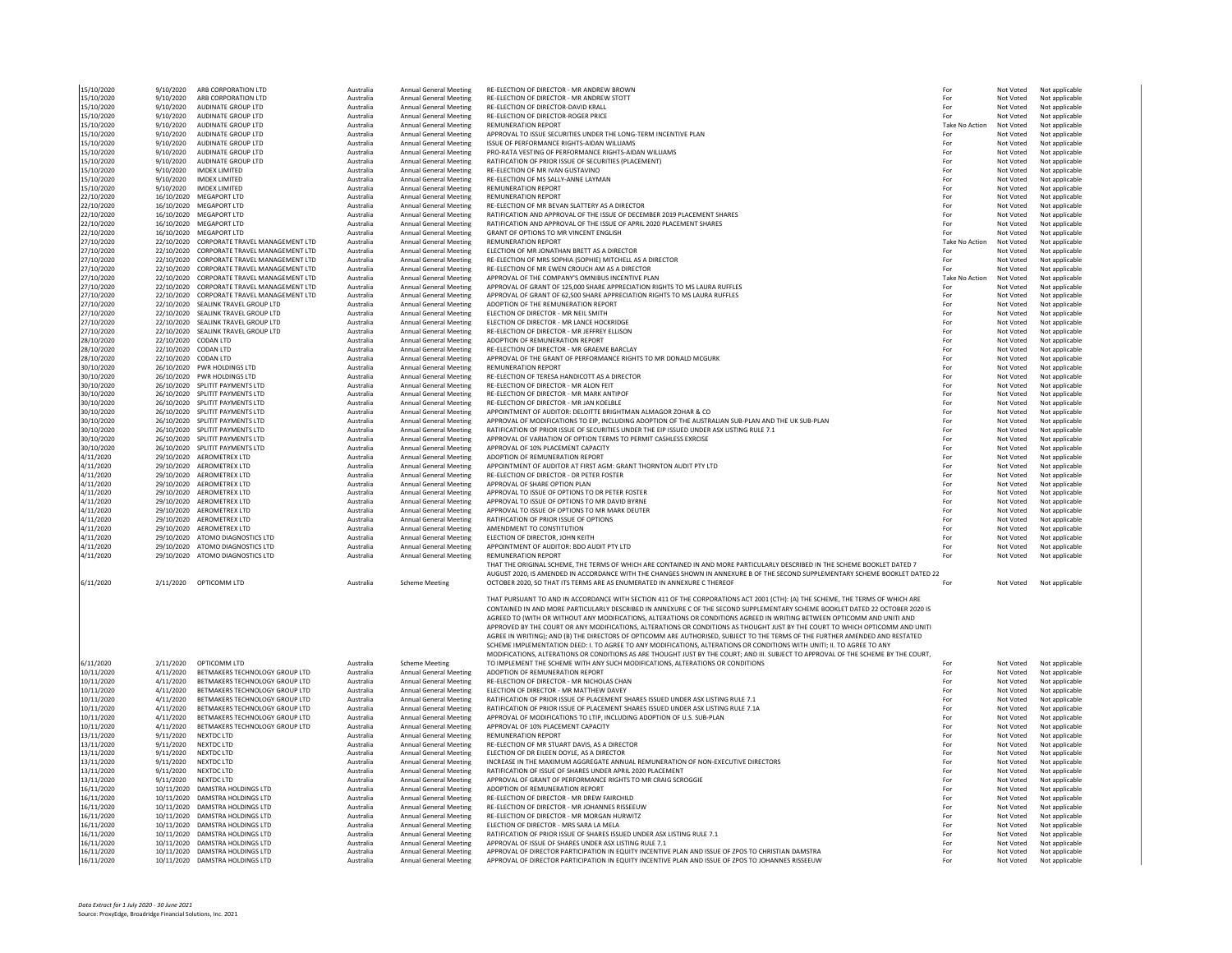| 16/11/2020               |                    | 10/11/2020 DAMSTRA HOLDINGS LTD                                    | Australia              | Annual General Meeting                           | APPROVAL OF DIRECTOR PARTICIPATION IN EQUITY INCENTIVE PLAN AND ISSUE OF PPOS TO CHRISTIAN DAMSTRA                                                                                                                                                                                                                                                                                                                                                                                                                                                                                                                                                                                    | For        | Not Voted              | Not applicable                   |
|--------------------------|--------------------|--------------------------------------------------------------------|------------------------|--------------------------------------------------|---------------------------------------------------------------------------------------------------------------------------------------------------------------------------------------------------------------------------------------------------------------------------------------------------------------------------------------------------------------------------------------------------------------------------------------------------------------------------------------------------------------------------------------------------------------------------------------------------------------------------------------------------------------------------------------|------------|------------------------|----------------------------------|
| 16/11/2020               |                    | 10/11/2020 DAMSTRA HOLDINGS LTD                                    | Australia              | <b>Annual General Meeting</b>                    | APPROVAL OF DIRECTOR PARTICIPATION IN EQUITY INCENTIVE PLAN AND ISSUE OF PPOS TO JOHANNES RISSEEUW                                                                                                                                                                                                                                                                                                                                                                                                                                                                                                                                                                                    | For        | Not Voted              | Not applicable                   |
| 16/11/2020               |                    | 10/11/2020 DAMSTRA HOLDINGS LTD                                    | Australia              | Annual General Meeting                           | APPROVAL OF DIRECTOR PARTICIPATION IN EQUITY INCENTIVE PLAN AND ISSUE OF RETENTION OPTIONS TO CHRISTIAN DAMSTRA                                                                                                                                                                                                                                                                                                                                                                                                                                                                                                                                                                       | For        | Not Voted              | Not applicable                   |
|                          |                    |                                                                    |                        |                                                  |                                                                                                                                                                                                                                                                                                                                                                                                                                                                                                                                                                                                                                                                                       | For        |                        |                                  |
| 16/11/2020               |                    | 10/11/2020 DAMSTRA HOLDINGS LTD                                    | Australia              | <b>Annual General Meeting</b>                    | APPROVAL OF DIRECTOR PARTICIPATION IN EQUITY INCENTIVE PLAN AND ISSUE OF RETENTION OPTIONS TO JOHANNES RISSEEUW                                                                                                                                                                                                                                                                                                                                                                                                                                                                                                                                                                       |            | Not Voted              | Not applicable                   |
| 16/11/2020               |                    | 10/11/2020 DAMSTRA HOLDINGS LTD                                    | Australia              | <b>Annual General Meeting</b>                    | APPOINTMENT OF AUDITOR: PRICEWATERHOUSECOOPERS                                                                                                                                                                                                                                                                                                                                                                                                                                                                                                                                                                                                                                        | For        | Not Voted              | Not applicable                   |
| 17/11/2020               |                    | 12/11/2020 CATAPULT GROUP INTERNATIONAL LIMITED                    | Australia              | <b>Annual General Meeting</b>                    | ELECTION OF MICHELLE GUTHRIE AS A DIRECTOR                                                                                                                                                                                                                                                                                                                                                                                                                                                                                                                                                                                                                                            | For        | Not Voted              | Not applicable                   |
| 17/11/2020               |                    | 12/11/2020 CATAPULT GROUP INTERNATIONAL LIMITED                    | Australia              | <b>Annual General Meeting</b>                    | RE-ELECTION OF SHAUN HOLTHOUSE AS A DIRECTOR                                                                                                                                                                                                                                                                                                                                                                                                                                                                                                                                                                                                                                          | For        | Not Voted              | Not applicable                   |
| 17/11/2020               |                    | 12/11/2020 CATAPULT GROUP INTERNATIONAL LIMITED                    | Australia              | <b>Annual General Meeting</b>                    | ADOPTION OF THE REMUNERATION REPORT                                                                                                                                                                                                                                                                                                                                                                                                                                                                                                                                                                                                                                                   | For        | Not Voted              | Not applicable                   |
| 17/11/2020               |                    | 12/11/2020 CATAPULT GROUP INTERNATIONAL LIMITED                    | Australia              | Annual General Meeting                           | APPROVAL OF THE COMPANY'S EMPLOYEE SHARE PLAN                                                                                                                                                                                                                                                                                                                                                                                                                                                                                                                                                                                                                                         | For        | Not Voted              | Not applicable                   |
|                          |                    |                                                                    |                        |                                                  |                                                                                                                                                                                                                                                                                                                                                                                                                                                                                                                                                                                                                                                                                       |            |                        |                                  |
| 17/11/2020               |                    | 12/11/2020 CATAPULT GROUP INTERNATIONAL LIMITED                    | Australia              | Annual General Meeting                           | AMENDMENTS TO THE EXPIRY DATE OF OPTIONS ISSUED TO MR JAMES ORLANDO                                                                                                                                                                                                                                                                                                                                                                                                                                                                                                                                                                                                                   | For        | Not Voted              | Not applicable                   |
| 17/11/2020               |                    | 12/11/2020 CATAPULT GROUP INTERNATIONAL LIMITED                    | Australia              | <b>Annual General Meeting</b>                    | AMENDMENTS TO THE CONSTITUTION TO PERMIT VIRTUAL AND HYBRID AGMS                                                                                                                                                                                                                                                                                                                                                                                                                                                                                                                                                                                                                      | For        | Not Voted              | Not applicable                   |
| 17/11/2020               |                    | 12/11/2020 CATAPULT GROUP INTERNATIONAL LIMITED                    | Australia              | Annual General Meeting                           | RENEWAL OF PROPORTIONAL TAKEOVER PROVISIONS IN THE CONSTITUTION                                                                                                                                                                                                                                                                                                                                                                                                                                                                                                                                                                                                                       | For        | Not Voted              | Not applicable                   |
| 17/11/2020               |                    | 12/11/2020 CATAPULT GROUP INTERNATIONAL LIMITED                    | Australia              | <b>Annual General Meeting</b>                    | NON-EXECUTIVE DIRECTOR REMUNERATION                                                                                                                                                                                                                                                                                                                                                                                                                                                                                                                                                                                                                                                   | For        | Not Voted              | Not applicable                   |
| 17/11/2020               |                    | 12/11/2020 POINTSBET HOLDINGS LTD                                  | Australia              | Annual General Meeting                           | ELECTION OF DIRECTOR - MR MANJIT GOMBRA SINGH                                                                                                                                                                                                                                                                                                                                                                                                                                                                                                                                                                                                                                         | For        | Not Voted              | Not applicable                   |
|                          |                    | 12/11/2020 POINTSBET HOLDINGS LTD                                  |                        |                                                  |                                                                                                                                                                                                                                                                                                                                                                                                                                                                                                                                                                                                                                                                                       |            |                        |                                  |
| 17/11/2020               |                    |                                                                    | Australia              | Annual General Meeting                           | RATIFICATION OF PRIOR ISSUE OF PLACEMENT SHARES                                                                                                                                                                                                                                                                                                                                                                                                                                                                                                                                                                                                                                       | For        | Not Voted              | Not applicable                   |
| 17/11/2020               | 12/11/2020         | POINTSBET HOLDINGS LTD                                             | Australia              | <b>Annual General Meeting</b>                    | ADOPTION OF KEY EMPLOYEE EQUITY PLAN                                                                                                                                                                                                                                                                                                                                                                                                                                                                                                                                                                                                                                                  | For        | Not Voted              | Not applicable                   |
| 17/11/2020               |                    | 12/11/2020 POINTSBET HOLDINGS LTD                                  | Australia              | Annual General Meeting                           | ISSUE OF PERFORMANCE SHARE RIGHTS TO MR SAM SWANELL UNDER THE PLAN                                                                                                                                                                                                                                                                                                                                                                                                                                                                                                                                                                                                                    | For        | Not Voted              | Not applicable                   |
| 17/11/2020               |                    | 12/11/2020 POINTSBET HOLDINGS LTD                                  | Australia              | Annual General Meeting                           | REMUNERATION REPORT                                                                                                                                                                                                                                                                                                                                                                                                                                                                                                                                                                                                                                                                   | For        | Not Voted              | Not applicable                   |
| 17/11/2020               |                    | 12/11/2020 POINTSBET HOLDINGS LTD                                  | Australia              | Annual General Meeting                           | APPROVAL OF ISSUE OF SUBSCRIPTION SECURITIES TO NBCUNIVERSAL MEDIA, LLC                                                                                                                                                                                                                                                                                                                                                                                                                                                                                                                                                                                                               | For        | Not Voted              | Not applicable                   |
|                          |                    |                                                                    |                        |                                                  |                                                                                                                                                                                                                                                                                                                                                                                                                                                                                                                                                                                                                                                                                       |            |                        |                                  |
| 17/11/2020               |                    | 12/11/2020 POINTSBET HOLDINGS LTD                                  | Australia              | <b>Annual General Meeting</b>                    | ACQUISITION OF RELEVANT INTERESTS BY NBCUNIVERSAL MEDIA, LLC                                                                                                                                                                                                                                                                                                                                                                                                                                                                                                                                                                                                                          | For        | Not Voted              | Not applicable                   |
| 19/11/2020               |                    | 13/11/2020 AMA GROUP LTD                                           | Australia              | Annual General Meeting                           | ADOPTION OF REMUNERATION REPORT                                                                                                                                                                                                                                                                                                                                                                                                                                                                                                                                                                                                                                                       | For        | Not Voted              | Not applicable                   |
| 19/11/2020               |                    | 13/11/2020 AMA GROUP LTD                                           | Australia              | Annual General Meeting                           | RE-ELECTION OF NICOLE COOK AS A DIRECTOR                                                                                                                                                                                                                                                                                                                                                                                                                                                                                                                                                                                                                                              | For        | Not Voted              | Not applicable                   |
| 19/11/2020               |                    | 13/11/2020 AMA GROUP LTD                                           | Australia              | Annual General Meeting                           | RE-ELECTION OF CARL BIZON AS A DIRECTOR                                                                                                                                                                                                                                                                                                                                                                                                                                                                                                                                                                                                                                               | For        | Not Voted              | Not applicable                   |
| 19/11/2020               |                    | 13/11/2020 AMA GROUP ITD                                           | Australia              | Annual General Meeting                           | <b>RE-FLECTION OF ANTHONY DAY AS A DIRECTOR</b>                                                                                                                                                                                                                                                                                                                                                                                                                                                                                                                                                                                                                                       | For        | Not Voted              | Not applicable                   |
|                          |                    |                                                                    |                        |                                                  |                                                                                                                                                                                                                                                                                                                                                                                                                                                                                                                                                                                                                                                                                       |            |                        |                                  |
| 19/11/2020               |                    | 13/11/2020 AMA GROUP LTD                                           | Australia              | <b>Annual General Meeting</b>                    | RATIFICATION OF THE ISSUE OF SHARES TO THE VENDORS OF MICRA ACCIDENT REPAIR CENTRE PTY LTD                                                                                                                                                                                                                                                                                                                                                                                                                                                                                                                                                                                            | For        | Not Voted              | Not applicable                   |
| 19/11/2020               |                    | 13/11/2020 AMA GROUP LTD                                           | Australia              | Annual General Meeting                           | ISSUE OF PERFORMANCE RIGHTS TO GROUP CHIEF EXECUTIVE OFFICER (CEO)                                                                                                                                                                                                                                                                                                                                                                                                                                                                                                                                                                                                                    | For        | Not Voted              | Not applicable                   |
|                          |                    |                                                                    |                        |                                                  |                                                                                                                                                                                                                                                                                                                                                                                                                                                                                                                                                                                                                                                                                       |            |                        |                                  |
| 19/11/2020               |                    | 13/11/2020 AMA GROUP LTD                                           | Australia              | Annual General Meeting                           | THAT THE COMPANY COMPLETE THE BUY-BACK OF 318,381 FULLY PAID ORDINARY SHARES FROM THE LPGAS VENDOR FOR NIL CASH CONSIDERATION                                                                                                                                                                                                                                                                                                                                                                                                                                                                                                                                                         | For        | Not Voted              | Not applicable                   |
|                          |                    |                                                                    |                        |                                                  | THAT THE COMPANY COMPLETE THE BUY-BACK OF 272,569 FULLY PAID ORDINARY SHARES FROM SRFE PTY LTD ATF THE SFRE FAMILY TRUST FOR NIL CASH                                                                                                                                                                                                                                                                                                                                                                                                                                                                                                                                                 |            |                        |                                  |
|                          |                    |                                                                    |                        |                                                  | CONSIDERATION                                                                                                                                                                                                                                                                                                                                                                                                                                                                                                                                                                                                                                                                         | For        |                        |                                  |
| 19/11/2020               |                    | 13/11/2020 AMA GROUP LTD                                           | Australia              | <b>Annual General Meeting</b>                    |                                                                                                                                                                                                                                                                                                                                                                                                                                                                                                                                                                                                                                                                                       |            | Not Voted              | Not applicable                   |
|                          |                    |                                                                    |                        |                                                  | THAT, SUBJECT TO AND CONDITIONAL ON MORE THAN 25% OF THE VOTES VALIDLY CAST ON RESOLUTION 1 BEING CAST AGAINST THE ADOPTION OF THE<br>REMUNERATION REPORT: A) AN EXTRAORDINARY MEETING OF THE COMPANY (SPILL MEETING) BE HELD WITHIN 90 DAYS OF THE PASSING OF THIS<br>RESOLUTION; B) ALL OF THE DIRECTORS WHO WERE DIRECTORS OF THE COMPANY WHEN THE RESOLUTION TO APPROVE THE DIRECTORS' REPORT FOR<br>THE YEAR ENDED 30 JUNE 2020 WAS PASSED (OTHER THAN THE GROUP CEO). AND WHO REMAIN IN OFFICE AT THE TIME OF THE SPILL MEETING. CEASE<br>TO HOLD OFFICE IMMEDIATELY BEFORE THE END OF THE SPILL MEETING; AND C) RESOLUTIONS TO APPOINT PERSONS TO OFFICES THAT WILL BE VACATED |            |                        |                                  |
| 19/11/2020               |                    | 13/11/2020 AMA GROUP LTD                                           | Australia              | Annual General Meeting                           | IMMEDIATELY BEFORE THE END OF THE SPILL MEETING BE PUT TO THE VOTE AT THE SPILL MEETING                                                                                                                                                                                                                                                                                                                                                                                                                                                                                                                                                                                               | Against    | Not Voted              | Not applicable                   |
| 19/11/2020               |                    | 13/11/2020 GENERATION DEVELOPMENT GROUP LTD                        | Australia              | Annual General Meeting                           | ADOPTION OF REMUNERATION REPORT                                                                                                                                                                                                                                                                                                                                                                                                                                                                                                                                                                                                                                                       | For        | Not Voted              | Not applicable                   |
| 19/11/2020               |                    | 13/11/2020 GENERATION DEVELOPMENT GROUP LTD                        | Australia              | Annual General Meeting                           | RE-ELECTION OF MR ROBERT NEIL COOMBE AS A DIRECTOR                                                                                                                                                                                                                                                                                                                                                                                                                                                                                                                                                                                                                                    | For        | Not Voted              | Not applicable                   |
| 19/11/2020               |                    | 13/11/2020 GENERATION DEVELOPMENT GROUP LTD                        | Australia              | <b>Annual General Meeting</b>                    | RE-ELECTION OF MR WILLIAM ERIC BESSEMER AS A DIRECTOR                                                                                                                                                                                                                                                                                                                                                                                                                                                                                                                                                                                                                                 | Eor        | Not Voted              | Not applicable                   |
|                          |                    |                                                                    |                        |                                                  |                                                                                                                                                                                                                                                                                                                                                                                                                                                                                                                                                                                                                                                                                       |            |                        |                                  |
| 19/11/2020               |                    | 13/11/2020 GENERATION DEVELOPMENT GROUP LTD                        | Australia              | Annual General Meeting                           | REFRESH OF 15% PLACEMENT FACILITY - PLACEMENT SHARES                                                                                                                                                                                                                                                                                                                                                                                                                                                                                                                                                                                                                                  | For        | Not Voted              | Not applicable                   |
| 19/11/2020               |                    | 13/11/2020 GENERATION DEVELOPMENT GROUP LTD                        | Australia              | Annual General Meeting                           | REFRESH OF 15% PLACEMENT FACILITY - DEFERRED CONSIDERATION SHARES                                                                                                                                                                                                                                                                                                                                                                                                                                                                                                                                                                                                                     | For        | Not Voted              | Not applicable                   |
| 19/11/2020               |                    | 13/11/2020 GENERATION DEVELOPMENT GROUP LTD                        | Australia              | <b>Annual General Meeting</b>                    | APPROVAL OF 10% PLACEMENT FACILITY                                                                                                                                                                                                                                                                                                                                                                                                                                                                                                                                                                                                                                                    | For        | Not Voted              | Not applicable                   |
| 19/11/2020               | 13/11/2020 IPH LTD |                                                                    | Australia              | <b>Annual General Meeting</b>                    | RE-FLECTION OF MR RICHARD GRELLMAN, AM                                                                                                                                                                                                                                                                                                                                                                                                                                                                                                                                                                                                                                                | For        | Not Voted              | Not applicable                   |
|                          |                    |                                                                    |                        |                                                  |                                                                                                                                                                                                                                                                                                                                                                                                                                                                                                                                                                                                                                                                                       |            |                        |                                  |
| 19/11/2020               | 13/11/2020 IPH LTD |                                                                    | Australia              | <b>Annual General Meeting</b>                    | APPROVAL OF THE AWARD OF PERFORMANCE RIGHTS TO DR ANDREW BLATTMAN                                                                                                                                                                                                                                                                                                                                                                                                                                                                                                                                                                                                                     | For        | Not Voted              | Not applicable                   |
| 19/11/2020               | 13/11/2020 IPH LTD |                                                                    | Australia              | Annual General Meeting                           | RATIFICATION OF AGREEMENT TO ISSUE BALDWINS ACQUISITION SHARES                                                                                                                                                                                                                                                                                                                                                                                                                                                                                                                                                                                                                        | For        | Not Voted              | Not applicable                   |
| 19/11/2020               | 13/11/2020 IPH LTD |                                                                    | Australia              | <b>Annual General Meeting</b>                    | ADOPTION OF REMUNERATION REPORT                                                                                                                                                                                                                                                                                                                                                                                                                                                                                                                                                                                                                                                       | For        | Not Voted              | Not applicable                   |
| 19/11/2020               |                    | 13/11/2020 UNITI GROUP LTD                                         | Australia              | Annual General Meeting                           | ADOPTION OF REMUNERATION REPORT                                                                                                                                                                                                                                                                                                                                                                                                                                                                                                                                                                                                                                                       | For        | Not Voted              | Not applicable                   |
| 19/11/2020               |                    | 13/11/2020 UNITI GROUP LTD                                         | Australia              | Annual General Meeting                           | <b>RE-FLECTION OF KATHRYN GRAMP AS A DIRECTOR</b>                                                                                                                                                                                                                                                                                                                                                                                                                                                                                                                                                                                                                                     | For        | Not Voted              | Not applicable                   |
|                          |                    |                                                                    |                        |                                                  |                                                                                                                                                                                                                                                                                                                                                                                                                                                                                                                                                                                                                                                                                       |            |                        |                                  |
| 19/11/2020               |                    | 13/11/2020 UNITI GROUP LTD                                         | Australia              | <b>Annual General Meeting</b>                    | RATIFICATION OF THE ISSUE OF PLACEMENT SHARES                                                                                                                                                                                                                                                                                                                                                                                                                                                                                                                                                                                                                                         | For        | Not Voted              | Not applicable                   |
| 19/11/2020               |                    | 13/11/2020 UNITI GROUP LTD                                         | Australia              | <b>Annual General Meeting</b>                    | RATIFICATION OF THE ISSUE OF THE 1300 SHARES                                                                                                                                                                                                                                                                                                                                                                                                                                                                                                                                                                                                                                          | For        | Not Voted              | Not applicable                   |
| 19/11/2020               |                    | 13/11/2020 UNITI GROUP LTD                                         | Australia              | <b>Annual General Meeting</b>                    | RATIFICATION OF THE ISSUE OF THE PIVIT SHARES                                                                                                                                                                                                                                                                                                                                                                                                                                                                                                                                                                                                                                         | For        | Not Voted              | Not applicable                   |
| 19/11/2020               |                    | 13/11/2020 UNITI GROUP LTD                                         | Australia              | Annual General Meeting                           | APPROVAL OF THE ISSUE OF SHARE RIGHTS TO GRAEME BARCLAY (AS PART OF THE SENIOR EXECUTIVE INCENTIVE PLAN)                                                                                                                                                                                                                                                                                                                                                                                                                                                                                                                                                                              | For        | Not Voted              | Not applicable                   |
|                          |                    |                                                                    |                        |                                                  |                                                                                                                                                                                                                                                                                                                                                                                                                                                                                                                                                                                                                                                                                       |            |                        |                                  |
| 19/11/2020               |                    | 13/11/2020 UNITI GROUP LTD                                         | Australia              | <b>Annual General Meeting</b>                    | APPROVAL OF THE ISSUE OF SHARE RIGHTS TO MICHAEL SIMMONS (AS PART OF THE SENIOR EXECUTIVE INCENTIVE PLAN)                                                                                                                                                                                                                                                                                                                                                                                                                                                                                                                                                                             | For        | Not Voted              | Not applicable                   |
| 19/11/2020               |                    | 13/11/2020 UNITI GROUP LTD                                         | Australia              | Annual General Meeting                           | APPROVAL OF THE ISSUE OF SHARE RIGHTS TO VAUGHAN BOWEN (AS PART OF THE SENIOR EXECUTIVE INCENTIVE PLAN)                                                                                                                                                                                                                                                                                                                                                                                                                                                                                                                                                                               | For        | Not Voted              | Not applicable                   |
| 19/11/2020               |                    | 13/11/2020 UNITI GROUP LTD                                         | Australia              | <b>Annual General Meeting</b>                    | APPROVAL OF THE ISSUE OF OPTIONS TO GRAEME BARCLAY                                                                                                                                                                                                                                                                                                                                                                                                                                                                                                                                                                                                                                    | For        | Not Voted              | Not applicable                   |
| 19/11/2020               |                    | 13/11/2020 UNITI GROUP LTD                                         | Australia              | Annual General Meeting                           | APPROVAL OF THE ISSUE OF OPTIONS TO KATHRYN GRAMP                                                                                                                                                                                                                                                                                                                                                                                                                                                                                                                                                                                                                                     | For        | Not Voted              | Not applicable                   |
| 19/11/2020               |                    | 13/11/2020 UNITI GROUP LTD                                         |                        | Annual General Meeting                           | APPROVAL OF THE ISSUE OF OPTIONS TO JOHN LINDSAY                                                                                                                                                                                                                                                                                                                                                                                                                                                                                                                                                                                                                                      | For        |                        |                                  |
|                          |                    |                                                                    | Australia              |                                                  |                                                                                                                                                                                                                                                                                                                                                                                                                                                                                                                                                                                                                                                                                       |            | Not Voted              | Not applicable                   |
| 19/11/2020               |                    | 13/11/2020 UNITI GROUP LTD                                         | Australia              | <b>Annual General Meeting</b>                    | APPROVAL OF THE ISSUE OF OPTIONS TO VAUGHAN BOWEN                                                                                                                                                                                                                                                                                                                                                                                                                                                                                                                                                                                                                                     | For        | Not Voted              | Not applicable                   |
| 19/11/2020               |                    | 13/11/2020 UNITI GROUP LTD                                         | Australia              | Annual General Meeting                           | APPROVAL OF THE ISSUE OF OPTIONS TO MICHAEL SIMMONS                                                                                                                                                                                                                                                                                                                                                                                                                                                                                                                                                                                                                                   | For        | Not Voted              | Not applicable                   |
| 19/11/2020               |                    | 13/11/2020 UNITI GROUP LTD                                         | Australia              | <b>Annual General Meeting</b>                    | APPROVAL OF AN INCREASE IN THE FEE POOL FOR NON-EXECUTIVE DIRECTORS TO AUD850,000                                                                                                                                                                                                                                                                                                                                                                                                                                                                                                                                                                                                     | For        | Not Voted              | Not applicable                   |
| 19/11/2020               |                    | 13/11/2020 UNITI GROUP LTD                                         | Australia              | Annual General Meeting                           | UPDATE TO THE COMPANY'S CONSTITUTION                                                                                                                                                                                                                                                                                                                                                                                                                                                                                                                                                                                                                                                  | For        | Not Voted              | Not applicable                   |
| 19/11/2020               |                    | 13/11/2020 UNITI GROUP LTD                                         | Australia              | <b>Annual General Meeting</b>                    | <b>FINANCIAL ASSISTANCE</b>                                                                                                                                                                                                                                                                                                                                                                                                                                                                                                                                                                                                                                                           | For        | Not Voted              | Not applicable                   |
|                          |                    |                                                                    |                        |                                                  |                                                                                                                                                                                                                                                                                                                                                                                                                                                                                                                                                                                                                                                                                       |            |                        |                                  |
| 20/11/2020               |                    | 16/11/2020 ACCENT GROUP LTD                                        | Australia              | <b>Annual General Meeting</b>                    | ADOPTION OF THE REMUNERATION REPORT                                                                                                                                                                                                                                                                                                                                                                                                                                                                                                                                                                                                                                                   | For        | Not Voted              | Not applicable                   |
| 20/11/2020               |                    | 16/11/2020 ACCENT GROUP ITD                                        | Australia              | <b>Annual General Meeting</b>                    | RE-FLECTION OF MR MICHAEL HAPGOOD AS A DIRECTOR OF THE COMPANY                                                                                                                                                                                                                                                                                                                                                                                                                                                                                                                                                                                                                        | For        | Not Voted              | Not applicable                   |
| 20/11/2020               |                    | 16/11/2020 ACCENT GROUP LTD                                        | Australia              | <b>Annual General Meeting</b>                    | RE-ELECTION OF MR JOSHUA LOWCOCK AS A DIRECTOR OF THE COMPANY                                                                                                                                                                                                                                                                                                                                                                                                                                                                                                                                                                                                                         | For        | Not Voted              | Not applicable                   |
| 20/11/2020               |                    | 16/11/2020 ACCENT GROUP ITD                                        | Australia              | <b>Annual General Meeting</b>                    | GRANT OF PERFORMANCE RIGHTS TO A DIRECTOR AND RELATED PARTY. MR DANIEL AGOSTINELLI                                                                                                                                                                                                                                                                                                                                                                                                                                                                                                                                                                                                    | For        | Not Voted              | Not applicable                   |
| 20/11/2020               |                    | 16/11/2020 ACCENT GROUP LTD                                        | Australia              | <b>Annual General Meeting</b>                    | AMENDMENTS TO CONSTITUTION                                                                                                                                                                                                                                                                                                                                                                                                                                                                                                                                                                                                                                                            | For        | Not Voted              | Not applicable                   |
| 20/11/2020               |                    |                                                                    |                        |                                                  | THAT: A. AN EXTRAORDINARY GENERAL MEETING OF THE COMPANY (THE 'SPILL MEETING') BE HELD WITHIN 90 DAYS OF THE PASSING OF THIS<br>RESOLUTION; B. ALL OF THE DIRECTORS WHO WERE DIRECTORS OF THE COMPANY WHEN THE RESOLUTION TO MAKE THE DIRECTORS' REPORT FOR THE<br>YEAR ENDED 28 JUNE 2020 WAS PASSED (OTHER THAN THE CHIEF EXECUTIVE OFFICER). AND WHO REMAIN IN OFFICE AT THE TIME OF THE SPILL MEETING.                                                                                                                                                                                                                                                                            |            |                        |                                  |
|                          |                    | 16/11/2020 ACCENT GROUP LTD                                        | Australia              | Annual General Meeting                           | CEASE TO HOLD OFFICE IMMEDIATELY BEFORE THE END OF THE SPILL MEETING: AND C. RESOLUTIONS TO APPOINT PERSONS TO OFFICES THAT WILL BE<br>VACATED IMMEDIATELY BEFORE THE END OF THE SPILL MEETING BE PUT TO THE VOTE AT THE SPILL MEETING                                                                                                                                                                                                                                                                                                                                                                                                                                                | Against    | Not Voted              | Not applicable                   |
|                          |                    |                                                                    |                        |                                                  |                                                                                                                                                                                                                                                                                                                                                                                                                                                                                                                                                                                                                                                                                       |            |                        |                                  |
| 20/11/2020               |                    | 16/11/2020 CENTURIA CAPITAL GROUP                                  | Australia              | <b>Annual General Meeting</b>                    | TO ADOPT THE REMUNERATION REPORT (IN RESPECT OF THE COMPANY ONLY)                                                                                                                                                                                                                                                                                                                                                                                                                                                                                                                                                                                                                     | For        | Not Voted              | Not applicable                   |
| 20/11/2020               |                    | 16/11/2020 CENTURIA CAPITAL GROUP                                  | Australia              | Annual General Meeting                           | RE-FLECTION OF DIRECTOR - MR NICHOLAS COLLISHAW (IN RESPECT OF THE COMPANY ONLY)                                                                                                                                                                                                                                                                                                                                                                                                                                                                                                                                                                                                      | For        | Not Voted              | Not applicable                   |
| 20/11/2020               |                    | 16/11/2020 CENTURIA CAPITAL GROUP                                  | Australia              | <b>Annual General Meeting</b>                    | RE-ELECTION OF DIRECTOR - MR PETER DONE (IN RESPECT OF THE COMPANY ONLY)                                                                                                                                                                                                                                                                                                                                                                                                                                                                                                                                                                                                              | For        | Not Voted              | Not applicable                   |
| 20/11/2020               |                    | 16/11/2020 CENTURIA CAPITAL GROUP                                  | Australia              | Annual General Meeting                           | GRANT OF TRANCHE 8 PERFORMANCE RIGHTS UNDER THE EXECUTIVE INCENTIVE PLAN TO MR JOHN MCBAIN                                                                                                                                                                                                                                                                                                                                                                                                                                                                                                                                                                                            | For        | Not Voted              | Not applicable                   |
|                          |                    |                                                                    |                        |                                                  | GRANT OF TRANCHE 8 PERFORMANCE RIGHTS UNDER THE EXECUTIVE INCENTIVE PLAN TO MR JASON HULICH                                                                                                                                                                                                                                                                                                                                                                                                                                                                                                                                                                                           | For        |                        |                                  |
| 20/11/2020               |                    | 16/11/2020 CENTURIA CAPITAL GROUP                                  | Australia              | <b>Annual General Meeting</b>                    |                                                                                                                                                                                                                                                                                                                                                                                                                                                                                                                                                                                                                                                                                       |            | Not Voted              | Not applicable                   |
| 20/11/2020               |                    | 16/11/2020 CENTURIA CAPITAL GROUP                                  | Australia              | <b>Annual General Meeting</b>                    | APPROVAL UNDER LISTING RULE 7.4 TO REFRESH THE GROUP'S 15% PLACEMENT CAPACITY UNDER ASX LISTING RULE 7.1                                                                                                                                                                                                                                                                                                                                                                                                                                                                                                                                                                              | For        | Not Voted              | Not applicable                   |
| 20/11/2020               |                    | 16/11/2020 CENTURIA CAPITAL GROUP                                  | Australia              | Annual General Meeting                           | AMENDMENT TO THE COMPANY CONSTITUTION (SPECIAL RESOLUTION IN RESPECT OF THE COMPANY ONLY)                                                                                                                                                                                                                                                                                                                                                                                                                                                                                                                                                                                             | For        | Not Voted              | Not applicable                   |
| 20/11/2020               |                    | 16/11/2020 CENTURIA CAPITAL GROUP                                  | Australia              | <b>Annual General Meeting</b>                    | AMENDMENT TO THE FUND CONSTITUTION (SPECIAL RESOLUTION IN RESPECT OF THE FUND ONLY)                                                                                                                                                                                                                                                                                                                                                                                                                                                                                                                                                                                                   | For        | Not Voted              | Not applicable                   |
| 20/11/2020               |                    | 16/11/2020 CITY CHIC COLLECTIVE LTD                                | Australia              | Annual General Meeting                           | ADOPTION OF THE REMUNERATION REPORT                                                                                                                                                                                                                                                                                                                                                                                                                                                                                                                                                                                                                                                   | For        | Not Voted              | Not applicable                   |
| 20/11/2020               |                    | 16/11/2020 CITY CHIC COLLECTIVE LTD                                | Australia              | Annual General Meeting                           | RE-ELECTION OF DIRECTOR - MS MEGAN QUINN                                                                                                                                                                                                                                                                                                                                                                                                                                                                                                                                                                                                                                              | For        | Not Voted              | Not applicable                   |
|                          |                    |                                                                    |                        |                                                  |                                                                                                                                                                                                                                                                                                                                                                                                                                                                                                                                                                                                                                                                                       |            |                        |                                  |
| 20/11/2020               |                    | 16/11/2020 CITY CHIC COLLECTIVE LTD                                | Australia              | Annual General Meeting                           | RATIFICATION OF PRIOR ISSUE OF SHARES                                                                                                                                                                                                                                                                                                                                                                                                                                                                                                                                                                                                                                                 | For        | Not Voted              | Not applicable                   |
| 20/11/2020<br>20/11/2020 |                    | 16/11/2020 JOHNS LYNG GROUP LTD<br>16/11/2020 JOHNS LYNG GROUP LTD | Australia<br>Australia | Annual General Meeting<br>Annual General Meeting | ADOPTION OF REMUNERATION REPORT (NON-BINDING RESOLUTION)<br>RE-ELECTION OF PETER NASH AS DIRECTOR                                                                                                                                                                                                                                                                                                                                                                                                                                                                                                                                                                                     | For<br>For | Not Voted<br>Not Voted | Not applicable<br>Not applicable |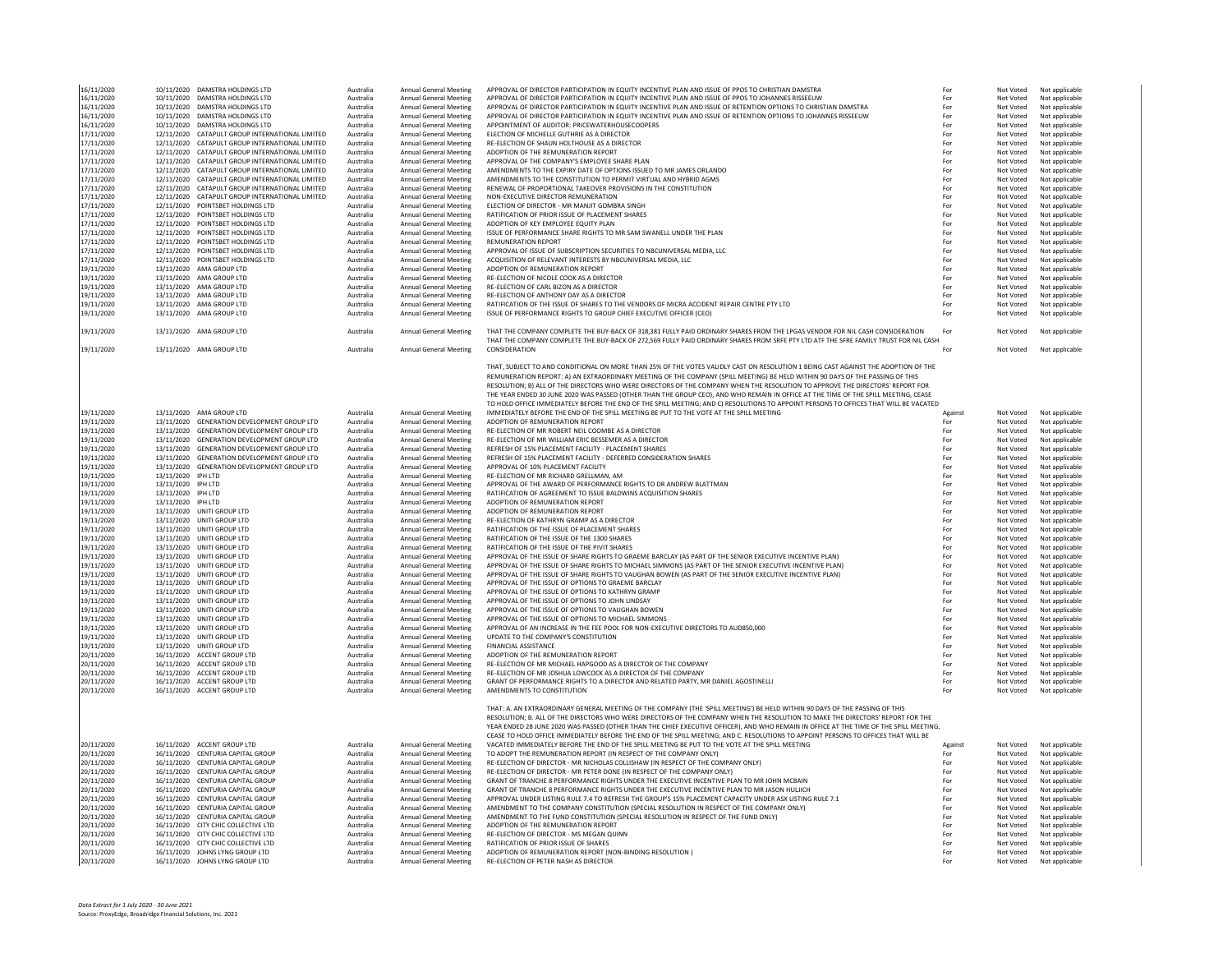| 20/11/2020<br>20/11/2020 |           | 16/11/2020 JOHNS LYNG GROUP LTD<br>16/11/2020 JOHNS LYNG GROUP LTD | Australia | Annual General Meeting          | RE-ELECTION OF ADRIAN GLEESON AS DIRECTOR<br>RE-ELECTION OF CURTIS MUDD AS DIRECTOR                                                         | For            | Not Voted | Not applicable |
|--------------------------|-----------|--------------------------------------------------------------------|-----------|---------------------------------|---------------------------------------------------------------------------------------------------------------------------------------------|----------------|-----------|----------------|
|                          |           |                                                                    | Australia | Annual General Meeting          | RE-ELECTION OF PHILIPPA TURNBULL AS DIRECTOR                                                                                                | For<br>For     | Not Voted | Not applicable |
| 20/11/2020               |           | 16/11/2020 JOHNS LYNG GROUP LTD                                    | Australia | <b>Annual General Meeting</b>   |                                                                                                                                             |                | Not Voted | Not applicable |
| 20/11/2020               |           | 16/11/2020 JOHNS LYNG GROUP LTD                                    | Australia | Annual General Meeting          | RE-ELECTION OF NICHOLAS CARNELL AS DIRECTOR                                                                                                 | For            | Not Voted | Not applicable |
| 20/11/2020               |           | 16/11/2020 JOHNS LYNG GROUP LTD                                    | Australia | <b>Annual General Meeting</b>   | RE-ELECTION OF PETER DIXON AS DIRECTOR                                                                                                      | For            | Not Voted | Not applicable |
| 20/11/2020               |           | 16/11/2020 IOHNS LYNG GROUP LTD                                    | Australia | <b>Annual General Meeting</b>   | APPROVAL OF EMPLOYEE AND EXECUTIVE INCENTIVE PLAN                                                                                           | Take No Action | Not Voted | Not applicable |
| 20/11/2020               |           | 16/11/2020 JOHNS LYNG GROUP LTD                                    | Australia | <b>Annual General Meeting</b>   | APPROVAL OF EMPLOYEE LOAN PLAN                                                                                                              | Take No Action | Not Voted | Not applicable |
| 20/11/2020               |           | 16/11/2020 JOHNS LYNG GROUP LTD                                    | Australia | Annual General Meeting          | APPROVAL FOR ISSUE OF PERFORMANCE RIGHTS TO CEO UNDER THE EEIP                                                                              | For            | Not Voted | Not applicable |
| 20/11/2020               |           | 16/11/2020 JOHNS LYNG GROUP LTD                                    | Australia | <b>Annual General Meeting</b>   | APPROVAL FOR ISSUE OF PERFORMANCE RIGHTS TO COO UNDER THE EEIP                                                                              | For            | Not Voted | Not applicable |
| 20/11/2020               |           | 16/11/2020 JOHNS LYNG GROUP LTD                                    | Australia | Annual General Meeting          | APPROVAL FOR ISSUE OF PERFORMANCE RIGHTS TO MR ADRIAN GLEESON UNDER THE EEIP                                                                | For            | Not Voted | Not applicable |
| 20/11/2020               |           | 16/11/2020 JOHNS LYNG GROUP LTD                                    | Australia | <b>Annual General Meeting</b>   | APPROVAL FOR ISSUE OF PERFORMANCE RIGHTS TO MS PHILLIPA TURNBULL UNDER THE EEIF                                                             | For            | Not Voted | Not applicable |
| 20/11/2020               |           | 16/11/2020 JOHNS LYNG GROUP LTD                                    | Australia | Annual General Meeting          | APPROVAL FOR ISSUE OF PERFORMANCE RIGHTS TO MR NICHOLAS CARNELL UNDER THE EEIP                                                              | For            | Not Voted | Not applicable |
| 20/11/2020               |           | 16/11/2020 SILVER LAKE RESOURCES LTD                               | Australia | Annual General Meeting          | NON-BINDING RESOLUTION TO ADOPT REMUNERATION REPORT                                                                                         | For            | Not Voted | Not applicable |
| 20/11/2020               |           | 16/11/2020 SILVER LAKE RESOURCES LTD                               | Australia | <b>Annual General Meeting</b>   | RE-ELECTION OF DAVID QUINLIVAN AS A DIRECTOR                                                                                                | For            | Not Voted | Not applicable |
|                          |           | 19/11/2020 BIGTINCAN HOLDINGS LTD                                  |           |                                 |                                                                                                                                             | For            |           |                |
| 25/11/2020               |           |                                                                    | Australia | Annual General Meeting          | APPROVAL OF REMUNERATION REPORT                                                                                                             |                | Not Voted | Not applicable |
| 25/11/2020               |           | 19/11/2020 BIGTINCAN HOLDINGS LTD                                  | Australia | <b>Annual General Meeting</b>   | RE-ELECTION OF A DIRECTOR - MR WAYNE STEVENSON                                                                                              | For            | Not Voted | Not applicable |
| 25/11/2020               |           | 19/11/2020 BIGTINCAN HOLDINGS LTD                                  | Australia | <b>Annual General Meeting</b>   | APPROVAL OF ISSUE OF SHARES TO ZUNOS VENDORS                                                                                                | For            | Not Voted | Not applicable |
| 25/11/2020               |           | 19/11/2020 BIGTINCAN HOLDINGS LTD                                  | Australia | Annual General Meeting          | APPROVAL OF ISSUE OF SHARES UNDER THE INSTITUTIONAL PLACEMENT                                                                               | For            | Not Voted | Not applicable |
| 25/11/2020               |           | 19/11/2020 BIGTINCAN HOLDINGS LTD                                  | Australia | <b>Annual General Meeting</b>   | APPROVAL OF AGGREGATE REMUNERATION OF NON-EXECUTIVE DIRECTORS                                                                               | For            | Not Voted | Not applicable |
| 25/11/2020               |           | 19/11/2020 BIGTINCAN HOLDINGS LTD                                  | Australia | Annual General Meeting          | APPROVAL OF THE BIGTINCAN HOLDINGS LIMITED RIGHTS PLAN (BHLRP)                                                                              | For            | Not Voted | Not applicable |
| 25/11/2020               |           | 19/11/2020 BIGTINCAN HOLDINGS LTD                                  | Australia | <b>Annual General Meeting</b>   | APPROVAL FOR THE GRANTING OF RIGHTS TO A DIRECTOR - MR DAVID KEANE, MANAGING DIRECTOR AND CEO                                               | For            | Not Voted | Not applicable |
| 25/11/2020               |           | 19/11/2020 BIGTINCAN HOLDINGS LTD                                  | Australia | <b>Annual General Meeting</b>   | APPROVAL OF THE BIGTINCAN HOLDINGS LIMITED NED EQUITY PLAN (BHLNEP)                                                                         | For            | Not Voted | Not applicable |
| 25/11/2020               |           | 19/11/2020 KELLY PARTNERS GROUP HOLDINGS LTD                       | Australia | <b>Annual General Meeting</b>   | ADOPTION OF THE REMUNERATION REPORT                                                                                                         | For            | Not Voted | Not applicable |
|                          |           |                                                                    |           |                                 | THAT FOR THE PURPOSES OF CLAUSE 13.3 OF THE CONSTITUTION AND FOR ALL OTHER PURPOSES, MR STEPHEN ROUVRAY BE RE-ELECTED AS A DIRECTOR         |                |           |                |
| 25/11/2020               |           | 19/11/2020 KELLY PARTNERS GROUP HOLDINGS LTD                       | Australia | <b>Annual General Meeting</b>   | OF THE COMPANY                                                                                                                              | For            | Not Voted | Not applicable |
|                          |           |                                                                    |           |                                 | THAT FOR THE PURPOSES OF CLAUSE 13.3 OF THE CONSTITUTION AND FOR ALL OTHER PURPOSES, MR PAUL KUCHTA BE RE-ELECTED AS A DIRECTOR OF          |                |           |                |
|                          |           |                                                                    |           |                                 |                                                                                                                                             |                |           |                |
| 25/11/2020               |           | 19/11/2020 KELLY PARTNERS GROUP HOLDINGS LTD                       | Australia | <b>Annual General Meeting</b>   | THE COMPANY                                                                                                                                 | For            | Not Voted | Not applicable |
|                          |           |                                                                    |           |                                 | THAT, PURSUANT TO AND IN ACCORDANCE WITH SECT ION 327B OF THE CORPORATIONS ACT AND FOR ALL OTHER PURPOSES, WILLIAM BUCK HAVING              |                |           |                |
|                          |           |                                                                    |           |                                 | BEEN NOMINATED BY A MEMBER AND CONSENTED IN WRITING TO ACT IN THE CAPACITY OF AUDITOR, BE APPOINTED AS AUDITOR OF THE COMPANY, AS           |                |           |                |
| 25/11/2020               |           | 19/11/2020 KELLY PARTNERS GROUP HOLDINGS LTD                       | Australia | <b>Annual General Meeting</b>   | SET OUT IN THE EXPLANATORY MEMORANDUM ACCOMPANYING THE NOTICE                                                                               | For            | Not Voted | Not applicable |
| 27/11/2020               |           | 23/11/2020 MACQUARIE TELECOM GROUP LTD                             | Australia | <b>Annual General Meeting</b>   | <b>REMUNERATION REPORT</b>                                                                                                                  | For            | Not Voted | Not applicable |
| 27/11/2020               |           | 23/11/2020 MACQUARIE TELECOM GROUP LTD                             | Australia | Annual General Meeting          | RE-ELECTION OF DIRECTOR: MR AIDAN TUDEHOPE                                                                                                  | For            | Not Voted | Not applicable |
| 27/11/2020               |           | 23/11/2020 MACQUARIE TELECOM GROUP LTD                             | Australia | <b>Annual General Meeting</b>   | RE-ELECTION OF DIRECTOR: MS ANOUK DARLING                                                                                                   | For            | Not Voted | Not applicable |
| 27/11/2020               |           | 23/11/2020 MONEY3 CORPORATION LTD                                  | Australia | Annual General Meeting          | <b>REMUNERATION REPORT</b>                                                                                                                  |                |           | Not applicable |
|                          |           |                                                                    |           |                                 |                                                                                                                                             | For            | Not Voted |                |
| 27/11/2020               |           | 23/11/2020 MONEY3 CORPORATION LTD                                  | Australia | Annual General Meeting          | RE-ELECTION OF SYMON BREWIS-WESTON AS DIRECTOR                                                                                              | For            | Not Voted | Not applicable |
| 27/11/2020               |           | 23/11/2020 MONEY3 CORPORATION LTD                                  | Australia | <b>Annual General Meeting</b>   | GRANT OF PERFORMANCE RIGHTS TO SCOTT BALDWIN UNDER EMPLOYEE EQUITY PLAN                                                                     | For            | Not Voted | Not applicable |
| 27/11/2020               |           | 23/11/2020 MONEY3 CORPORATION LTD                                  | Australia | Annual General Meeting          | CHANGE OF COMPANY AUDITORS: BDO AUDIT PTY LTD                                                                                               | For            | Not Voted | Not applicable |
| 27/11/2020               |           | 23/11/2020 MONEY3 CORPORATION LTD                                  | Australia | <b>Annual General Meeting</b>   | GRANT OF DEFERRED PAYMENT ARRANGEMENTS & FINANCIAL ASSISTANCE TO MR SCOTT BALDWIN                                                           | For            | Not Voted | Not applicable |
| 27/11/2020               |           | 23/11/2020 QANTM INTELLECTUAL PROPERTY LTD                         | Australia | <b>Annual General Meeting</b>   | <b>REMUNERATION REPORT</b>                                                                                                                  | For            | Not Voted | Not applicable |
| 27/11/2020               |           | 23/11/2020 QANTM INTELLECTUAL PROPERTY LTD                         | Australia | Annual General Meeting          | RE-ELECTION OF DIRECTOR - MR LEON ALLEN                                                                                                     | For            | Not Voted | Not applicable |
|                          |           |                                                                    |           |                                 |                                                                                                                                             |                |           |                |
| 30/11/2020               |           | 24/11/2020 ATOMOS LTD                                              | Australia | Annual General Meeting          | ADOPTION OF REMUNERATION REPORT                                                                                                             | For            | Not Voted | Not applicable |
| 30/11/2020               |           | 24/11/2020 ATOMOS LTD                                              | Australia | Annual General Meeting          | RE-ELECTION OF DIRECTOR - MR CHRISTOPHER TAIT                                                                                               | For            | Not Voted | Not applicable |
| 30/11/2020               |           | 24/11/2020 ATOMOS LTD                                              | Australia | <b>Annual General Meeting</b>   | RATIFICATION OF PRIOR ISSUE OF 24,265,000 SHARES UNDER MAY 2020 INSTITUTIONAL PLACEMENT                                                     | For            | Not Voted | Not applicable |
| 30/11/2020               |           | 24/11/2020 ATOMOS LTD                                              | Australia | Annual General Meeting          | RATIFICATION OF PRIOR ISSUE OF 29.628 SHARES TO A CONSULTANT FOR SERVICES RENDERED UNDER A CONSULTANCY AGREEMENT                            | For            | Not Voted | Not applicable |
| 30/11/2020               |           | 24/11/2020 ATOMOS LTD                                              | Australia | <b>Annual General Meeting</b>   | BATIFICATION OF PRIOR ISSUE OF 44.329 SHARES TO A CONSULTANT FOR SERVICES RENDERED UNDER A CONSULTANCY AGREEMENT                            | For            | Not Voted | Not applicable |
| 30/11/2020               |           | 24/11/2020 ATOMOS LTD                                              | Australia | Annual General Meeting          | RATIFICATION OF PRIOR ISSUE OF 15,477 SHARES TO A CONSULTANT FOR SERVICES RENDERED UNDER A CONSULTANCY AGREEMENT                            | For            | Not Voted | Not applicable |
| 30/11/2020               |           | 24/11/2020 ATOMOS LTD                                              | Australia | Annual General Meeting          | ISSUE OF OPTIONS TO MR JEROMY YOUNG UNDER THE ATOMOS EQUITY INCENTIVE PLAN                                                                  | For            | Not Voted | Not applicable |
|                          |           |                                                                    |           |                                 |                                                                                                                                             |                |           |                |
| 30/11/2020               |           | 24/11/2020 ATOMOS LTD                                              | Australia | Annual General Meeting          | ISSUE OF PERFORMANCE RIGHTS TO MR JEROMY YOUNG UNDER THE ATOMOS EQUITY INCENTIVE PLAN                                                       | For            | Not Voted | Not applicable |
| 30/11/2020               |           | 24/11/2020 ATOMOS LTD                                              | Australia | Annual General Meeting          | ISSUE OF PERFORMANCE RIGHTS TO MR CHRISTOPHER TAIT UNDER THE ATOMOS EQUITY INCENTIVE PLAN                                                   | For            | Not Voted | Not applicable |
| 30/11/2020               |           | 24/11/2020 ATOMOS LTD                                              | Australia | Annual General Meeting          | ISSUE OF PERFORMANCE RIGHTS TO MR STEPHEN STANLEY UNDER THE ATOMOS EQUITY INCENTIVE PLAN                                                    | For            | Not Voted | Not applicable |
| 30/11/2020               |           | 24/11/2020 ATOMOS LTD                                              | Australia | Annual General Meeting          | ISSUE OF PERFORMANCE RIGHTS TO SIR HOSSEIN YASSAIF UNDER THE ATOMOS FOUITY INCENTIVE PLAN                                                   | For            | Not Voted | Not applicable |
|                          |           |                                                                    |           |                                 | "THAT APPROVAL BE GIVEN UNDER CHAPTER 2E, DIVISION 3 OF THE CORPORATIONS ACT FOR THE COMPANY TO GIVE A FINANCIAL BENEFIT TO EACH OF         |                |           |                |
|                          |           |                                                                    |           |                                 | AUTOMOTIVE PROPERTIES PTY LTD AND APPL PROPERTIES PTY LTD (BOTH OF WHICH COMPANIES ARE ASSOCIATED WITH MS MICHELLE PRATER, WHO IS A         |                |           |                |
|                          |           |                                                                    |           |                                 | DIRECTOR OF THE COMPANY) AS A CONSEQUENCE OF THE ACQUISITION BY ASSOCIATED FINANCE PTY LTD, BEING A WHOLLY-OWNED SUBSIDIARY OF THE          |                |           |                |
|                          |           |                                                                    |           |                                 |                                                                                                                                             |                |           |                |
|                          |           |                                                                    |           |                                 | COMPANY, OF THE PROPERTIES FROM EACH OF AUTOMOTIVE PROPERTIES PTY LTD AND APPL PROPERTIES PTY LTD ON THE TERMS AND CONDITIONS               |                |           |                |
| 4/12/2020                |           | 30/11/2020 EAGERS AUTOMOTIVE LTD                                   | Australia | Ordinary General Meeting        | SUMMARISED IN THE EXPLANATORY NOTES.                                                                                                        | For            | Not Voted | Not applicable |
| 11/3/2021                | 5/3/2021  | KINA SECURITIES LTD                                                |           |                                 | Papua New Guine ExtraOrdinary General Meetii RATIFICATION OF PRIOR ISSUE OF PLACEMENT SHARES - 18 SEPTEMBER 2020                            | For            | Not Voted | Not applicable |
| 11/3/2021                | 5/3/2021  | KINA SECURITIES LTD                                                |           |                                 | Papua New Guine ExtraOrdinary General Meetii RATIFICATION OF PRIOR ISSUE OF SHARES - 12 NOVEMBER 2020                                       | For            | Not Voted | Not applicable |
| 11/3/2021                | 5/3/2021  | KINA SECURITIES LTD                                                |           |                                 | Papua New Guine ExtraOrdinary General Meetii APPROVAL OF THE ACQUISITION OF THE PACIFIC BUSINESSES                                          | For            | Not Voted | Not applicable |
| 11/3/2021                | 5/3/2021  | KINA SECURITIES LTD                                                |           |                                 | Papua New Guine ExtraOrdinary General Meetii RATIFICATION OF PRIOR ISSUE OF PLACEMENT SHARES - 18 SEPTEMBER 2020                            | For            | Not Voted | Not applicable |
| 11/3/2021                | 5/3/2021  | KINA SECURITIES LTD                                                |           |                                 | Papua New Guine ExtraOrdinary General Meetii RATIFICATION OF PRIOR ISSUE OF SHARES - 12 NOVEMBER 2020                                       | For            | Not Voted | Not applicable |
| 11/3/2021                | 5/3/2021  | KINA SECURITIES LTD                                                |           |                                 | Papua New Guine ExtraOrdinary General Meetii APPROVAL OF THE ACQUISITION OF THE PACIFIC BUSINESSES                                          | For            | Not Voted | Not applicable |
| 29/3/2021                | 25/3/2021 | KELLY PARTNERS GROUP HOLDINGS LTD                                  | Australia |                                 | ExtraOrdinary General Meetii APPROVAL OF PROVISION OF FINANCIAL ASSISTANCE TO THE KPGH SUBSIDIARIES                                         | For            | Not Voted | Not applicable |
|                          |           |                                                                    |           |                                 |                                                                                                                                             |                |           |                |
| 15/4/2021                | 9/4/2021  | KINA SECURITIES LTD                                                |           |                                 | Papua New Guine ExtraOrdinary General Meetii RATIFICATION OF PRIOR ISSUE OF PLACEMENT SHARES - 18 SEPTEMBER 2020                            | For            | Not Voted | Not applicable |
| 15/4/2021                | 9/4/2021  | KINA SECURITIES LTD                                                |           |                                 | Papua New Guine ExtraOrdinary General Meetii RATIFICATION OF PRIOR ISSUE OF SHARES - 12 NOVEMBER 2020                                       | For            | Not Voted | Not applicable |
| 15/4/2021                | 9/4/2021  | KINA SECURITIES LTD                                                |           |                                 | Papua New Guine ExtraOrdinary General Meetii APPROVAL OF THE ACQUISITION OF THE PACIFIC BUSINESSES                                          | For            | Not Voted | Not applicable |
| 15/4/2021                | 9/4/2021  | KINA SECURITIES LTD                                                |           |                                 | Papua New Guine ExtraOrdinary General Meetii RATIFICATION OF PRIOR ISSUE OF PLACEMENT SHARES - 18 SEPTEMBER 2020                            | For            | Not Voted | Not applicable |
| 15/4/2021                | 9/4/2021  | KINA SECURITIES LTD                                                |           |                                 | Papua New Guine ExtraOrdinary General Meetii RATIFICATION OF PRIOR ISSUE OF SHARES - 12 NOVEMBER 2020                                       | For            | Not Voted | Not applicable |
| 15/4/2021                | 9/4/2021  | KINA SECURITIES LTD                                                |           |                                 | Papua New Guine ExtraOrdinary General Meetii APPROVAL OF THE ACOUISITION OF THE PACIFIC BUSINESSES                                          | For            | Not Voted | Not applicable |
| 26/4/2021                | 22/4/2021 | BETMAKERS TECHNOLOGY GROUP LTD                                     | Australia |                                 | Ordinary General Meeting APPROVAL OF THE ISSUE OF TRIPP PLACEMENT SHARES UNDER ASX LISTING RULE 7.1                                         | For            | Not Voted | Not applicable |
| 26/4/2021                | 22/4/2021 | BETMAKERS TECHNOLOGY GROUP LTD                                     | Australia |                                 | Ordinary General Meeting APPROVAL OF THE ISSUE OF CLASS A PERFORMANCE RIGHTS UNDER ASX LISTING RULE 7.1                                     | For            | Not Voted | Not applicable |
|                          |           |                                                                    |           |                                 |                                                                                                                                             |                |           |                |
| 26/4/2021                | 22/4/2021 | BETMAKERS TECHNOLOGY GROUP LTD                                     | Australia | Ordinary General Meeting        | APPROVAL OF THE ISSUE OF CLASS B PERFORMANCE RIGHTS UNDER ASX LISTING RULE 7.1                                                              | For            | Not Voted | Not applicable |
| 26/4/2021                | 22/4/2021 | BETMAKERS TECHNOLOGY GROUP LTD                                     | Australia |                                 | Ordinary General Meeting APPROVAL OF THE ISSUE OF PERFORMANCE OPTIONS UNDER ASX LISTING RULE 7.1                                            | For            | Not Voted | Not applicable |
|                          |           |                                                                    |           |                                 |                                                                                                                                             |                |           |                |
| 26/4/2021                | 22/4/2021 | BETMAKERS TECHNOLOGY GROUP LTD                                     | Australia | Ordinary General Meeting        | APPROVAL OF DIRECTOR PARTICIPATION IN LONG TERM INCENTIVE PLAN AND ISSUE OF DIRECTOR PERFORMANCE RIGHTS TO TODD BUCKINGHAM                  | For            | Not Voted | Not applicable |
| 26/4/2021                | 22/4/2021 | BETMAKERS TECHNOLOGY GROUP LTD                                     | Australia | <b>Ordinary General Meeting</b> | RATIFICATION OF PRIOR ISSUE OF JANUARY PLACEMENT SHARES ISSUED UNDER ASX LISTING RULE 7.1                                                   | For            | Not Voted | Not applicable |
| 26/4/2021                | 22/4/2021 | BETMAKERS TECHNOLOGY GROUP LTD                                     | Australia |                                 | Ordinary General Meeting RATIFICATION OF PRIOR ISSUE OF JANUARY PLACEMENT SHARES ISSUED UNDER ASX LISTING RULE 7.1A                         | For            | Not Voted | Not applicable |
| 26/4/2021                | 22/4/2021 | BETMAKERS TECHNOLOGY GROUP LTD                                     | Australia | <b>Ordinary General Meeting</b> | RATIFICATION OF PRIOR ISSUE OF FEBRUARY PLACEMENT SHARES ISSUED UNDER ASX LISTING RULE 7.1                                                  | For            | Not Voted | Not applicable |
| 26/4/2021                | 22/4/2021 | BETMAKERS TECHNOLOGY GROUP LTD                                     | Australia | Ordinary General Meeting        | RATIFICATION OF PRIOR ISSUE OF FEBRUARY PLACEMENT SHARES ISSUED UNDER ASX LISTING RULE 7.1A                                                 | For            | Not Voted | Not applicable |
|                          |           |                                                                    |           |                                 |                                                                                                                                             |                |           |                |
| 27/4/2021                | 22/4/2021 | NOVONIX LTD                                                        | Australia |                                 | ExtraOrdinary General Meetii ISSUE OF SHARES TO A RELATED PARTY, MR TREVOR ST BAKER AO (OR HIS NOMINEES), UNDER THE CONDITIONAL PLACEMENT   | For            | Not Voted | Not applicable |
| 27/4/2021                | 22/4/2021 | NOVONIX LTD                                                        | Australia |                                 | ExtraOrdinary General Meetii ISSUE OF SHARES TO A RELATED PARTY, MR ANDREW N LIVERIS AO (OR HIS NOMINEES), UNDER THE CONDITIONAL PLACEMENT  | For            | Not Voted | Not applicable |
| 27/4/2021                | 22/4/2021 | NOVONIX LTD                                                        | Australia |                                 | ExtraOrdinary General Meetii ISSUE OF SHARES TO A RELATED PARTY, ADMIRAL ROBERT J NATTER (OR HIS NOMINEES), UNDER THE CONDITIONAL PLACEMENT | For            | Not Voted | Not applicable |
| 27/4/2021                | 22/4/2021 | NOVONIX LTD                                                        | Australia |                                 | ExtraOrdinary General Meetii ISSUE OF SHARES TO A RELATED PARTY, MR ROBERT COOPER (OR HIS NOMINEES), UNDER THE CONDITIONAL PLACEMENT        | For            | Not Voted | Not applicable |
| 19/5/2021                | 13/5/2021 | <b>EAGERS AUTOMOTIVE LTD</b>                                       | Australia | Annual General Meeting          | RE-ELECTION OF DIRECTOR: MR NICHOLAS GEORGE POLITIS AM, BCOM                                                                                | For            | Not Voted | Not applicable |
| 19/5/2021                | 13/5/2021 | <b>EAGERS AUTOMOTIVE LTD</b>                                       | Australia | Annual General Meeting          | <b>REMUNERATION REPORT</b>                                                                                                                  | For            | Not Voted | Not applicable |
|                          |           |                                                                    |           |                                 |                                                                                                                                             |                |           |                |